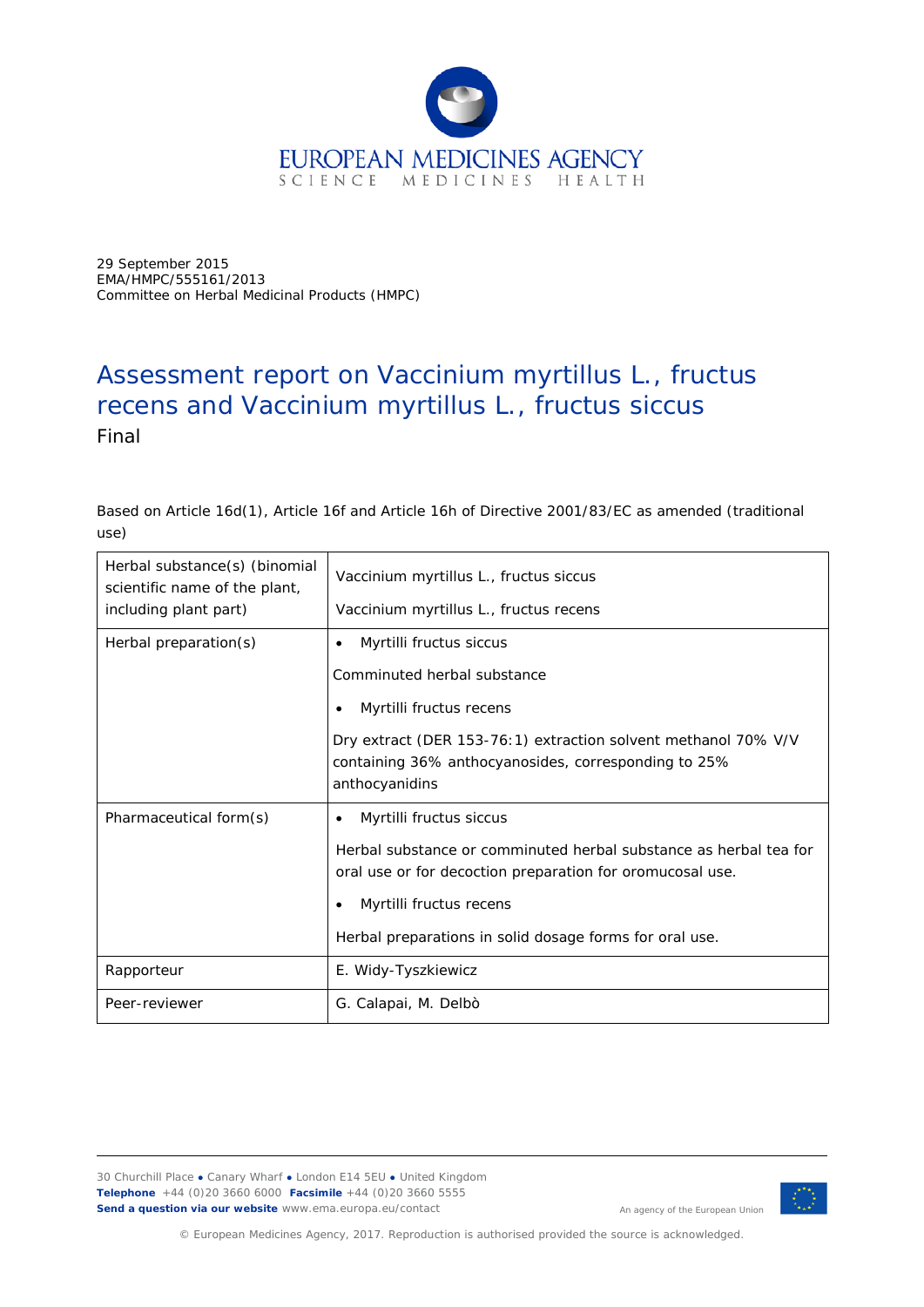# <span id="page-1-0"></span>*Table of contents*

| 1.1. Description of the herbal substance(s), herbal preparation(s) or combinations thereof4 |  |
|---------------------------------------------------------------------------------------------|--|
|                                                                                             |  |
|                                                                                             |  |
| 2.1.1. Information about products on the market in the EU/EEA Member States 8               |  |
| 2.1.2. Information on products on the market outside the EU/EEA  11                         |  |
| 2.2. Information on documented medicinal use and historical data from literature  11        |  |
|                                                                                             |  |
|                                                                                             |  |
| 3.1. Overview of available pharmacological data regarding the herbal substance(s), herbal   |  |
|                                                                                             |  |
|                                                                                             |  |
|                                                                                             |  |
|                                                                                             |  |
|                                                                                             |  |
| 3.2. Overview of available pharmacokinetic data regarding the herbal substance(s), herbal   |  |
|                                                                                             |  |
| 3.3. Overview of available toxicological data regarding the herbal substance(s)/herbal      |  |
|                                                                                             |  |
|                                                                                             |  |
|                                                                                             |  |
|                                                                                             |  |
|                                                                                             |  |
|                                                                                             |  |
|                                                                                             |  |
|                                                                                             |  |
|                                                                                             |  |
|                                                                                             |  |
|                                                                                             |  |
| 4.1.1. Overview of pharmacodynamic data regarding the herbal substance(s)/preparation(s)    |  |
|                                                                                             |  |
| 4.1.2. Overview of pharmacokinetic data regarding the herbal substance(s)/preparation(s)    |  |
|                                                                                             |  |
|                                                                                             |  |
|                                                                                             |  |
| 4.3. Clinical studies in special populations (e.g. elderly and children) 76                 |  |
|                                                                                             |  |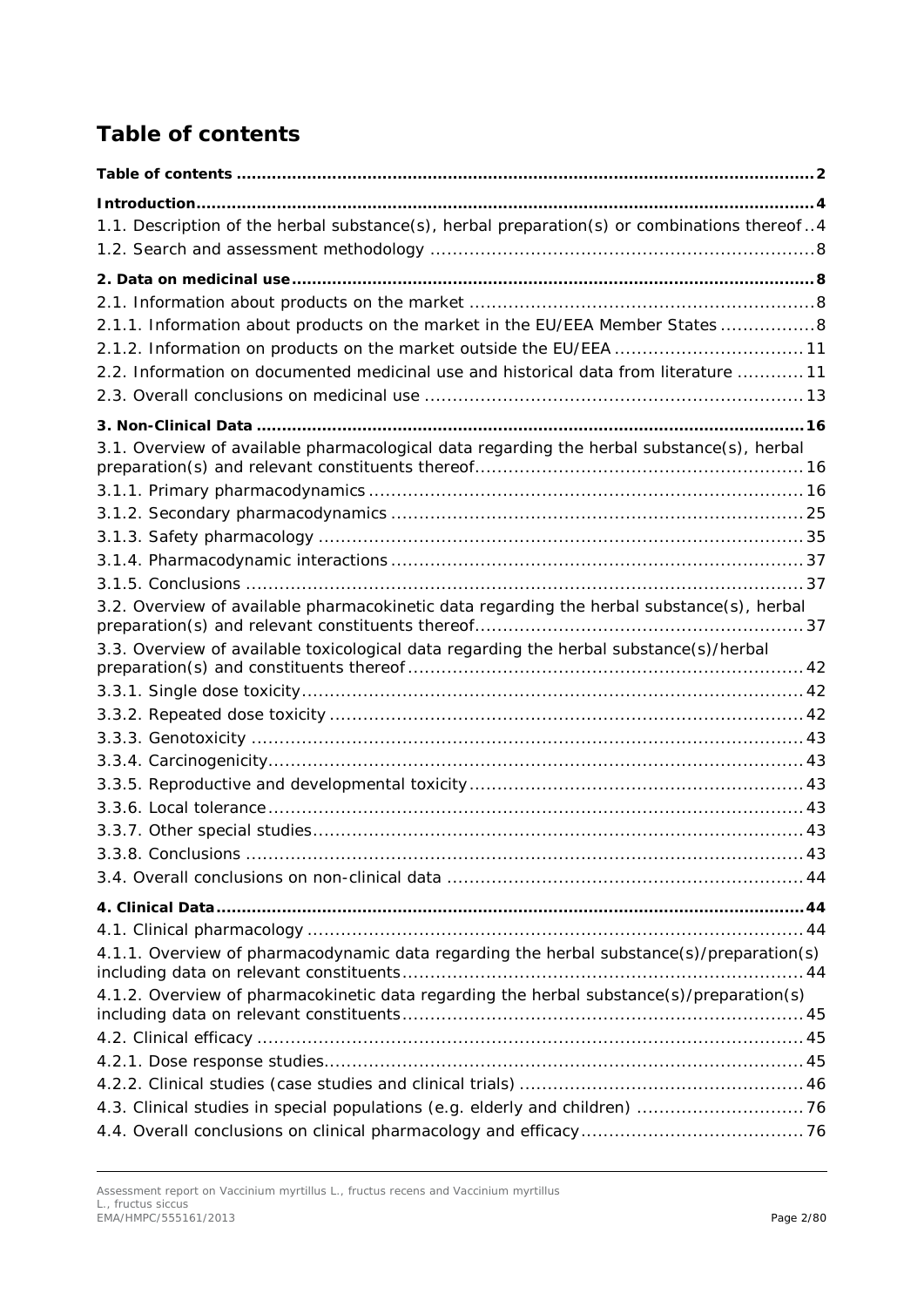| 5.1. Overview of toxicological/safety data from clinical trials in humans 76                |  |
|---------------------------------------------------------------------------------------------|--|
|                                                                                             |  |
|                                                                                             |  |
|                                                                                             |  |
|                                                                                             |  |
|                                                                                             |  |
|                                                                                             |  |
|                                                                                             |  |
|                                                                                             |  |
|                                                                                             |  |
|                                                                                             |  |
| 5.5.7. Effects on ability to drive or operate machinery or impairment of mental ability  78 |  |
|                                                                                             |  |
|                                                                                             |  |
|                                                                                             |  |
|                                                                                             |  |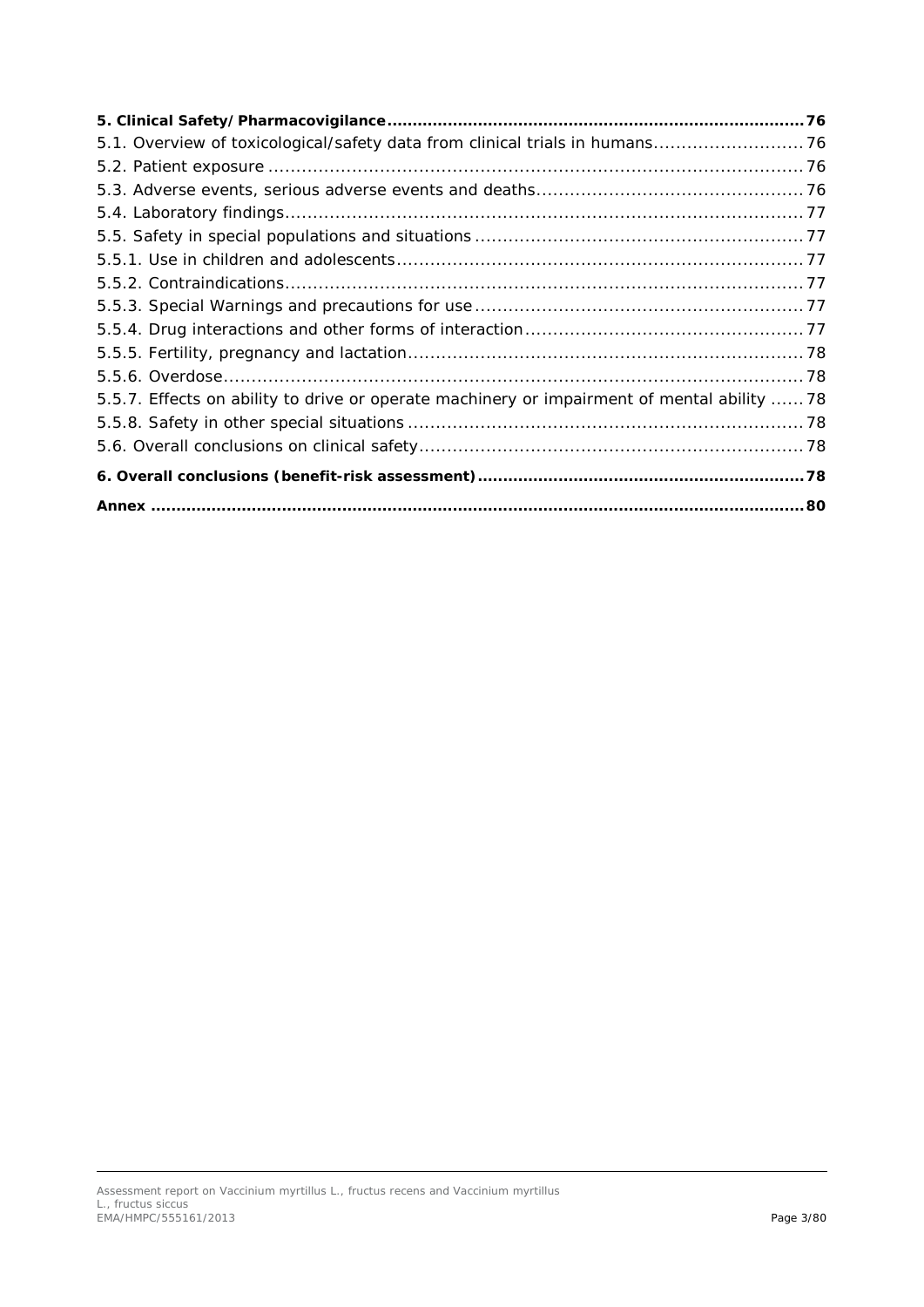# <span id="page-3-0"></span>**Introduction**

# <span id="page-3-1"></span>*1.1. Description of the herbal substance(s), herbal preparation(s) or combinations thereof*

## Herbal substances

*Vaccinium myrtillus* (L.), fructus siccus (bilberry fruit, dried): dried ripe fruit of *V. myrtillus* (L.) (Ph. Eur. 8.0, 2008:1588). It contains minimum 1.0% of tannins expressed as pyrogallol.

*Vaccinium myrtillus* (L.), fructus recens (bilberry fruit, fresh): fresh or frozen ripe fruit of *V. myrtillus* (L.) (Ph. Eur. 8.0, 2008:1602). It contains minimum 0.30% of antocyanins, expressed as cyanidin 3- O-glucoside chloride (chrysanthemin) (dried drug).

Bilberry (*V. myrtillus* L.) is a species of a shrubby perennial plant of the heather family (Ericaceae) reaching from 15 to 60 cm in height. It has many common names, including blueberry. It is widespread in Asia, Europe and North America in the areas with a temperate and arctic climate. The flowers, blooming from April to June, are pollinated by insects. The time from pollination to full ripeness of the fruit is about two months. The plant occurs from lowlands to high mountain positions (even above the tree line) and plant prefers strongly acidic soil in the pine forests, other coniferous forests, oak woods, beech forests and moors. The fruits are the black berries with a bluish, waxy bloom (Frohne, 2006) with sweet and slightly astringent taste (European Pharmacopoeia 8.0, 2008:1588 and 1602).

Dried fruits are traditionally used in therapy of digestive disorders, particularly in diarrhoea. The traditional use and some not controlled studies from 1960 and 1970 suggested the potential benefits of bilberry preparations for improvement of night vision, but more recent well-designed studies did not show any advantage (Canter and Ernst 2004).

The following substances were found in bilberry fruits:

## **Polyphenols**

Flavan-3-ols and Proanthocyanidins

The amount is oppositely correlated with the degree of fruit ripening. Epicatechin-dimer B-2, catechindimer B-3, catechin-epicatechin-dimer B-1, catechin-epicatechin-dimer B-4, and other unidentified dimers or oligomers of procyanidins were found (Hansel *et al*., 1994).

## **Anthocyanosides**

Anthocyanic compounds are present in plant cells in the form of glycosides (anthocyanins). There are about 400 known anthocyanic glycosides. The most important anthocyanins are the cyanidin glycosides, as they represent 50% of the pigment composition of fruits (Kong *et al.*, 2003). Anthocyanins are present in ripe fruits of *Vaccinium* species but the highest total anthocyanin content occurs in the bilberry (*V. myrtillus* L.) (Kalt *et al.,* 1999).

Total anthocyanin amount ranges from 300 to 700 mg per 100 g in ripe fruits of V. *myrtillus* (Prior *et al.,* 1998; Prior and Cao 2000). There is a great diversity of the total content of anthocyanins in bilberry collected in various geographical areas, from 19.3 to 38.7 mg/g dry weight (Lätti *et al.*, 2008). Moreover, in concentrated bilberry extracts the total content of anthocyanins may amount to 24%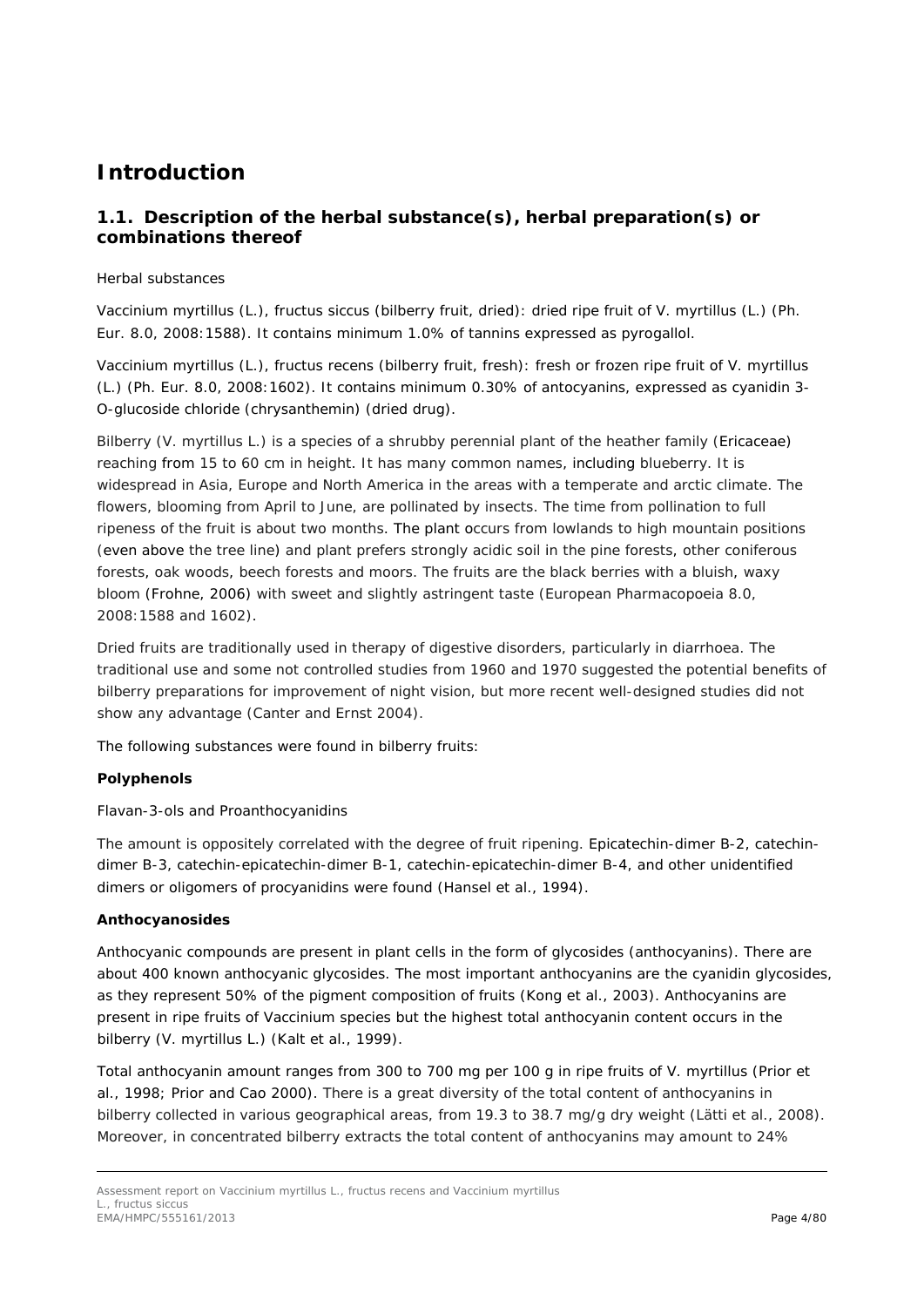(Zhang *et al.,* 2004). According to the European Pharmacopoeia 8.0 the standardized dry extract of *V. myrtillus* contains 32.4% to 39.6% of anthocyanins, expressed as cyanidin 3-*O*-glucoside chloride.

Most of the researchers investigating anthocyanin composition of bilberries have reported mainly 14 or 15 anthocyanins (Lätti *et al.*, 2008; Yue and Xu, 2008). Fifteen anthocyanins have been identified in bilberry fruit, juice, and extract (1 – delphinidin 3-galactoside; 2 – delphinidin 3-glucoside; 3 – cyanidin 3-galactoside; 4 – delphinidin-3-arabinoside; 5 – cyanidin 3-glucoside; 6 – petunidin 3 galactoside; 7 – cyanidin 3-arabinoside; 8 – petunidin 3-glucoside; 9 – peonidin 3-galactoside; 10 – petunidin 3-arabinoside; 11 – peonidin 3-glucoside; 12 – malvidin 3-galactoside; 13 –peonidin 3 arabinoside; 14 – malvidin 3-glucoside; 15 – malvidin 3 - arabinoside).

During ripening process, there is an increase in the quantity of anthocyanidins in fruits. Usually the highest content of anthocyanins is found in berries collected late summer, at the end of August and the beginning of September. The levels are approximately 1.5-fold those of July. Late harvest, collection and location have an impact on anthocyanin content (Hansel *et al*., 1994; Morazzoni and Bombardelli, 1996; Upton *et al.,* 2001). Burdulis *et al.* (2007) have shown in their experiments that in all samples of bilberry fruits, cyanidin was found in the highest quantities subsequently followed by delphinidin, petunidin, peonidin and malvidin. Only in fruits harvested in Sweden, malvidin was more abundant (1.5-fold) than delphinidin and petunidin. The amount of malvidin was almost the same throughout the picking (0.016-0.017 µg/ml) (Burdulis *et al.,* 2007).

There is a great diversity of the total content of anthocyanins in bilberry collected in various geographical areas of Finland, from 19.3 to 38.7 mg/g dry weight (Lätti *et al.*, 2008). Delphinidin and cyanidin derivatives dominated in the northern and southern berries, respectively (Lätti *et al*., 2008; Prior and Cao 1998; Bilberry Fruit Extract. Summary of data for chemical selection)

Anthocyanins are pigments highly soluble in water and polar solvents. They are unstable and are oxidized under the influence of various factors (pH, temperature, enzymes, UV radiation,  $SO<sub>2</sub>$ , ascorbic acid, metal ions), resulting in colour change and degradation (Rivas-Gonzalo, 2003). Processing and storage at low temperatures can improve the stability of anthocyanins (Delgado-Vargas *et al.*, 2000).

In the study of Yue and Xu (2008) the thermal stability and degradation of the anthocyanins derivatives conjugated with a variety of sugars (delphinidin, cyanidin, petunidin, peonidin and malvidin) at the heating temperature of 80, 100, and 125°C were alike. However, when the heating temperature was increased to 125°C, degradation of each compound increased sharply, with half-life to be less than eight minutes.

Bilberry anthocyanin content was studied by Kähkönen *et al.*, 2003. Individual compounds were identified and quantified using HPLC and HPLC/ESI–MS techniques (Table 1). The total anthocyanin content in the phenolic extracts of bilberry was 6000 mg/kg of fresh weight. There were 15 dominant compounds in bilberry (monoglycosides of cyanidin, delphinidin, malvidin, peonidin and petunidin) (Kähkönen *et al.*, 2003).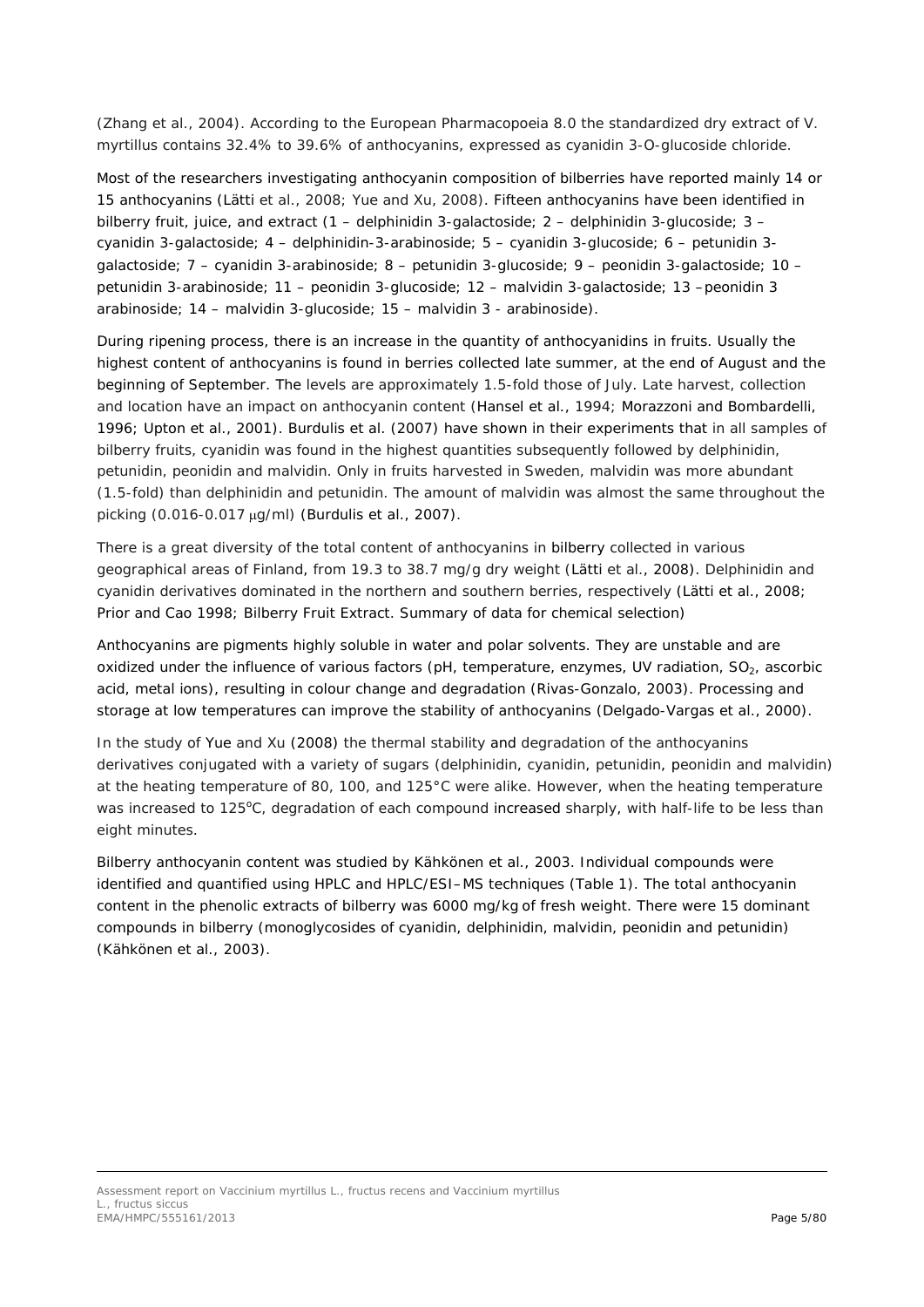| Anthocyanin                    | % of total   |  |
|--------------------------------|--------------|--|
|                                | anthocyanins |  |
| Dephinidin-3-glu               | 13.7         |  |
| Cyanidin-3-gal                 | 9.0          |  |
| Cyanidin-3-glu                 | 8.5          |  |
| Cyanidin-3-ara                 | 13.6         |  |
| Petunidin-3-glu                | 6.0          |  |
| Peonidin-3-gal                 | 0.6          |  |
| Peonidin-3-ara                 | 1.0          |  |
| Malvidin-3-glu                 | 8.4          |  |
| Delphinidin-3-gal              | 14.9         |  |
| Delphinidin-3-ara <sup>a</sup> | 15.3         |  |
| Petunidin-3-gal <sup>b</sup>   | 2.1          |  |
| Petunidin-3-ara <sup>b</sup>   | 1.3          |  |
| Peonidin-3-glu <sup>c</sup>    | 0.1          |  |
| Malvidin-3-gal <sup>d</sup>    | 3.1          |  |
| Malvidin-3-ara <sup>d</sup>    | 2.4          |  |
| Total                          | 100.0        |  |

Table 1: Anthocyanin composition in bilberry raw extract, extraction solvent  $CH<sub>3</sub>CN/TFA/H<sub>2</sub>O$ 49.5:0.5:50 V/V/V (after Kähkönen *et al*., 2003)

gal, galactoside; glu, glucoside; ara, arabinoside; rut, rutinoside. <sup>a–d</sup> Corresponding standards not available; quantified as ªDp-3-glu,<br><sup>b</sup>Pt-3-glu,ʿPn-3-gal,ªMv-3-glu.

Stability of anthocyanins is affected by several environmental factors, particularly by thermal treatment. Interestingly, some acylated anthocyanins have an unusual stability in neutral or weakly acidic solutions. Packaging can also speed up the non-enzymatic browning and reduce the concentration of anthocyanins. Especially packaging in atmosphere of high  $CO<sub>2</sub>$  free amino acids are released due to tissue damage of fresh fruits and react with anthocyanins. Data from the analysis of solid forms (dry extracts) lead to the conclusion that they are degraded through an increase in ambient temperature (Patras *et al.,* 2010; Yamamoto *et al.,* 2013a, 2013b).

## **Flavonoids**

The average amount contained in 100 g of fruits is 14 mg of flavonoid glycosides (Hansel *et al*., 1994). Since June flavonoids concentration decreases as fruits ripen. The following flavonoids were reported from bilberry: apigenin, luteolin, chrysoriol, kaempferol, hyperoside, quercetin, quercitrin, isorhamnetin, myricetin, laricitrin, syringetin, quercetin-3-*O*-glucoside, quercetin-3-*O*-galactoside, quercetin-3-*O*-glucuronide, avicularine, quercetin-3-*O*-rhamnoside, quertine-3-*O*-galactoside, quercetin-3-*O*-arabinoside, quercetin-3-*O*-xyloside, 3-[[4-*O*-(4-carboxy-3-hydroxy-3-methyl-1 oxobutyl)-6-deoxy-α-L-mannopyranosyl]oxy]-2-(3,4-dihydroxyphenyl)-5,7-dihydroxy-4H-1- Benzopyran-4-one, 3-[[4-*O*-(4-carboxy-3-hydroxy-3-methyl-1-oxobutyl)-6-deoxy-α-Lmannopyranosyl]oxy]-5,7-dihydroxy-2-(4-hydroxyphenyl)-4H-1-Benzopyran-4-one, isorhamnetin-3-*O*galactoside, myricetin-3-*O*-glucuronide, myricetin-3-*O*-glucoside, myricetin-3-*O*-xyloside, laricitrin-3- *O*-glucuronide, isorhamnetin-3-*O*-glucoside, syringetin-3-*O*-glucoside, kaempferol-3-*O*-glucoside, myricetin-3-*O*-galactoside, isorhamnetin-3-*O*-xyloside, quercetin-3-*O*-rutinoside and astragalin (Laaksonen *et al*., 2010; Su 2012; Bilberry Fruit Extract. Summary of data for chemical selection).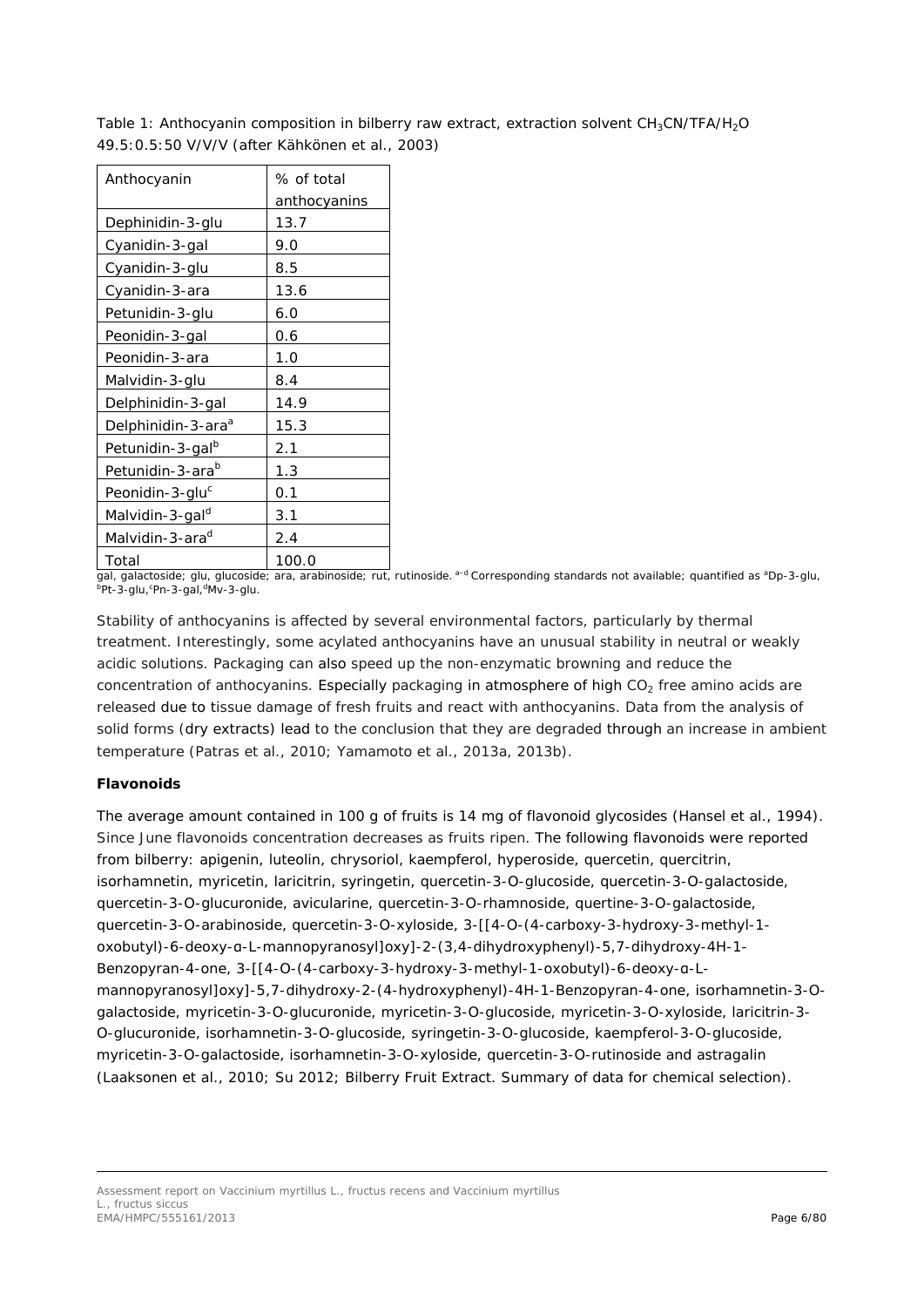## **Alkaloids**

The quinolizidine alkaloid myrtine was found. However it is not explained precisely by the authors of the publication, whether it comes from the fruit or the leaves (Slosse and Hootelé, 1978).

## **Iridoides**

Asperuloside and monotropeine are found in immature fruits, but in ripe fruits they are no longer detectable (Friedrich and Schonert 1973).

## **Tannins**

Condensed and hydrolyzable tannins. Dried ripe fruit contains minimum 1.0% of tannins, expressed as pyrogallol (Ph. Eur. 8.0, 2008:1588).

## **Triterpenes**

Oleanolic acid, ursolic acid (0.25%) (Szakiel et al., 2012)

## **Organic acids**

Chlorogenic, ferulic, syringic, caffeic, p-coumaric acids (Clifford 2000; Brenneisen and Steinegger 1981a, 1981b; Määttä-Riihinen *et al*., 2004).

## **Vitamins**

In fresh fruits: Vitamin C, B<sub>1</sub> panthotenic acid, nicotinamide (Hansel *et al.*, 1994).

## **Other substances**

Aliphatic alcohols, aldehydes, ketones, terpene derivatives. For the distinctive aroma of the fruits *trans*-hexenal, ethyl 3-methyl butyrate and ethyl 2-methylbutyrate may be responsible (Garcia 2008).

## Herbal preparation(s)

*V. myrtillus* (L.), fructus dry extract prepared from fresh bilberry fruit; DER:153-76:1; extraction solvent methanol 70% V/V containing 36% anthocyanosides, corresponding to 25% anthocyanidins (Herein after referred to as BEM - see section 2.1.1. Information about products on the market in the EU/EEA Member States).

Extracts from bilberry are usually refined to the range of 34 to 36% anthocyanosides, which corresponds to a content of 25% anthocyanidins (aglycons). The amount of anthocyanin in many commercial preparations substantially varies fluctuating between 2.0 - 200 mg/g (Prior and Cao 2000).

Extracts are mainly prepared from the fresh bilberry fruits by a suitable procedure using ethanol (96% V/V) or methanol (minimum 60% V/V) at 10 - 60 °C, diluted with water, filtered and afterwards concentrated and refined usually by means of ion-exchange chromatographic techniques (Upton *et al.,* 2001; Ph. Eur. 8.0, 2008:2394).

According to the European Pharmacopoeia 8.0 the refined and standardized dry extract of fresh bilberry fruit contains 32.4% to 39.6% of anthocyanins, expressed as cyanidin 3-*O*-glucoside chloride. The appropriate chromatogram for the assay of refined and standardized fresh bilberry fruit dry extracts contains: 1. Delphinidin 3-*O*-galactoside chloride, 2. Myrtillin (delphinidin 3-*O*-glucoside chloride), 3. Cyanidin 3-*O*-galactoside chloride, 4. Delphinidin 3-*O*-arabinoside chloride, 5. Chrysanthemin (cyanidin 3-*O*-arabinoside chloride, 6. Petunidin 3-*O*-galactoside chloride, 7. Cyanidin 3-*O*-arabinoside chloride, petunidin 3-*O*-glucoside chloride, 9. Delphinidin chloride, 10. Peonidin 3-*O*galactoside chloride, 11. Petunidin 3-*O*-arabinoside chloride, 12. Peonidin 3-*O*-glucoside chloride, 13.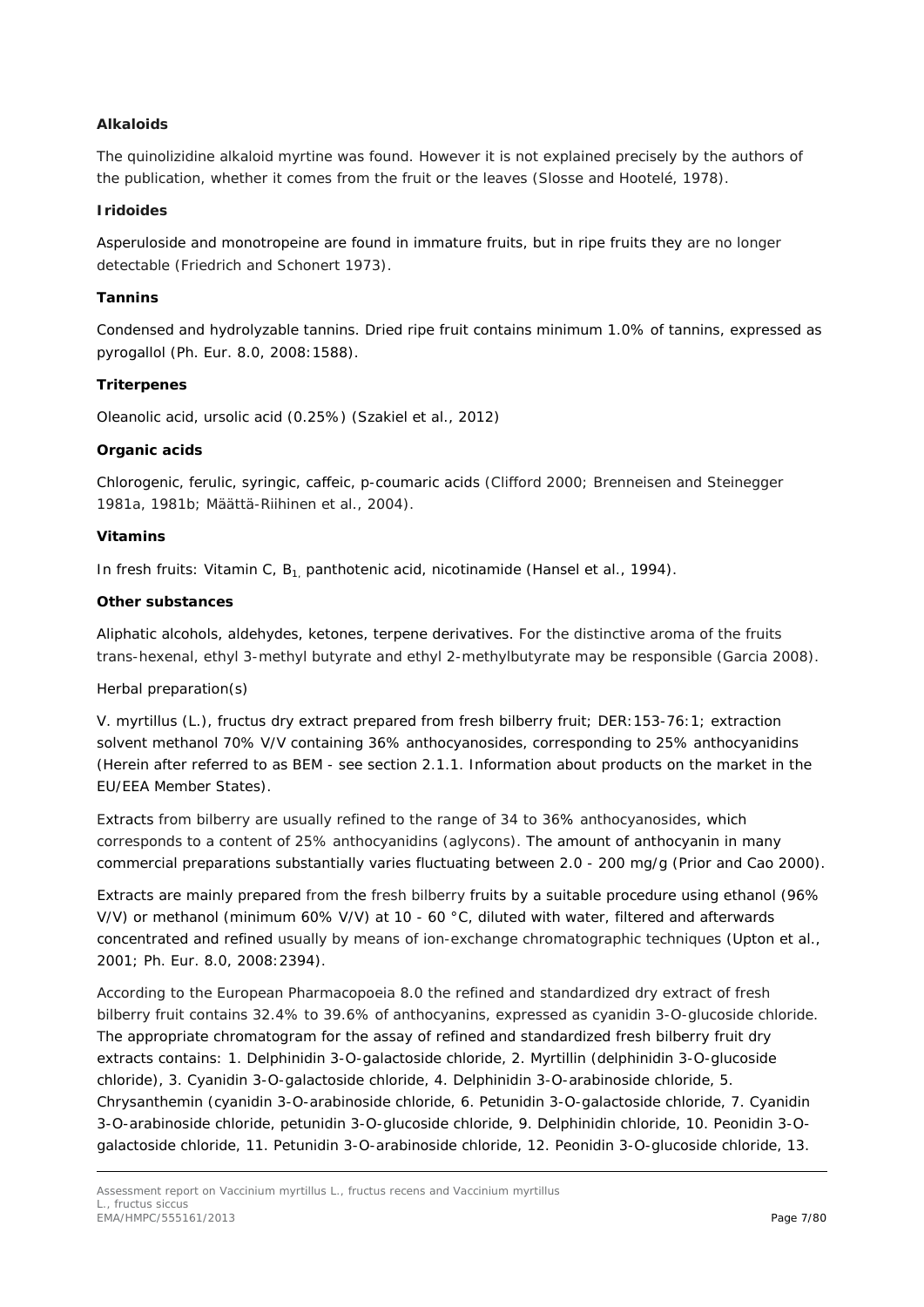Malvidin 3-*O*-galactoside chloride, 14. Peonidin 3-*O*-arabinoside chloride, 15. Malvidin 3-*O*-glucoside chloride, 16. Cyanidin chloride, 17. Malvidin 3-*O*-arabinoside chloride, 18. Petunidin chloride, 19. Peonidin chloride, 20. Malvidin chloride.

Combinations of herbal substance(s) and/or herbal preparation(s) including a description of vitamin(s) and/or mineral(s) as ingredients of traditional combination herbal medicinal products assessed, where applicable.

Not applicable.

# <span id="page-7-0"></span>*1.2. Search and assessment methodology*

Databases assessed up to September 2013:

Science Direct, PubMed, Embase, Medline, Academic Search Complete, Toxnet

Search terms: *Vaccinium myrtillus*, bilberry, anthocyanins

# <span id="page-7-1"></span>**2. Data on medicinal use**

## <span id="page-7-2"></span>*2.1. Information about products on the market*

# <span id="page-7-3"></span>**2.1.1. Information about products on the market in the EU/EEA Member States**

Dry bilberry fruit has been present as single active ingredient in 115 herbal teas on the German market for more than 30 years, traditionally used for unspecific acute diarrhoea, mild inflammation of the oropharyngeal mucosa.

Comminuted dry bilberry fruit has been on the Polish market as single active ingredient for more than 30 years and it is also registered as a herbal tea for unspecific acute diarrhoea in Austria.

*A bilberry methanolic dry extract prepared from fresh fruit (DER 153-76:1; extraction solvent methanol 70% V/V) containing 36% anthocyanosides, corresponding to 25% anthocyanidins has been on the Italian market for more than 30 years, at least since 1984, being the active substance of three medicinal products, in soft and hard capsules and as a granulate for oral solution.*

## **Information on medicinal products marketed in the EU/EEA**

Table 2: Overview of data obtained from marketed medicinal products

| Active substance                                                       | <b>Indication</b>                                        | <b>Pharmaceutical form</b>                                                                                                                                                                             | <b>Regulatory</b><br><b>Status</b>                                                                                          |
|------------------------------------------------------------------------|----------------------------------------------------------|--------------------------------------------------------------------------------------------------------------------------------------------------------------------------------------------------------|-----------------------------------------------------------------------------------------------------------------------------|
| V. myrtillus L., fructus<br>siccus (dry bilberry<br>fruit), comminuted | Unspecific acute<br>diarrhoea                            | Herbal tea (1 tea bag contains<br>2.0 g Myrtilli fructus siccus,<br>comminuted)<br>Posology: 2 tea bags per cup of<br>tea. 4-6 cups daily $(=16-24)$ g<br>Myrtilli fructus)<br>Duration of use: 2 days | Since 07/2009<br>Registration as<br>traditional herbal<br>medicinal product<br>according to<br>Directive 2004/24<br>Austria |
| V. myrtillus L., fructus<br>siccus (dry bilberry<br>fruit), comminuted | Traditionally used as<br>adjuvant in<br>unspecific acute | Herbal tea (1 tea bag contains<br>2.0 g Myrtilli fructus siccus,<br>comminuted)                                                                                                                        | More than 30<br>years (Date of TU<br>registration: 13/10                                                                    |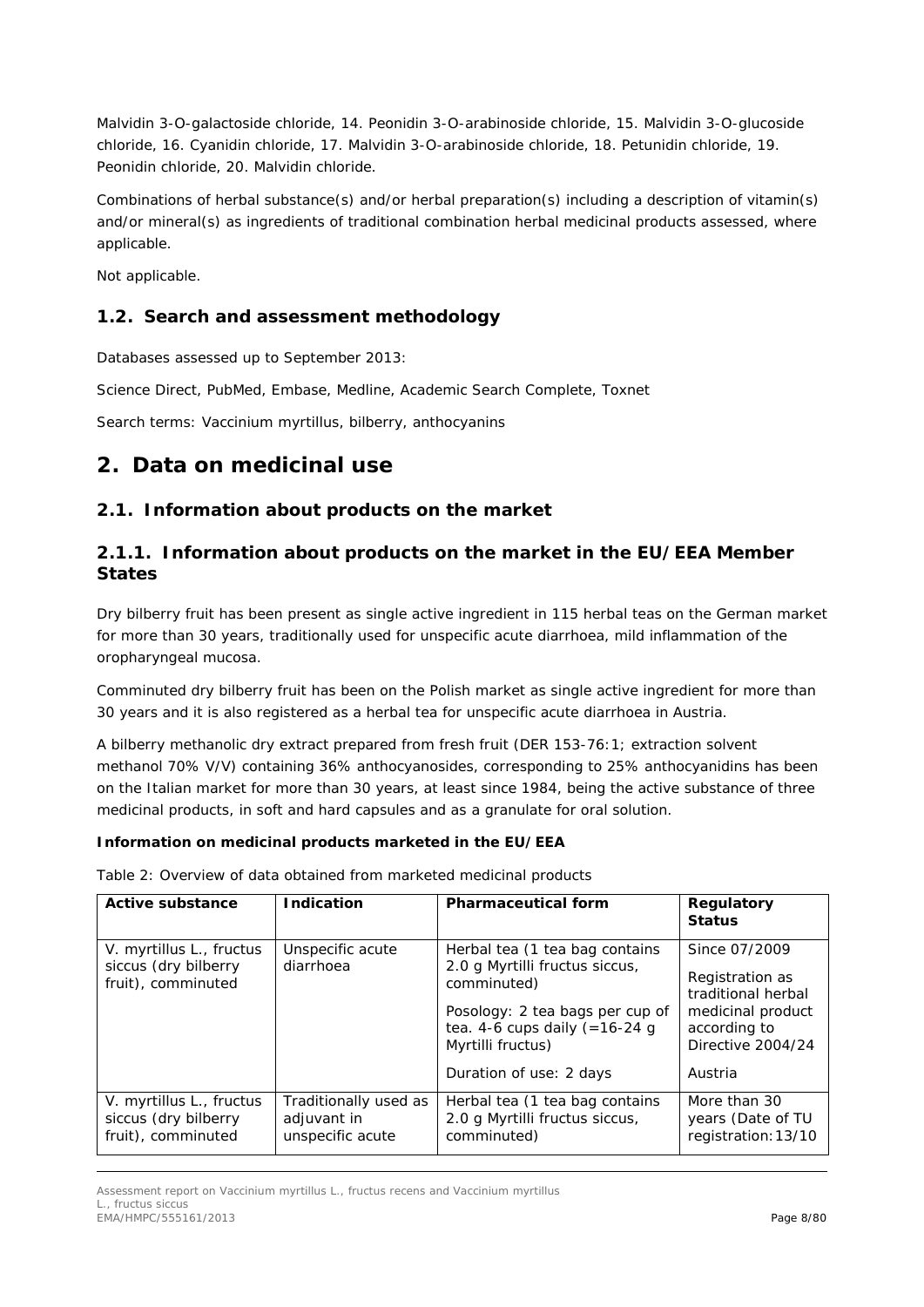| <b>Active substance</b>                                                                                                                                                                    | <b>Indication</b>                                                                                                                                          | <b>Pharmaceutical form</b>                                                                                                                                                                                                                                                                                                                                                                  | Regulatory<br><b>Status</b>                                                                                                                                     |
|--------------------------------------------------------------------------------------------------------------------------------------------------------------------------------------------|------------------------------------------------------------------------------------------------------------------------------------------------------------|---------------------------------------------------------------------------------------------------------------------------------------------------------------------------------------------------------------------------------------------------------------------------------------------------------------------------------------------------------------------------------------------|-----------------------------------------------------------------------------------------------------------------------------------------------------------------|
|                                                                                                                                                                                            | diarrhoea<br>Unspecific acute<br>diarrhoea, mild<br>inflammation of the<br>oropharyngeal<br>mucosa (German<br><b>Standard Marketing</b><br>Authorisations) | Posology: adults and<br>adolescents over 12 years 1<br>cup of tea from 2 tea sachets<br>4-6 times daily<br>Use in children up to 2 years is<br>contraindicated, use in children<br>(3 to 11 years) is not<br>recommended.<br>Use during pregnancy and<br>lactation is not recommended<br>due to insufficient data, even if<br>the use as medicinal product<br>and food has not shown risks. | (2010)<br>Germany                                                                                                                                               |
| V. myrtillus L., fructus<br>siccus (dry bilberry<br>fruit), comminuted                                                                                                                     | Traditionally used as<br>adjuvant in<br>unspecific acute<br>diarrhoea                                                                                      | Herbal tea<br>Posology: 1 tablespoon (about<br>4 g) bilberry fruit pour to 1 cup<br>of cold water, bring to a boil<br>and cook, cover for about<br>10 minutes and strain. Drink 2-<br>4 times a day 1/2-1 cup of<br>brew.                                                                                                                                                                   | More than 30<br>years (Date of TU<br>registration: 16/12<br>/2010) as<br>traditional herbal<br>medicinal product<br>according to<br>Directive 2004/24<br>Poland |
| V. myrtillus L., fructus<br>siccus (dry bilberry<br>fruit), comminuted                                                                                                                     | Traditionally used as<br>adjuvant in<br>unspecific acute<br>diarrhoea                                                                                      | Herbal tea (1 tea bag contains<br>2.0 g Myrtilli fructus siccus,<br>comminuted)<br>Posology: Adults and children<br>over 12 years: 2 sachets (4 g)<br>fruit pour to a cup (200 ml) of<br>boiling water, for 10-20<br>minutes. Drink 1 glass 2-3<br>times a day. Always use fresh<br>brew.                                                                                                   | More than 30<br>years (Date of TU<br>registration: 16/12<br>/2010) as<br>traditional herbal<br>medicinal product<br>according to<br>Directive 2004/24<br>Poland |
| V. myrtillus L.,<br>anthocyanosidic<br>extract (no further<br>detail available)                                                                                                            | No data available in<br>database                                                                                                                           | 20 mg of extract<br>Posology: No data available in<br>database                                                                                                                                                                                                                                                                                                                              | From 1976 until<br>1978 as traditional<br>medicinal product<br>Belgium (lack of<br>authorised<br>products on the<br>market)                                     |
| V. myrtillus L., fructus<br>recens dry extract;<br>DER 153-76:1;<br>extraction solvent<br>methanol 70% V/V<br>containing 36%<br>anthocyanosides,<br>corresponding to 25%<br>anthocyanidins | Conditions of<br>capillary fragility                                                                                                                       | Soft capsules<br>Posology: 180 mg 3 times daily<br>or according to medical<br>prescription                                                                                                                                                                                                                                                                                                  | Since 27/05/1985<br>Italy                                                                                                                                       |
| V. myrtillus L., fructus<br>recens dry extract;<br>DER 153-76:1;<br>extraction solvent                                                                                                     | Symptoms of<br>venous<br>insufficiency;<br>conditions of                                                                                                   | Hard capsules<br>Posology: Adults: 80 mg 2-4<br>times daily or 160 mg 1-2                                                                                                                                                                                                                                                                                                                   | Since 20/12/1984<br>Italy                                                                                                                                       |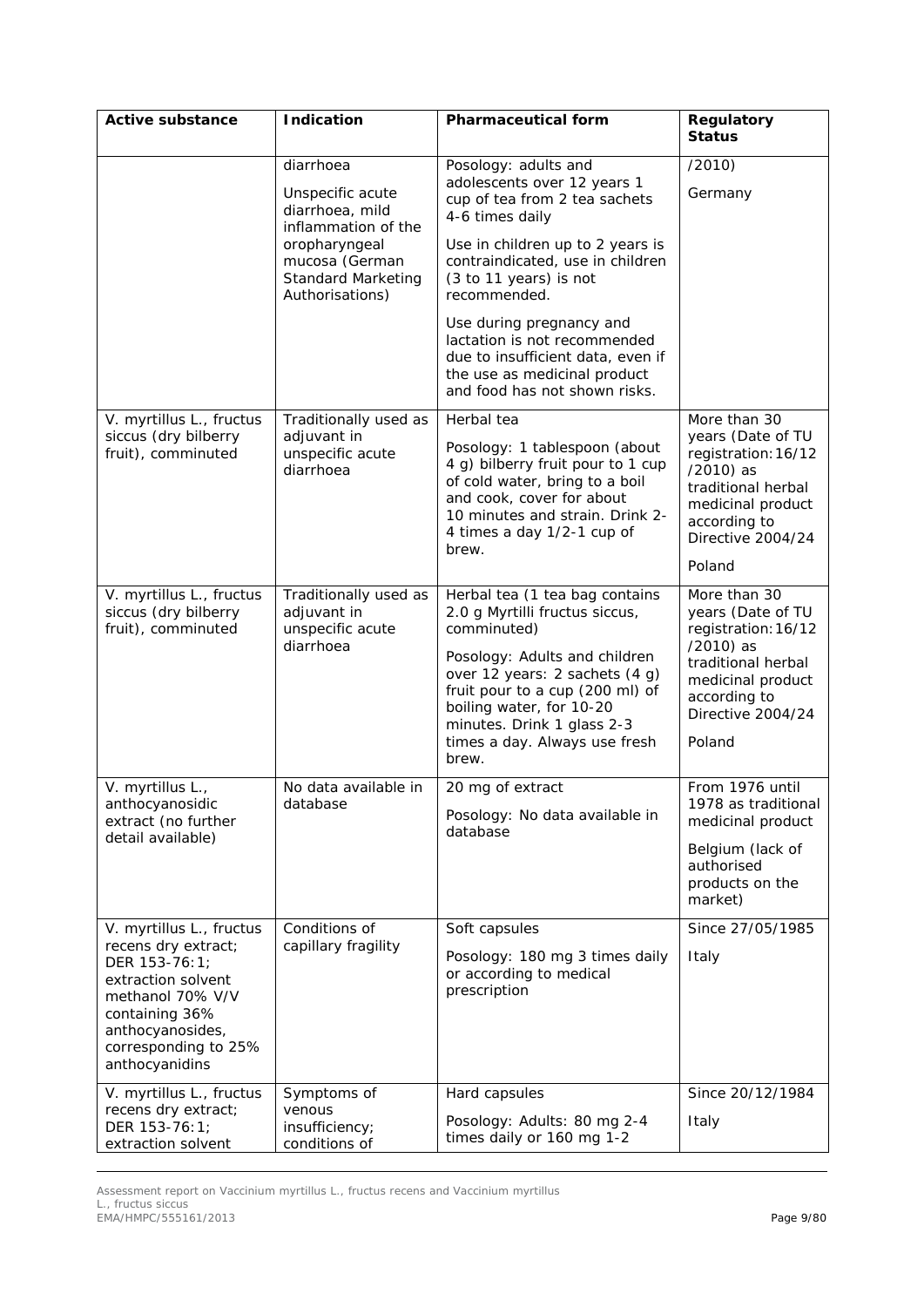| Active substance                                                                                                                                                                           | <b>Indication</b>                                                               | <b>Pharmaceutical form</b>                                                                                                                            | Regulatory<br><b>Status</b> |
|--------------------------------------------------------------------------------------------------------------------------------------------------------------------------------------------|---------------------------------------------------------------------------------|-------------------------------------------------------------------------------------------------------------------------------------------------------|-----------------------------|
| methanol 70% V/V<br>containing 36%<br>anthocyanosides,<br>corresponding to 25%<br>anthocyanidins                                                                                           | capillary fragility                                                             | times daily or according to<br>medical prescription.                                                                                                  |                             |
| V. myrtillus L., fructus<br>recens dry extract;<br>DER 153-76:1:<br>extraction solvent<br>methanol 70% V/V<br>containing 36%<br>anthocyanosides,<br>corresponding to 25%<br>anthocyanidins | Symptoms of<br>venous<br>insufficiency;<br>conditions of<br>capillary fragility | Granules for oral solution<br>Posology: Adults: 80 mg up to<br>4 times daily or 160 mg up to2<br>times daily or according to<br>medical prescription. | Since 1/10/1994<br>Italy    |

This overview is not exhaustive. It is provided for information only and reflects the situation at the time when it was established.

## **Information on relevant combination medicinal products marketed in the EU/EEA**

Belgium

Pharmaceutical form> containing 100 mg *V. myrtillus* L., anthocyanosidic extract (no further detail available) + 5 mg beta-carotene (not authorized).

Indication: capillary fragility, CVI, visual problems related to circulatory problems

Posology: 3 to 6 times 100 mg a day

On the market from 1965 to 1991.

## Italy

Soft capsules containing 70 mg *V. myrtillus* L, fructus recens dry extract; DER 153-76:1; extraction solvent methanol 70% V/V containing 36% anthocyanosides, corresponding to 25% anthocyanidins + 40 mg d,l-alfa-Tocoferil-acetate + 10 mg beta-carotene

Indication: conditions of capillary fragility

Posology: 4 to 6 capsules a day or according to medical prescription

On the market since 1993.

## **Information on other products marketed in the EU/EEA (where relevant)**

Five single active ingredient herbal teas on the Polish market as food supplements (for unspecific acute diarrhoea).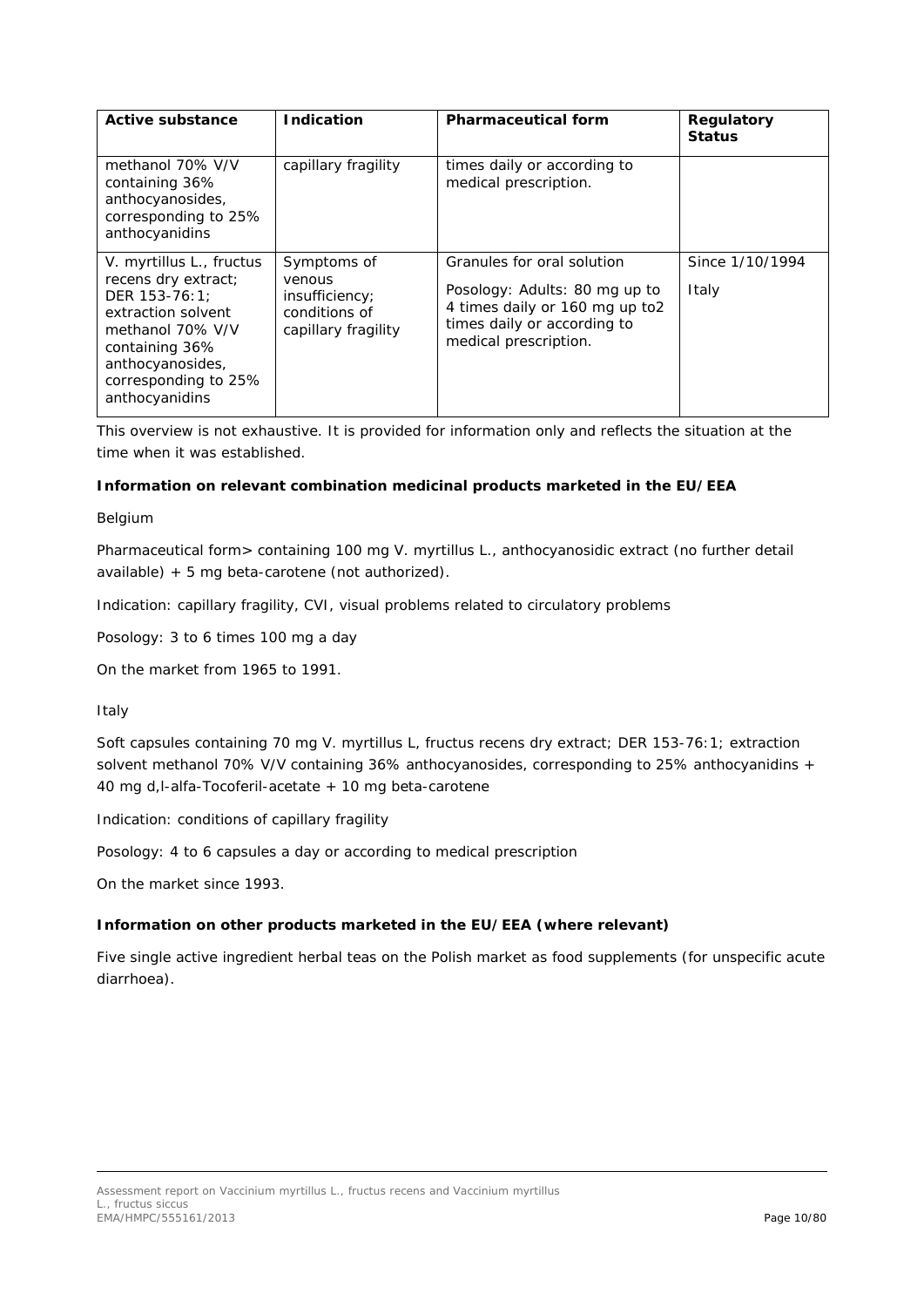# **2.1.2. Information on products on the market outside the EU/EEA**

Not applicable

# *2.2. Information on documented medicinal use and historical data from literature*

Bilberry fruits are traditionally used for diarrhoea and in the conditions of increased fragility of blood vessels and chronic venous insufficiency. Anecdotal explanations start back to World War 2, when British pilots supposedly ate bilberry jam before the night flights in order to improve night vision (Kramer 2004).

The use of *V. myrtillus* L., fructus has been included in the following handbooks:

Table 3: Overview of historical data

<span id="page-10-1"></span><span id="page-10-0"></span>

| <b>Herbal</b><br>preparation | Documented use / Traditional use                                                                                                                                                 | <b>Pharmaceutical form</b>                                                                                                                                                                                                          | Reference                                                                              |
|------------------------------|----------------------------------------------------------------------------------------------------------------------------------------------------------------------------------|-------------------------------------------------------------------------------------------------------------------------------------------------------------------------------------------------------------------------------------|----------------------------------------------------------------------------------------|
| Dried bilberry fruit         | Oral use: for supportive treatment of acute non-<br>specific diarrhoea<br>Topical use: topical treatment of mild inflammation of<br>the mucous membranes of the mouth and throat | Oral use: 20-60 g/day of the comminuted dry fruit<br>Topical use: decoction 10%<br>Duration of use: No restriction                                                                                                                  | Schilcher 1992                                                                         |
| Dried bilberry fruit         | For supportive treatment of acute non-specific<br>diarrhoea<br>Topical use<br>Topical treatment of mild inflammation of the mucous<br>membranes of the mouth and throat          | Oral use: 20-60 g/day of the comminuted dry fruit<br>Topical use: decoction 10%<br>Duration of use: No restriction                                                                                                                  | Wichtl, 1994                                                                           |
| Dried bilberry fruit         | Diarrhoea                                                                                                                                                                        | Single dose: Herbal tea: 5-10 g of the comminuted<br>dry fruit as a decoction (10 mins)<br>Single dose of 1-2 tablespoons (10-20 g) Myrtilli<br>fructus for tea preparation (10 min decoction). Daily<br>dose: several times daily. | Wichtl, 1984<br>Proposal for the<br>'Standardzulassung<br>' in DE<br>(in Wichtl, 1984) |
| Dried bilberry fruit         | Traditionally used in the treatment of diarrhoea,<br>dysentery, haemorrhoids, gastrointestinal<br>inflammations, mouth infection, scurvy and urinary                             | Oral use: 20-60 g/day of the comminuted dry fruit<br>Topical use: decoction 10%                                                                                                                                                     | Barnes et al., 2002                                                                    |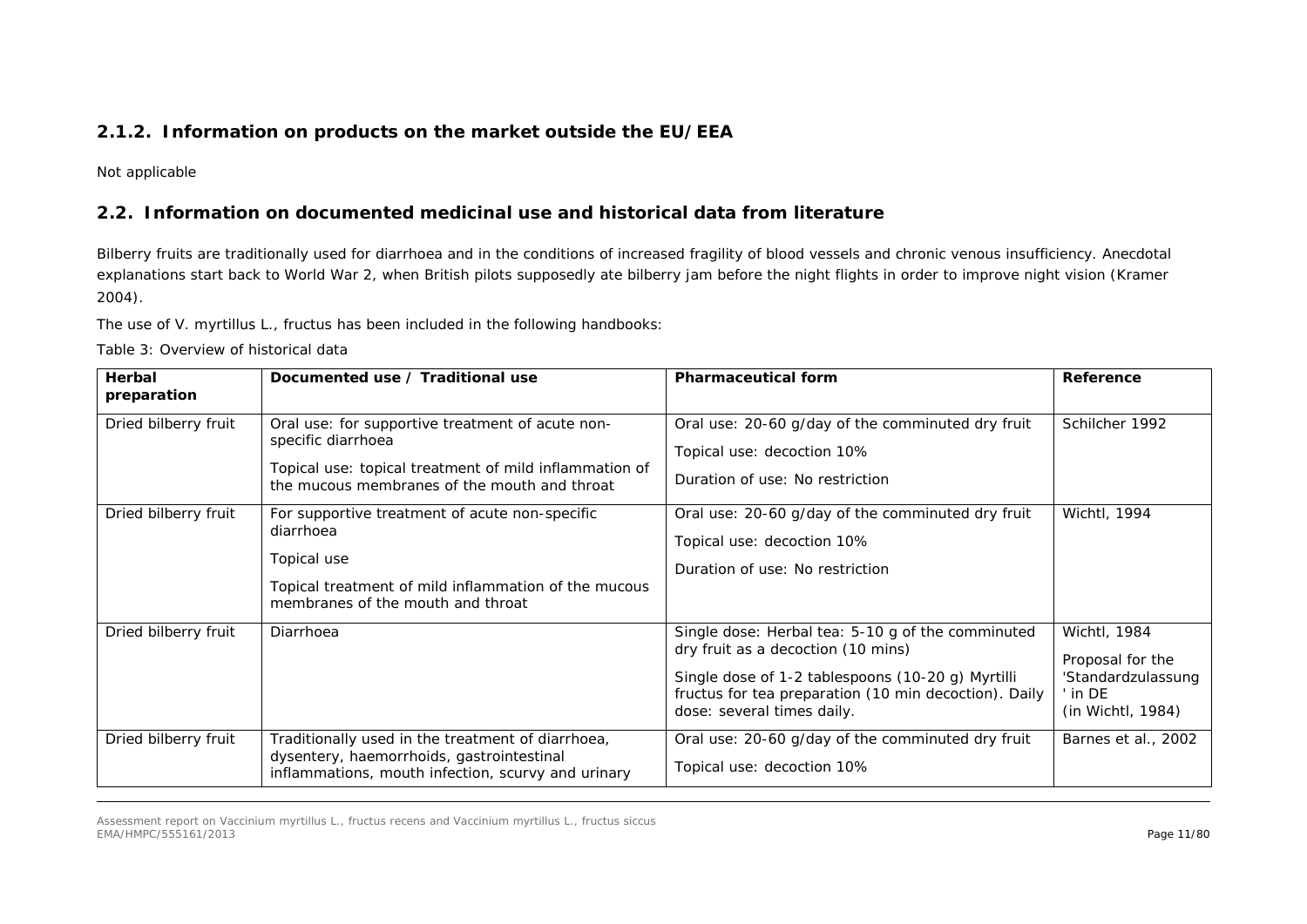| Herbal                                                                                                        | Documented use / Traditional use                                                                                                                                                 | <b>Pharmaceutical form</b>                                                                                                                                                                                           | Reference                        |
|---------------------------------------------------------------------------------------------------------------|----------------------------------------------------------------------------------------------------------------------------------------------------------------------------------|----------------------------------------------------------------------------------------------------------------------------------------------------------------------------------------------------------------------|----------------------------------|
| preparation                                                                                                   |                                                                                                                                                                                  |                                                                                                                                                                                                                      |                                  |
|                                                                                                               | complaints                                                                                                                                                                       | Duration of use: No restriction                                                                                                                                                                                      |                                  |
| Dried bilberry fruit                                                                                          | Oral Use: For supportive treatment of acute non-<br>specific diarrhoea<br>Topical use: Topical treatment of mild inflammation of<br>the mucous membranes of the mouth and throat | Oral use: 20-60 g/day of the comminuted dry fruit<br>Topical use: decoction 10% and equivalent<br>preparations<br>Duration of use: No restriction                                                                    | Commission E<br>monograph 1987   |
| Fresh or dried<br>bilberry fruit<br>Extract containing<br>25 to 36%<br>anthocyanosides (no<br>further detail) | Oral use: For supportive treatment of acute non-<br>specific diarrhoea<br>Topical use: topical treatment of mild inflammation of<br>the mucous membranes of the mouth and throat | Oral use: 20-60 g/day of the unprocessed fruit<br>Extract containing 25 to 36% anthocyanosides (in<br>tablets or capsules): 60-160 mg 3 times daily<br>Topical use: decoction 10%<br>Duration of use: No restriction | Gruenwald et al.,<br>2000        |
| Dried bilberry fruit                                                                                          | For supportive treatment of acute non-specific<br>diarrhoea<br>Topical use<br>Topical treatment of mild inflammation of the mucous<br>membranes of the mouth and throat          | Oral Use: 20-60 g/day<br>External use: a 10% decoction of dried bilberry fruit<br>Duration of use: No restriction                                                                                                    | <b>ESCOP</b><br>Monographs, 2003 |
| Dried bilberry fruit                                                                                          | Oral Use: For supportive treatment of acute non-<br>specific diarrhoea<br>Topical use                                                                                            | Oral Use: 20-60 g/day<br>Topical use: a 10% decoction of dried bilberry fruit<br>in gastrointestinal inflammations, mouth infections<br>Duration of use: No restriction                                              | Frohne 2006                      |
| Dried bilberry fruit                                                                                          | Traditionally used for the treatment diarrhoea,<br>dysentery, gastrointestinal inflammation,<br>haemorrhoids, gastrointestinal inflammations, mouth<br>infection                 | Oral Use: 10-15 g dried fruit at a time for diarrhoea<br>in adults and in children<br>A 10% decoction of dried bilberry fruit in<br>gastrointestinal inflammations                                                   | Zanetti-Ripamonti<br>1940        |
| Dried or fresh fruit<br>Liquid extract $1:1$                                                                  | Peripheral vascular disorders of various<br>origins. Traditionally used for the treatment diarrhoea,<br>dysentery, gastrointestinal inflammation,                                | Oral use:<br>Dried or fresh fruit as a decoction (no further detail)                                                                                                                                                 | Mills and Bone<br>2000           |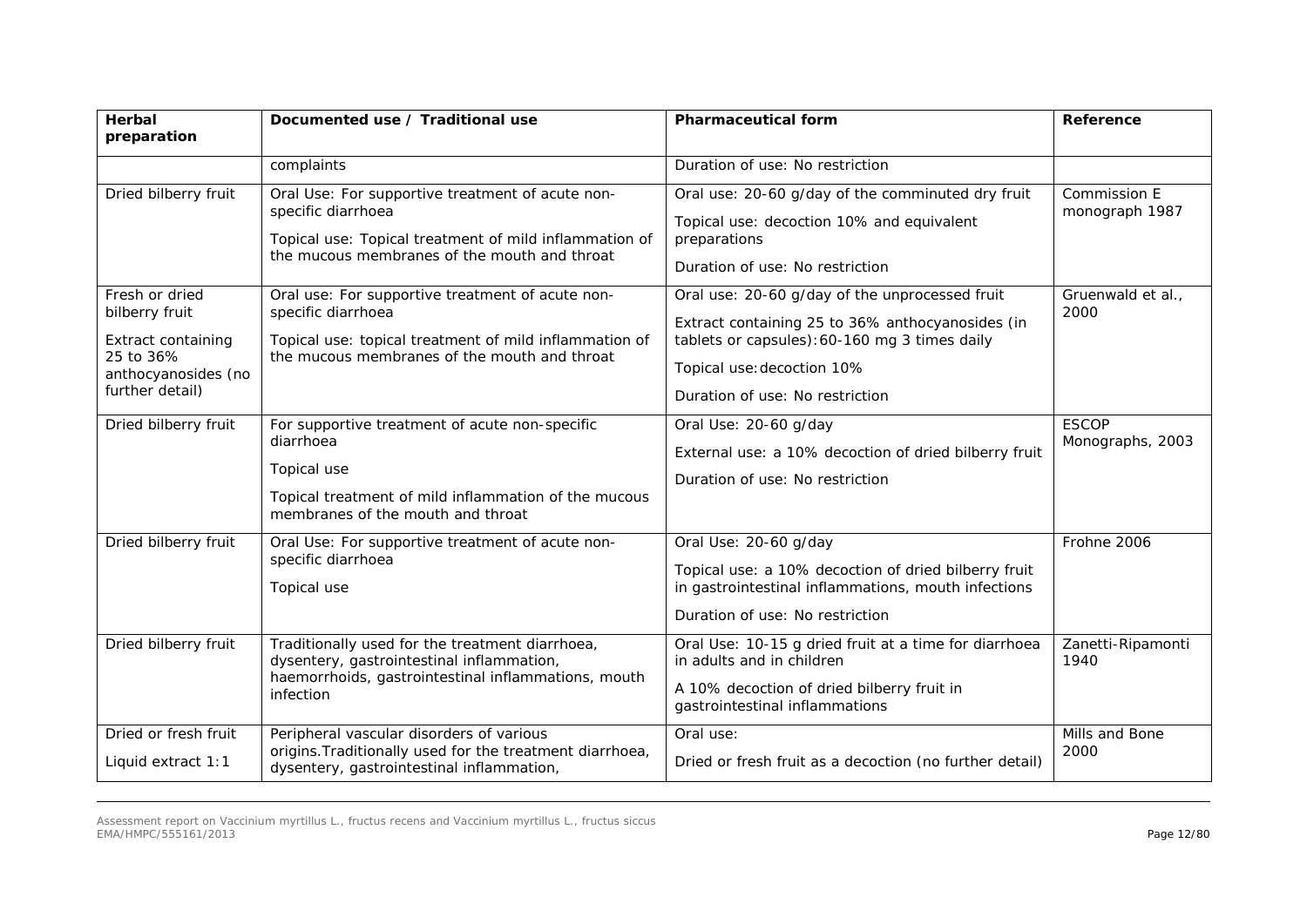| Herbal<br>preparation                                                                                                          | Documented use / Traditional use                  | <b>Pharmaceutical form</b>                                                                                                                                                                                                                                      | Reference                   |
|--------------------------------------------------------------------------------------------------------------------------------|---------------------------------------------------|-----------------------------------------------------------------------------------------------------------------------------------------------------------------------------------------------------------------------------------------------------------------|-----------------------------|
| (no further detail)<br>Concentrated extract<br>from fresh fruit with<br>specific anthocyanin<br>content (no further<br>detail) | haemorrhoids                                      | Tablets providing 50-120 anthocyanins/day,<br>equivalent to 20-50 g of fresh fruit<br>Liquid extract: 3-6 ml/day<br>Topical use: decoction or extract (no further detail)<br>Duration of use: No restriction                                                    |                             |
| Extracts containing<br>25-36%<br>anthocyanins<br>Dried bilberry fruits                                                         | Peripheral vascular disorders of various origins. | 160-480 mg/day in 2 to 3 divided doses (40-120<br>mg/ anthocyanins<br>Decoctions of dried bilberry fruits (no further<br>information)<br>Duration of use: No restriction                                                                                        | Rotblatt and<br>Ziment 2002 |
| Dried or fresh fruit<br>(as an infusion)<br>Liquid extract 1:1<br>(no further detail)                                          | Peripheral vascular disorders, haemorrhoids       | Oral use: Liquid extract 1:1 (3–6 ml/day)<br>Tablets providing 50-120 mg anthocyanins/day,<br>equivalent to 20-50 g of fresh fruit<br>Topical use (no further information): Infusions of<br>dried or fresh fruit or extracts<br>Duration of use: No restriction | Capasso et al.,<br>2003     |

# *2.3. Overall conclusions on medicinal use*

Table 4: Overview of evidence on period of medicinal use

<span id="page-12-0"></span>

| <b>Herbal preparation</b><br><b>Pharmaceutical form</b>                           | <b>Indication</b>                                               | Posology, Strength                                                                                                                    | Period of medicinal use                                                                                                                                                                   |
|-----------------------------------------------------------------------------------|-----------------------------------------------------------------|---------------------------------------------------------------------------------------------------------------------------------------|-------------------------------------------------------------------------------------------------------------------------------------------------------------------------------------------|
| V. myrtillus L., fructus siccus<br>(dry bilberry fruit), comminuted<br>Herbal tea | Traditionally used as adjuvant in<br>unspecific acute diarrhoea | Posology: adults and adolescents over<br>12 years 4.0 g of comminuted herbal<br>substance in a cup as a herbal tea 4-6<br>times daily | More than 30 years in Germany<br>(German Standard Zulassung -Date of<br>TU registration: 13/10/2010)<br>Since 07/2009 in Austria (Registration<br>as traditional herbal medicinal product |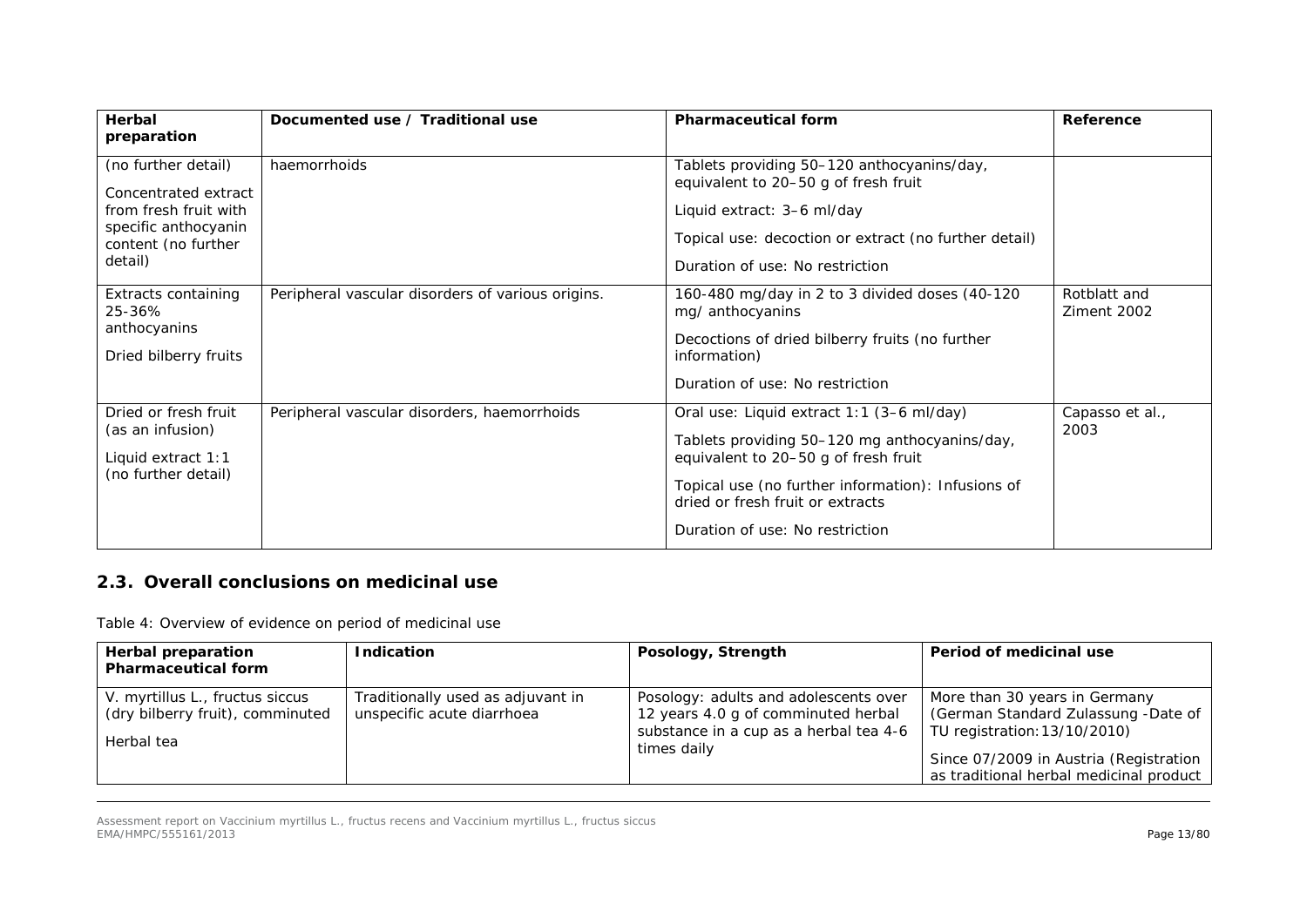| <b>Herbal preparation</b><br><b>Pharmaceutical form</b>             | <b>Indication</b>                                                                 | Posology, Strength                                                                                                                                        | Period of medicinal use                                                                                         |
|---------------------------------------------------------------------|-----------------------------------------------------------------------------------|-----------------------------------------------------------------------------------------------------------------------------------------------------------|-----------------------------------------------------------------------------------------------------------------|
|                                                                     |                                                                                   | Duration of use: 2 days (Austria)                                                                                                                         | according to Directive 2004/24)                                                                                 |
|                                                                     |                                                                                   | Use in children up to 2 years is<br>contraindicated; use in children (3 to<br>11 years) is not recommended<br>(Germany).                                  |                                                                                                                 |
|                                                                     |                                                                                   | Use during pregnancy and lactation is<br>not recommended due to the lack of<br>adequate data (Germany).                                                   |                                                                                                                 |
| V. myrtillus L., fructus siccus<br>(dry bilberry fruit), comminuted | Traditionally used as adjuvant in<br>unspecific acute diarrhoea                   | Posology: 4 g of comminuted herbal<br>substance as a decoction (10 minutes)<br>in 200 ml of water. 100-200 ml of                                          | More than 30 years in Poland (Date of<br>TU registration: 16/12/2010 as<br>traditional herbal medicinal product |
| Herbal tea                                                          |                                                                                   | decoction 2-4 times daily 1/2-1 cup of<br>brew.                                                                                                           | according to Directive 2004/24)                                                                                 |
|                                                                     |                                                                                   | Adults and adolescents over 12 years:<br>4 g of comminuted herbal substance<br>as a decoction in 200 ml of boiling<br>water 20 minutes), 2-3 times daily. |                                                                                                                 |
|                                                                     |                                                                                   | Always use fresh brew.                                                                                                                                    |                                                                                                                 |
| Dried bilberry fruit                                                | Traditionally used for the treatment<br>diarrhoea, dysentery, gastrointestinal    | Oral Use: 10-15 g dried fruit at a time<br>for diarrhoea in adults and in children                                                                        | Zanetti-Ripamonti 1940                                                                                          |
|                                                                     | inflammation, haemorrhoids,<br>gastrointestinal inflammations,<br>mouth infection | A 10% decoction of dried bilberry fruit<br>in gastrointestinal inflammations                                                                              |                                                                                                                 |
| Dried bilberry fruit                                                | Diarrhoea                                                                         | Single dose: Herbal tea: 5-10 g of the<br>comminuted dry fruit as a decoction<br>$(10 \text{ mins})$                                                      | Wichtl, 1984                                                                                                    |
|                                                                     |                                                                                   | Single dose of 1-2 tablespoons (10-20<br>g) Myrtilli fructus for tea preparation<br>(10 min decoction). Daily dose:<br>several times daily.               | Proposal for the 'Standardzulassung'<br>in DE<br>(in Wichtl, 1984)                                              |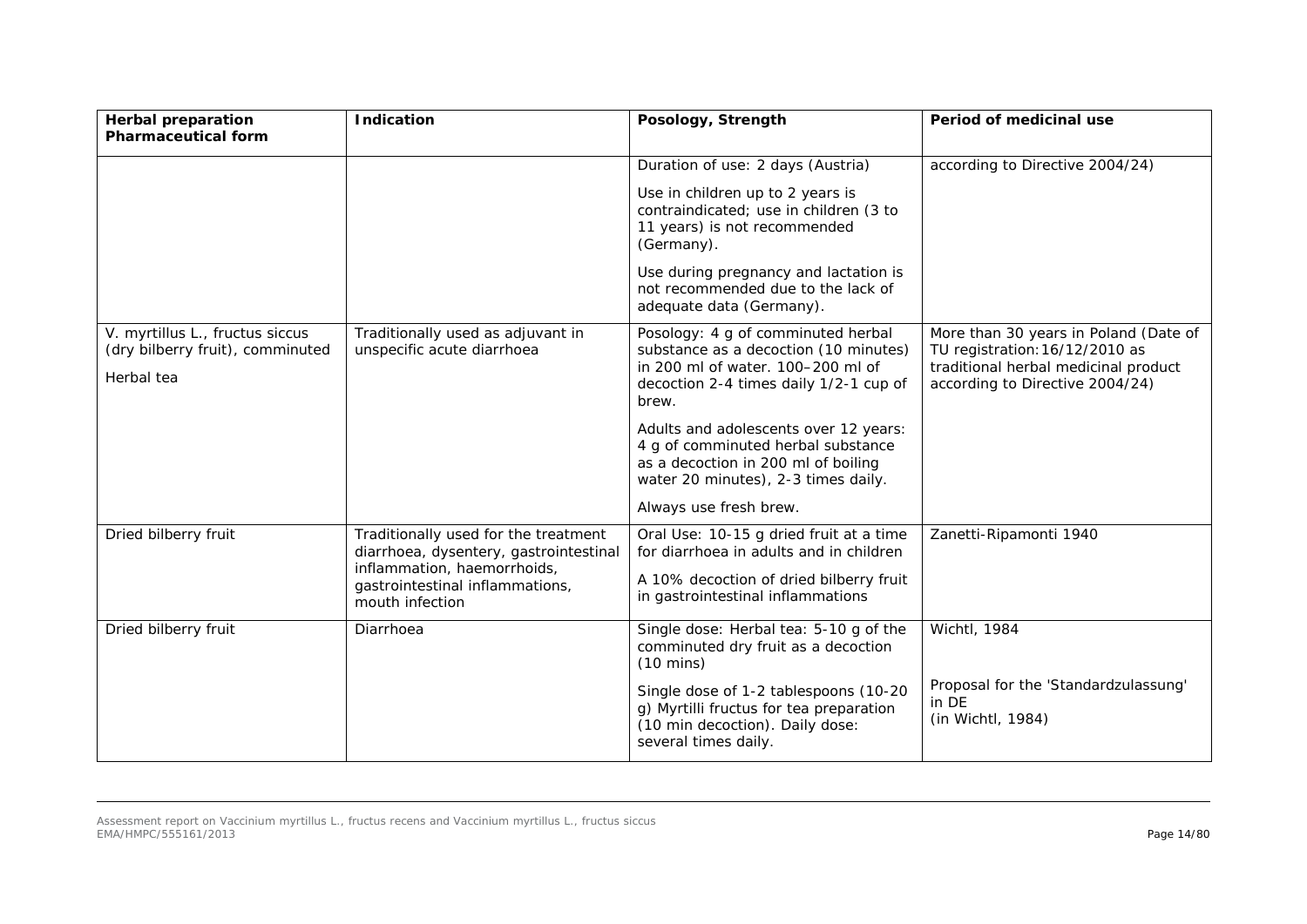| <b>Herbal preparation</b><br><b>Pharmaceutical form</b>                                                                                                                                                                   | <b>Indication</b>                                                      | Posology, Strength                                                                                                             | Period of medicinal use                     |
|---------------------------------------------------------------------------------------------------------------------------------------------------------------------------------------------------------------------------|------------------------------------------------------------------------|--------------------------------------------------------------------------------------------------------------------------------|---------------------------------------------|
| V. myrtillus L., fructus recens<br>dry extract; DER 153-76:1;<br>extraction solvent methanol<br>70% V/V containing 36%<br>anthocyanosides, corresponding<br>to 25% anthocyanidins (BEM)<br>Solid dosage forms (soft caps) | Conditions of capillary fragility                                      | Posology: soft capsules<br>180 mg 3 times daily<br>daily or according to medical<br>prescription                               | Since 20/12/1984 in Italy                   |
| V myrtillus L., fructus recens dry<br>extract; DER 153-76:1;<br>extraction solvent methanol<br>70% V/V containing 36%<br>anthocyanosides, corresponding<br>to 25% anthocyanidins (BEM)<br>Solid dosage forms (hard caps)  | Symptoms of venous insufficiency;<br>conditions of capillary fragility | Posology: hard capsules<br>Adults: 80 mg 2-4 times daily or 160<br>mg 1-2 times daily or according to<br>medical prescription. | Hard capsules: Since 20/12/1984 in<br>Italy |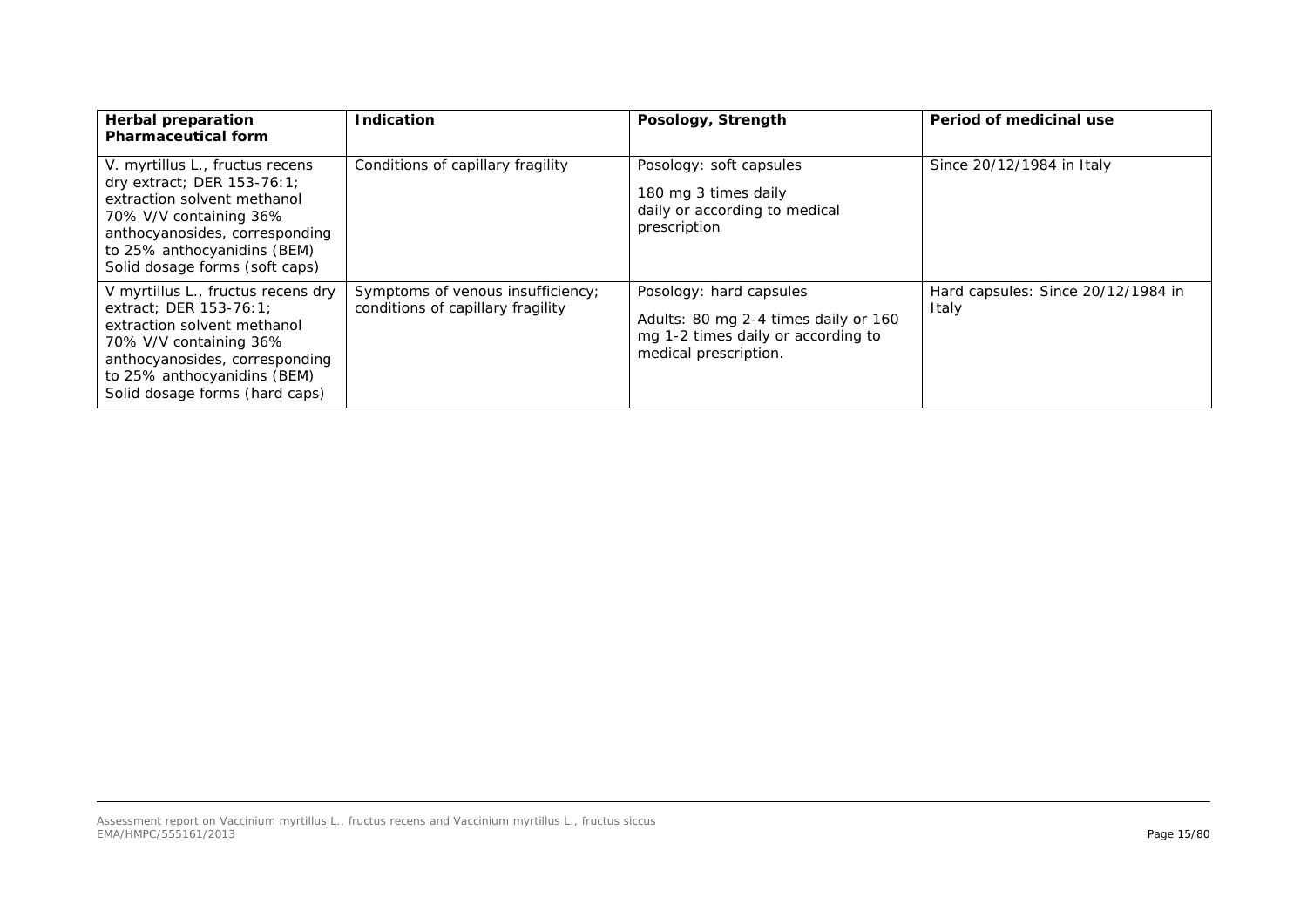Long-standing medicinal use for at least 30 years within the European Union therefore demonstrated for the following preparations and indications:

1) *V. myrtillus* L., fructus siccus (dry bilberry fruit), whole or comminuted, as herbal tea for oral use as an adjuvant in unspecific acute diarrhoea. Traditional medicinal use of this preparation is substantiated by extensive bibliography and the presence on the German and Polish market for more than 30 years. The daily dose in adults and adolescents over 12 years ranges from 15 to 60 g, divided in 3-4 single dose of 5 to 15 g in 250 ml as a 10 minutes decoction. (In Poland it is used as a decoction (for 10 -20 minutes under cover): 4 g in 200 ml of boiling water, 2 - 3 times daily)

2) *V. myrtillus* L., fructus siccus (dry bilberry fruit), whole or comminuted, as a decoction for oromocosal use for the topical treatment of mild inflammation of the mucous membranes of the mouth and throat. Traditional medicinal use of this preparation is substantiated by extensive bibliography and the presence on the German and Polish market for more than 30 years. It is used as a 10% decoction to rinse the mouth several times daily.

2) *V myrtillus* L., fructus recens dry extract; DER 153-76:1; extraction solvent methanol 70% V/V containing 36% anthocyanosides, corresponding to 25% anthocyanidins (BEM), in solid dosage forms for oral use for the treatment of symptoms of venous insufficiency and conditions of capillary fragility. Traditional medicinal use of this preparation is substantiated by the presence of medicinal products since 1984 in Italy. Single dose: 80-160 mg; Daily dose: 160-540 mg

# <span id="page-15-0"></span>**3. Non-Clinical Data**

# <span id="page-15-1"></span>*3.1. Overview of available pharmacological data regarding the herbal substance(s), herbal preparation(s) and relevant constituents thereof*

## <span id="page-15-2"></span>**3.1.1. Primary pharmacodynamics**

## **Vasoactive properties**

## Bilberry extract

## *In vitro experiments*

Effect of the *V. myrtillus* fresh fruits extract, DER 153-76:1, extraction solvent methanol 70% V/V containing 36% anthocyanosides (corresponding to 25% of anthocyanidines) (BEM) on the venous smooth muscles to contraction (response to the 5-HT) was investigated *in vitro* by Bettini *et al.,* (1984a). The study was performed on isolated thoracic vein calf preparations. *V. myrtillus* extract (25% of anthocyanosides) (25-100  $\mu$ g/ml) alone caused a moderate decrease in tension as the response to the contractions induced by 5-HT ( $0.5-1 \mu g/ml$ ). The effect was more pronounced after addition of ascorbic acid (1-4 µg/ml). The relaxation effect was nullified or highly decreased by the pre-treatment with indomethacin (1 µg/ml) or lysine acetylsalicylate (1 µg/ml).

Contractility of the segments of internal thoracic vein calf preparations induced by barium chloride (50 µg/ml) was reduced by *V. myrtillus* extract concentration dependently (25, 50, 75, 100 µg/ml). Indomethacin (1–30 µg/ml) and lysine acetylsalicylate (1–30 µg/ml) reduced or completely suppressed the reduction of the venous muscle tone produced by BEM (Bettini *et al*., 1984c).

In other experiment the influence of BEM on contractility of the smooth muscles of the calf splenic arteries segments induced by 5-HT was investigated. *V. myrtillus* extract (25, 50, 75, 100 µg/ml) alone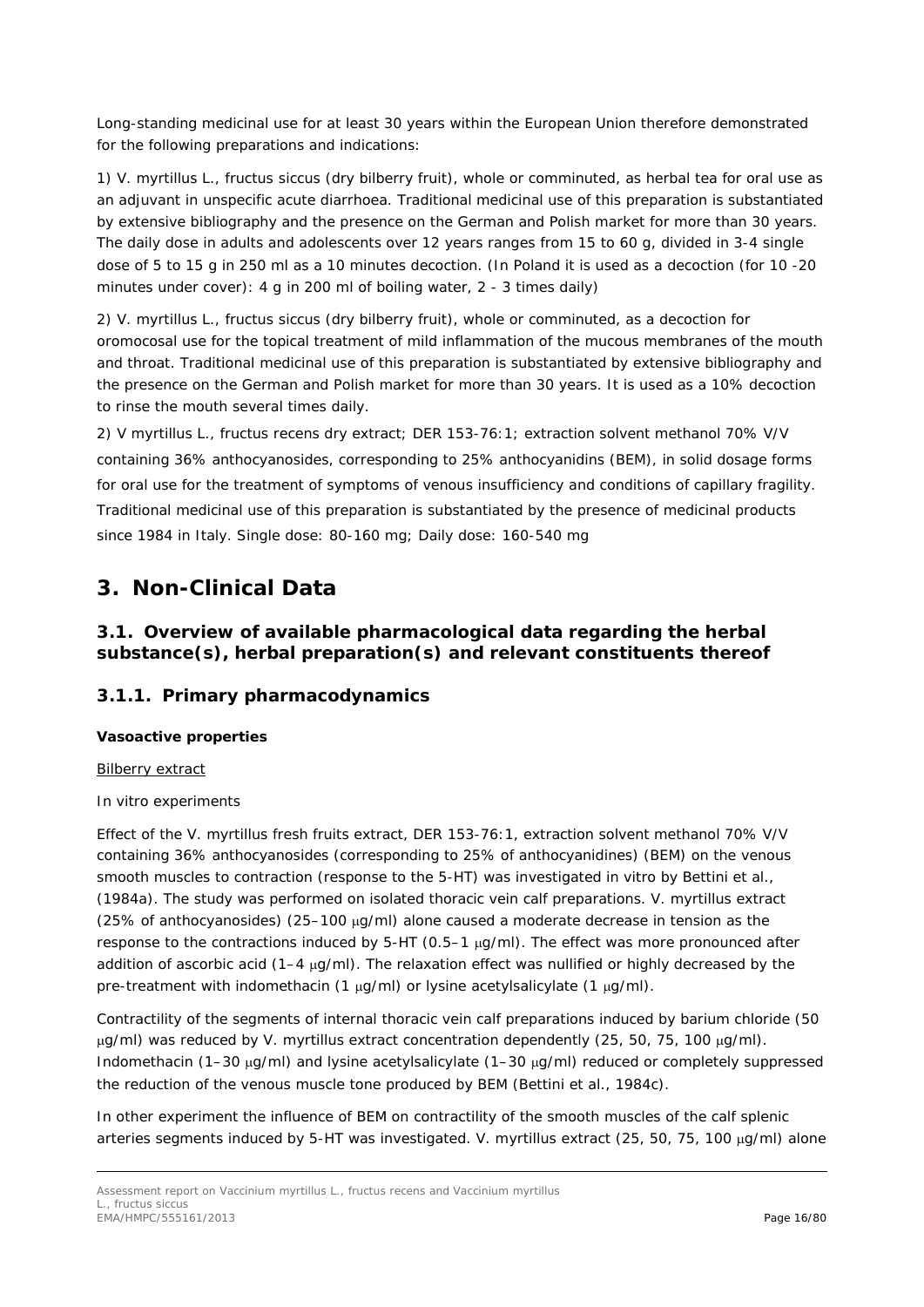caused a concentration dependent decrease in tension of the arterial muscles as the response to the contractions induced by 5-HT (0.2 µg/ml). The effect was potentiated after addition of ascorbic acid  $(1-4 \mu g/ml)$ . Indomethacin  $(1-30 \mu g/ml)$  and lysine acetylsalicylate  $(1-30 \mu g/ml)$  decreased the reduction of the arterial muscle tone produced by BEM. The results obtained by the authors indicate that the mechanism of the vasodilatating effect of BEM on vascular muscles is based on the local synthesis of prostacyclin (Bettini *et al.,* 1984 b).

Effect of the extract of BEM on contractility of calf isolated coronary artery preparations was tested *in vitro* by Bettini *et al.,* (1985a). Contractions induced by barium chloride (50 µg/ml) were concentration dependently mildly suppressed by BEM (25, 50, 75, 100 µg/ml). The effect was more pronounced after addition of ascorbic acid (1-4 µg/ml). Relaxation induced by BEM was concentration dependently reduced with indomethacin (1–30 µg/ml) or lysine acetylsalicylate (1–30 µg/ml) (Bettini *et al.,* 1985a).

Bettini *et al.*, (1985b) reported the influence of BEM on potentiation of activity of adrenaline on the isolated calf coronary vessels. Adrenaline (0.2 µg/ml) vasodilating activity was concentration dependently increased by BEM (25, 50, 75, 100 µg/ml) (Table 5). The potentiating effect was completely abolished in the presence of pyrogallol (50 µg/ml) a catechol-o-methyl transferase (COMT) inhibitor. The authors conclude that the vasodilating mechanism of BEM results from COMT inhibition.

|  |  |  |                                                                                          | Table 5: Mean percentage increase $(\pm$ S.D.) in the response of the preparation of the calf coronary |
|--|--|--|------------------------------------------------------------------------------------------|--------------------------------------------------------------------------------------------------------|
|  |  |  | artery to adrenalin (0.2 $\mu$ g/ml) in the presence of BEM (afterBettini et al., 1985b) |                                                                                                        |

| Concentration of the V. myrtillus<br>extract $(\mu q/m)$ |    | Mean percentage increase in the response<br>to adrenalin±S.D. |
|----------------------------------------------------------|----|---------------------------------------------------------------|
|                                                          | 20 | $38 + 1.7$                                                    |
|                                                          | 20 | $77 + 1.3$                                                    |
|                                                          | 20 | $140 \pm 2.1$                                                 |
| 100                                                      | 20 | $193 + 2.5$                                                   |

In another study Bettini *et al.,* (1991) investigated contractile responses of the isolated calf coronary vessels to acetylcholine (ACh) and methylene blue. Experiments were carried out without removal of the endothelium. BEM (50–200 µg/ml) decreased both the tone and in higher concentrations the contractile response of the preparations to ACh (0.001–1 µg/ml). A small decrease of the tone was observed with BEM alone (50–200 µg/ml) and the effect was more marked with addition of the ascorbic acid (100–300 µg/ml). Indomethacin (40 µg/ml) and lysine acetylsalicylate (40 µg/ml) reduced or completely suppressed the reduction of the venous muscle tone produced by BEM. Pre-treatment with methylene blue  $(24 \mu q/ml)$  resulted in the partial reduction of the vasodilatatory effect of BEM. The authors concluded, that the vasodilator effect of BEM is related to the release of prostaglandins and to a facilitation of the endothelium-derived relaxing factor (EDRF) release, as the methylene blue is known to block the release of EDRF.

Continuing research of Bettini *et al.,* (1993) found after use of BEM (5-100 µg/ml) a significant increase in contractility of endothelium-deprived isolated calf coronary arteries induced by ACh administration (0.001–1 µg/ml). The potentiating effect was completely suppressed by methylene blue (24 µg/ml) or haemoglobin (0.015–0.020 µg/ml) which block the release of EDRF.

The direct vasorelaxating activity of a lyophilized dry bilberry extract (BE) (no further details are available) was tested *in vitro* by Bell and Gochenaur (2006) on coronary arterial rings isolated from pigs. BE contained 15 different anthocyanins including cyanidin, peonidin, delphinidin, petunidin, and malvidin. The total anthocyanin composition was 12.1 g/100 g and total phenolics 35.7 g/100 g. BE produced dose- and endothelium-dependent vasorelaxation in isolated rings with endothelium (% maximal relaxation at 5 mg/l total anthocyanins:  $59\pm10$ ). The authors tested the role of nitric oxide (NO) in these relaxations and found that such relaxation could be abolished by the application of 100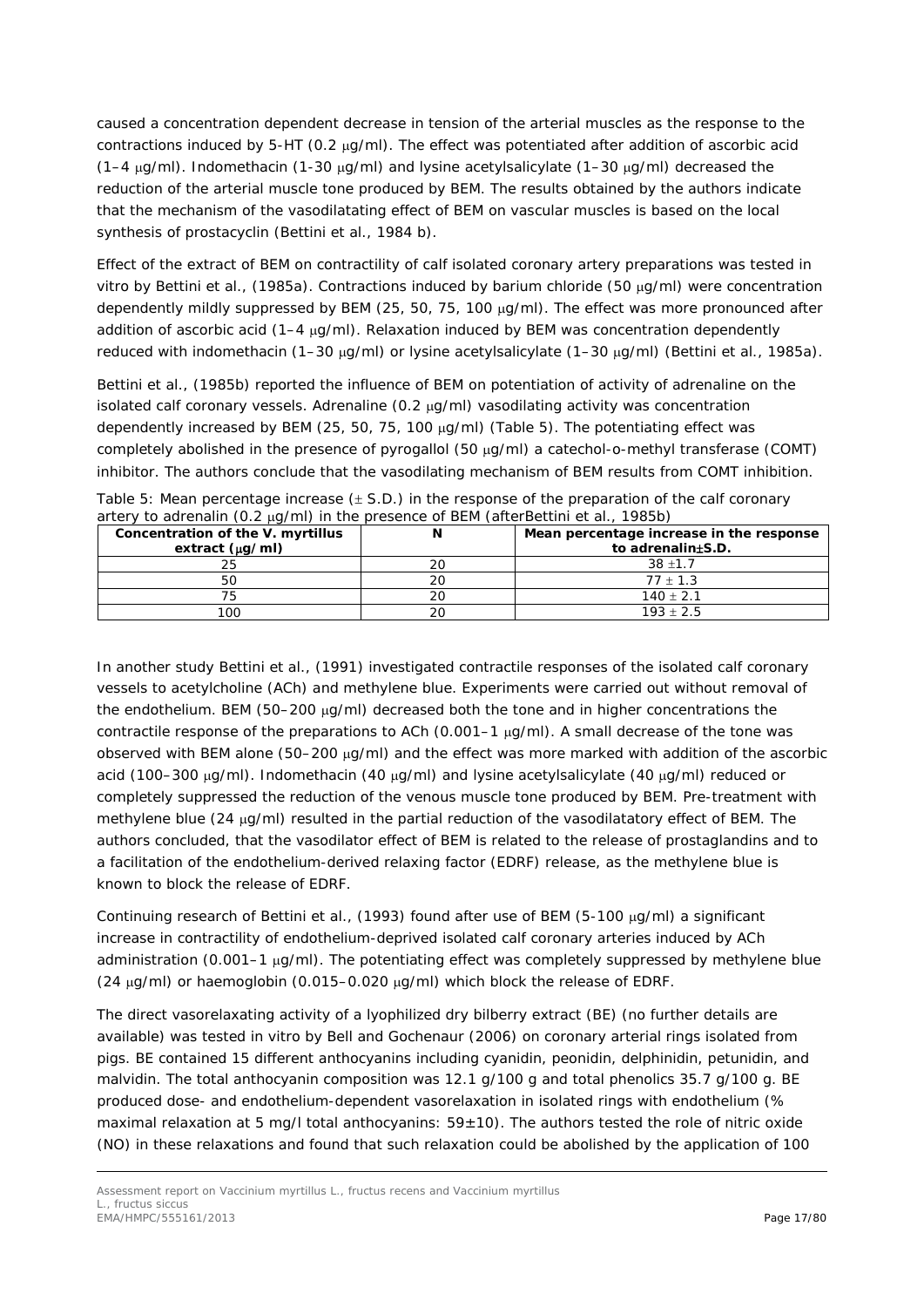µM NO2-L-arginine (*Nitric Oxide Complex* with *L-arginine*). These observations suggest that the endothelial NO system may be involved in the relaxation response of coronary arteries to the BE. At a concentration too low to directly alter coronary vascular tone, they did not alter coronary responses to endogenous or exogenous NO. However, this same low concentration (≅100 nM) had a considerable potential to prevent loss of endothelial-dependent relaxation caused by exposure of arteries to exogenous ROS (*Reactive Oxygen Species*) as pyrogallol. The authors concluded that the tested anthocyanins concentration roughly reflects that seen in several studies to exist even in human plasma after oral consumption of these products, hence they may have vasoprotective properties.

Mechanism of vasodilatation induced by bilberry anthocyanins was investigated by Ziberna *et al.,* (2013). Vascular reactivity was assessed in thoracic aortic rings obtained from male Wistar rats. The endothelium was preserved in the rings. Pre-treatment of aortic rings with anti-sequence bilitranslocase antibodies targeting the endothelial plasma membrane carrier, that transports flavonoids, resulted in decrease of vasodilatation induced by cyanidin 3-glucoside and bilberry anthocyanins. For experiments a purified methanolic BE (no further detail) was used. Anthocyanins composition was analyzed by HPLC-DAD method: 14.3% of delphinidin 3-galactoside, 14.0% of delphinidin 3-glucoside, 9.2% of cyanidin 3-galactoside, 12.1% of delphinidin 3-arabinoside, 10.1% of cyanidin 3-glucoside, 4.0% of petunidin 3-galactoside, 7.7% of cyanidin 3-arabinoside, 8.8% of petunidin 3-glucoside, 1.1% of peonidin 3-galactoside, 2.6% of petunidin 3-arabinoside, 3.7% of peonidin 3-glucoside, 2.5% of malvidin 3-galactoside; 0.5% of peonidin 3-arabinoside, 7.9% of malvidin 3-glucoside, 1.5% of malvidin 3-arabinoside. Concentration of total anthocyanins in the BE was expressed in mg/l as equivalents of cyanidin 3-glucoside (no further detail given). In vascular reactivity experiments concentration-relaxation curves to cyanidin 3-glucoside (1 nmol/l-10 mmol/l) and bilberry anthocyanins (0.01-20 mg/l expressed as equivalents of cyanidin 3-glucoside) were constructed. Vasorelaxations were examined before the 30 minutes incubation in each of the tested solutions, and after incubation followed by 30 minutes equilibration periods to avoid ACh tolerance. Anthocyanins are especially rich in bilberries, consisting on the average 80-90% of total phenolic compounds. Anthocyanins are substrates of bilitranslocase, suggesting that they greatly contribute to the endothelium-dependent vasodilatory effect. In presented experiments, observed vasodilatation activity was in the range from 10 nM on, thereby in the range of reported pharmacokinetic postabsorption plasma concentration.

## *In vivo experiments*

Influence of fresh fruits BEM on the capillary fragility has been studied in the model of rats deprived of dietary flavonoids (Cristoni and Magistretti 1987). Wistar rats were fed for 3 weeks on the diet devoid of flavonoids. On depilated skin the capillary resistance - the lowest negative pressure on the skin that induces petechiae was defined by use of the vacuum gauge. Immediately after the BEM corresponding to 25% anthocyanidins was administered by intraperitoneal injection and the capillary fragility was estimated again after 2, 4 and 6 hours (Table 6).

Table 6: Activity of BEM on the capillary resistance of rats fed on a flavonoid-devoid diet (after Cristoni and Magistretti 1987)

| Substance       | <b>Dose</b>    | No of   | Capillary resistance in cm Hq $(M \pm S.E.)$ |                       |                  |                  |  |
|-----------------|----------------|---------|----------------------------------------------|-----------------------|------------------|------------------|--|
|                 | $(mg/kg)$ i.p. | animals | <b>Baseline</b>                              | 2 hours               | 4 hours          | 6 hours          |  |
| <b>Controls</b> |                | 12      | $15.83 \pm 0.32$                             | $16.66 \pm 0.45$      | $17.08 \pm 0.58$ | $16.50 \pm 0.42$ |  |
|                 |                |         |                                              | $(+5)$                | $(+8)$           | $(+4)$           |  |
| <b>Bilberry</b> | 200            |         | $15.55+$                                     | $25.44 \pm 2.28$ (**) | $27.44 \pm 2.04$ | $25.55 \pm 2.30$ |  |
| extract<br>ノボボヽ |                |         |                                              | $(+64)$               | $(+77)$          | $(+64)$          |  |

(\*\*) p<0.01(Dunnett t test)

In brackets: percent variation from baseline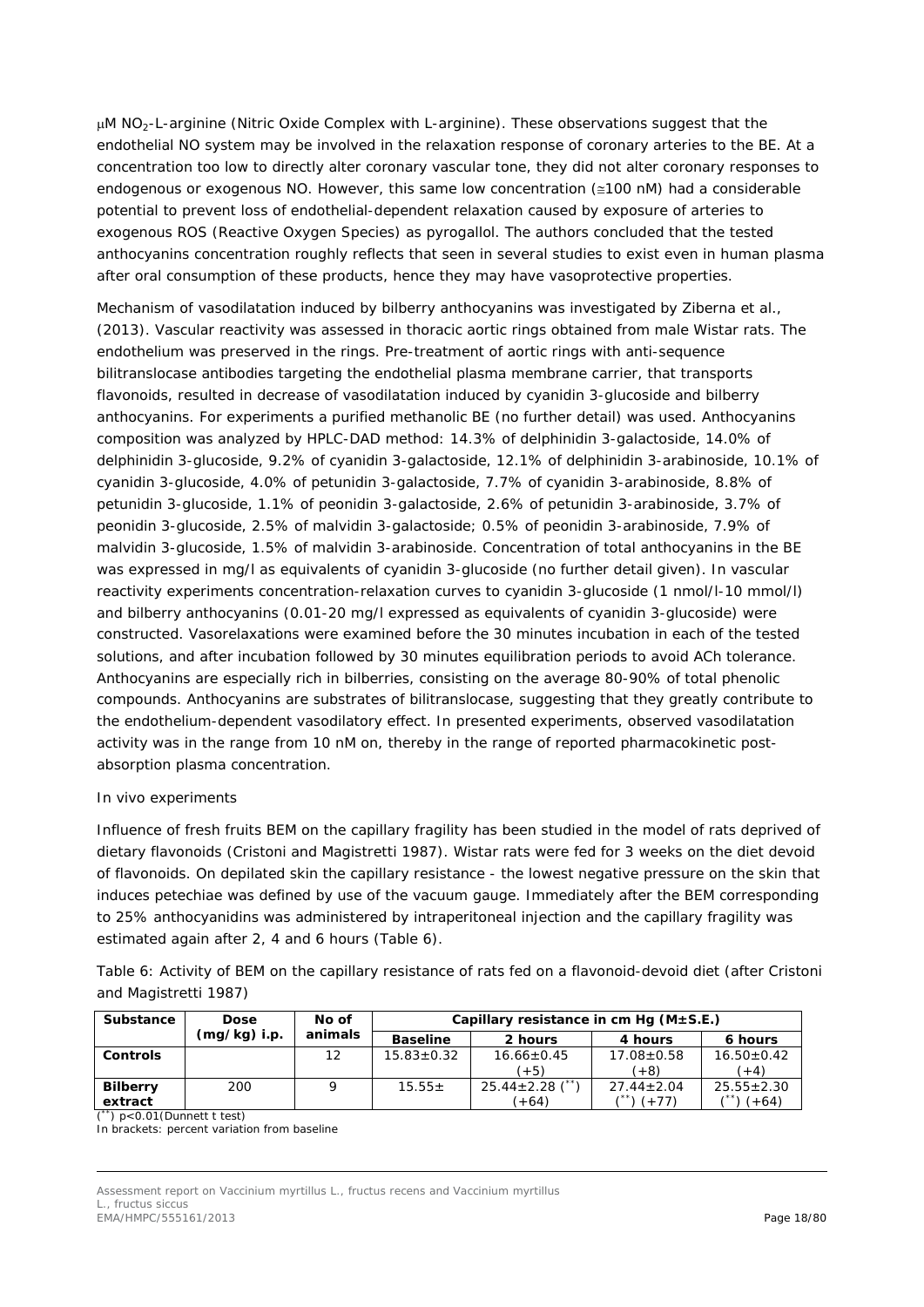## **Anti-inflammatory activity**

## Bilberry extract

## *In vitro experiments*

Triebel *et al.,* (2012) studied the influence of a lyophilized BE (no further details are available) and comprising anthocyanins on pro-inflammatory genes in IFN-γ/IL-1β/TNF-stimulated human colon epithelial cells (T84) by real-time polymerase chain reaction (qRT-PCR) and cytokine activity. Analysis of the extract is displayed in Table 7 which also shows the concentrations (μM) of the substances in 25 μg/ml BE extract (used in incubations with the cultured cells).. Fifteen anthocyanins were detected in the BE by HPLC-DAD analysis, the most numerous being del-3-gal, del-3-glc, del-3-ara, cy-3-gal, and cy-3-glc.

| Anthocyanin       | Concentrationin BE <sup>a</sup> (mg/g) | Incubation concentration <sup>b</sup><br>$(\mu M)$ |
|-------------------|----------------------------------------|----------------------------------------------------|
| delphinidin-3-glc | 46.8                                   | 2.5                                                |
| cyanidin-3-glc    | 46.2                                   | 2.6                                                |
| delphinidin-3-ara | 37.1                                   | 2.1                                                |
| cyanidin-3-gal    | 27.8                                   | 1.5                                                |
| delphinidin-3-gal | 27.2                                   | 1.5                                                |
| petunidin-3-glc   | 18.6                                   | 1.0                                                |
| cyanidin-3-ara    | 18.2                                   | 1.1                                                |
| malvidin-3-glc    | 14.5                                   | 0.7                                                |
| petunidin-3-gal   | 9.7                                    | 0.5                                                |
| petunidin-3-ara   | 8.6                                    | 0.5                                                |
| peonidin-3-glc    | 8.0                                    | 0.4                                                |
| malvidin-3-ara    | 5.9                                    | 0.3                                                |
| malvidin-3-gal    | 5.0                                    | 0.3                                                |
| Peonidin-3-gal    | 1.6                                    | 0.1                                                |
| Peonidin-3-ara    | 0.9                                    | 0.1                                                |
| Total amount      | 276.1                                  | 15.1                                               |

Table 7: Anthocyanin concentrations in the BE and corresponding initial concentrations in *in vitro* incubations with 25 μg/ml extract (afterTriebel *et al.,* 2012)

<sup>a</sup>According to the manufacturer's specifications. <sup>b</sup>For an *in vitro* incubation with 25 μg/ml extract.

The authors studied the expression of inflammatory bowel diseases-associated pro-inflammatory marker genes (TNF-α, IP-10, IL-8) in the cultures of the human colon epithelial cells (T84) by quantitative real-time PCR. The cytotoxic effects of BE and the singular anthocyanins/anthocyanidins on T84 cells were determined using a resazurin reduction assay. Selected cytokines and chemokines were analyzed using the "Human Cytokine Array Panel A" antibody array.After 4 and 24 hours, 250 μg/ml BE reduced viability to  $80±5$  and  $60±3%$  and 200 μM cyanidin reduced it to  $83±2$  and  $78±3%$ , whereas 200 µM delphinidin reduced it to  $79\pm1$  and  $63\pm2\%$ , respectively. All investigated anthocyanins had only slight cytotoxic effects at 200 μM (cell viability > 95%) after 4 and 24 hours of incubation. Cytotoxic effects of the anthocyanidins were stronger than the corresponding anthocyanins declining in the order delphinidin > cyanidin > pelargonidin >peonidin > malvidin so that increasing with increases in hydroxylation. BE significantly and dose-dependently inhibited expression of the proinflammatory marker genes TNF-α and IP-10 in CM stimulated T84 cells, at concentrations of 2.5 and 25 μg/ml, respectively.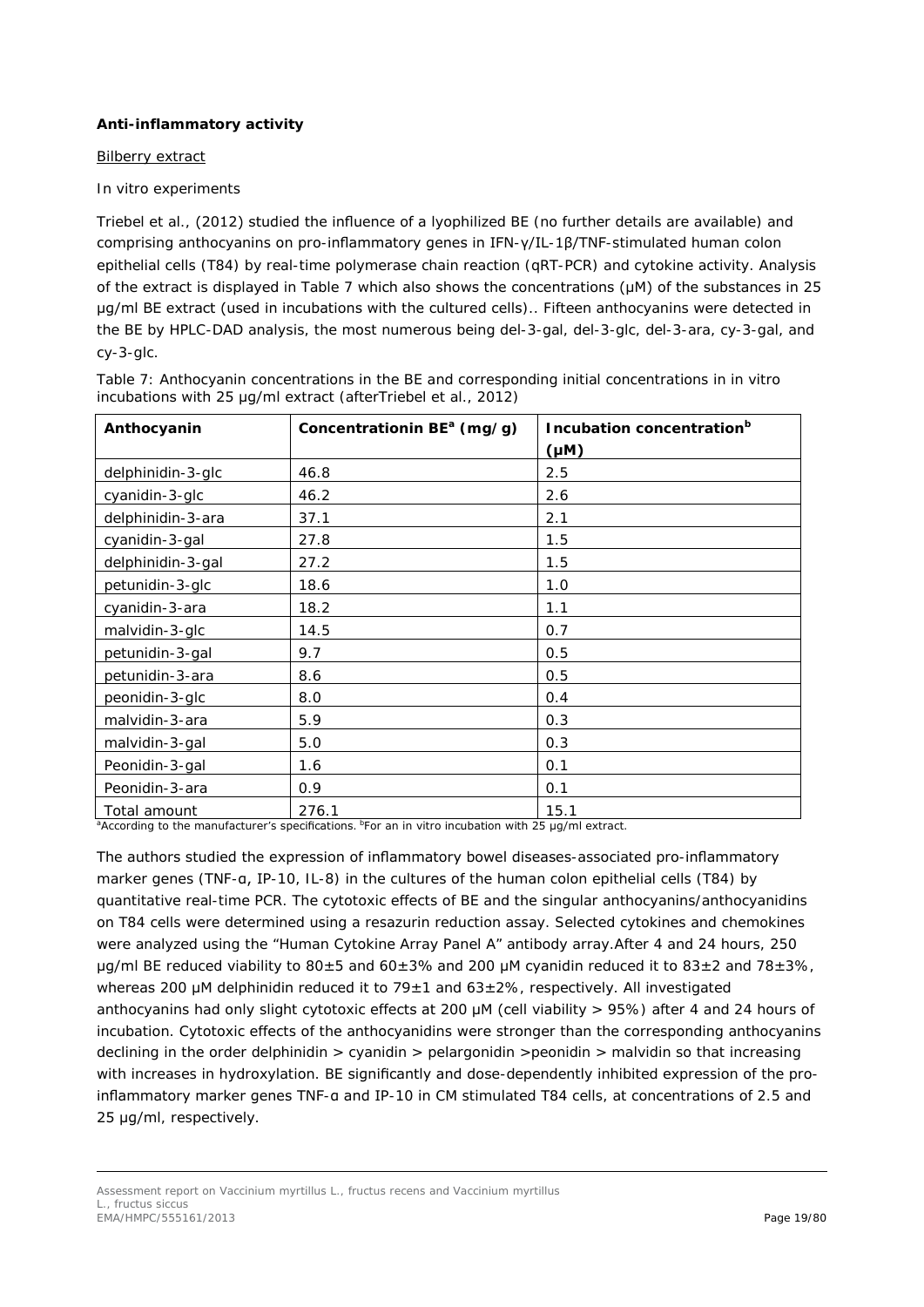Influence of chosen anthocyanins on expression of TNF-α, IL-8, IP-10 genes in T84 stimulated cells depended on both the aglycone and of sugar residues. IP-10 expression was significantly inhibited by cyanidin-3-ara, the most potent inhibitor, cyanidin-3-glc at 25 μM (the lowest concentration tested), and cyanidin-3-gal at 50 μM. Peonidin-3-*O*-glycosides were active concentration dependently only as glucose conjugates in the tested concentrations (25, 50, 100 μM). The investigation of activity of the corresponding anthocyanidins have shown that cyanidin, delphinidin, and petunidin significantly downregulated IP-10 mRNA expression, but peonidin or malvidin did not (even at 100 μM). Cyanidin significantly reduced TNF-α transcript levels at ≥50 μM, but peonidin or malvidin did not have any effect. Pre-treatment with cyanidin (25 μM) and BE (25 μg/ml) completely inhibited synthesis of interferon gamma-induced protein 10 (IP-10), interferon-inducible T-cell alpha chemo-attractant (I-TAC), and soluble intercellular adhesion molecule 1 (sICAM-1). Authors concluded that single anthocyanins from BE modulates inflammatory genes and protein secretion *in vitro* and thus may act as transcription-based inhibitors of the pro-inflammatory gene expression associated with inflammatory bowel diseases. Moreover, the anti-inflammatory activity of the investigated anthocyanins is strongly dependent on their aglycone structure and the attached sugar moieties (Triebel *et al.,* 2012).

In the study of Song *et al.* (2010), a newly established human corneal limbal epithelial cell line (HCLEC) was investigated to study the effects of a BE on the cell growth, cell cycle and the expression of hyaluronic acid (HA) and glycosaminoglycans (GAGs) in corneal epithelial cells. A commercially available BE containing 25% total anthocyanins (no further details are available) was used. The content of anthocyanins present in BE was quantified by HPLC using cyanidin-3-*O*-glucoside as external standard. The cells were incubated with different concentrations of BE for 24 hours and 48 hours. BE (10<sup>-5</sup> M) promoted cell growth to about 120% compared with the control group (p<0.05) after 24 hours incubation while three concentrations (10<sup>-6</sup>, 10<sup>-5</sup>and 10<sup>-4</sup> M) were effective in increasing cell viability to 112.9%, 130.1% and 113.8%, respectively, (p<0.05) after 48 hours incubation. For the HA and GAGs assay, HCLEC cells were incubated with different concentrations of BE. The GAGs content in the supernatant of the cells increased significantly after incubation with BE for 48 hours, but the increase was not dose-dependent. Two separate concentrations (10<sup>−</sup><sup>7</sup> and 10<sup>−</sup><sup>4</sup> M) significantly induced the secretion of GAGs (p<0.05), while no significant changes were observed for the expression of hyaluronic acid. According to the authors the results showed that BE may be advantageous for the physiological recovery and homeostasis of corneal epithelial cells.

## Isolated compounds

Hou *et al.* (2005) investigated cyclooxygenase-2 (COX-2) inhibiting activity of five anthocyanidins. Only delphinidin and cyanidin inhibited lipopolysaccharide (LPS)-induced COX-2 expression in the culture of macrophage RAW264 cells. The significant dose dependent inhibition was present at the concentrations of 50, 75 and 100 µM, but peonidin and malvidin did not. Delphinidin was the most potent on mRNA and protein level. Delphinidin suppressed LPS-mediated COX-2 expression by blocking mitogen-activated protein kinase (MAPK) pathways with the attendant activation of nuclear factor-kB (NF-κB), CCAAT/enhancer-binding protein (C/EBPδ) and activator protein-1 (AP-1).

## **Microcirculation injury**

## Bilberry extract

## *In vivo experiments*

In another study Bertuglia *et al.,* (1995) tested activity of BEM from fresh fruits (100 mg per day/kg p.o. for 2 and 4 weeks) in the microcirculation ischemia model. Ischemia was induced by clamping the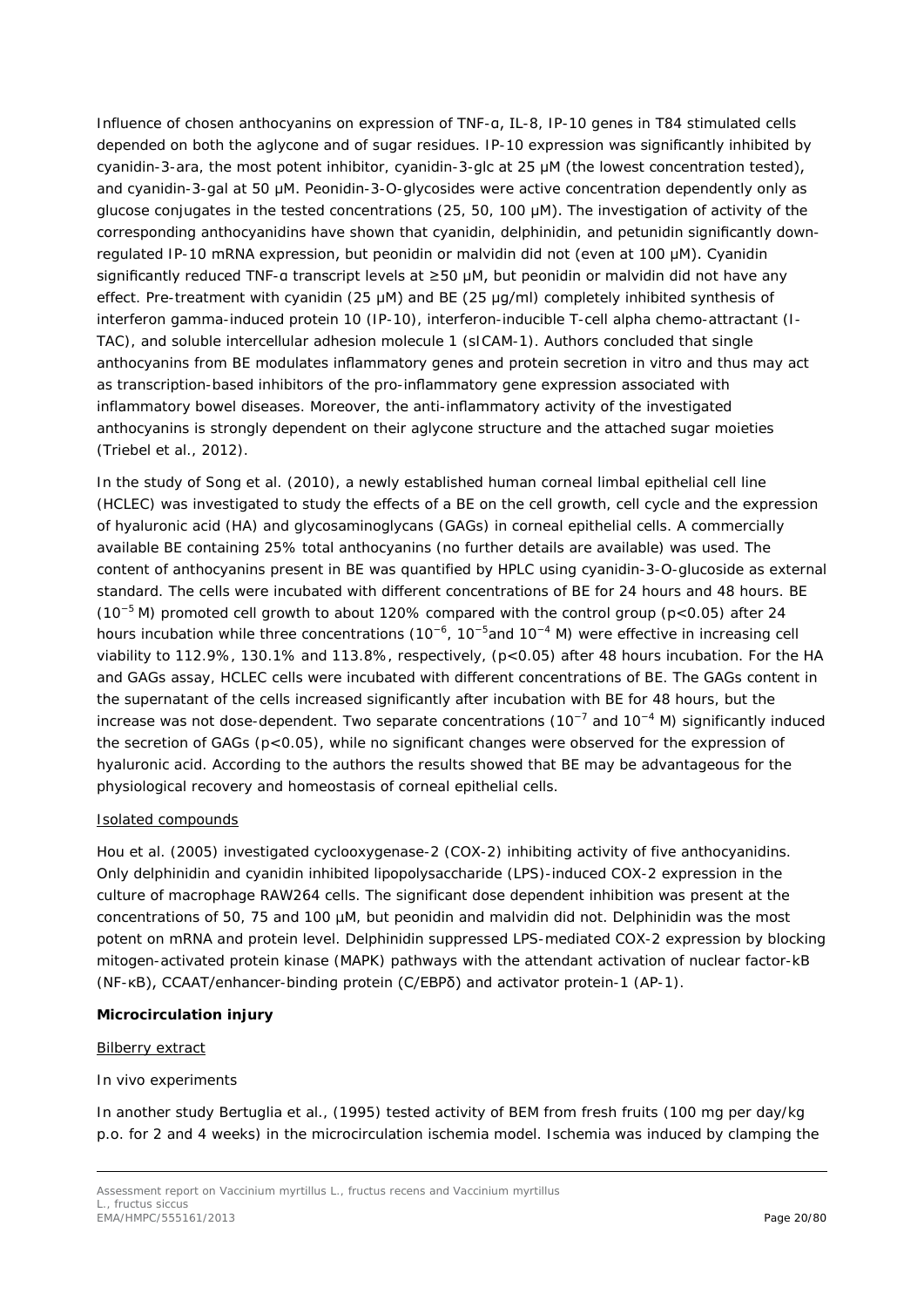hamster cheek pouch for 30 minutes with subsequent reperfusion also lasting 30 minutes. Changes in the microcirculation were visualized by fluorescence method. Ischemia and reperfusion were associated with increased number of leukocytes sticking to venules, decreased number of perfused capillaries and increased permeability. After treatment there was a significant reduction in ischemic symptoms (p<0.01, Table 8).

Table 8: Number of sticking leukocytes (l per 100 μm venules), % of perfused capillary length (capillary perfusion), permeability increase (normalized grey levels) in Control (Con) and in hamsters treated with BEM for 2 (A) and 4 (B) weeks after ischemia reperfusion (Bertuglia *et al*., 1995).

|                         | Con            |                       |                                |
|-------------------------|----------------|-----------------------|--------------------------------|
| L n per 100 $\mu$ m ven | $11.5 \pm 1.8$ | $5.5 \pm 0.3$         | $4.5 + 0.5$                    |
| Capillary perfusion     | $45 \pm 12\%$  | $70+7\%$ <sup>*</sup> | $88+6\%$                       |
| <b>Grey levels</b>      |                |                       |                                |
| <b>Ischemia</b>         | $0.35 \pm 0.1$ | $0.23 \pm 0.10$       | $0.09 \pm 0.06$ <sup>*</sup> t |
| <b>Reperfusion</b>      | $0.55 + 0.07$  | $0.35 \pm 0.12$       | $0.19+0.04$ <sup>*</sup> t     |

\* p<0.01, compared to controls, †p<0.05 relative to bilberry A group.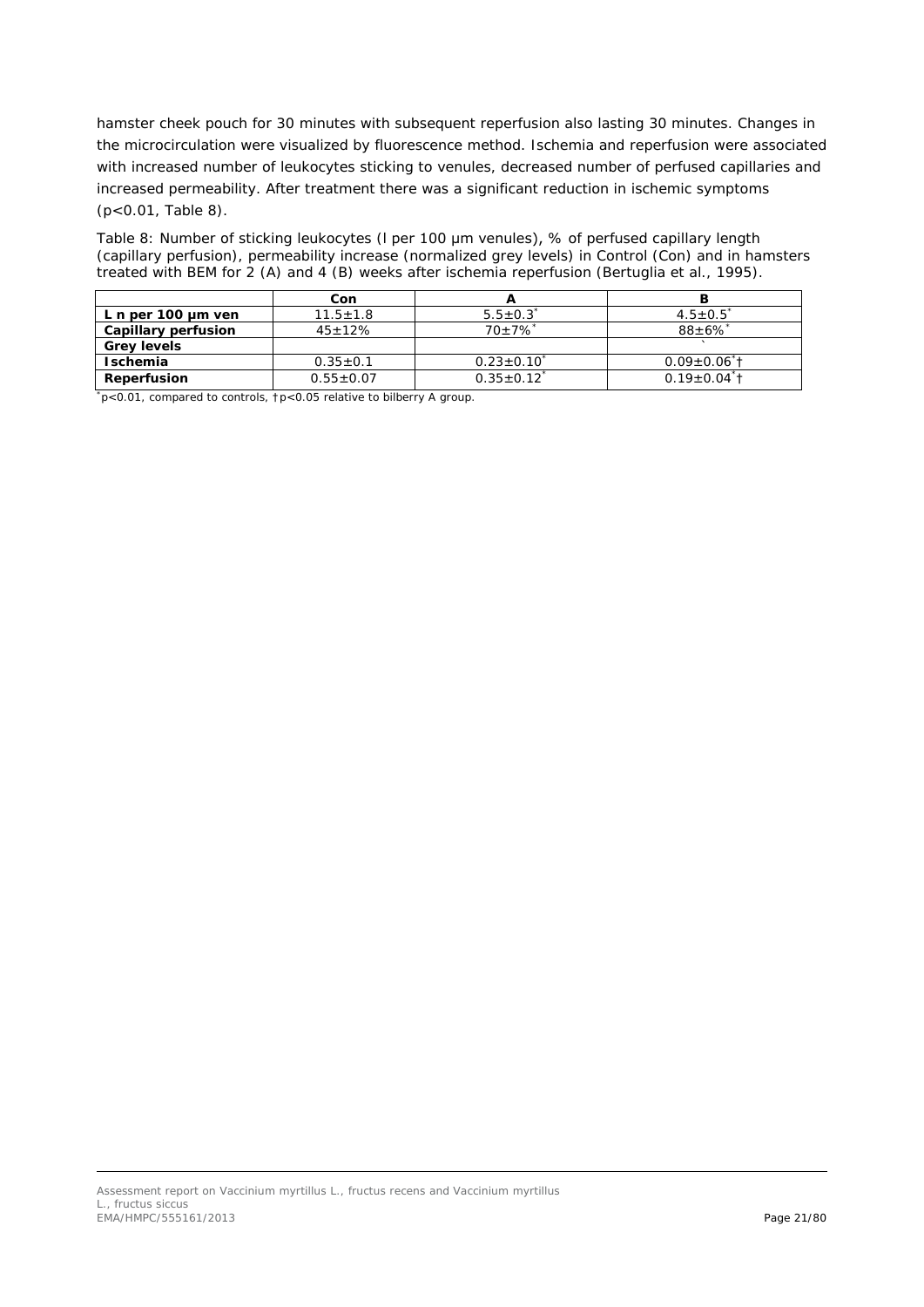Table 9: Overview of the main non-clinical data/conclusions

| <b>Herbal preparation tested</b>                                                        | <b>Posology</b>               | Experimental<br>model                                                  | Reference             | <b>Main non-clinical conclusions</b>                                                                                                                                                                                                                                                                                  |
|-----------------------------------------------------------------------------------------|-------------------------------|------------------------------------------------------------------------|-----------------------|-----------------------------------------------------------------------------------------------------------------------------------------------------------------------------------------------------------------------------------------------------------------------------------------------------------------------|
| V. myrtillus fresh fruits extract<br>(BEM - corresponding to 25%<br>of anthocyanosides) | 25-100 µg/ml                  | In vitro<br>Isolated thoracic<br>vein calf<br>preparation              | Bettini et al., 1984a | 5-HT (0.5-1 µg/ml). induced contractions<br>Moderately decreased by BEM<br>More pronounced effect addition of ascorbic acid (1-4<br>$\mu$ g/ml)<br>BEM induced relaxation nullified or decreased by pre-<br>treatment with indomethacin (1-30 µg/ml) or lysine<br>acetylsalicylate (1-30 µg/ml)                       |
| V. myrtillus fresh fruits extract<br>(BEM - corresponding to 25%<br>of anthocyanosides) | 25, 50, 75,<br>$100 \mu g/ml$ | In vitro<br>Internal thoracic<br>vein calf<br>preparation              | Bettini et al., 1984c | Barium chloride (50 µg/ml) induced contractions<br>dependently reduced by BEM<br>BEM induced muscle tone reduction decreased or<br>suppressed by indomethacin (1-30 µg/ml) or lysine<br>acetylsalicylate (1-30 µg/ml)                                                                                                 |
| V. myrtillus fresh fruits extract<br>(BEM - corresponding to 25%<br>of anthocyanosides) | 25, 50, 75,<br>$100 \mu g/ml$ | In vitro<br>Smooth muscles<br>of the calf splenic<br>arteries segments | Bettini et al., 1984b | 5-HT (0.2 μg/ml). Effect potentiated after ascorbic acid<br>addition $(1-4 \mu g/ml)$<br>BEM produced reduction of the arterial muscle tone<br>concentration dependently decreased with indomethacin<br>(1-30 µg/ml) or lysine acetylsalicylate (1-30 µg/ml)                                                          |
| V. myrtillus fresh fruits extract<br>(BEM - corresponding to 25%<br>of anthocyanosides) | 25, 50, 75,<br>$100 \mu g/ml$ | In vitro<br>Isolated calf<br>coronary artery                           | Bettini et al., 1985a | Barium chloride (50 µg/ml) induced contractions<br>dependently mildly suppressed by BEM.<br>More pronounced effect after addition of ascorbic acid (1-4<br>$\mu$ g/ml).<br>BEM induced relaxation concentration dependently reduced<br>with indomethacin (1-30 µg/ml) or lysine acetylsalicylate<br>$(1-30 \mu g/ml)$ |
| V. myrtillus fresh fruits extract<br>(BEM - corresponding to 25%<br>of anthocyanosides) | 25, 50, 75,<br>$100 \mu g/ml$ | In vitro<br>Isolated calf<br>coronary vessels                          | Bettini et al., 1985b | Adrenaline (0.2 µg/ml) vasodilating activity concentration<br>dependently increased by BEM                                                                                                                                                                                                                            |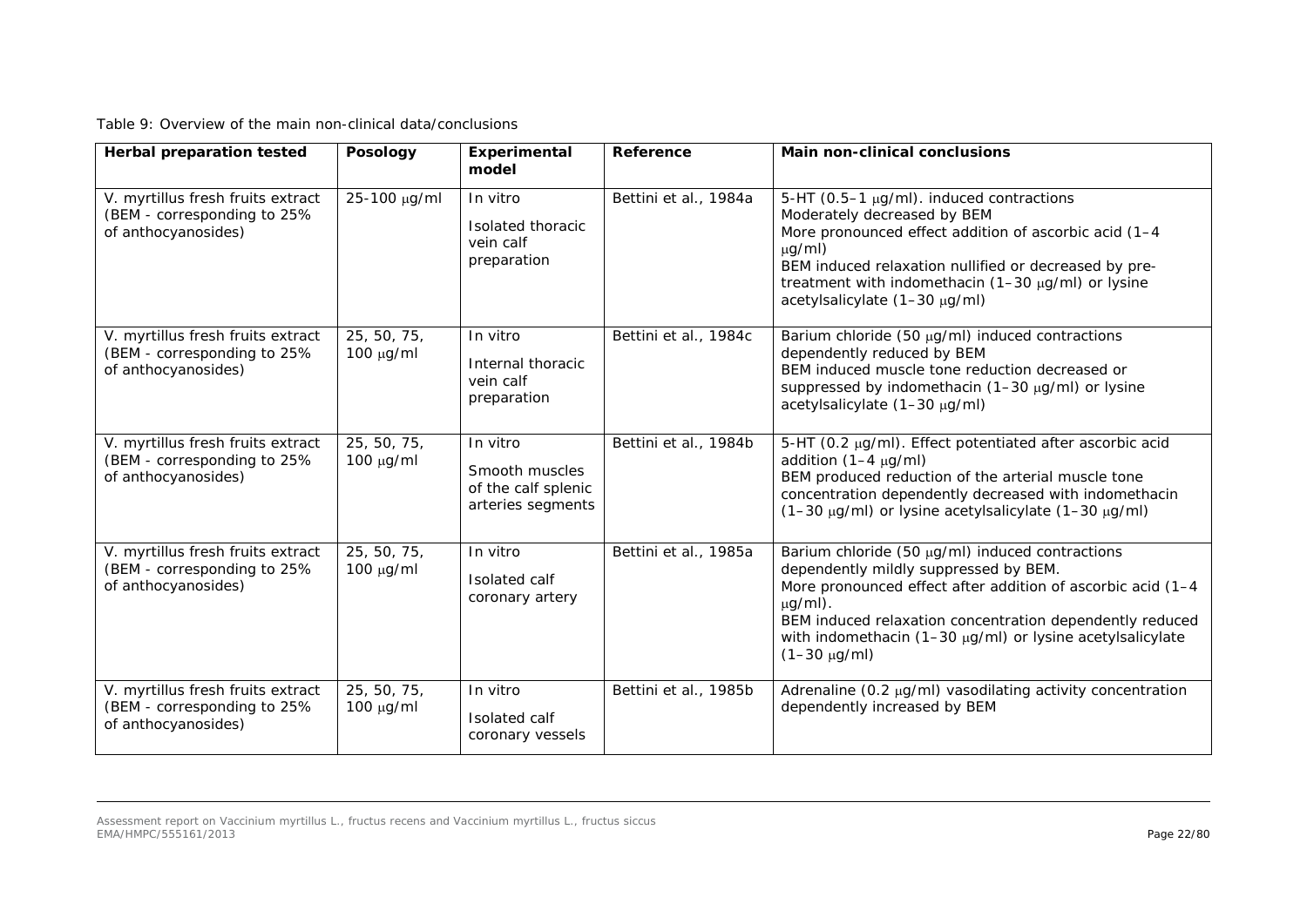| <b>Herbal preparation tested</b>                                                                | <b>Posology</b>                                                                                                    | Experimental<br>model | Reference                        | <b>Main non-clinical conclusions</b>                                                                                                                                                                                                                                                                                                                                                                                                              |
|-------------------------------------------------------------------------------------------------|--------------------------------------------------------------------------------------------------------------------|-----------------------|----------------------------------|---------------------------------------------------------------------------------------------------------------------------------------------------------------------------------------------------------------------------------------------------------------------------------------------------------------------------------------------------------------------------------------------------------------------------------------------------|
| V. myrtillus fresh fruits extract<br>(BEM - corresponding to 25%<br>of anthocyanosides)         | 50, 100, 150,<br>200 μg/ml                                                                                         | In vitro              | Bettini et al., 1991             | Methylene blue (24 µg/ml) partially reduced vasodilator<br>effect of BEM (50-200 µg/ml).<br>Indomethacin (40 µg/ml) and lysine acetylsalicylate<br>(40 μg/ml) significantly reduced venous muscle tone<br>produced by BEM.                                                                                                                                                                                                                        |
| V. myrtillus fresh fruits extract<br>(BEM) (corresponding to 25%<br>of anthocyanosides)         | 10-50, 100<br>$\mu$ g/ml                                                                                           | In vitro              | Bettini et al., 1993             | BEM increased the metacholine-induced relaxation of<br>coronary arteries. This effect was inhibited by methylene<br>blue and haemoglobin.                                                                                                                                                                                                                                                                                                         |
| V. myrtillus fresh fruits extract<br>(BEM - corresponding to 25%<br>of anthocyanosides)         | 10, 25, 50,<br>100, 200<br>mg/kg                                                                                   | In vivo               | Cristoni and<br>Magistretti 1987 | Significant antiulcer activity of BEM in different<br>experimentall models of gastric ulcer (pyloric ligature,<br>reserpine, phenylbutazone, acetic acid, restraint). The<br>influence of the metabolism of the mucopolisaccharides is<br>proposed as the mechanism of healing.                                                                                                                                                                   |
| V. myrtillus lyophilized extract<br>(containing 25% anthocyanins<br>- no further detail)        | 25, 100 µg/ml                                                                                                      | In vitro              | Triebel et al., 2012             | BE and comprising anthocyanins induced significant<br>inhibition of the expression aand secretion of the<br>inflammatory mediators (TNFa/ IP-10, I-AC, sICAM-1,<br>$GRO-\alpha$ ) in the stimulated human colon epithelial cells<br>$(T84)$ .                                                                                                                                                                                                     |
| V. myrtillus extract (containing<br>25% total anthocyanins -no<br>further detail)               | Concentrations<br>equalized to<br>the content of<br>$10^{-9}$ -10 <sup>-4</sup> M of<br>cyanidin-3-O-<br>glucoside | In vitro              | Song et al., 2010                | After $48^h$ of incubation BE ( $10^{-6}$ , $10^{-5}$ , $10^{-4}$ M) increased<br>corneal cell viability. The number of cells decresed in $G_0/G_1$<br>phase and significantly increased in S and G <sub>2</sub> /M phases<br>after treatment of the high concentration of BE (10 <sup>-4</sup> ). The<br>expression of glycosaminoglycans after incubation for 48 <sup>h</sup><br>$(10^{-7}$ , 10 <sup>-4</sup> M) also significantly increased. |
| V. myrtillus fresh fruits extract<br>(BEM - corresponding to 25%<br>of anthocyanosides)         | 100 mg/kg,<br>per os                                                                                               | In vivo               | Bertuglia et al., 1995           | BEM inhibited vasoconstriction and reduced the number of<br>adhering leukocytes to venous vessel walls and inhibited<br>permeability after capillary reperfusion with preservation of<br>endothelium.                                                                                                                                                                                                                                             |
| V. myrtillus lyophilized extract<br>(12.1% of anthocyanins-35.7%<br>total phenolic costituents) | $5$ mg/l                                                                                                           | In vitro              | Bell and Gochenaur<br>2006       | BE produced endothelium dependent relaxation of the<br>isolated porcine coronary arterial rings                                                                                                                                                                                                                                                                                                                                                   |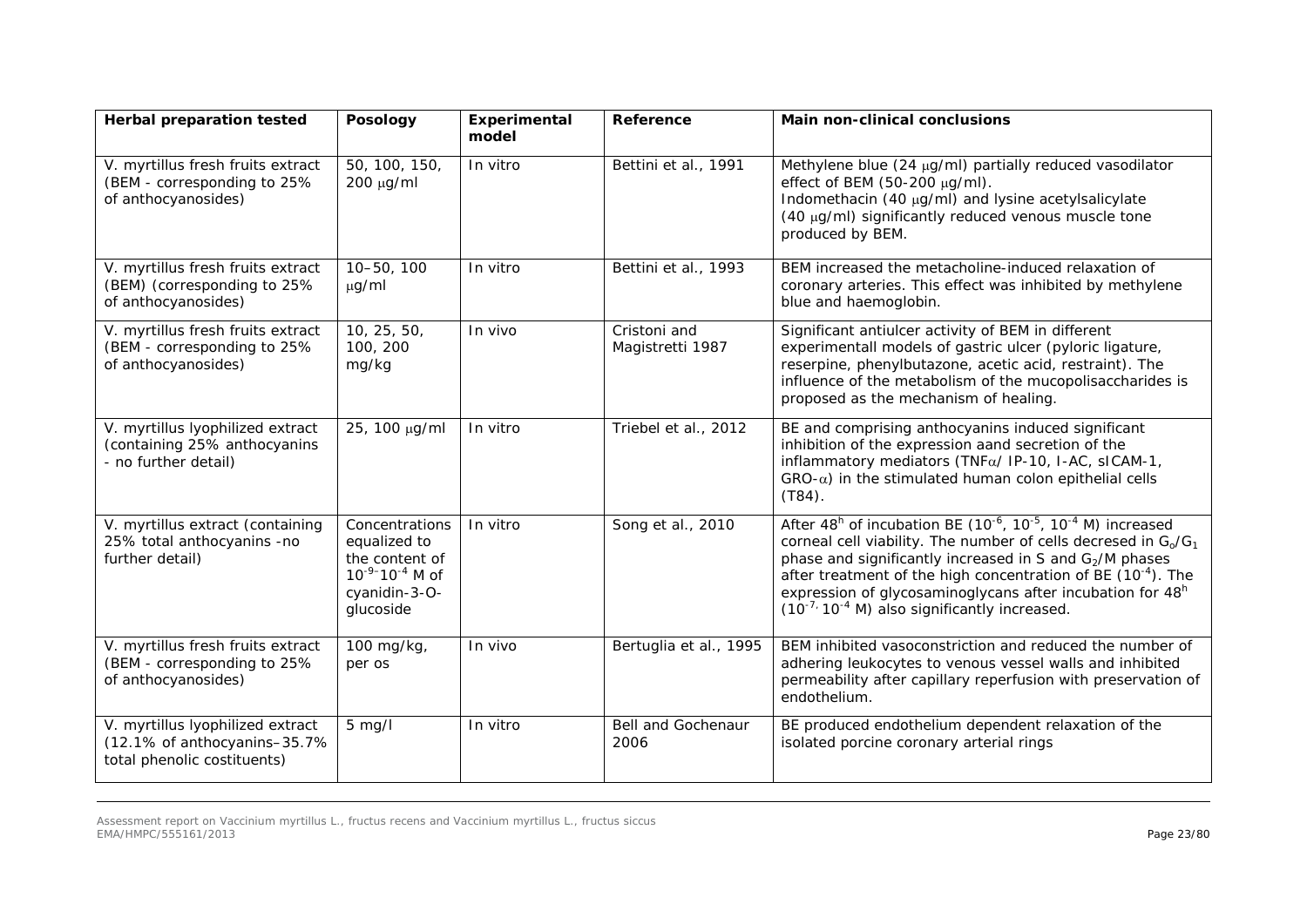| Herbal preparation tested                                                                                                                                                                   | <b>Posology</b>                                      | Experimental<br>model | Reference            | <b>Main non-clinical conclusions</b>                                                                                                                                                                               |
|---------------------------------------------------------------------------------------------------------------------------------------------------------------------------------------------|------------------------------------------------------|-----------------------|----------------------|--------------------------------------------------------------------------------------------------------------------------------------------------------------------------------------------------------------------|
| Purified methanolic V. myrtillus<br>extract (no further detail -<br>specific anthocyanins<br>composition analyzed)<br>Antocyanins expressed as<br>equivalents of cyanidin-3-O-<br>glucoside | $0.01 - 20$ mg/l                                     | In vitro              | Ziberna et al., 2013 | Vasodilatation of isolated aortic rings induced by bilberry<br>anthocyanins was inhibited by anti-sequence bilitranslocase<br>antibodies targeting plasma membrane transporter.                                    |
| Single substances:<br>Different anthocyanidins                                                                                                                                              | $25 - 100 \mu M$ of<br>delphinidin for<br>30 minutes | In vitro              | Hou et al., 2005     | Out of five anthocyanidins only delphinidin and cyanidin<br>inhibited $COX2$ expression in LPS activated murine<br>macrophage RAW264 cells, but pelargonidin, peonidin and<br>malvidin did not induced any effect. |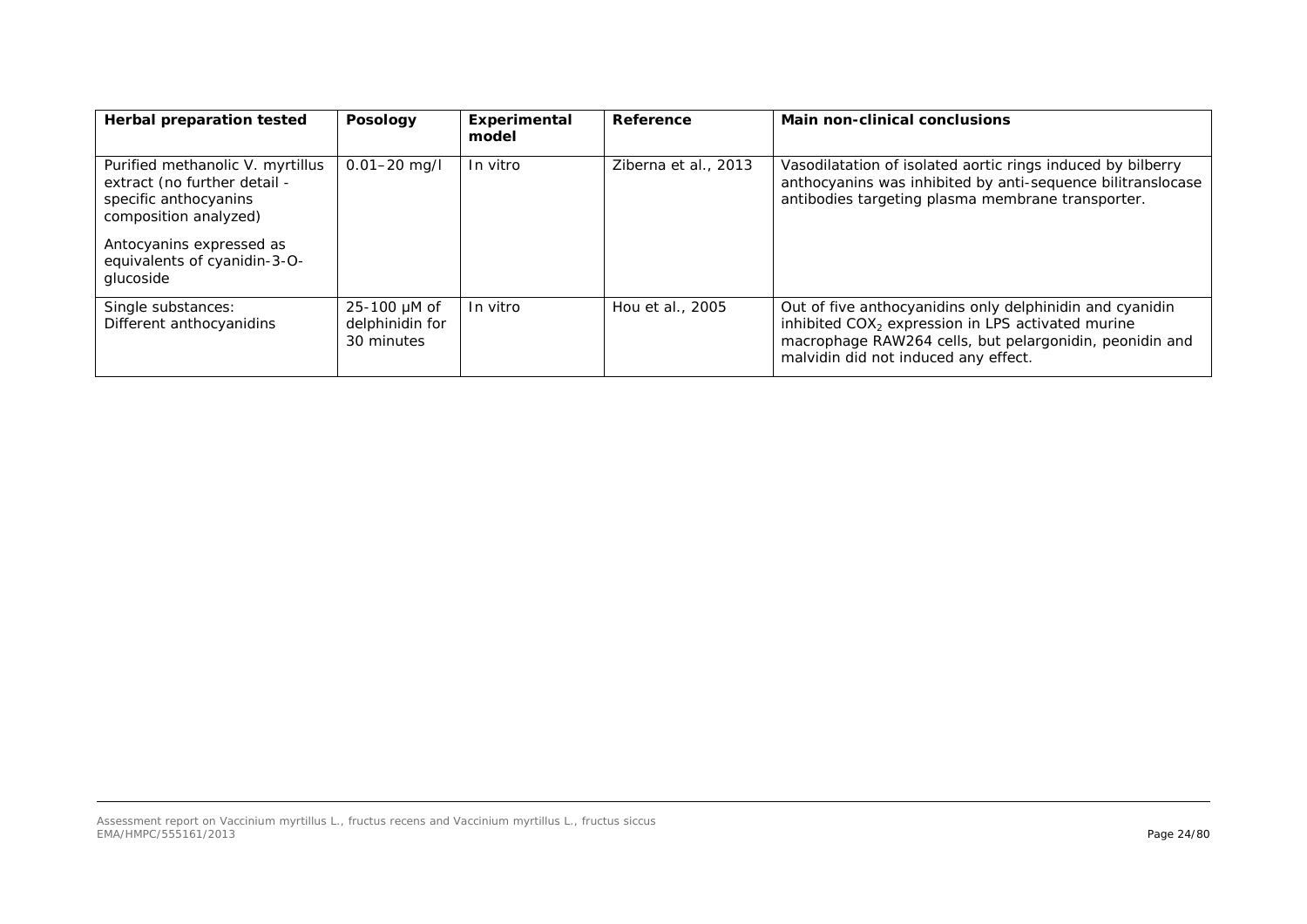A large amount of data from preclinical studies on the beneficial effects of anthocyanins on the regeneration of rhodopsin exist. Such studies, among others, were carried out by Matsumoto *et al.,* 2003; Tirupula *et al.,* 2009; Yanamala *et al.,* 2009. Circadian clock regulation of the pH in the retina of vertebrates showed the pH increased upon exposure to light. It appeared that the pH of the retina is more alkaline during the day. According to the authors this may be important because the pH of the environment plays an important role in the various activities of anthocyanins. Their concentration in the tissues of the eye is very low (Manach *et al.*, 2005; Ichiyanagi *et al.,* 2004a, 2004b; Matsumoto *et al.,* 2003).

As believed by Kalt *et al.,* (2010) other phenolic flavonoids may play an important role in the survival of the cultured human retinal pigment epithelial cells and regeneration of rhodopsin. These could be the flavanone eriodictyol (Johnson *et al.,* 2009, Maher and Haneken 2005, 2008) baicalein, luteolin, galangin, fisetin or quercetin.

# <span id="page-24-0"></span>**3.1.2. Secondary pharmacodynamics**

## **Impact on lipid peroxidation**

## Bilberry extract

## *In vitro experiments*

The comprehensive and extensive monograph by Upton *et al.,* (2001) showed that an extract of bilberries protected microsomes from rat liver against oxidative damage and apolipoprotein B before brought about by UV radiation.

An anthocyanoside complex extract from *V. myrtillus* was tested for its ability to inhibit lipid peroxidation and to scavenge hydroxyl and superoxide radicals (Martín-Aragón *et al.,* 1998; 1999). An antiperoxidative action of this *V. myrtillus* extract was assayed by the Fe<sup>3+</sup> -ADP/NADPH method in rat liver microsomes. Superoxide anions were generated by preparing a mixture of hypoxanthine and xanthine oxidase. The results were expressed as percentage inhibition of cytochrome C reduction (Upton *et al.,* 2001).

Laplaud *et al.,* (1997) tested *in vitro* an aqueous extract of *V. myrtillus* on human low density lipoproteins. They found, that the extract, which contained  $74.2\pm4.9$  mg/g of total polyphenols with a proportion of catechin of 17.3±3.3% caused potent protective action on LDL particles during *in vitro* copper-mediated oxidation. Trace amounts of *V. myrtillus* aqueous extract (15 to 20 μg/ml) induced statistically significant changes in the oxidation behaviour of low density lipoproteins (LDL). Observed effects included: 1) Prolongation of the lag-phase of conjugated diene production  $(p<0.01)$ ; 2) Reduction in the formation of lipoperoxides and of thiobarbituric acid-reactive substances up to 7 hours and especially between 1 and 5 hours  $(p<0.01)$ ; 3) Inhibition of modification in the net negative charge of LDL. The antioxidant effect of the extract could be compared to the corresponding action of ascorbic acid or butylated hydroxytoluene in the protection of LDL particles from oxidative stress.

## **Antioxidant activity**

## Bilberry extract

## *In vitro experiments*

In *in vitro* studies conducted by Cluzel *et al.* (1969; 1970) it was found that anthocyanins of *V. myrtillus* affected the activity of various enzymes of retina in pig and in rabbit (inhibiting the activity of phosphoglucomutase, and increasing the activity of lactate dehydrogenase, α-hydroxybutyrate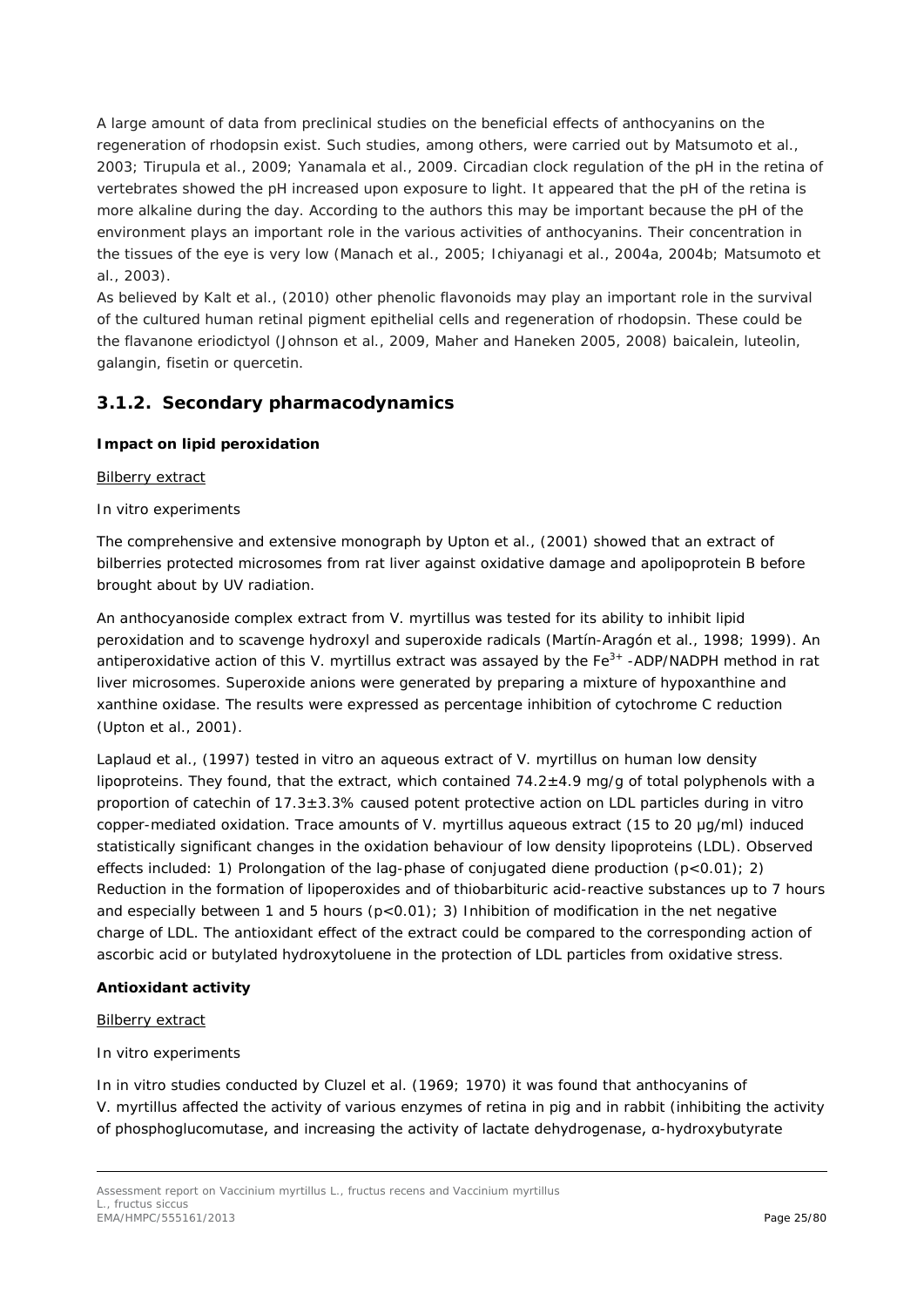dehydrogenase, 6-phosphogluconate dehydrogenase and α-glycerophosphate dehydrogenase). However, in these studies, the authors used a complex formulation consisting, beyond of an extract of bilberry, of other components, including beta-carotene. Therefore the significant effect of betacarotene contained in the preparation in large quantities cannot be excluded.

It was found, that the extract scavenged superoxide anion and inhibited microsomal lipid peroxidation at all concentrations (25, 50 75 and 100 μg/ml) (p<0.01) and a 50% inhibition of rate of reaction was observed with a final concentration of 25 μg/ml. The anthocyanoside complex extract was able to inhibit lipid peroxidation ( $IC_{50}=50.28$  mg/ml) and to scavenge superoxide anion ( $IC_{50} < 25$  mg/ml). The ability to remove hydroxyl radical exerted by this extract was detectable from 50 mg/ml of extract in the reaction mixture (Martín-Aragón 1998).

According to Prior *et al.* (1998), comparison of the antioxidant capacity in a variety of *Vaccinium* species have shown high activity of *V. myrtillus* (Table 10)**.** Bilberries were extracted with acetonitrile/acetic acid for the analysis of ORAC, total anthocyanins, and total phenolics. In conclusion the increased maturity at harvest increased the ORAC, the anthocyanin, and the total phenolic content. A linear relationship existed between ORAC and anthocyanin ( $r_{xy}=0.77$ ) or total phenolic ( $r_{xy}=0.92$ ) content.

| V. myrtillus L.                                                                                                           |                |                  |               |         |               |  |  |
|---------------------------------------------------------------------------------------------------------------------------|----------------|------------------|---------------|---------|---------------|--|--|
| A/P <sup>d</sup><br>ORAC ROO <sup>a</sup><br>Phenolics c<br>Anthocyanin <sup>b</sup><br>Ascorbate<br>Cultivar, state, and |                |                  |               |         |               |  |  |
| source                                                                                                                    | $umol/a$ )     | (ma/100 a)       | (mg/100 g)    | (mq/mq) | (mq/100 q)    |  |  |
| <b>Bilberry</b>                                                                                                           | $44.6 \pm 2.3$ | $299.6 \pm 12.9$ | $525.0 + 5.0$ | 0.571   | $1.3 \pm 0.1$ |  |  |
|                                                                                                                           | (282.3)        |                  |               |         |               |  |  |

Table 10: Antioxidant activity of *V. myrtillus* L. (after Prior *et al*., 1998).

<sup>a</sup>Expressed as micromole Trolox equivalents per gram of fresh fruit. Oxygen radical absorbance capacity (ORAC ROO). Data in

parentheses expressed per gram of dry matter. Bilberry was harvested on 7/2/97.<br><sup>b</sup>Concentration based upon cyanidin-3-glucoside as standard. <sup>c</sup>Concentration based upon gallic acid as standard. <sup>d</sup>Anthocyanin/phenolics.

Direct *in vitro* influence of the bilberry fruit extracts on the oxidative phosphorylation of isolated rat heart mitochondria was tested by Trumbeckaitè *et al.* (2013). For testing, two types of extracts were used: the hydroethanolic extract (BEE) of the crushed plant material was prepared by maceration with 50% ethanol at room temperature (1:10, V/V), initially for 48 hours and thereafter until exhaustion; the aqueous extract (BAE) was prepared using repercolation method (1:10, V/V). The obtained hydroethanolic extract was filtered and concentrated under vacuum (at 50°C) and then subjected to freeze drying. Freeze dried bilberry powder was packed into a glass jar and dissolved before experiments. The levels of anthocyanidins, measured by use of HPLC, varied in the two extracts (see Table 11)

| Table 11: Anthocyanidins in the two extracts tested by Trumbeckaite et al. (2013) |  |  |
|-----------------------------------------------------------------------------------|--|--|
|                                                                                   |  |  |

| Amount of anthocyanidins ( $\eta q/\text{ml}$ ) in 1 µl) of bilberry fruit extracts |                    |                 |              |                |                |                |  |
|-------------------------------------------------------------------------------------|--------------------|-----------------|--------------|----------------|----------------|----------------|--|
| <b>Bilberry extract</b>                                                             | <b>Delphinidin</b> | Cvanidin        | Petunidin    | Peonidin       | Malvidin       | Total          |  |
| <b>BAE</b>                                                                          | $0.14 \pm 0.1$     | $0.36 \pm 0.05$ | $0.22 + 0.2$ | $0.15 \pm 0.3$ | $0.31 \pm 0.1$ | $1.18 + 0.3$   |  |
| <b>BEE</b>                                                                          | $0.18 + 0.2$       | $0.80 + 0.1$    | $0.26 + 0.1$ | $0.19 \pm 0.2$ | $0.28 + 0.3$   | $1.71 \pm 0.2$ |  |

BAE, bilberry aqueous fruit extract; BEE, bilberry ethanolic fruit extract.

When measured the effects of BEs on complex I-dependent substrate pyruvate plus malate oxidation, mitochondrial respiratory rates only in the presence of 5–30 ml/1.5 ml of the BAE extract the mitochondrial state 3 respiration rate decreased from 33% to 61% (p<0.05). BEE induced the decrease in state 3 respiration rate also starting from 5 ml/1.5 ml. High doses of BEE (15–30 ml/1.5 ml) induced a decrease in the state 3 respiration rate by 35–56% that is similar to BAE. In effect at higher concentrations, BAE and BEE induced significant uncoupling of oxidative phosphorylation and decrease in the state 3 respiration rate. The true mechanism of the diminishing of the state 3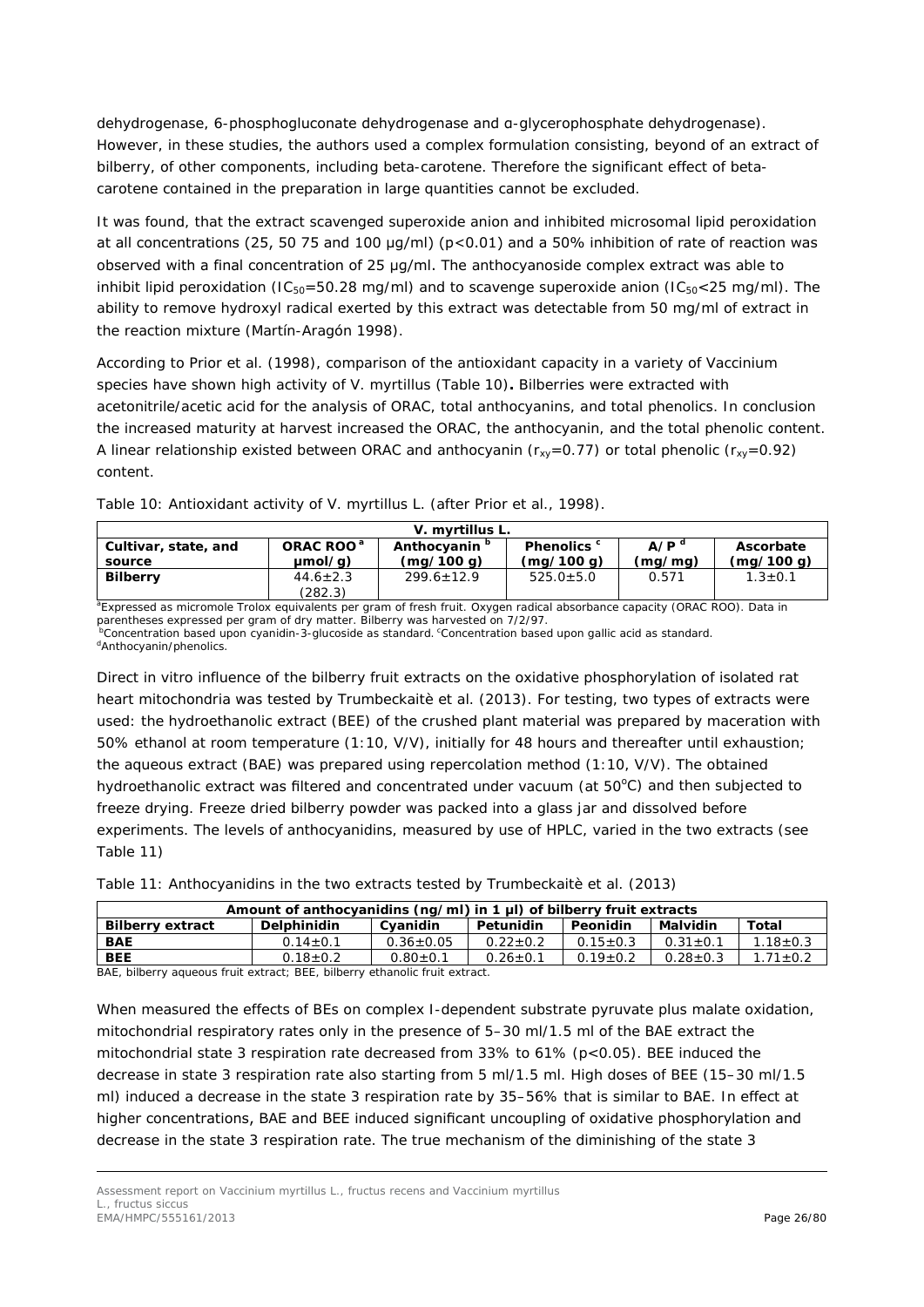respiration rate by BEs may be the inhibition of mitochondrial respiratory chain at complexes I and II. Pure anthocyanins, the main components of used extracts, malvidin-3-glucoside, malvidin-3 galactoside, and cyanidin-3-galactoside, had no effect on oxidation of pyruvate plus malate. A statistically significant decrease in  $H_2O_2$  production by mitochondria was found in the presence of bilberry fruit extracts. BAE at concentrations of 1.5 and 15  $\mu$ I/1.5 ml clearly suppressed this process and caused a 46% and 62% reduction, respectively, in the  $H_2O_2$  generation as compared with that in the absence of BAE. Similar effects (reduction by 50%) were obtained by BEE (15 ml/1.5 ml), whereas lower amounts of BEE (1.5 ml/1.5 ml) suppressed  $H_2O_2$  generation by 16%, that is, less than BAE. The results revealed that the effect of BAE and BEE on mitochondrial function is bivalent: lower concentrations (they correspond to 6–9 mg/l of total anthocyanins) had no effect on mitochondria, whereas at high concentrations (they would correspond to 18–52 mg/l of total anthocyanins), the extracts caused an obvious decrease in the state 3 respiration, but the radical scavenging activity remained increased. The effects of BAE and BEE on mitochondria were dose dependent (Trumbeckaitè *et al.,* 2013).

A BE from dried fruits containing anthocyanins (25.0%, w/w) (no further details are available) reduced UVA-induced oxidative stress in keratinocytes (Svobodová *et al.,* 2008). In the first experiment keratinocytes grown in culture medium were pre-treated with the BE (5–100 mg/l) in serum free medium at 37°C for 1 hour, irradiated and incubated in serum-free medium at 37°C for another 4 hours. In the second experiment keratinocytes were irradiated and after UVA exposure the BE (5–100 mg/l) in the serum-free medium was added to the cells for 4 hours. The effect of extract in the concentration range of 1–250 mg/l, various UVA doses (10–40 J/cm<sup>2</sup>) or combinations of the extract and UVA on keratinocytes cell viability was assessed after 4/24 hours. Pre-treatment (1 hour) or posttreatment (4 hours) of keratinocytes with the BE resulted in attenuation of UVA-caused damage. Viability of the cells was determined photometrically. BE at the concentrations tested (1–250 mg/l) did not affect incorporation of water-soluble dyes into lysosomes, but decreased lactate dehydrogenase (LDH) activity in medium samples containing 100 and 250 mg/l of the extract after 24 hours. The last finding evaluated the activity of a cytosolic enzyme, which reflects cell membrane integrity. Moreover, application of the extract significantly reduced UVA-stimulated ROS (*Reactive Oxygen Species*) formation in keratinocytes: the maximal decline in ROS generation was at concentrations of 50 and 100 mg/l of the extract. Administration of BE also prevented/reduced UVA-caused peroxidation of membrane lipids: the maximal protection was observed in pre-treatment at a concentration of 50 mg/l (over 90%), post-treatment with the extract also markedly inhibited membrane lipid damage with maximum at concentrations of 25 and 50 mg/l (75–80%). The extract also induced depletion of intracellular GSH: pre-treatment with the extract significantly protected against UVA caused GSH depletion, especially at concentrations of 25 and 50 mg/l (55%). Post-treatment was the most effective in the concentration range of 50–100 mg/l (50%).

In the other experiments of the same group HaCaT keratinocytes were used to assess the effects of pre-and post-treatment with BE phenolic fractions (5–50 mg/l) on keratinocyte damage induced UV radiation by a solar simulator (295–315 nm) (Svobodová *et al.,* 2009). For the assessment of UVB (photo) protective potency of phenolic fractions non-toxic concentrations (5, 10, 25 and 50 mg/l) of BE were used. BE efficiently reduced the extent of DNA breakage (especially at concentrations of 25 and 10 mg/l) together with caspase-3 and -9 activity. The effect of post-treatment on caspase-3 activity was similar for all concentrations tested. Pre-treatment of keratinocytes with BE also reduced caspase-9 activity. BE effect was concentration-dependent (maximal protection of 87%). BE was the most potent at a concentration of 5–10 mg/l (around 80%), which slightly decreased at higher concentrations. Application of the extract before UVB exposure significantly prevented DNA fragmentation. BE effectiveness culminated at a concentration of 10 mg/l (70%) and at higher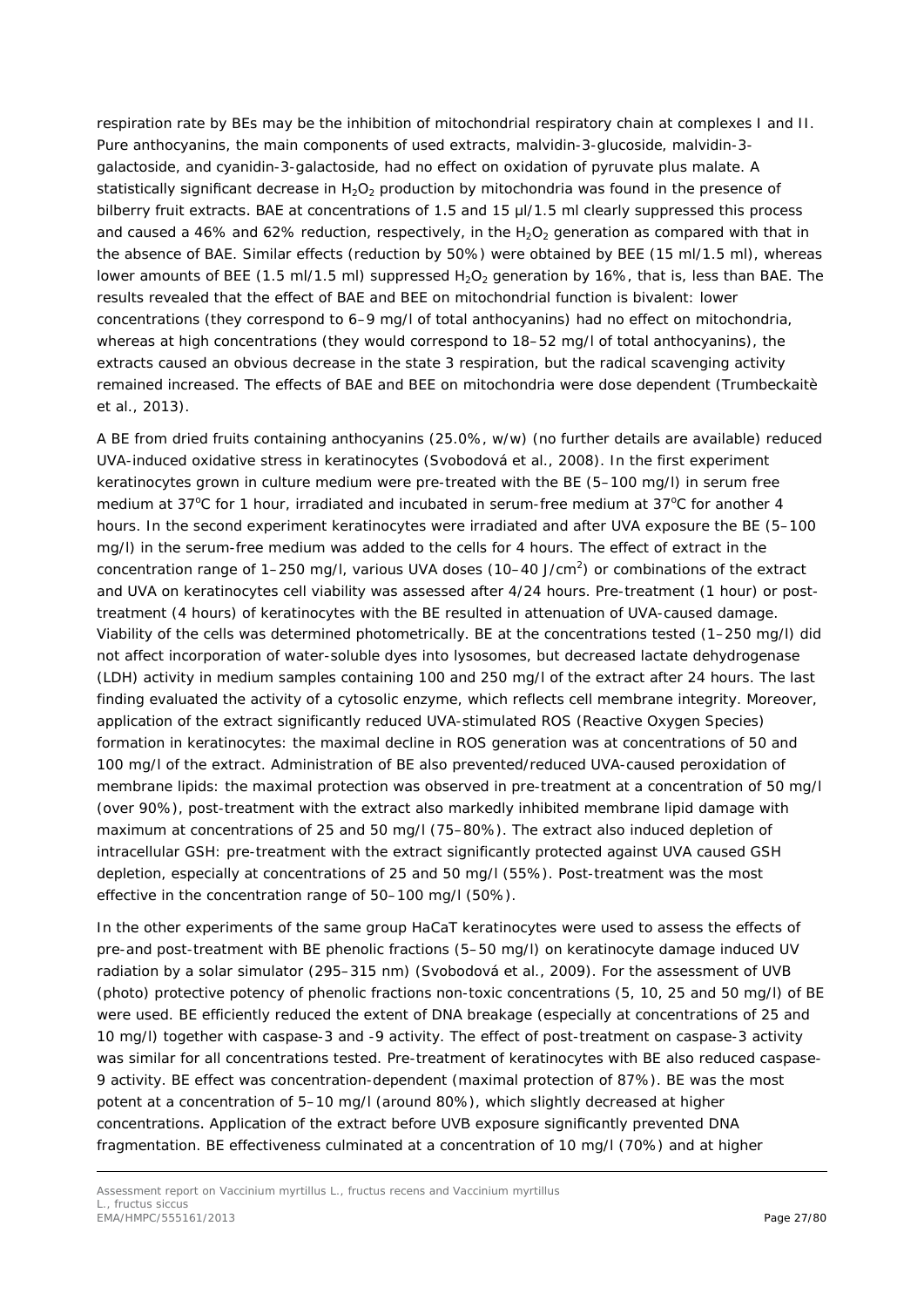concentrations the protection decreased to 50% and 40% at a concentration of 25 mg/l. The phenolic fraction of *Vaccinium myrtilli* berries significantly decreased generation of reactive oxygen and nitrogen species (RONS), of oxidizing lipids, proteins and DNA. Application of the BE (4 hours) to non-irradiated HaCaT slightly reduced RONS generation compared to untreated non irradiated cells. The effectiveness of the extract showed 40% protection at the highest concentration. Supreme RONS elimination was found in post-treated cells. At concentrations of 25 and 50 mg/l phenolic fractions reduced RONS amount to control level. The extract decreased IL-6 production in irradiated cells, when it was applied before UVB exposure. The effect of BE was concentration-dependent with maximal protection 35%. The maximal potency was found at the highest concentration approximately 33%.

Antioxidant activity of bilberry (*Vaccinium myrtillus* L.) and blueberry (*Vaccinium corymbosum* L.) was examined at the cellular level in different cell lines: human colon cancer (Caco-2), human hepatocarcinoma (HepG2), human endothelial (EA.hy926) and rat vascular smooth muscle (A7r5). The bilberry crude methanolic extract was further purified in order to obtain the anthocyanin fraction: [(crude BE: phenolic acids, proanthocyanidins, flavanols, flavonols) →(purified BE: anthocyanin fraction)]. Anthocyanins had intracellular antioxidant activity if applied at very low concentrations (<1 μg/l; nM range) (Table 12). Delphinidin and cyanidin glycosides were the predominant anthocyanins in BEs, whereas malvidin glycosides dominated in the blueberry extract (Bornsek *et al.,* 2012).

Table 12: Half maximal effective concentrations (EC 50) of the extracts in 4 cell lines (afterBornsek *et al.,* 2012)

| Parameter         | <b>Cell line</b> | Crude blueberry<br>extract   | Crude bilberry<br>extract | <b>Purified bilberry</b><br>extract |
|-------------------|------------------|------------------------------|---------------------------|-------------------------------------|
| EC 50 $(\mu g/l)$ | Caco-2           | $0.78 \pm 0.15^a$            | $0.29 \pm 0.02^{\circ}$   | $0.53 \pm 0.04^{ab}$                |
|                   | HepG2            | $0.88 + 0.10^a$              | $0.59 + 0.05^b$           | $0.63 \pm 0.03^{ab}$                |
|                   | Ea.hv926         | $0.17 \pm 0.02^a$            | $0.22 + 0.02^a$           | $0.59 + 0.06^{\circ}$               |
|                   | A7r5             | $5.99 \pm 0.81$ <sup>a</sup> | $0.36 \pm 0.02^b$         | $1.38 \pm 0.10^b$                   |

Data were expressed as mean±SEM, number of independent measurements was n=6. Statistical analysis was performed using one-<br>way ANOVA with post-Bonferroni test. Statistically significant differences (p<0.05) are marked with

The effective concentrations achievable after oral administration (Mazza *et al.*, 2002; Felgines *et al.*, 2008) are in the range of plasma anthocyanin concentrations in the presented experiments, showing cellular antioxidant activity at very low concentrations in different human cell lines. Such values in the range of 1nM are attained after consumption of ordinary servings of berries (McGhie and Walton 2007).

Cytoprotective effect of a BE from fresh fruits against oxidative damage in primary cultures of rat hepatocytes was studied by Valentová *et al.,* (2007). The BE analysed by HPLC contained 25% of total anthocyanins. Activity of BE against oxidative cell damage induced by tert-butyl hydroperoxide and allyl alcohol in primary cultures of rat hepatocytes was investigated. The hepatocyte monolayers were incubated with the tested extract for 4, 24 and 48 hours and the viability of the cells was assessed by the MTT test. In the concentrations tested (100 and 500 μg/ml), no significant toxicity was registered. The extract showed significant dose-dependent protective activity against oxidative damage in rat hepatocytes primary cultures induced by tert-butyl hydroperoxide and allyl alcohol. Maximum cytoprotection (58.16%) was noted in the culture pre-incubated with 500 μg/ml of the extract (Table 13).

Table 13: Protective effect of the bilberry extract on tert-butyl hydro peroxide induced damage of rat hepatocytes primary cultures (afterValentová *et al.,* 2007)

|                          | Non-treated     | $t$ BH            | $tBH + BE 500 \mu g/ml$ |
|--------------------------|-----------------|-------------------|-------------------------|
| MTT<br>$(A_{540 \, nm})$ | $1.13 \pm 0.01$ | $0.22 \pm 0.01^a$ | $0.71 \pm 0.04^b$       |
| LDH (µkat/l)             | $7.74 \pm 0.25$ | $29.8 \pm 1.6^a$  | $18.7 \pm 1.8^{\circ}$  |
| TBARS (µmol/l)           | $1.29 \pm 0.07$ | $4.87 \pm 0.15^a$ | $2.94 \pm 0.4^{\circ}$  |

*Assessment report on Vaccinium myrtillus L., fructus recens and Vaccinium myrtillus* L., fructus siccus EMA/HMPC/555161/2013 Page 28/80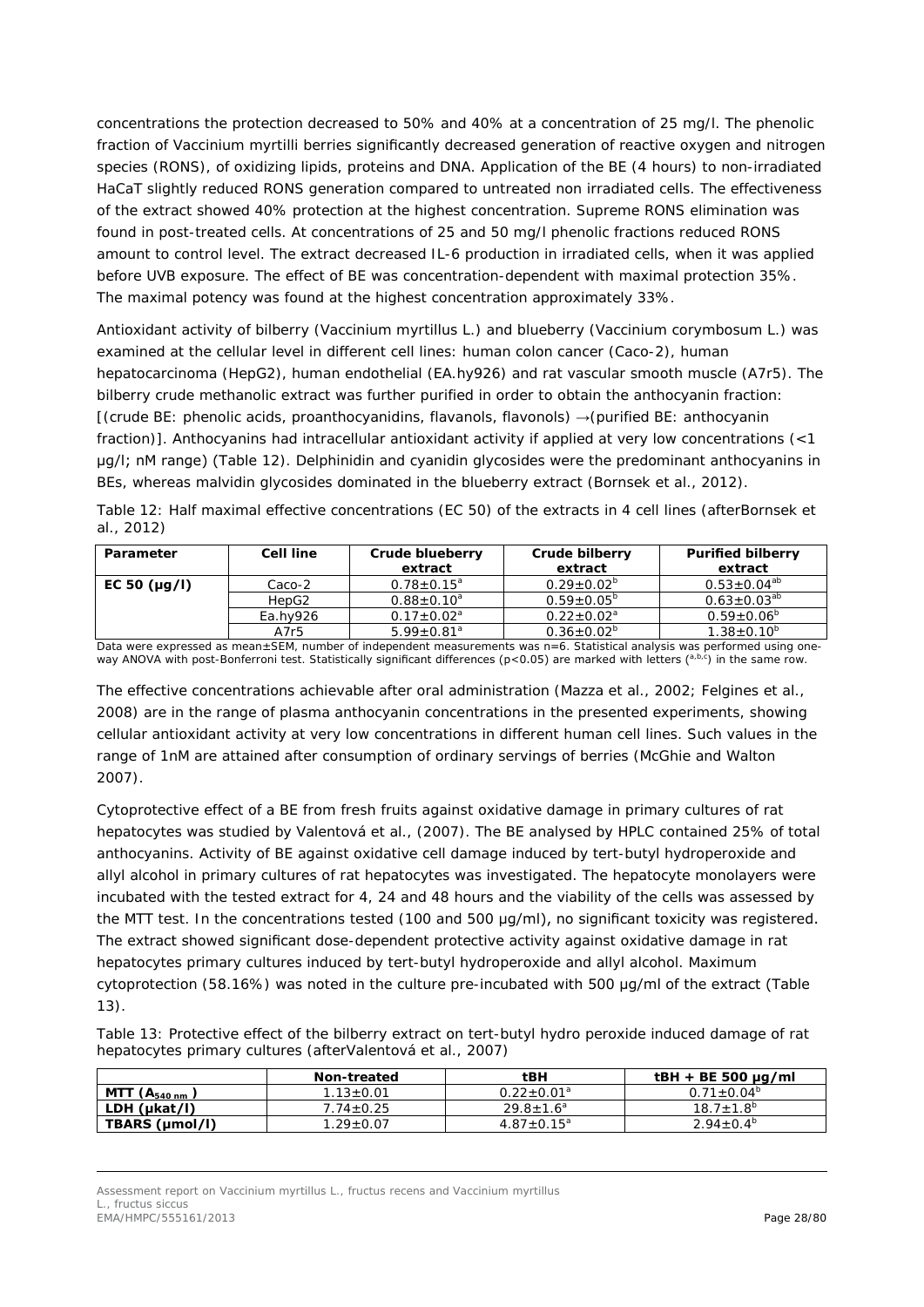After 30 minutes of pre-incubation with the BE, the cell monolayers were treated with tert-butyl hydroperoxide (tBH, 0.5 mmol/l) during 1.5 hours. Results are expressed as mean $\pm$ SD, n=9.  $^{\circ}$  p<0.01 vs. non-treated cells.  $\frac{b}{c}$  p<0.01 vs. tBH-treated cells.

Antiradical activity was evaluated spectrophotometrically like the ability of the tested substances to reduce 1.1-diphenyl-2-picrylhydrazyl (DPPH) radical. The extract has shown scavenging activity; 50% inhibition was achieved at 3.99±0.14 µg/ml (IC<sub>50</sub>). In the same experimental condition, IC<sub>50</sub> of the synthetic analogue of vitamin E, trolox, was 2.15±0.06 μg/ml (8.57±0.25 μmol/l). Estimation of the antioxidant activity of the BE was also investigated in the xanthine/XOD superoxide generating system. The BE scavenged the superoxide radical and its activity was equivalent to  $108 \pm 7.2$  units of SOD per mg of extract. In the same system, trolox had an activity equivalent to 16.4±0.19 units of SOD/mg (Valentová *et al*., 2007).

Ogawa *et al.,* (2011) studied the lipid peroxidation and free radical scavenging activity of a BE (containing more than 25% anthocyanosides–no futher details are available) in murine stomach tissue homogenates. BE in the concentration dependent range significantly induced decrease of activity of the lipid peroxide levels and revealed strong scavenging activity against superoxide and hydroxyl radicals (Table 14; Table 15).

| Compound                |            |                   | $IC_{50}$ |                   |
|-------------------------|------------|-------------------|-----------|-------------------|
|                         | $\mu q/ml$ |                   |           | uМ                |
| <b>Bilberry extract</b> |            | $(1.0-1.5)$       |           |                   |
| Delphinidin             | 1.2        | $(0.9-1.6)$       | 3.5       | $(2.5 - 4.7)$     |
| Cyanidin                | 31.8       | $(21.8 - 50.9)$   | 98.4      | $(67.5 - 157.8)$  |
| <b>Malvidin</b>         | 1.0        | $(0.7 - 1.4)$     | 2.8       | $(2.0-3.8)$       |
| <b>Trolox</b>           | 130.8      | $(113.4 - 154.0)$ | 522.4     | $(453.1 - 615.1)$ |

Table 14: Superoxide anion radical scavenging activity of the bilberry extract and its main anthocyanidins (delphinidin, cyanidin and malvidin) (afterOgawa *et al.,* 2011)

IC<sub>50</sub>, 50% inhibitory concentration. The parentheses show 95% confidence limits

| Table 15: Hydroxyl radical scavenging activity of the bilberry extract and its main anthocyanidins |  |  |  |  |  |
|----------------------------------------------------------------------------------------------------|--|--|--|--|--|
| (delphinidin, cyaniding and malvidin) (afterOgawa et al., 2011)                                    |  |  |  |  |  |

| Compound                | $\mathsf{IC}_{50}$ |               |     |               |  |  |
|-------------------------|--------------------|---------------|-----|---------------|--|--|
|                         | $\mu$ g/ml         |               |     | uМ            |  |  |
| <b>Bilberry extract</b> | 116                | $(80-192)$    |     |               |  |  |
| Delphinidin             | 237                | $(203 - 305)$ |     | $(0.6 - 0.9)$ |  |  |
| Cyanidin                | >323               | >1.0          |     |               |  |  |
| <b>Malvidin</b>         | >367               | >1.0          |     |               |  |  |
| <b>Trolox</b>           | 325                | $(275-400)$   | 1.3 | $(1.1 - 1.6)$ |  |  |

IC<sub>50</sub>, 50% inhibitory concentration. The parentheses show 95% confidence limits.

## Isolated compounds

Different berry phenolics, *V. myrtillus* included, and their antioxidant activity were investigated by Kähkönen *et al.,* (2001). Extraction methods for berries and apples were examined to create phenolic extracts with high antioxidant activity. Evaluation of antioxidant activity was performed by autooxidazing methyl linoleate (40°C, in the dark). The extraction method affected prominently both the phenolic composition and the antioxidant activity (Table 16). However, from the observation of the results obtained the effects cannot be clearly related with the content of phenolic of the individual subgroups.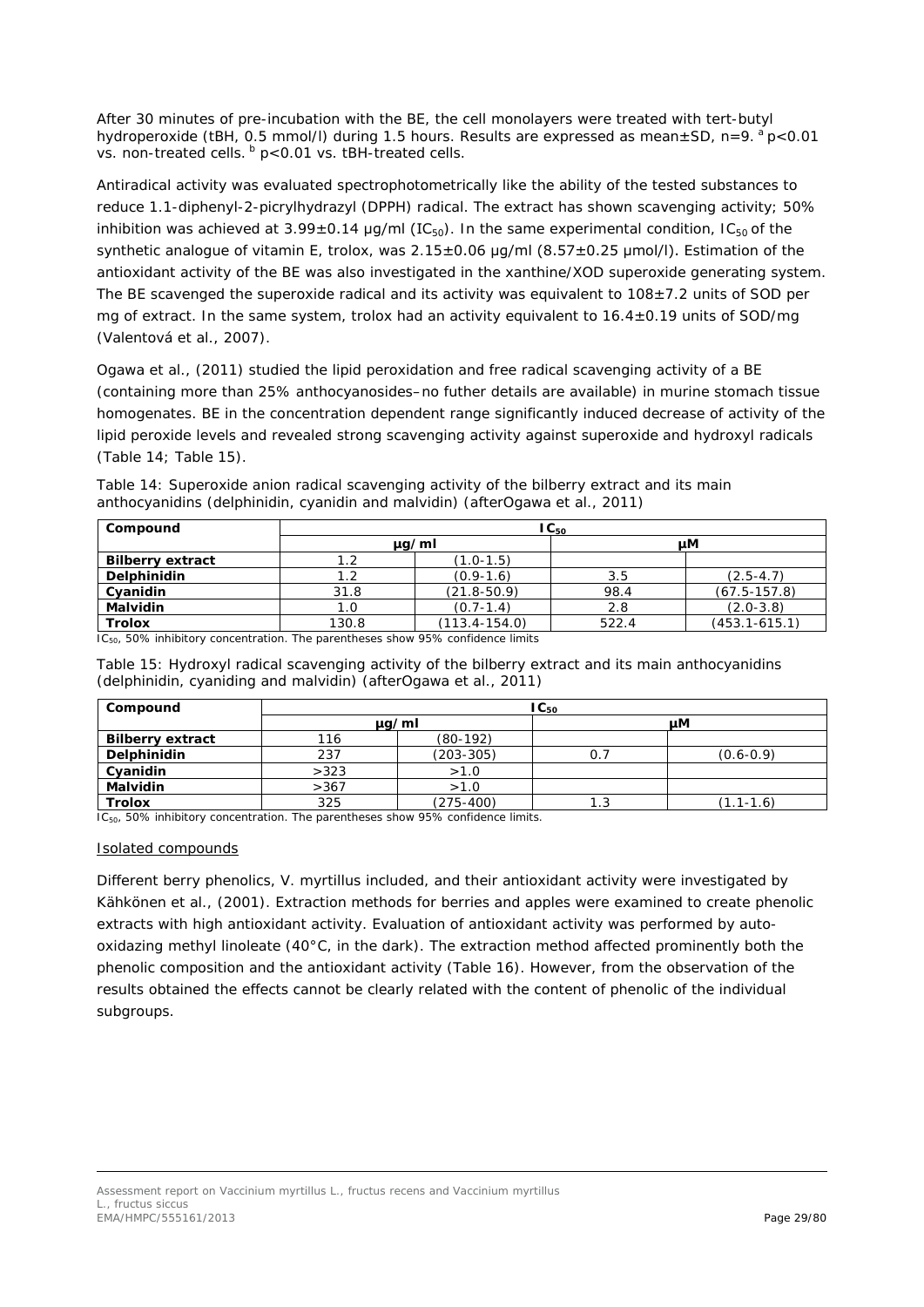Table 16: Anthocyanin, flavonol, hydroxycinnamic acid (HCA), hydroxybenzoic acid (HBA), ellagitannin, flavanol and procyanidin, and total phenolic contents (data expressed as mg per 100 g of weight), and antioxidant activity (data expressed as inhibition percentage) of bilberry extracts produced using different extraction methods<sup>a</sup>) (afterKähkönen *et al.,* (2001).

| <b>Extraction</b> | anthocyanin <sup>b</sup> | flavonol <sup>c</sup> | HCA <sup>d</sup>           | HBA <sup>e</sup> | ellagitannin | flavanol <sup>9</sup>   | totalphenolics <sup>h</sup> | inh %raw           | inh %after SPE     |
|-------------------|--------------------------|-----------------------|----------------------------|------------------|--------------|-------------------------|-----------------------------|--------------------|--------------------|
| method            |                          |                       |                            |                  |              |                         |                             |                    |                    |
| Methanol, 60%     | $2023 \pm 6^a$           | $62 \pm 4^{\circ}$    | $203 \pm 4a^{6}$           | $3.1 \pm 0.2^a$  | <b>ND</b>    | $13 \pm 1^3$            | $3057 \pm 55^{\circ}$       | $46 \pm 10^{ab}$   | $93 \pm 2^{ab}$    |
| Acetone, 70%      | $2387 \pm 30^{6}$        | $54 \pm 2^{\circ}$    | $228 \pm 10^a$             | $3.9 \pm 0.1^a$  | <b>ND</b>    | $7.1 \pm 0.2^b$         | $3343 \pm 84^a$             | $55 \pm 4^{\circ}$ | $96 \pm 2^{b}$     |
| $H_2O$            | $944 \pm 30^\circ$       | $18 \pm 1^{\circ}$    | $133 \pm 4^\circ$          | $1.0 \pm 0.0^b$  | <b>ND</b>    | $8.0 \pm 0.1^b$         | $1110 \pm 21^{b}$           | $38 \pm 1^{\circ}$ | $92 \pm 4^{\circ}$ |
| Refluxina         | $721 \pm 20^{\circ}$     | $30 \pm 1^{\circ}$    | $168 \pm 10$ <sup>c</sup>  | $5.8 \pm 0.1$ °  | <b>ND</b>    | $10 \pm 1$ <sup>c</sup> | $2925 \pm 40^a$             | $48 \pm 8^{bc}$    | $92 + 4$           |
| Hexane            | $6.0 \pm 0.4^e$          | <b>ND</b>             | $0.2 \pm 0.0$ <sup>d</sup> | ND               | <b>ND</b>    | <b>ND</b>               | <b>ND</b>                   | $6 \pm 5^{\circ}$  | <b>NA</b>          |

<sup>&</sup>lt;sup>a</sup>Means (SD of duplicate assays. Values in the same column for each berry having the same letter are not significantly different at p<0.05. ND, not detected. NA, not analyzed. <sup>b</sup>Concentration based upon cyanidin-3-glucoside as standard. <sup>c</sup>Concentration based upon rutin as standard. <sup>d</sup>Concentration based upon chlorogenic acid as standard. <sup>e</sup>Concentration based upon gallic acid as standard. Concentration based as ellagic acid as standard. <sup>g</sup>Concentration based as (+)-catechin as standard. <sup>h</sup>Concentration based upon gallic acid as standard. <sup>I</sup>nhibition of methyl linoleate hydroperoxide formation after 72 hours of incubation at the concentration of 500 ppm of dry raw extract. Inhibition of methyl linoleate hydroperoxide formation after 72 hours of incubation at the concentration of 500 ppm of dry extract after sugar removal with SPE.

The antioxidant activity of phenolics (at concentrations of 1.4, 4.2, and 8.4 μg of purified extracts/ml of liposome sample) such as anthocyanins, ellagitannins, and proanthocyanidins from bilberry was studied by Viljanen *et al.* (2004) in a lactalbumin-liposome system. Phenolic profile of BE determined using an analytical HPLC method. The extent of protein oxidation was measured by determining the loss of tryptophan fluorescence and formation of protein carbonyl compounds and that of lipid oxidation by conjugated diene hydroperoxides and hexanal analyses (Table 17).

Table 17: Inhibition of lipid and protein oxidation (after 6 days of oxidation) by bilberry phenolics incorporated into lactalbumin-lecithin liposomes (% inhibition, Mean±SD) (after Viljanen *et al.*, 2004)

| <b>Bilberry extract</b> | Conjugated diene hydroperoxides |                              |                        | Hexanal                |                        |                        |  |
|-------------------------|---------------------------------|------------------------------|------------------------|------------------------|------------------------|------------------------|--|
|                         | $1.4 \mu$ g/ml                  | 4.2 µg/ml                    | 8.4                    | $\pm$ .4 µg/ml         | $4.2 \mu g/ml$         | $8.4 \mu g/ml$         |  |
|                         | $19.4 \pm 2.6^b$                | $-13.1 \pm 0.3$ <sup>c</sup> | $66.5 \pm 1.5^a$       | $38.8 \pm 0.5^{\circ}$ | $57.3 \pm 3.4^{\circ}$ | $98.4 \pm 0.1^a$       |  |
|                         | Tryptophan fluorescence         |                              |                        |                        | Carbonyl gain          |                        |  |
|                         | $22.9 \pm 0.5^a$                | $0.1 \pm 0.2^a$              | $27.9 \pm 0.6^{\circ}$ | $67.6 \pm 0.1^{\circ}$ | $49.1 \pm 0.1^a$       | $79.9 \pm 0.3^{\circ}$ |  |

<sup>a</sup>SD, standard deviation. Negative values indicate pro-oxidant activity. Values in the same column at the same concentration followed by different letters are significantly different (p<0.05).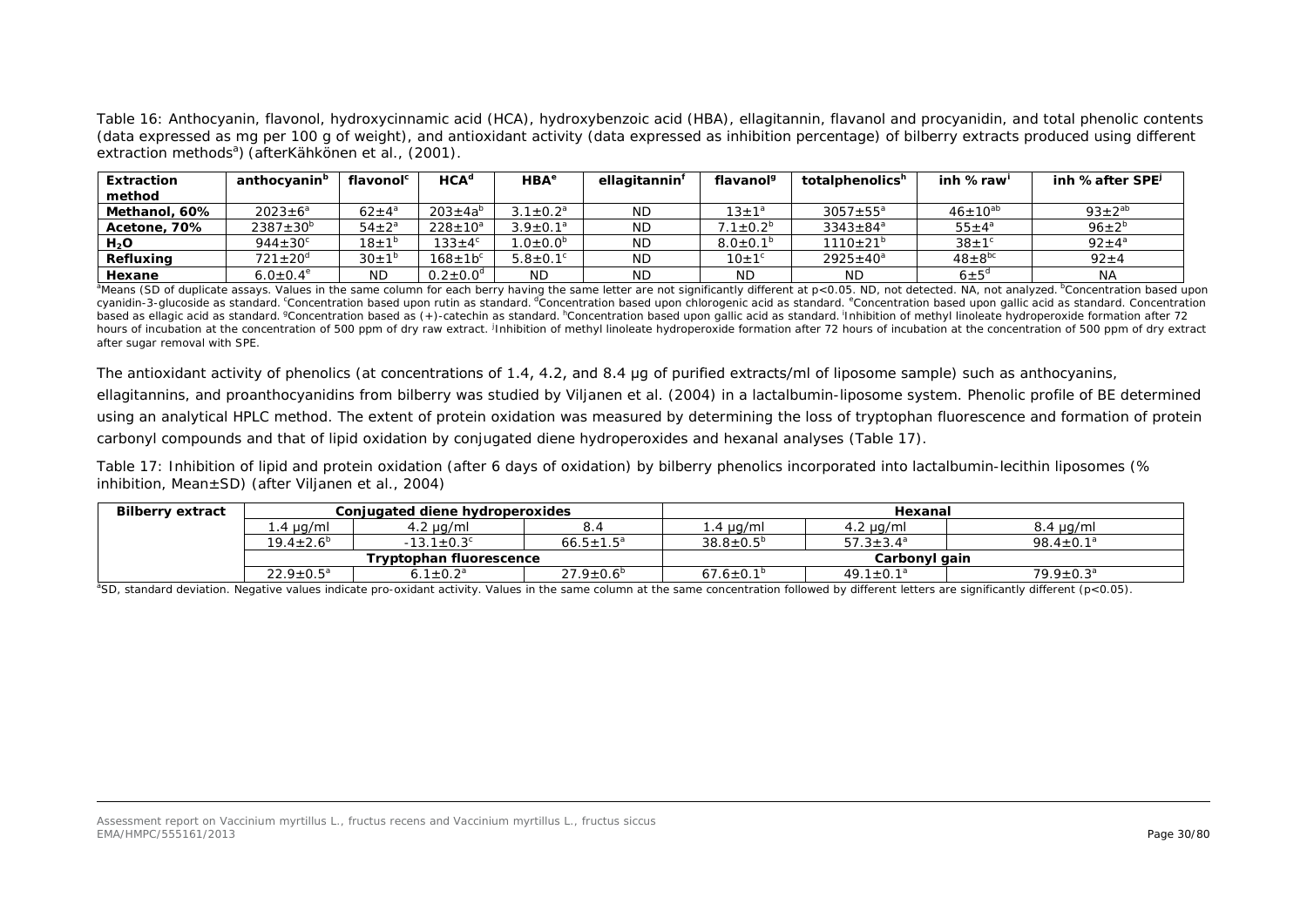Bilberry phenolics exhibited good overall antioxidant activity toward protein oxidation. The antioxidant effect toward lipid oxidation was more pronounced than the effect on protein oxidation (Table 18).

Table 18: Phenolic profiles of bilberry extract (expressed as % of total phenolics measured using HPLC; ND, not detected) (afterViljanen *et al.,* 2004)

| Extract  | Anthocyanins   Flavonols <sup>b</sup>   OH-C <sup>c</sup> |  | $OH-Bd$ | └ ProAs <sup>e</sup> │ ET <sup>f</sup> |           | $EA^g$    | mg phenolic compounds/g<br>dry weight                                                                                                         |
|----------|-----------------------------------------------------------|--|---------|----------------------------------------|-----------|-----------|-----------------------------------------------------------------------------------------------------------------------------------------------|
| Bilberry | 94.8                                                      |  |         | <b>ND</b>                              | <b>ND</b> | <b>ND</b> | 572.8                                                                                                                                         |
|          |                                                           |  |         |                                        |           |           | Anthonyonic spiel those income systems 2 divorcide as standard <sup>0</sup> and catachings standard <sup>0</sup> Chlorogenic seid as standard |

Anthocyanins; amount based upon cyanidin-3-glucoside as standard. <sup>b</sup>(+)-Catechin as standard. <sup>c</sup>Chlorogenic acid as standard.<br><sup>d</sup>Gallic acid as standard. <sup>e</sup>ProAs, proanthocyanidins; flavan-3-ol as standard. ET, ellagit (+)-Catechin as standard. <sup>c</sup>Chlorogenic acid as standard. acid.

## **Antimicrobial activity**

It has long been known that several phenolic substances such as flavonoids, phenolic acids, tannins and lignans have antimicrobial activity (Heinonen 2007). It is believed that it is the flavonoid anthocyanins component in *V. myrtillus* that exerts such an effect. The mechanism of antimicrobial activity may include antiadhesion activity, destruction of the cytoplasmic phospholipid bilayer of the cell wall in microbes, damage of the outer membrane with disintegration of the liposaccharide (LPS) layer by phenolics, tannins complexation of metal ions and inhibition of plasma coagulation by bacteria. Another mechanism is the inhibition of antibacterial multidrug resistance (MDR) and impairment of the efflux pump activity in bacteria (Puupponen-Pimiä *et al.,* 2005a, 2005b, 2005c).

## Bilberry extract

## *In vitro experiments*

Rauha *et al.* (2000) evaluated the antimicrobial activity of a number of plants, including bilberry. To the *in vitro* studies, an aqueous solution of the dry extract prepared from the dry plant material (acetone/methanol 70% V/V–no further detail) was used to determine the diameter of the inhibition zones in the agar cultures of bacteria. Clear antimicrobial effect has been found for the BE (500 µg samples) against the *Micrococcus luteus* (inhibition zone (i.z.) of sample=3-4 mm>i.z. of methanol and slight antimicrobial activity against *Staphylococcus epidermidis*, *Bacillus subtilis*, *Escherichia coli* and *Candida albicans* (i. z. of sample=1-3 mm)>i.z. of methanol.

The antimicrobial activity of many plants, including *V. myrtillus* extract (acetone-water 70:30 V/V; elution with MeOH) prepared from fresh frozen berries was screened against the human pathogenic microbial strains on agar plates to estimate their growth and adherence of the bacterial cells to a berry material. The BE (1 mg/ml) revealed the death of the culture of *Helicobacter pylori*, very strong inhibition of growth of *Bacillus cereus* and strong inhibition of growth of *Clostridium perfringens* and *Staphylococcus aureus* (Nohynek *et al.,* 2006).

Binding of *Neisseria meningitidis* pili to *V. myrtillus* berries and juice polyphenolic fractions containing anthocyanins, proanthocyanidins and flavonols have been identified by Toivanen *et al.* (2009; 2011). Prevention of adhesion of pathogenic bacteria to host cell surfaces may constitute the protection from the activity of bacteria that use adhesins to colonize the host cells.

Activity of bilberry against Gram positive and Gram negative intestinal pathogens was examined in *in vitro* cultures of *Salmonella*, *Staphylococcus*, *Listeria* and *Lactobacillus* bacteria (Puupponen-Pimiä *et al.,* 2005a; 2005b). The BEs (water/ethyl acetate/methanol) prepared from fresh frozen berries containing phenolic acids and fractions eluted with methanol (ellagitannins and anthocyanins) were tested. BE (2 mg/ml) inhibited the growth of *Staphylococcus aureus* for 12 and 24 hours (5x101- 5x102) and *Salmonella enterica Typhimurium* (10-5x101). BE fractions (10 mg/ml) exhibited stronger inhibition against *Staphylococcus aureus* (>5x104) for 12 and 24 hours compared with control.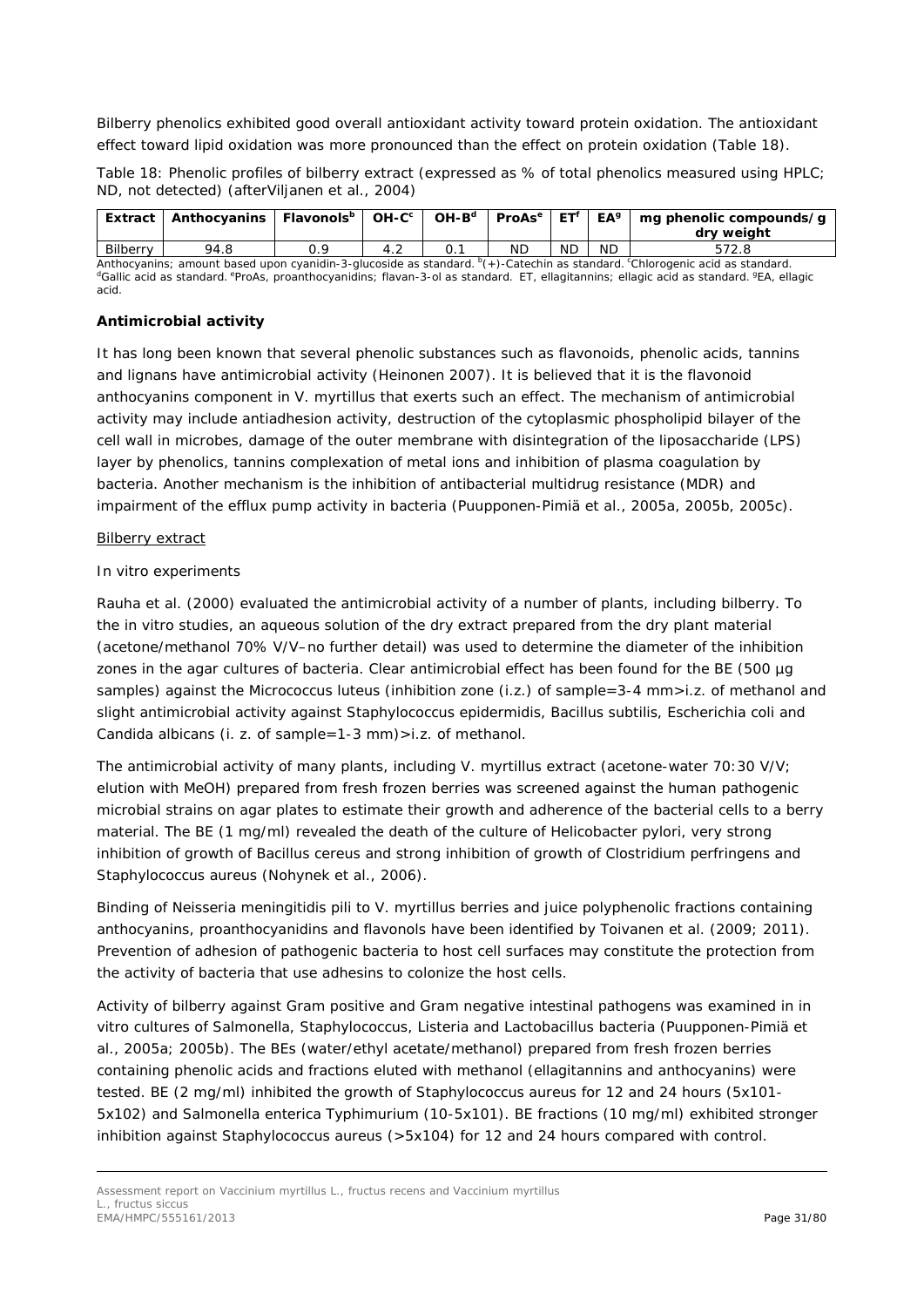Stronger inhibition of growth was also seen against *Salmonella enterica Typhimurium* (5x102-5x103) compared with control.

Influence of various preparations of BE prepared from fresh berries, on trophozoites of *Giardia duodenalis* viability and spontaneous excystation of *Cryptosporidium parvum oocysts* was examined in *in vitro* experiments by Anthony *et al.,* (2007, 2011). The water soluble extracts of bilberry containing polyphenols (167 µg/ml of gallic acid equivalents) killed 90.4+2.8% of *Giardia duodenalis trophozoites*. Increase of the spontaneous excystation of *Cryptosporidium parvum oocysts* observed after administration of the BE (equivalent to 213 µg/ml of the gallic acid). Because anthocyanins represent more than 70% of the polyphenols, it was concluded that they could be responsible for antiprotozoan activity of bilberry.

#### **Bilberry juice**

## *In vitro experiments*

Similar experiments were conducted by Huttunen *et al.* (2011) who found through *in vitro* studies that a 10-100 kDa molecular size fraction (9 mg/g) of the bilberry juice inhibited the binding of *Streptococcus pneumoniae* to human bronchial cells (Calu-3) in the adhesion model. The adhesion inhibition by bilberry juice, consisting essentially of small amounts of phenolic compounds with a low molecular weight, was 52%. The test fractions were devoid of solvents and are water-soluble.

In contrary, juice fractions of *V. myrtillus* of the higher molecular weight with the dominance of anthocyanins, proanthocyanidins and flavonol glycosides exerted antiaggregation effect on the pairs of bacteria common in the pathology of the dental plaque in the oral cavity: *Streptococcus mutans* with *Fusobacterium nucleatum* or *Actinomyces naeslundi* (Riihinen *et al.,* 2011).

#### **Antineoplastic activity**

#### Bilberry extract

## *In vitro experiments*

Bilberry fruit extracts were screened to antineoplastic activity by *in vitro* tests to determine the ability to induce phase II detoxification of quinone reductase and inhibition of the induction of ornithine decarboxylase. Raw extracts containing anthocyanin and proanthocyanidin fractions showed little activity (Bomser *et al.,* 1996).

Esselen *et al.,* (2011) investigated the influence of BE on topoisomerases activity in a cell-free system and in human HT29 colon carcinoma cells. Topoisomerases I and II are targets of clinically used anticancer drugs. A BE containing 36% w/w anthocyanin was used. The major anthocyanins concentrations were established by HPLC mass spectrometric analysis. About 1.2 million HT29 cells were spread into Petri dishes (two Petri dishes for one concentration) and allowed to grow for 48 hours. Topoisomerase protein was detected using rabbit polyclonal antibodies specific for either topoisomerase I, topoisomerase II a, or topoisomerase II b. The effect of BE on the growth of the cell line HT29 was determined using the sulforhodamine B assay. Incubation of HT29 cells with the extract up to 500 μg/ml for 72 hours led to an inhibition of cell growth but without reaching an IC<sub>50</sub> value. However, the extract potently inhibited the catalytic activity of topoisomerase I at a concentration of 25 μg/ml. Activity of topoisomerase I was completely suppressed by the extract at concentrations ≥50 mg/ml. The BE was found to inhibit the catalytic activity of topoisomerase II at concentrations exceeding 1 μg/ml. The catalytic activity of topoisomerase IIa was fully blocked at 5 μg/ml. Similar effects were obtained with recombinant topoisomerase IIb. Pre and co-incubation of HT29 cells with BE (≥1 ≥g/ml) significantly suppressed ( $p<0.001$ ) the strand-breaking effects of camptothecin. The extract was found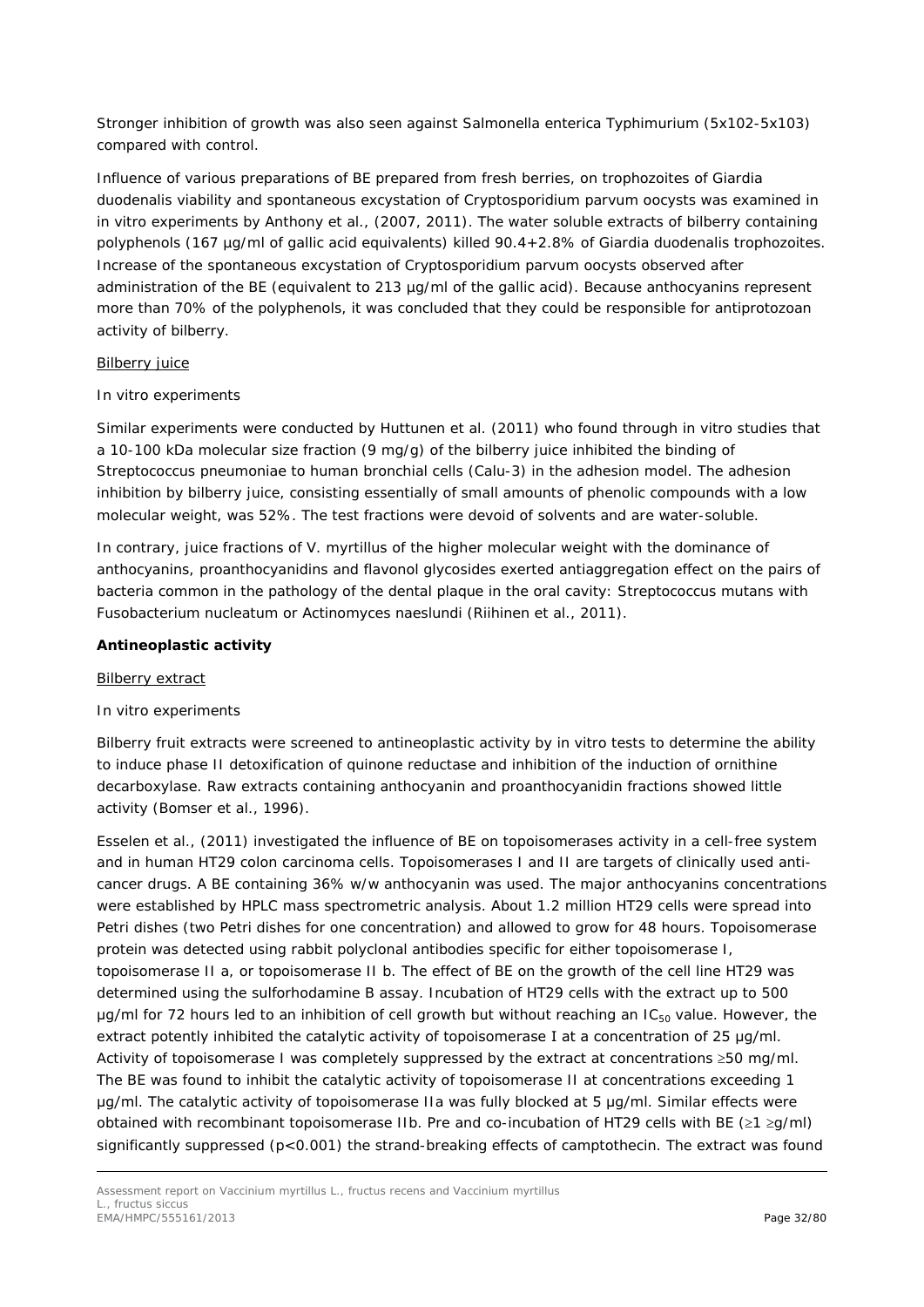to significantly diminish doxorubicin-mediated DNA strand breaks at concentrations ≥1 μg/ml (p<0.001). Authors concluded that anthocyanins show a preference for inhibition of topoisomerase II (Esselen *et al.,* 2011).

## Isolated compounds

## *In vitro experiments*

Lamy *et al.,* (2007) studied the activity of anthocyanidins (aglycons of anthocyanins) in prevention of migration of glioblastoma cells. Because the full resection of malignant glioblastomas is not possible due to their diffuse structure, the development of new projects for cancer therapy and prevention is very important. It was found that aglycons of the anthocyanins: cyanidin, delphinidin, and petunidin acts as potent glioma (U-87) cell migration inhibitors. The most potent was found delphinidin 3-*O*glucoside (5, 10, 20  $\mu$ M, (p<0.05, p<0.01) and 50  $\mu$ M (p<0.001)), with significant differences versus control alone. Since the antocyanins cross the blood brain barrier and pass to the CNS in the concentration range of 192.2±57.5 ng/g after administration of the single dose (Passamonti *et al.,* 2003), it was noted that the chronic intake can significantly inhibit the migration of glioblastoma cells and may affect the results of cancer treatment (Lamy *et al.,* 2007).

## **Antiulcer activity**

## Bilberry extract

## *In vivo experiments*

Antiulcer activity of a BE (corresponding to 25% anthocyanidins) was tested *in vivo* in Wistar rats in experimental models of pyloric ligature induced ulcers, ulcers induced with the use of reserpine, phenylbutazone, ulcers caused by restraint and a local application of acetic acid to the gastric mucosa (Cristoni and Magistretti 1987). The results of experiments were compared with the control groups and groups of rats receiving carbenoxolone and cimetidine. The results of the performed experiments were analyzed by the Mann-Whitney U test or the Dunnett t test (Table 19; Table 20; Table 21; Table 22; Table 23).

| <b>Substance</b>        | Dosemg/<br>kgp.o. | No of<br>animals  | Mean index of<br>$ulcerationMean \pm S.E.$ | %of<br>inhibition        | No of<br>stomachs not<br>ulcerated |
|-------------------------|-------------------|-------------------|--------------------------------------------|--------------------------|------------------------------------|
| <b>Controls</b>         |                   | 10                | $49.00 \pm 15.35$                          |                          |                                    |
| <b>Bilberry extract</b> | 10                | 12                | $40.50 \pm 11.49$                          | $-17$                    |                                    |
| <b>Controls</b>         | -                 | 11                | $35.36 \pm 9.10$                           | $\overline{\phantom{a}}$ | $\mathcal{P}$                      |
| <b>Bilberry extract</b> | 25                | 13                | $18.85 \pm 4.77$                           | $-47$                    | $\Omega$                           |
|                         | 50                | 13                | $16.54 \pm 3.71$                           | $-53$                    |                                    |
| <b>Controls</b>         |                   | 13                | $47.46 \pm 10.37$                          |                          |                                    |
| <b>Bilberry extract</b> | 100               | 13                | $12.46 \pm 3.89$ (*)                       | $-74$                    | 3                                  |
| <b>Controls</b>         |                   | 14                | $44.50 \pm 6.83$                           |                          |                                    |
| Carbenoxolone           | 50                | $12 \overline{ }$ | $28.16 \pm 7.02$                           | $-37$                    | $\Omega$                           |
|                         | 100               | $12 \overline{ }$ | $28.08 \pm 5.93$                           | $-37$                    | $\Omega$                           |
| <b>Controls</b>         |                   | 14                | $43.78 \pm 6.99$                           |                          |                                    |
| Cimetidine              | 50                | 13                | $30.15 \pm 7.17$                           | $-31$                    | $\mathfrak{D}$                     |
|                         | 100               | 16                | $31.43 \pm 7.14$                           | $-28$                    |                                    |

Table 19: Activity of *V. myrtillus* extract in pyloric ligature ulcer model in rats (afterCristoni and Magistretti 1987)

Substances were given 50, 30, 25, 6 hours before and immediately after pyloric ligature (\*) p<0.05; (\*\*) p<0.01; Mann Whitney U test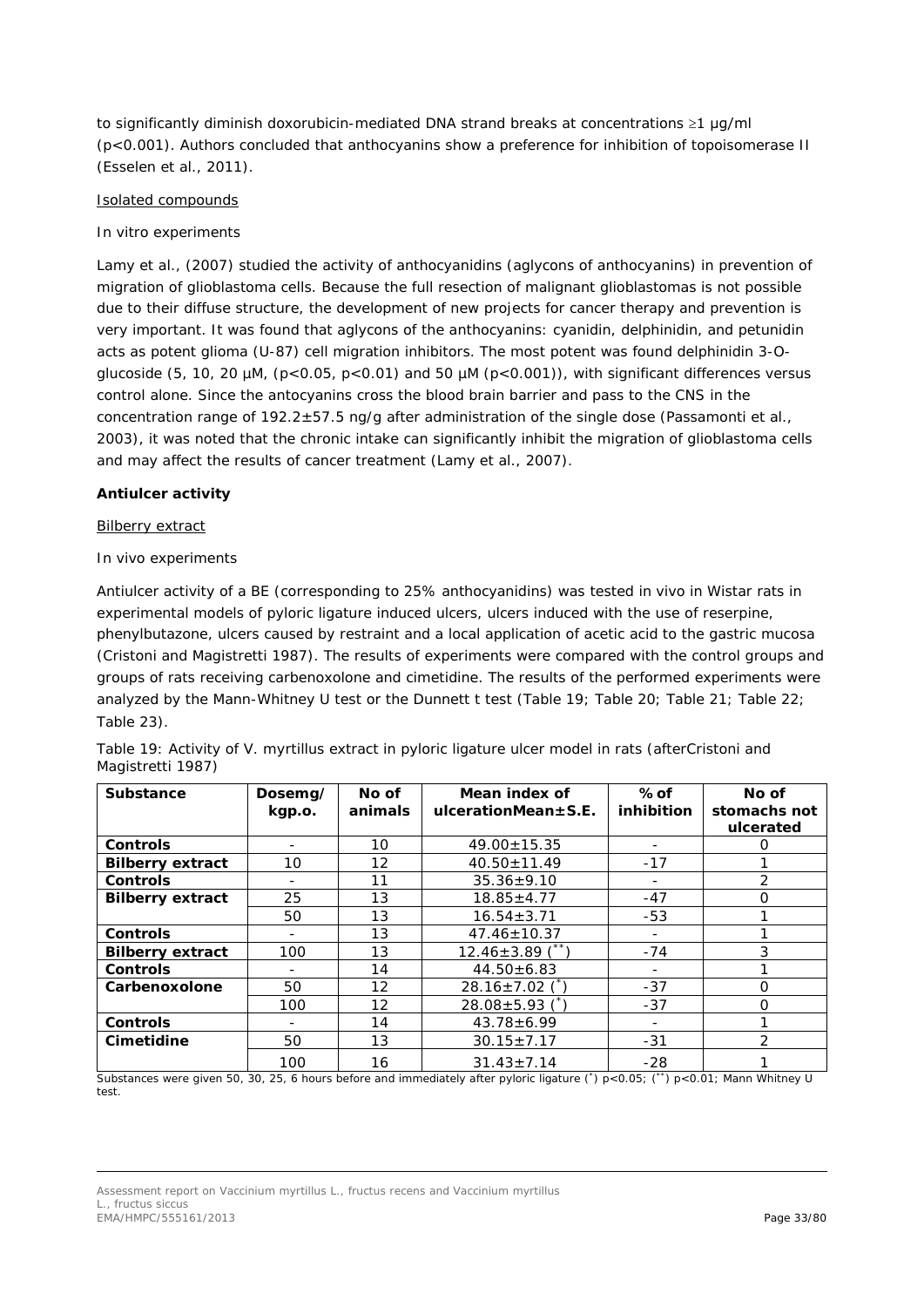Table 20: Activity of *V. myrtillus* extract in reserpine ulcer model in rats (afterCristoni and Magistretti 1987)

| Substance               | Dosemg/kgp.o. | No of<br>animals  | Mean index of<br>$ulcerationMean \pm S.E.$ | %of<br>inhibition | No of stomachs<br>not ulcerated |
|-------------------------|---------------|-------------------|--------------------------------------------|-------------------|---------------------------------|
| <b>Controls</b>         |               | 18                | $19.56 \pm 2.31$                           |                   |                                 |
| <b>Bilberry extract</b> | 25            | 17                | $10.52 \pm 1.41($ **                       | -46               |                                 |
|                         | 50            | 16                | 6.31 $\pm$ 1.35 (*                         | -68               |                                 |
|                         | 100           | 14                | $3.71 \pm 0.92$ (**                        | -81               |                                 |
| <b>Controls</b>         |               | $12 \overline{ }$ | $21.25 \pm 4.72$                           |                   |                                 |
| Carbenoxolone           | 25            | 13                | $8.88 \pm 2.27$ (**                        | -58               |                                 |
|                         | 50            | 12                | 6.16 $\pm$ 0.99 (*                         | $-71$             |                                 |
|                         | 100           | 12                | $1.42 \pm 0.97$ (                          | $-93$             |                                 |
| <b>Controls</b>         |               | 17                | $20.28 \pm 3.39$                           |                   |                                 |
| Cimetidine              | 100           | 14                | $24.3 \pm 6.78$                            | $+20$             |                                 |

Substances were given once a day for 8 days; (\*\*) p<0.01 (Mann-Whitney U test).

Table 21: Activity of *V. myrtillus* extract in phenylbutazone ulcer model in rats (Cristoni and Magistretti 1987)

| Substance               | Dosemg/kgp.o. | No of animals | Mean index of             | % of inhibition |
|-------------------------|---------------|---------------|---------------------------|-----------------|
|                         |               |               | $ulcerationMean \pm S.E.$ |                 |
| <b>Controls</b>         |               | 20            | $0.42 \pm 0.07$           |                 |
|                         |               | 33            | $3.39 \pm 0.26$           |                 |
| <b>Bilberry extract</b> | 50            | 19            | $2.55 \pm 0.16$           | $-25$           |
|                         | 100           | 17            | $1.88 \pm 0.20$ (         | $-45$           |
|                         | 200           | 20            | $1.27 \pm 0.23$           | $-63$           |
| <b>Controls</b>         |               | 35            | $3.08 \pm 0.28$           |                 |
| Phenylbutazone          |               |               |                           |                 |
| Carbenoxolone           | 50            | 25            | $2.25 \pm 0.31$           | $-27$           |
|                         | 100           | 10            | $1.49 \pm 0.41$ (         | $-52$           |
|                         | 200           | 10            | $1.31 \pm 0.24$ (**       | $-57$           |
| <b>Controls</b>         |               | 10            | $2.14 \pm 0.39$           |                 |
| Phenylbutazone          |               |               |                           |                 |
| Cimetidine              | 20            | 10            | $1.62 \pm 0.37$           | $-24$           |
|                         | 40            | 10            | $1.09 \pm 0.34$ (         | $-49$           |
|                         | 80            | 10            | $0.62 \pm 0.20$ (         | $-71$           |

Substances were given twice a day for 4 days (\*) p<0.05; (\*\*) p<0.01; Mann Whitney U test.

|  |  |  | Table 22: Activity of V. myrtillus extract in restraint ulcer model in rats (Cristoni and Magistretti 1987) |  |
|--|--|--|-------------------------------------------------------------------------------------------------------------|--|
|--|--|--|-------------------------------------------------------------------------------------------------------------|--|

| <b>Substance</b>           | <b>Dose</b><br>mg/kg     | No of<br>anima | Number of ulcers (Mean $\pm$ S.E.) on days |                 |                                 |                    |                 |  |  |  |  |  |
|----------------------------|--------------------------|----------------|--------------------------------------------|-----------------|---------------------------------|--------------------|-----------------|--|--|--|--|--|
|                            | p.o.                     | ls.            | ∩                                          |                 | 3                               | 6                  | 9               |  |  |  |  |  |
| <b>Controls</b>            | $\overline{\phantom{a}}$ | 8              | $3.75 \pm 0.97$                            | $4.37 \pm 0.65$ | $3.50 \pm 0.53$                 | $3.25 \pm 0.45$    | $2.75 \pm 0.53$ |  |  |  |  |  |
| <b>Bilberry</b><br>extract | 25                       | 8              | $3.87 \pm 0.83$                            | $3.75 \pm 0.56$ | $3.62 \pm 0.50$                 | $2.00 \pm 0.38$    | $0.75 \pm 0.25$ |  |  |  |  |  |
|                            | 50                       | 8              | $4.00 \pm 0.65$                            | $2.87 \pm 0.40$ | $2.12 \pm 0.55$                 | $1.25 \pm 0.45$    | $0($ **         |  |  |  |  |  |
|                            | 100                      | 8              | $3.75 \pm 0.83$                            | $1.75 \pm 0.80$ | $1.12 \pm 0.40$ <sup>**</sup> ) | $0.25 \pm 0.25$    | $0($ **         |  |  |  |  |  |
| <b>Controls</b>            | $\overline{\phantom{0}}$ | 8              | $3.87 \pm 0.47$                            | $4.0 \pm 0.27$  | $5.37 \pm 0.56$                 | $4.25 \pm 0.25$    | $1.87 \pm 0.23$ |  |  |  |  |  |
| Carbenoxol<br>one          | 50                       |                | $3.87 \pm 0.47$                            | $3.50 \pm 0.60$ | $4.12 \pm 0.55({}^*)$           | $3.37 \pm 0.18$ (* | $1.62 \pm 0.37$ |  |  |  |  |  |

Substances were given once a day. (\*) p<0.05; (\*\*) p<0.01; Mann Whitney U test.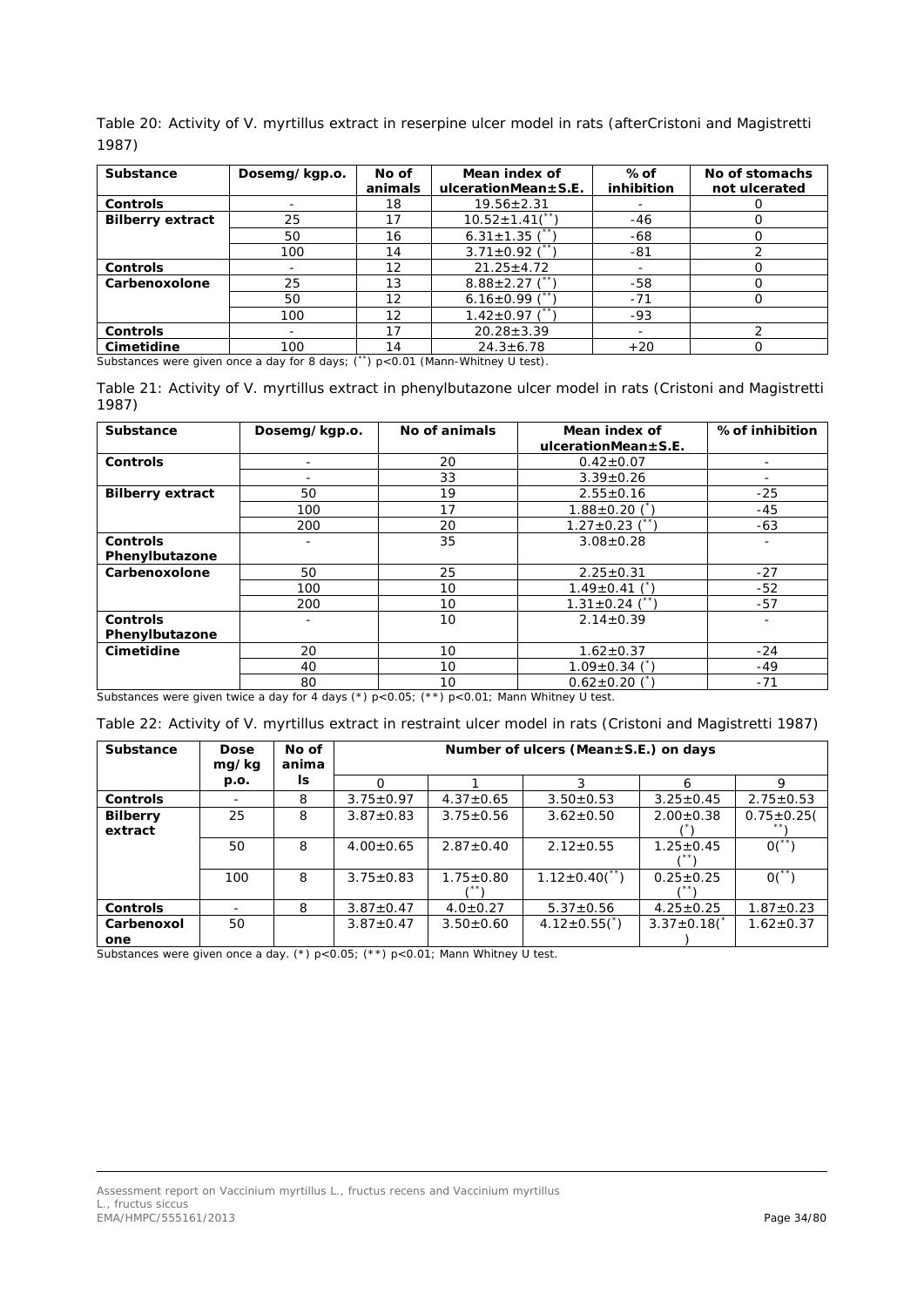Table 23: Activity of *V. myrtillus* extract in acetic acid ulcer model in rats (Cristoni and Magistretti 1987)

| Substance               | Dosemg/kgp.o. | Area of ulcers in mm <sup>2</sup> (Mean $\pm$ S.E.) |                            |         |                           |  |  |  |
|-------------------------|---------------|-----------------------------------------------------|----------------------------|---------|---------------------------|--|--|--|
|                         |               | No of<br>6                                          |                            | No of   | 12                        |  |  |  |
|                         |               | animals                                             |                            | animals |                           |  |  |  |
| <b>Controls</b>         |               | 15                                                  | $52.35 \pm 2.25$           | 20      | $13.12 \pm 0.99$          |  |  |  |
| <b>Bilberry extract</b> | 50            | 15                                                  | $44.19 \pm 1.64$ (**)(-16) | 19      | $9.67 \pm 0.86(-26)$      |  |  |  |
|                         | 100           | 15                                                  | $39.27 \pm 2.08$ (**)(-25) | 20      | $7.62 \pm 0.63$ (**)(-42) |  |  |  |
| <b>Controls</b>         |               | 16                                                  | $60.86 \pm 1.95$           | 15      | $11.32 \pm 0.64$          |  |  |  |
| Carbenoxolone           | 50            | 17                                                  | $54.52 \pm 1.56$ (1)(-10)  | 15      | $8.40\pm0.80$ (**)(-26)   |  |  |  |
| <b>Controls</b>         |               | $12 \overline{ }$                                   | $55.02 \pm 2.56$           | 12      | $11.52 \pm 2.15$          |  |  |  |
| Carbenoxolone           | 100           | 10                                                  | $35.60 \pm 1.93$ (**)(-35) | 12      | $5.34 \pm 0.78$ (*)(-33)  |  |  |  |
| <b>Controls</b>         |               | $12 \overline{ }$                                   | $50.97 \pm 2.11$           | 12      | $14.32 \pm 1.66$          |  |  |  |
| Cimetidine              | 100           | 12                                                  | $37.83 \pm 2.88$ (**)(-26) | 11      | $9.58 \pm 1.53$ (*)(-33)  |  |  |  |

## **Smooth muscles contractility**

#### Bilberry extract

## *In vivo experiments*

Influence of a BE (corresponding to 25% of anthocyanidins on rat stomach muscles to stimulation of post-ganglionic fibres was studied *in vitro* by Bettini *et al*. (1986). The extract in concentration of 1- 4 μg/ml enhanced contractility of the rat stomach muscles preparations stimulated intramurally. The effect was potentiated by addition of an ascorbic acid (500 μg/ml). Ganglionic blockade with use of hexamethonium (20 μg/ml) partially decreased the facilitatory response (Table 24). Authors concluded that the BE enhances the liberation of ACh at the level of the postganglionic nerve endings.

Table 24: Mean percentage increase in the response of the preparation to transmural stimulation (after Bettini *et al.,* 1986)

| Bilberry extract(4 $\mu$ g/ml)                                | $140 + 7$ | 78+2.25   |
|---------------------------------------------------------------|-----------|-----------|
| Ascorbic acid (500 µg/ml)                                     | $45 + 5$  | $20+1.5$  |
| Bilberry extract(4 $\mu$ g/ml)+Ascorbic acid (500 $\mu$ g/ml) | $200+15$  | $100+3.5$ |

 $\overline{A}$ ) in standard Krebs solution; B) with hexamethonium (20  $\mu g/m$ ); note that the percentage increase is greater in the absence of hexamethonium.

## <span id="page-34-0"></span>**3.1.3. Safety pharmacology**

## **Platelet aggregation**

Effects of BE (containing 36% of anthocyanosides) on platelet aggregation in humans was studied by initially by Bottecchia *et al.,* (1987), later by Pulliero *et al.,* (1989) and by Morazzoni and Magistretti (1990) in rabbit and rats.

## Bilberry extract

In preliminary *in vitro* studies Bottecchia *et al.* (1987) showed 50% inhibition of the clot retraction at concentration of 75 µg/ml of the BE. Moreover, the platelet aggregation induced by ADP, collagen and arachidonic acid was inhibited in a concentration dependent manner (50, 100 and 150 µg/ml). The researchers believed that BE stimulates the release of prostacyclin (PGI2), which has the effect of increasing the concentration of the intracellular cAMP or reducing the level of thromboxane A2 in platelets.

In experiments conducted by Morazzoni and Magistretti (1990) in rabbits and rats *in vitro* and *in vivo*, not only the activity of the BEM was tested, but also three principal anthocyanosides occurring in the extract. BE, as dipyridamole and aspirin inhibited platelet aggregation (Table 25). Both cyanidin 3-*O*-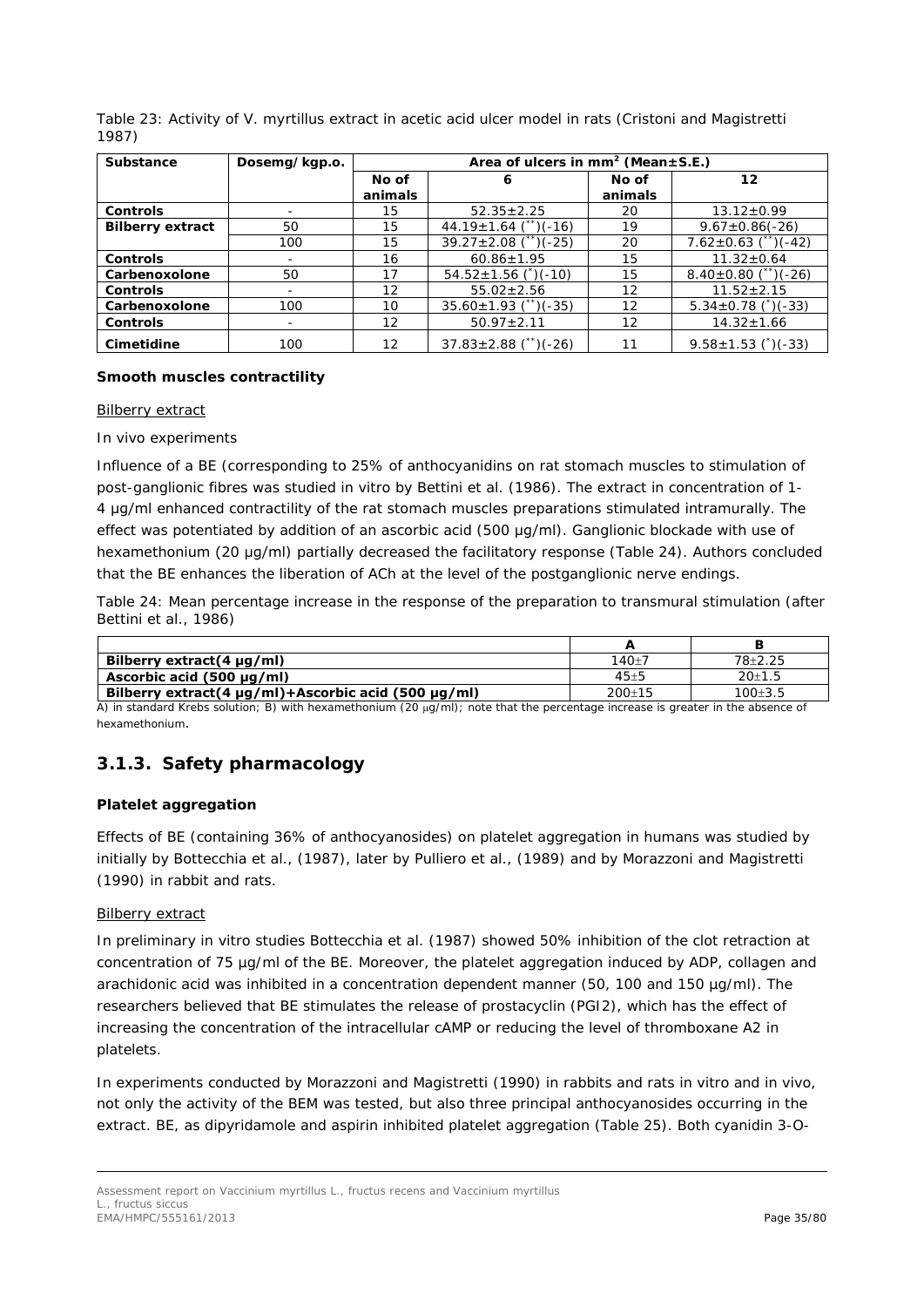glucoside, delphinidin 3-*O*-glucoside and malvidin 3-*O*-glucoside added to rabbit plasma inhibited platelet aggregation induced by ADP, collagen and sodium arachidonate (Table 26).

|                       |  |  | Table 25: Inhibition of rabbit platelet aggregation by BEM, dipyridamole and aspirin (after Morazzoni |  |  |
|-----------------------|--|--|-------------------------------------------------------------------------------------------------------|--|--|
| and Magistretti 1990) |  |  |                                                                                                       |  |  |

| Aggregating agent  | $IC_{50}$ values <sup>*</sup> (mg/ml PRP or GFP <sup>**</sup> ) |                     |                                                                 |  |  |  |  |
|--------------------|-----------------------------------------------------------------|---------------------|-----------------------------------------------------------------|--|--|--|--|
|                    | <b>Bilberry extract</b>                                         | Dipyridamole        | <b>Aspirin</b>                                                  |  |  |  |  |
| <b>ADP</b>         | $0.36(0.89 - 0.14)$                                             | $0.36(0.64 - 0.20)$ | $IC_{50}$ not obtainable<br>(active only 2 <sup>nd</sup> phase) |  |  |  |  |
| Collagen           | $0.32(0.42 - 0.24)$                                             | $0.22(0.31-0.16)$   | $0.04(0.05 - 0.02)$                                             |  |  |  |  |
| Arachidonate       | $0.60(0.84 - 0.43)$                                             | $0.50(0.77 - 0.32)$ | $0.01(0.01 - 0.009)$                                            |  |  |  |  |
| Arachidonate (GFP) | $0.81(1.14-0.58)$                                               |                     |                                                                 |  |  |  |  |

PRP (Platelet-rich plasma) <sup>\*</sup>IC<sub>50</sub> values were determined after 3 minutes incubation of test compound (30 sec for dipyridamole) withy PRP or GFP at 37<sup>o</sup>C. Each IC<sub>50</sub> value and its confidential limits (in brackets) were calculated on four to eleven experiments performed with four to six concentrations of inhibitor. \*\*Gel-filtered platelets (GFP) were prepared using Tyrode's albumin buffer according to Tangen *et al.,* 1971.

Tab 26: Inhibition of rabbit platelet aggregation by cyanide 3-*O*-glucosoide, malvidin 3-*O*-glucoside and delphinidin 3-*O*-glucoside (after Morazzoni and Magistretti 1990).

| Aggregating  |                           | $IC_{50}$ Values $\tilde{C}$<br>(mg/ml PRP) | <b>Bilberry</b>              | Reconstitute    |                         |  |
|--------------|---------------------------|---------------------------------------------|------------------------------|-----------------|-------------------------|--|
| agent        | Cyanidin3-O-<br>glucoside | Malvidin3-O-<br>glucoside                   | Delphinidin3-O-<br>glucoside | extract         | d extract <sup>**</sup> |  |
| <b>ADP</b>   | 0.39                      | 0.43                                        | 0.36                         | 0.36            | 0.51<br>$(0.60 - 0.44)$ |  |
|              | $(0.70 - 0.22)$           | $(0.62 - 0.29)$                             | $(0.45 - 0.28)$              | $(0.89 - 0.14)$ |                         |  |
| Collagen     | 0.26                      | 0.64                                        | 0.57                         | 0.32            | 0.87                    |  |
|              | $(0.53 - 0.13)$           | $(1.10 - 0.38)$<br>$(0.73 - 0.45)$          |                              | $(0.42 - 0.24)$ | $(1.01 - 0.74)$         |  |
| Arachidonate | 0.42<br>0.68              |                                             | 0.55                         | 0.60            | 0.73                    |  |
|              | $(0.82 - 0.22)$           | $(0.97 - 0.47)$                             | $(0.72 - 0.42)$              | $(0.84 - 0.43)$ | $(0.89 - 0.59)$         |  |

PRP (Platelet-rich plasma) \*IC<sub>50</sub> values were determined after 3 minutes incubation of test compound with PRP at 37°C Each IC<sub>50</sub> value and its confidential limits (in brackets were calculated on four to eleven experiments performed with four to six concentrations of inhibitor. \*\*Reconstituted extract: a mixture containing 38% of cyaniding 3-*O*-glucoside, malvidin 3-*O*-glucoside and delphinidin 3- *O*-glucoside in the same ratio as in the *V. myrtillus* extract

BEM significantly and dose dependently (5–400 mg/kg) induced in rats *in vivo* lengthening of **bleeding time**. The effect was independent from the influence on the coagulation system. Indeed hematocrit  $(44.9 \pm 0.3;$  Control  $44.7 \pm 0.4$ ), Cephotest  $(18.6 \pm 0.7;$  Control  $19.4 \pm 0.9)$  and Normotest  $(26.7 \pm 1.2;$ control 25.8 $\pm$ 1.1) values were normal after 2 hours after a single oral dose of the extract (400 mg/kg) (Table 27).

Table 27: Time course of the effects of single oral doses of BEM (100 mg/kg) on bleeding time in rats (after Morazzoni and Magistretti 1990)

| Bleeding time (sec) (Mean $\pm$ S.E.)            |               |                              |               |                              |               |                               |               |                               |               |                      |
|--------------------------------------------------|---------------|------------------------------|---------------|------------------------------|---------------|-------------------------------|---------------|-------------------------------|---------------|----------------------|
| 10<br>animals/group                              | <b>Before</b> | After<br>2h                  | <b>Before</b> | After<br>4h                  | <b>Before</b> | After<br>8h                   | <b>Before</b> | After<br>24h                  | <b>Before</b> | After<br>48h         |
| Control                                          | $96 \pm 6$    | $102 \pm$<br>6               | $96+7$        | $93+7$                       | $93 + 7$      | $90 \pm 6$                    | $93 + 7$      | $96+9$                        | $96 \pm 7$    | $99 + 5$             |
| <b>Bilberry</b><br>extract<br>100 mg/kg          | $96 \pm 7$    | 174 <sub>±</sub><br>$6^{**}$ | $99 \pm 8$    | $159 +$<br>$11***$           | $93+7$        | $150 \pm$<br>$\rightarrow$ ** | $96 \pm 6$    | $144 \pm$<br>$\rightarrow$ ** | $102 + 6$     | $90 + 1$<br>$\Omega$ |
| <b>Aspirin</b><br>Dipyridamol<br>50-<br>25 mg/kg | $105 + 7$     | $177 +$<br>$8***$            | $102 + 7$     | 174 <sub>±</sub><br>$9^{**}$ | $90 + 6$      | $171 +$<br>$10^{**}$          | $87 + 7$      | $114 +$                       | $105 + 8$     | $105 \pm$<br>8       |

\* p≤0.05; \*\*p≤0.01 with Student's test for paired data. The experiment was performed on groups of 10 rats for each time.

Similar to ticlopidine change in **platelet adhesiveness** was found in male mouse after single oral administration of BEM at the dose 400 mg/kg 2 hours before the test. In the treated group marked decrease in the number of the adhesive platelets was found compared to control values (Table 28)

Assessment report on *Vaccinium myrtillus* L., fructus recens and *Vaccinium myrtillus* L., fructus siccus EMA/HMPC/555161/2013 Page 36/80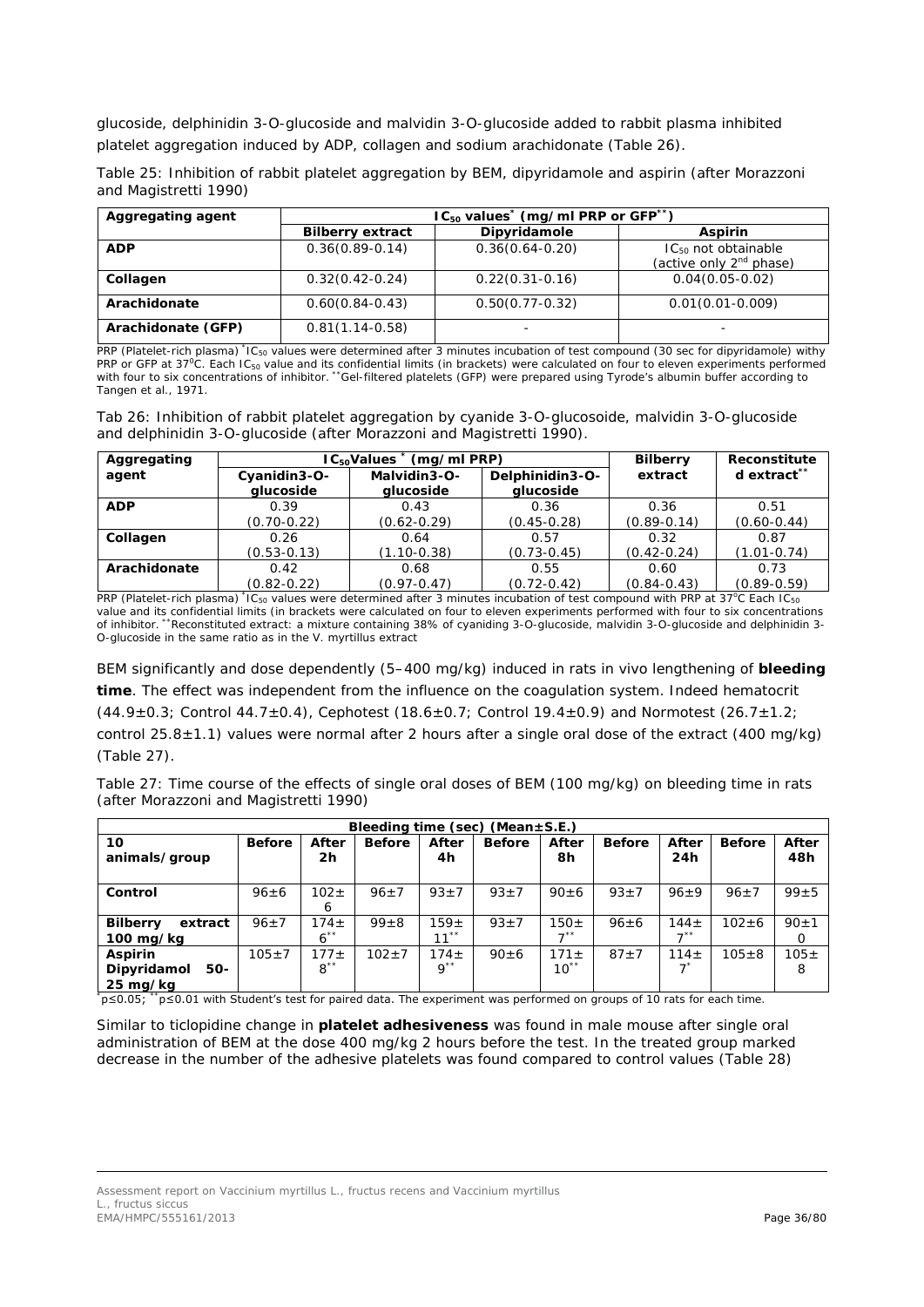Table 28: Effect of single oral dose of BEM and ticlopidine hydrochloride on male mouse platelet adhesiveness (after Morazzoni and Magistretti 1990).

|                         | <b>Dose</b><br>mg/kg     | No of<br>animals | <b>Adhesive platelets</b><br>$(\%)$ Mean $\pm$ S.E. | % Change in<br>adhesive platelets |
|-------------------------|--------------------------|------------------|-----------------------------------------------------|-----------------------------------|
| Control                 | $\overline{\phantom{0}}$ | 105              | $47.06 \pm 1.39$                                    | -                                 |
| <b>Bilberry extract</b> | 400                      | 20               | $25.30 \pm 2.66$ **                                 | -46                               |
| <b>Ticlopidine</b>      | 100                      |                  | $26.82 \pm 1.82$ <sup>**</sup>                      | $-43$                             |
| hydrochloride           |                          |                  |                                                     |                                   |

BEM and ticlopidine hydrochloride were administered orally 2 hours before the test (\*\*p≤0.01 with Dunnett's t test).

## **3.1.4. Pharmacodynamic interactions**

Fuchikami *et al.* (2006) studied *in vitro* the influence of the water/ethanol bilberry extract on the uptake estrone-3-sulfate by the organic anion-transporting polypeptide B (OATP-B) in the culture of human embryonic kidney (HEK293) cells. The bilberry extract potently inhibited estrone-3-sulfate uptake (about 75%) by the transporter protein OATP-B expressed in the intestine. This transporter plays a role in absorption of several drugs as glibenclamide, fexofenadine and pravastatin. Hence, the authors concluded, that there is a possibility that the extract could reduce the absorption of these drugs and their therapeutic effectiveness.

Except this single report no animal studies of the bilberry fruit or extracts interactions were identified (Gardner and McGuffin 2013).

## **3.1.5. Conclusions**

Available non-clinical data underline the plausibiliy of the traditional use of bilberry fruits and extracts for the treatment of diarrhoea and peripheral vascular disorders. The therapeutic effects observed in clinical trials may be explained by the results of preclinical pharmacological studies.

As dried ripe fruits of bilberry contain at least 1% of tannins, the traditional use of the dry fruit preparations in diarrhea and topically in mild inflammation of the mucosa is justified on the basis of their astringent properties.

Bilberry is also recommended for the treatment of vascular disorders. Many therapeutic proprieties of bilberry is ascribed to anthocyanin activity. This concerns both the relaxing action on blood vessels like arteries and veins, an improvement of capillaries after microcirculation injury and protective effects of the BE and anthocyanins against oxidative damage. Preclinical studies have also reported their antimicrobial, antinflammatory, antiplatelet and antineoplastic activity.

## *3.2. Overview of available pharmacokinetic data regarding the herbal substance(s), herbal preparation(s) and relevant constituents thereof*

#### **Absorption**

#### Bilberry extract

In the study of Talavéra *et al.,* (2003) anthocyanins from BEM (88 µM/l) were injected directly into the stomach of anaesthetized rats for 30 minutes and their appearance in plasma was a measure of absorption from the stomach. The absorption of anthocyanins was very diverse (19–37%) and depended on their structure. Of bilberrry anthocyanins the greatest absorption underwent with delphinidin glycosides. After absorption from the stomach glycosides were rapidly excreted into the bile.

Assessment report on *Vaccinium myrtillus* L., fructus recens and *Vaccinium myrtillus* L., fructus siccus EMA/HMPC/555161/2013 **Page 37/80**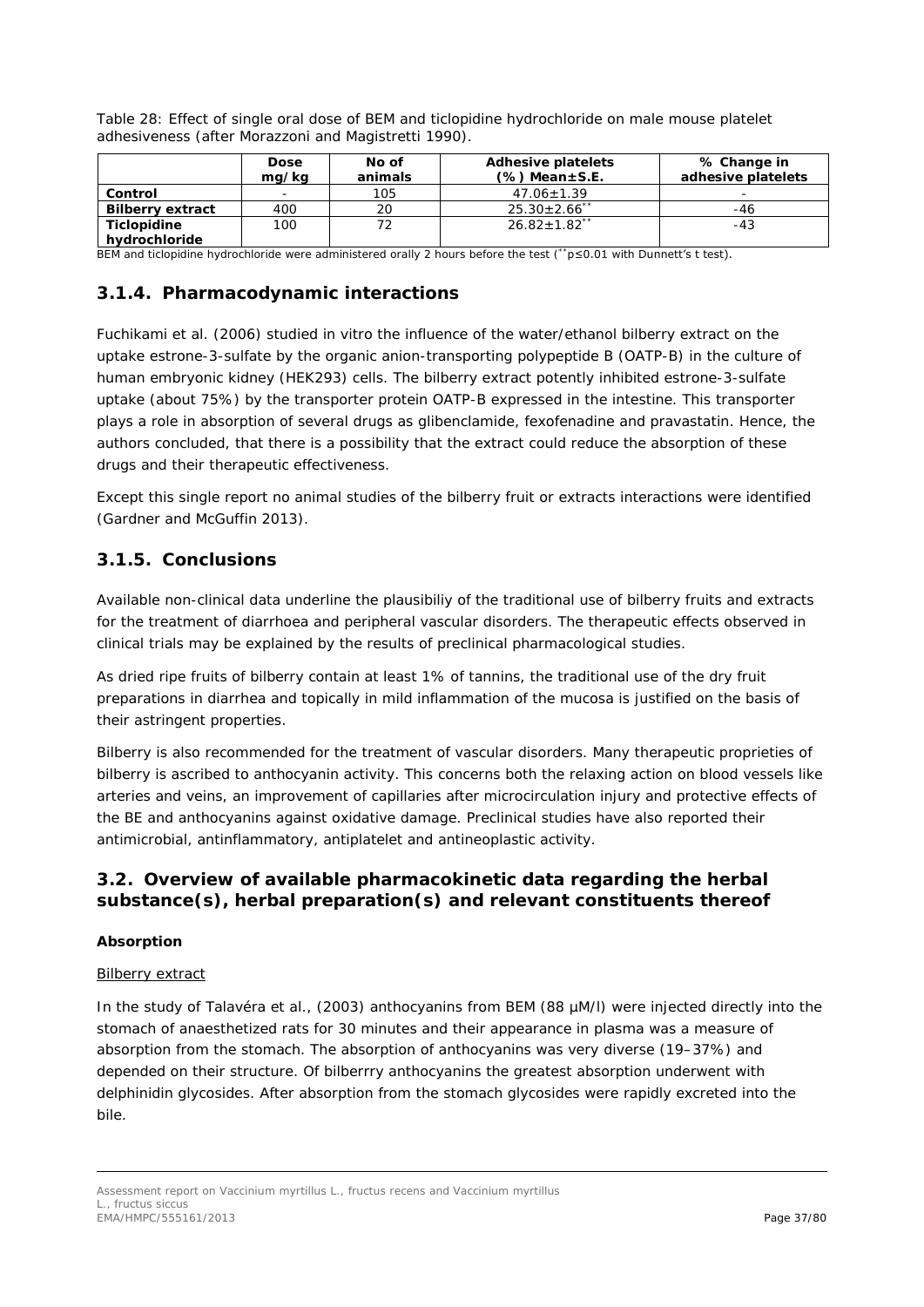Other bioavailability studies in rats demonstrated that after oral administration of a single dose of 400 mg/kg of BEM (mixture of 15 anthocyanosides) they were quickly absorbed with a  $C_{\text{max}} = 2.5$  µg/ml at the plasma peak  $T_{max}$  value of 15 minutes (absorption rate constant=0.13 /min). After 2 hours after administration no detectable concentrations were observed. According to the authors, despite the low bioavailability of BEM the concentration of 2–3 µg/ml in plasma obtained after administration of a single dose can guarantee sufficient biological effects. There is a lot of evidence that anthocyanidins are enabled *in vitro* at concentrations of about 2-7 µg/ml (Morazzoni *et al.,* 1991, Morazzoni and Bombardelli 1996).

#### Isolated compounds

Anthocyanins have a low bioavailability as evaluated by urinary excretion, appear very quickly after ingestion in systemic circulation (peak plasma concentrations appear after 1.5 hours). Several data showed that only less than 1% of the consumed anthocyanins can be detected in the plasma and urine (Felgines *et al.,* 2005; Kay *et al.,* 2005; Nielsen *et al.,* 2003). Intact anthocyanidin glycosides have been detected in plasma indicating that cyanidin-glycosides are absorbed from the digestive tract into the blood stream in their intact glycosylated forms, as the only flavonoids which occur as glycosides in plasma. Indeed, anthocyanins are mainly absorbed as intact glycosides from the stomach and also from the upper part of the small intestine (McGhie *et al.*, 2007; Matuschek *et al.*, 2006; Passamonti *et al.*, 2003; Nurmi *et al.,* 2009). Anthocyanins absorption through the mucosa of the gastrointestinal tract was evaluated in tests carried out *in vivo* (in situ perfusion model). It was found that 10-22% the anthocyanins administered is absorbed in the small intestine.

This high level of anthocyanins absorption was comparable to the studies of Felgines *et al.,* (2006) (about 20% in the stomach and 7% in the small intestine). It can generally be assumed on the basis of these results that about 10% total the anthocyanins administered can be absorbed from the stomach and small intestine (Talavéra *et al.,* 2004).

Anthocyanin specific transporter is the bilitranslocase, a membrane carrier in the liver responsible for the transport of the dye bromosulphophtalein. This transporter is located on luminal side in the apical domain of epithelial cells of the stomach and intestines. Experimental simulation of antocyanins absorption with the use of intestinal epithelial Caco-2 cells demonstrated high retention of anthocyanins in the cells (up to 60%) but complete lack of their diffusion across the basolateral (serosal) side (Steinert *et al.,* 2008).

This phenomenon may explain why the bioavailability of anthocyanins is so low. When the anthocyanins come into contact with the bacterial microflora of the colon, rapid deglycosylation occurs with conversion to phenolic metabolites (Fleschhut *et al.,* 2006; Keppler and Humpf 2005; Kemperman *et al.,* 2010; Nurmi *et al.,* 2009; Selma *et al.,* 2009). Most anthocyanins do not appear to undergo extensive metabolism of the parent glycosides to glucuronic, sulfo- or methyl- derivatives (Mc Ghie and Walton 2007; Ichiyanagi *et al.*, 2004a, 2004b).

#### **Distribution**

#### Bilberry extract

Lietti and Forni (1976) studied the tissue distribution of anthocyanidins after the administration to rats of the extract of *V. myrtillus* equivalent to 25% of anthocyanidins dissolved in saline in doses of 25 mg/kg i.p. or 20 - 40 mg/kg i.v. Bilberry anthocyanidins were rapidly distributed in the tissues especially to skin and kidney as compared to plasma (Table 29). The calculated estimated volume of distribution in the rat as extrapolated from the plots was 22 ml, which corresponds approximately to the sum of the plasma plus the interstitial fluid volume.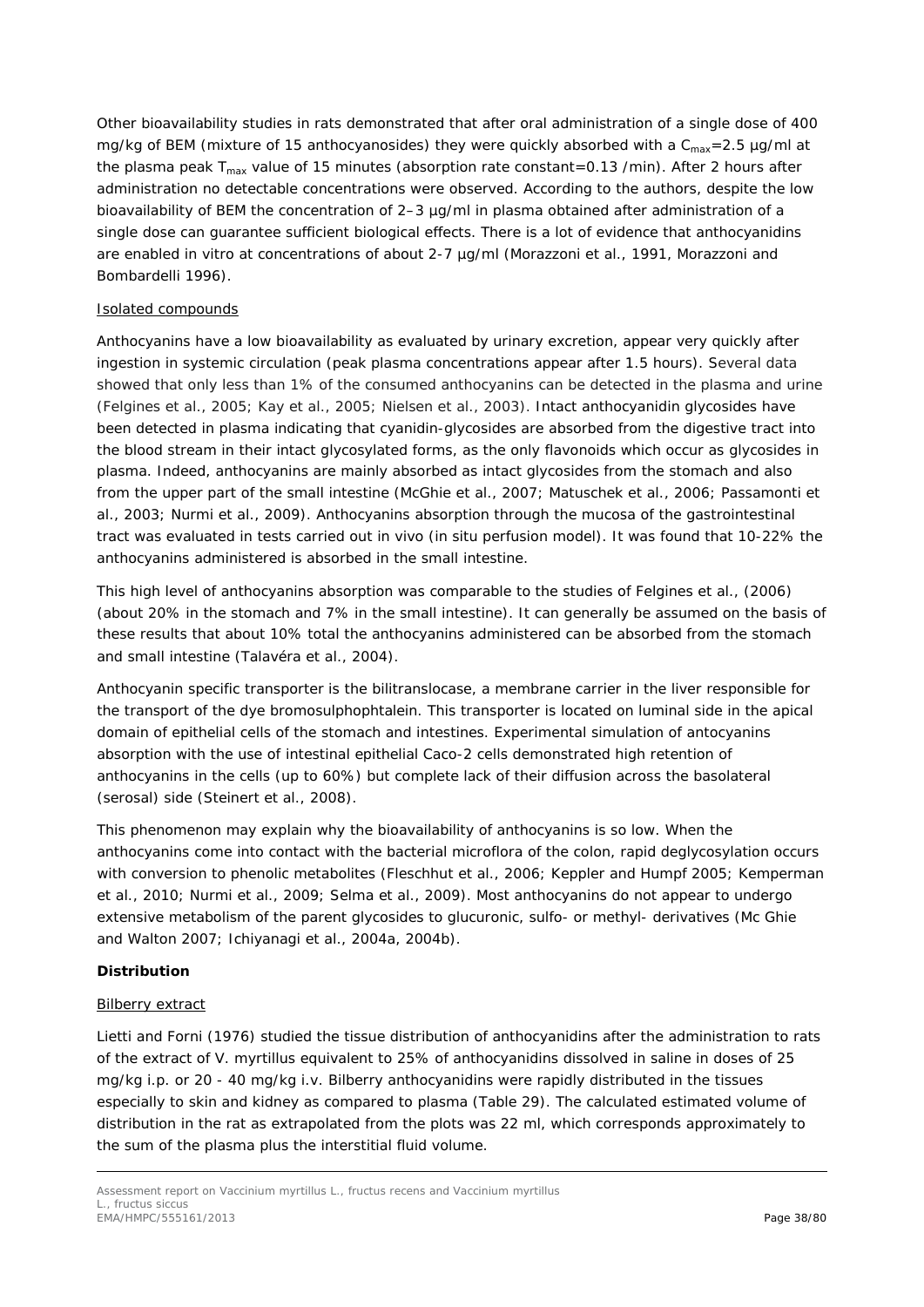Table 29: Tissue distribution of anthocyanidins in rat 1 hour after i.p. administration of 200 mg of *V. myrtillus* anthocyanosides (equivalent to 25% of anthocyanidins). Mean±SE of five animals per group (after Lietti and Forni 1976).

|             | Anthocyanidins<br>$(\mu g/g$ tissue) | Tissue/plasma ratio |
|-------------|--------------------------------------|---------------------|
| Plasma      | $25.6 \pm 1.9$                       |                     |
| Heart       | $13.6 \pm 2.6$                       | 0.55                |
| Kidneys     | $79.0 + 9.8$                         | 3.18                |
| Liver       | $21.0 + 4.5$                         | 0.84                |
| Lungs       | $12.2 \pm 0.0$                       | 0.49                |
| Plasma      | $19.0 \pm 1.3$                       |                     |
| <b>Skin</b> | $27.4 \pm 1.8$                       | 1.48                |

Anthocyanidins seem to have longer persistence in the skin compared with the plasma (Table 29). This long-term persistence of anthocyanidin in the skin may be associated with the observed increase in capillary resistance, once they are not found in detectable concentrations in the blood. (Table 30 adapted from Lietti and Forni 1976).

Table 30: Relationship between plasma and skin level of anthocyanidins and pharmacological activity of *V. myrtillus* anthocyanosides (200 mg/kg i.p.) on rat capillary resistance. Mean±SE of five rats per group (after Lietti and Forni 1976)

| Time after treatment | Anthocyanidins      |                  | Percent increase of capillary |
|----------------------|---------------------|------------------|-------------------------------|
| (minutes)            | Plasma $(\mu q/ml)$ | Skin $(\mu q/m)$ | resistance                    |
| 15                   | $43.6 \pm 0.4$      | $21.3 \pm 2.2$   | 17.3                          |
| 120                  | $7.5 + 0.4$         | $17.4 \pm 1.5$   | 34.0                          |
| 240                  | $3.1 + 0.1$         | $15.1 \pm 1.8$   | 38.7                          |

The distribution of bilberry anthocyanidins was tested in mice (Sakakibara *et al.,* 2009). After single oral administration of 100 mg/kg of BE (obtained by use of 80% ethanol acidified with hydrochloric acid) with the total concentration of anthocyanins 67.3 µmol/100 mg of the extract the total plasma concentration has attained a maximum of  $1.18\pm0.3$  µM after 15 minutes and afterwards rapidly decreased almost to basal levels after 120 minutes (Table 31).

Table 31: Time-dependent changes of plasma anthocyanins after administration of bilberry extracts (after Sakakibara *et al.,* 2009)

| Peak           | Anthocyanin                   | Administration                                                  | nM       |                                                           |               |               |              |  |
|----------------|-------------------------------|-----------------------------------------------------------------|----------|-----------------------------------------------------------|---------------|---------------|--------------|--|
| No             |                               | amounts                                                         |          | Times after administration of bilberry extracts (minutes) |               |               |              |  |
|                |                               | $(\mu \text{mol}/100 \text{mg})$<br>extracts/kg<br>body weight) | $\Omega$ | 15                                                        | 30            | 60            | 120          |  |
| $\mathbf{1}$   | Delphinidin 3-<br>qalactoside | 10.2                                                            | n.d.     | 175(154-211)                                              | 149(115-214)  | $27(n.d.-61)$ | n.d.         |  |
| $\overline{2}$ | Delphinidin-3-<br>glucoside   | 8.9                                                             | n.d.     | 110(94-133)                                               | $108(53-70)$  | $18(n.d.-36)$ | $6(n.d.-17)$ |  |
| 3              | Cyanidin-3-<br>qalactoside    | 8.3                                                             | n.d.     | 179(156-219)                                              | 149 (98-138)  | $33(n.d.-54)$ | n.d.         |  |
| $\overline{4}$ | Delphinidin-3-<br>arabinoside | 7.8                                                             | n.d.     | 114 (94 - 142)                                            | 110(89-138)   | $24(n.d.-50)$ | n.d          |  |
| 5              | Cyanidin-3-<br>glucoside      | 6.8                                                             | n.d.     | 128(95-185)                                               | 124(81-180)   | $19(n.d.-50)$ | n.d.         |  |
| 6              | Petunidin-3-<br>qalactoside   | 2.4                                                             | n.d.     | $48(42-53)$                                               | $36(19-60)$   | n.d.          | n.d.         |  |
| $\overline{7}$ | Cyaniding-3-<br>arabinoside   | 5.7                                                             | n.d.     | $45(38-54)$                                               | $45(36-57)$   | $17(n.d.-28)$ | n.d.         |  |
| 8              | Petunidin3-<br>glucoside      | 4.6                                                             | n.d.     | $57(52-64)$                                               | $43(n.d.-79)$ | n.d.          | n.d.         |  |
| 9              | Peonidin-3-<br>galactoside    | 0.8                                                             | n.d.     | $29(14-55)$                                               | $19(n.d.-43)$ | n.d.          | n.d.         |  |
| 10             | Petunidin-3-<br>arabinoside   | 1.7                                                             | n.d.     | $21(18-23)$                                               | $10(n.d.-29)$ | n.d.          | n.d.         |  |
| 11,12          | Malvidin-3-                   | 4.3                                                             | n.d.     | 145(104-222)                                              | 113(81-153)   | $52(37-60)$   | $8(n.d.-25)$ |  |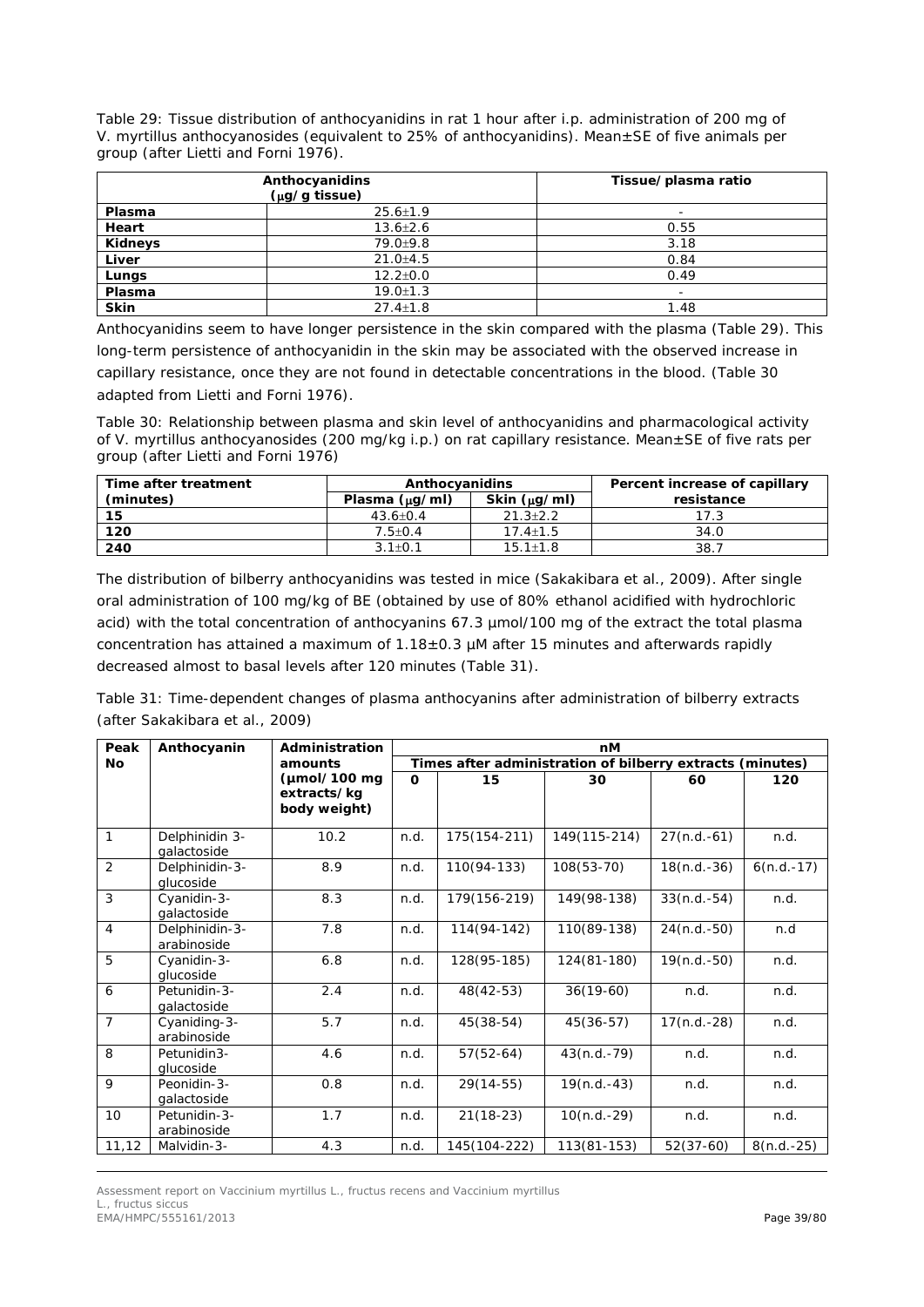| Peak         | Anthocyanin                                               | Administration |      |                          | nМ                   |                     |                 |
|--------------|-----------------------------------------------------------|----------------|------|--------------------------|----------------------|---------------------|-----------------|
|              | galactoside/peo<br>nidin-3-<br>alucoside                  |                |      |                          |                      |                     |                 |
| 13.14        | Malvidin-3-<br>glucoside/peoni<br>$din-3-$<br>arabinoside | 4.7            | n.d. | 115(101-140)             | $104(76-137)$        | $37(27-47)$         | $5(n.d.-15)$    |
| 15           | Malvidin-3-<br>arabinoside                                | 1.1            | n.d. | $9(n.d.-14)$             | $6(n.d.-17)$         | n.d.                | n.d.            |
| <b>Total</b> |                                                           | 67.3           | n.d. | 1,177(1,000<br>$-1,514)$ | 1,013(762-<br>1,481) | $227(135 -$<br>386) | 19(n.d.-<br>42) |

aValues are indicated as the mean (min-max) of plasma anthocyanins, n.d., under the detection limit in this study (<15 nM).

When mice received a diet containing 0.5% BE for 2 weeks, anthocyanins were detected in the liver, kidney, testes and lung. Malvidin-3-glucoside and -3-galactoside were the prevailing anthocyanins (Table 32). Anthocyanins were not detectable in spleen, thymus, heart, muscle, brain, white fat and eye balls. After the long intake of BEs, the levels of anthocyanins are maintained in the liver, kidney, testes, and the lung (Sakakibara *et al.,* 2009).

Table 32: Anthocyanin concentrations in tissues of mice fed a 0.5% bilberry diet for 2 weeks (after Sakakibara *et al.,* 2009)

|               | Pmol/g wet wt. of each tissue |                |                |              |                          |  |  |  |  |
|---------------|-------------------------------|----------------|----------------|--------------|--------------------------|--|--|--|--|
|               |                               |                |                |              | Methoxy anthocyanins     |  |  |  |  |
|               | $\Sigma$ anthocyanins         | $Del-Gb$       | $Cv-Gb$        | $Pet-Gb$     | Mal-G/Peo-G <sup>b</sup> |  |  |  |  |
| Plasma (nM)   | 153(n.d.-258)                 | $42(n.d.-80)$  | $26(n.d.-80)$  | n.d.         | 84(n.d.-178)             |  |  |  |  |
| Liver         | 173(65-605)                   | $34(n.d.-178)$ | $23(n.d.-159)$ | $8(n.d.-49)$ | 108(42-218)              |  |  |  |  |
| Kidney        | $114(n.d.-207)$               | $25(n.d.-178)$ | n.d.           | n.d.         | $88(n.d.-146)$           |  |  |  |  |
| <b>Testes</b> | 148.5                         | n.d.           | n.d.           | n.d.         | $88(n.d.-146)$           |  |  |  |  |
| Luna          | 116.0                         | 34.0           | 11.5           | n.d.         | 70.5                     |  |  |  |  |

**Lung** 116.0 116.0 34.0 11.5 n.d. 10.d. 70.5 10.5 and a values are indicated as the mean (min-max) of 10 mice, n.d., under the detection limit in this study as follows: <15 nM in plasma, <10 pmol/g tissues.  $b$ Del-G, delphinidin glycosides (peak no. 1 + 2 + 4); Cy-G, cyaniding glycosides (peak no. 3 + 5 + 7); Pet-G, petunidin glycosides (peak no.  $6 + 8 + 10$ ); Mal-G/Peo-G, malvidin glycosides + peonidin glycosides (peak no. 9 + 11 + 12 + 13 + 14 + 15). Peak numbers refer to Table 26.

#### **Binding of anthocyanins to plasma albumin**

#### Isolated compounds

Cahyana and Gordon (2013) have found that the effect of the structure of anthocyanins (pelargonidin, cyanidin, delphinidin, malvidin) on the affinity to human plasma albumins was pH-dependent. Electrostatic binding of anthocyanins to albumins is favoured at pH 7.4. The more polar glucosides showed stronger binding, while methylation, which reduced the polarity of the anthocyanins, decreased the association. Hydroxyl substituents and glycosylation of anthocyanins decreased the affinity for binding to at lower pH (especially pH 4), but increased the strength of binding at pH 7.4. In contrast, methylation of a hydroxyl group enhanced the binding at acidic pH, whilst this substitution reduced the strength of binding at pH 7.4 (Fossen *et al.,* 1998).

The above experiments have shown that the most common anthocyanins in plasma and tissues were malvidin glycosides, and in second place followed by peonidin glycosides. These and other anthocyanins are converted to methoxyl or glucosyl substituents with subsequent result on the interaction with serum albumin. Since the pH at inflammatory sites is acidic it can determine their beneficial health effects (Cahyana and Gordon 2013).

#### **Elimination**

#### Isolated compounds

Elimination of anthocyanidins proceeds quite fast regardless of the route of administration (Lietti and Forni 1976). After 4 hours, approximately 20% of the administered dose was eliminated in the urine.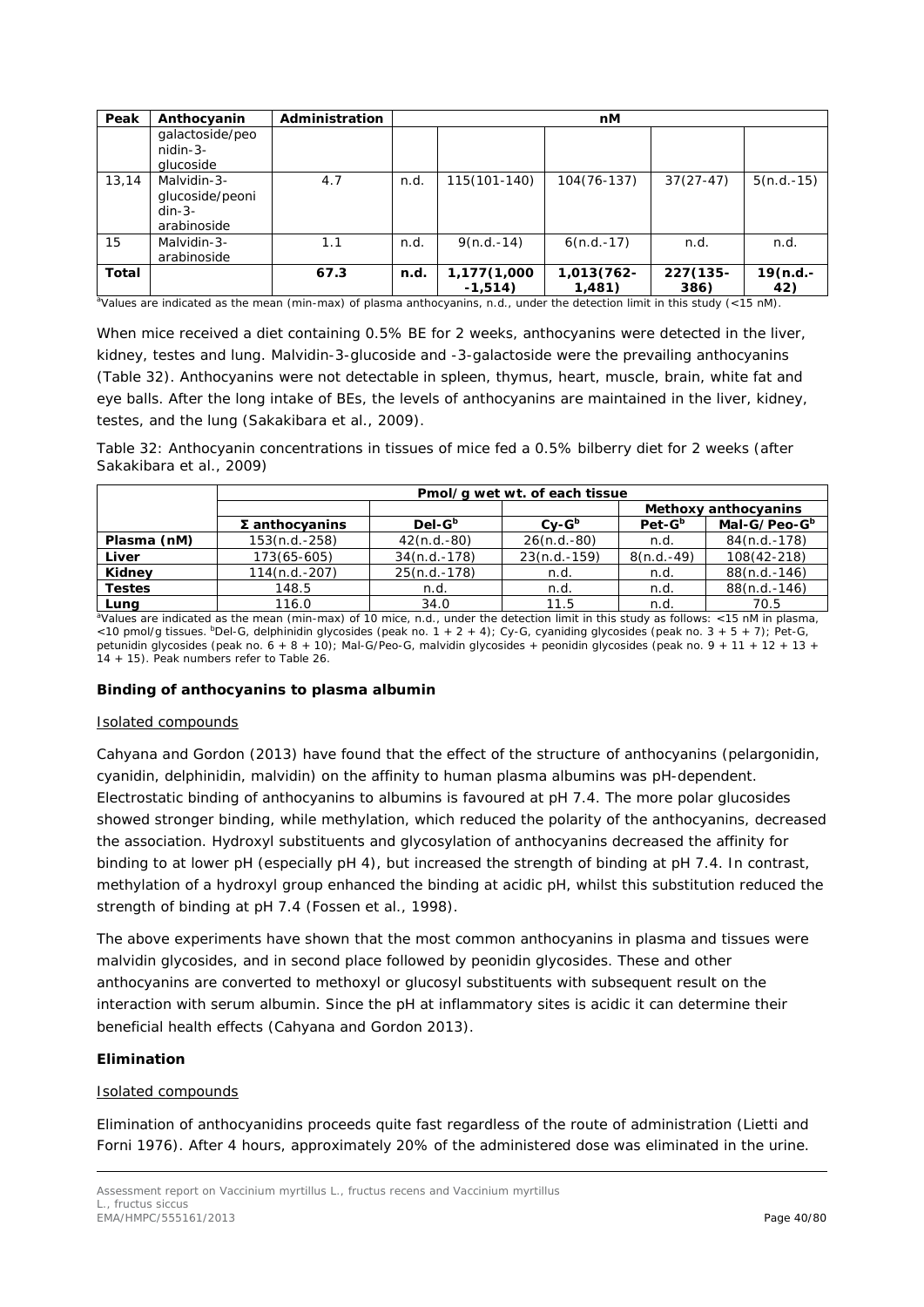After 24 hours, 15% of the intravenous dose and 18% of the administered via the intraperitoneal route was excreted in the bile.

Anthocyanins are readily reactive compounds and therefore are easily deteriorating or reacting with the other ingredients in the mixtures to form colourless or brown compounds. After the passage through the gastrointestinal tract after oral administration they are exposed to different pH and temperature conditions and to different chemical substances. Their different molecular forms are in dynamic equilibrium. Most of the anthocyanins are transformed in the colon to phenolic acids by bacteria (Aura *et al.*, 2005; Keppler & Humpf, 2005). The enzymatic reactions include ring cleavage, hydrolysis of glycosides, glucuronides, amides and esters, and reduction, decarboxylation, demethylation and hydroxylation (Aura 2008; Dall'Asta *et al.,* 2012; Kay *et al.,* 2005; Kay 2006; Manach *et al.,* 2005; Williamson and Manach 2005). On the other hand, anthocyanins given to patients with an ileostomy are accumulating mostly unchanged in the bag (85%), giving little evidence of metabolism after gastrointestinal transfer up to ileum (Kahle *et al.,* 2006). Known mammalian metabolites of anthocyanidins are presented in the Table 33 (after Williamson and Clifford 2010).

| The expected B-ring fragments for the common anthocyanidins and their known mammalian<br>metabolites |                                                        |                                                                                                   |                                                                                                                                                                                            |  |  |  |  |  |
|------------------------------------------------------------------------------------------------------|--------------------------------------------------------|---------------------------------------------------------------------------------------------------|--------------------------------------------------------------------------------------------------------------------------------------------------------------------------------------------|--|--|--|--|--|
| Anthocyanidin                                                                                        | <b>Initial B-ring</b><br>fragmentation                 | Known mammalian metabolites                                                                       |                                                                                                                                                                                            |  |  |  |  |  |
|                                                                                                      | product                                                | Human                                                                                             | Animal                                                                                                                                                                                     |  |  |  |  |  |
| Pelargonidin                                                                                         | 4-Hydroxybenzoic acid                                  | Benzoic acid-4-O-sulphate<br>4-Hydroxybenzoyl-Gly                                                 |                                                                                                                                                                                            |  |  |  |  |  |
| Cyanidin                                                                                             | 3,4-Dihydroxybenzoic<br>(protocatechuic) acid          | 3-Methoxy-4-hydroxybenzoic<br>(vanilic) acid<br>Protocatechuic acid conjugates in<br>Caco-2-cells | Methylated, glucuronidated or<br>Gly conjugated metabolites<br>including vaniloyl-Gly                                                                                                      |  |  |  |  |  |
| Delphinidin                                                                                          | 3,4,5,-Trihydrobenzoic<br>(gallic) acid                | 3-O-methylgallic acid<br>4-O-methylgallic acid<br>3,4-O-dimethylgallic acid                       | Pyrogallol<br>Pyrogallol-1-O-B-D-<br>glucuronide<br>4-O-methylgallic acid-3-O-<br>sulphate<br>2-O-methylpyrogallol-1-O-β-D<br>glucuronide<br>2-O-methylpyrogallol<br>4-O-methylgallic acid |  |  |  |  |  |
| Peonidin                                                                                             | 3-Methoxy-4-<br>hydroxybenzoic<br>(vanilic) acid       | Vanilic acid-4-O-sulphate or 4-O-<br>$\beta$ -D-glucuronide                                       |                                                                                                                                                                                            |  |  |  |  |  |
| Petunidin                                                                                            | 3-Methoxy-4,5,-<br>dihydroxybenzoic acid               |                                                                                                   |                                                                                                                                                                                            |  |  |  |  |  |
| Malvidin                                                                                             | 3,5,-Dimethoxy-4-<br>hydroxybenzoic<br>(syringic) acid |                                                                                                   |                                                                                                                                                                                            |  |  |  |  |  |

Table 33: Known mammalian metabolites of anthocyanidins (after Williamson and Clifford 2010).

The metabolites of anthocyanins most likely are the C6, C1-dihydro acids. Microbial metabolites may be much more efficiently absorbed than the parent compounds, because they are there in high concentrations (similar to mM) and the surface of absorption from the colon mucosa is large.

*In vitro* studies with anaerobic human microflora demonstrated that protocatechuic acid is the most probable main degradation product of anthocyanins (Galvano *et al.,* 2008). Also, studies in humans with the administration of orange juice and administration of cyanidin-3-*O*-glucoside confirmed that protocatechuic acid is the predominant unconjugated metabolite of anthocyanins (Vitaglione *et al.,* 2007).

Assessment report on *Vaccinium myrtillus* L., fructus recens and *Vaccinium myrtillus* L., fructus siccus EMA/HMPC/555161/2013 **Page 41/80**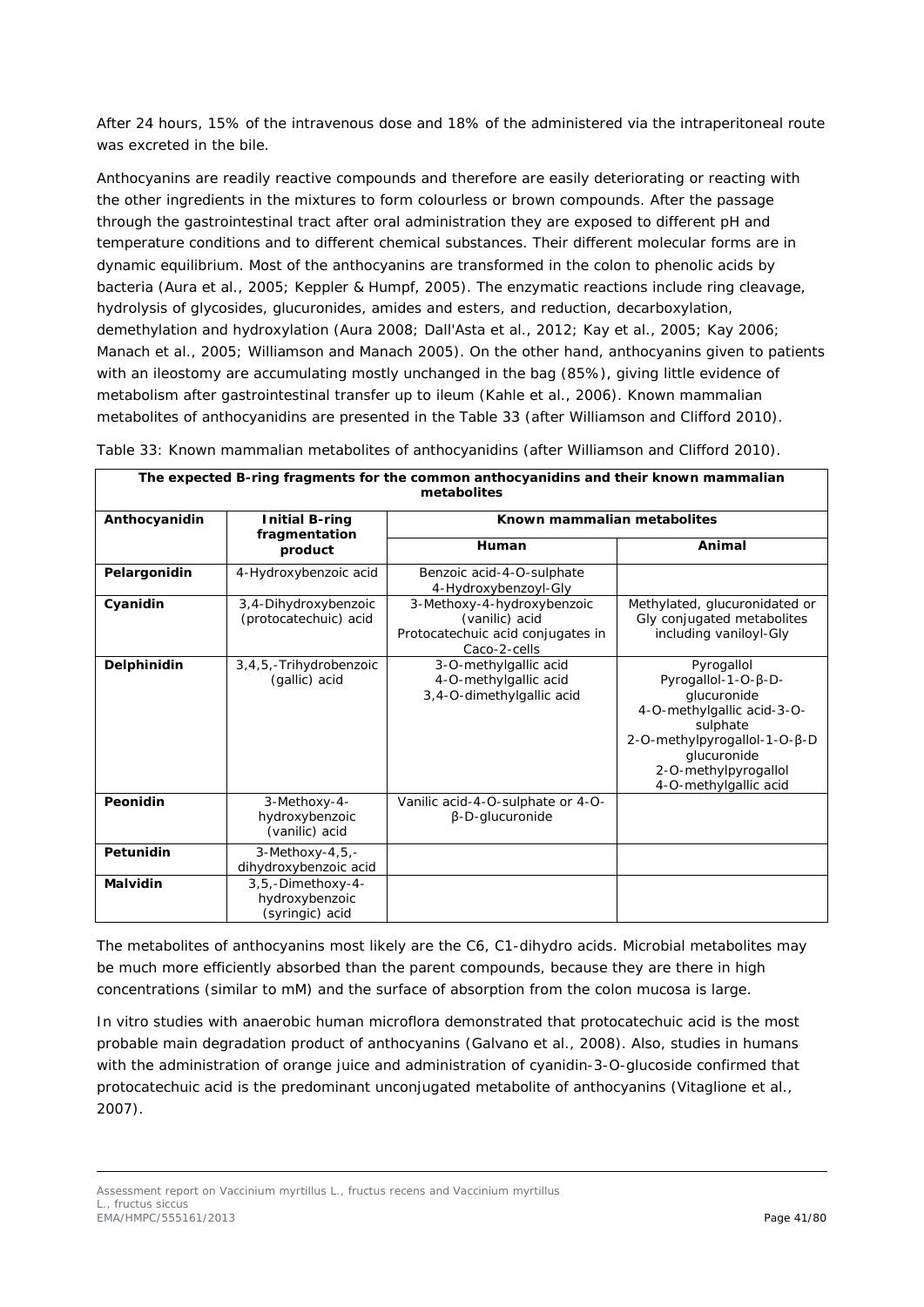The oral intake by volunteers of oats added to a purée of bilberries (glycosides of delphinidin, accompanied by small amounts of malvidin, peonidin and petunidin glycosides) and lingonberries (cyanidin glycosides) (Ek *et al.,* 2006) resulted in urinary excretion of 3-methoxy-4 hydroxyphenylacetic (homovanilic) and vanilic acid and a low amounts of syringic acid (Ichyanagi *et al.,* 2004a, 2004b; Katsube *et al.,* 2003). Urinary excretion of these acids was maximal at 4–6 hours (Nurmi *et al.,* 2009).

## *3.3. Overview of available toxicological data regarding the herbal substance(s)/herbal preparation(s) and constituents thereof*

## **3.3.1. Single dose toxicity**

### *Herbal preparations*

The acute oral toxicity of BE was studied in mice and rats and no signs of toxicity were observed at doses higher than 2000 mg/kg (Eandi, Data on file 1987; quoted after Morazzoni and Bombardelli 1996).

Oral administration of a single dose of BEM (no further details) (3000 mg/kg, equivalent to 1.08 g/kg anthocyanins) to dogs, besides a clear darkening stool and urine, did not result in adverse reactions (Eandi, Data on file 1987; quoted after Morazzoni and Bombardelli 1996). This symptom gave evidence that the absorption and elimination of the preparation are via the kidney.

Dosage used, however, broadly exceeds the human exposure (usually around 5-10 mg/kg). The above studies suggest that the extract used is practically non-toxic.

## **3.3.2. Repeated dose toxicity**

#### *Subacute*

No toxic effects were noted in guinea pigs received daily BEM for 2 weeks and rats for 6 weeks at doses up to 43 mg/kg (Pourat *et al.,* 1967, quoted in Upton 2001).

Similarly no abnormalities were found in rats receiving BEM for 4 weeks up to 36 mg/kg i.v. daily or in dogs treated for 13 weeks 12 mg/kg daily. There was, however, a dark blue colour of the urine, skin, eyes, and, in certain cases, liver, kidney and the ovaries (Eandi, Data on file 1987, quoted in Morazzoni and Bombardelli 1996).

Both oral daily administration of the BEM to rats for 6 months (125–500 mg/kg) and to dogs (80-320 mg/kg) did not have a toxic effect or resulted in adverse reactions (Eandi, Data on file 1987, quoted by Morazzoni and Bombardelli 1996). There were no variations of haematological or biochemical parameters. The autopsy also showed no morphological changes.

#### *Chronic Toxicity*

No 2 years toxicity studies of BE were identified in the available literature.

Toxicological studies of anthocyanins are limited and are made using extracts from the various species. Human population is naturally affected by exposure to anthocyanins as regularly eating fruits and vegetables.

Assessment report on *Vaccinium myrtillus* L., fructus recens and *Vaccinium myrtillus* L., fructus siccus EMA/HMPC/555161/2013 Page 42/80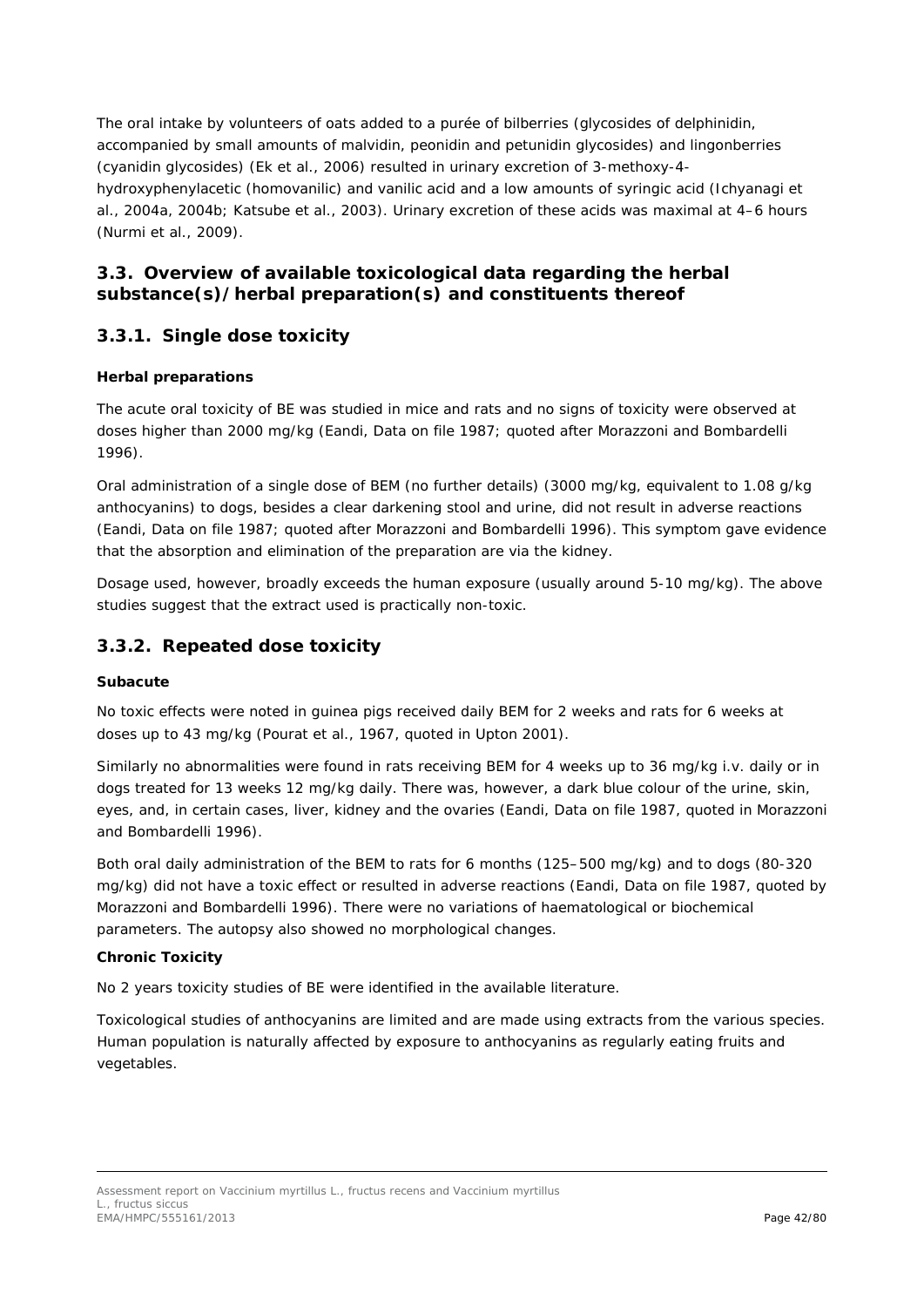## **3.3.3. Genotoxicity**

#### **Mutagenicity**

Weak mutagenic activity in the Ames test was observed after application of an extract of *V. myrtillus* (Schimmer *et al.,* 1994). However, the results refer to the extract of the leaves of the plant and not to fruit preparations.

#### **Antimutagenicity**

In the study of Malaveille *et al.*, (1996) cyanidin chloride inhibited hepatic S-9-mediated mutagenicity in the *Salmonella typhimurium* TA98 heterocyclic amines, (for 10 and 45% with 2 and 6 µg respectively) by 2-amino-3 ,8-dimethyl-imidazo [4,5-f] quinoxaline (MeIQx) and (for 5, 10, 20 and 50% with 0.2, 0.6, 2 and 6 µg respectively) 2-amino-1-methyl-6-phenyl-[4,5-b] pyridine (PhIP).

On the contrary, cyanidin, malvidin, and delphinidin were inactive in prevention of the S-9 mediated mutagenicity in *S. typhimurium* TA98 of the heterocyclic amines, 2-amino-3-methylimidazo [4,5-f] Quinoline (IQ) and 3-amino-1-methyl-5H-pyrido [4,3-b] indole (Trp-P72) from cooked food (Edenharder *et al.*, 1993).

## **3.3.4. Carcinogenicity**

Laboratory and clinical studies provide strong evidence that increased intake of berries which have among others a high content of anthocyanins, may contribute to a reduced risk of certain cancers, especially colorectal cancer (Brown *et al.,* 2012; Stoner *et al.,* 2008; Wang and Stoner 2008).

## **3.3.5. Reproductive and developmental toxicity**

In the study of Pourrat *et al.,* (1967) anthocyanin glycosides from the currants, blueberries and elderberries, when given in doses of 1.5, 3, or 9 g/kg for 3 successive generations did not induce teratogenic activity in rats, mice and rabbits [\(http://www.inchem.org/documents/jecfa/jecmono/v17je05.htm\)](http://www.inchem.org/documents/jecfa/jecmono/v17je05.htm).

Bhargava (1990) reported that malvidin chloride inhibited the spermatogenesis in langur monkeys receiving 50 mg/kg for 60 days. Testicular and epididymal mass was diminished and the disappearance of Leydig cells was seen. The level of total RNA protein, sialic acid, the acid/alkaline phosphatase in the testes was reduced as the amount of cholesterol in epididymides.

### **3.3.6. Local tolerance**

No data available.

## **3.3.7. Other special studies**

No data available

### **3.3.8. Conclusions**

Toxicological studies are limited.

Tests on reproductive toxicity and genotoxicity were performed almost 50 years ago and are not in accordance with the current standards.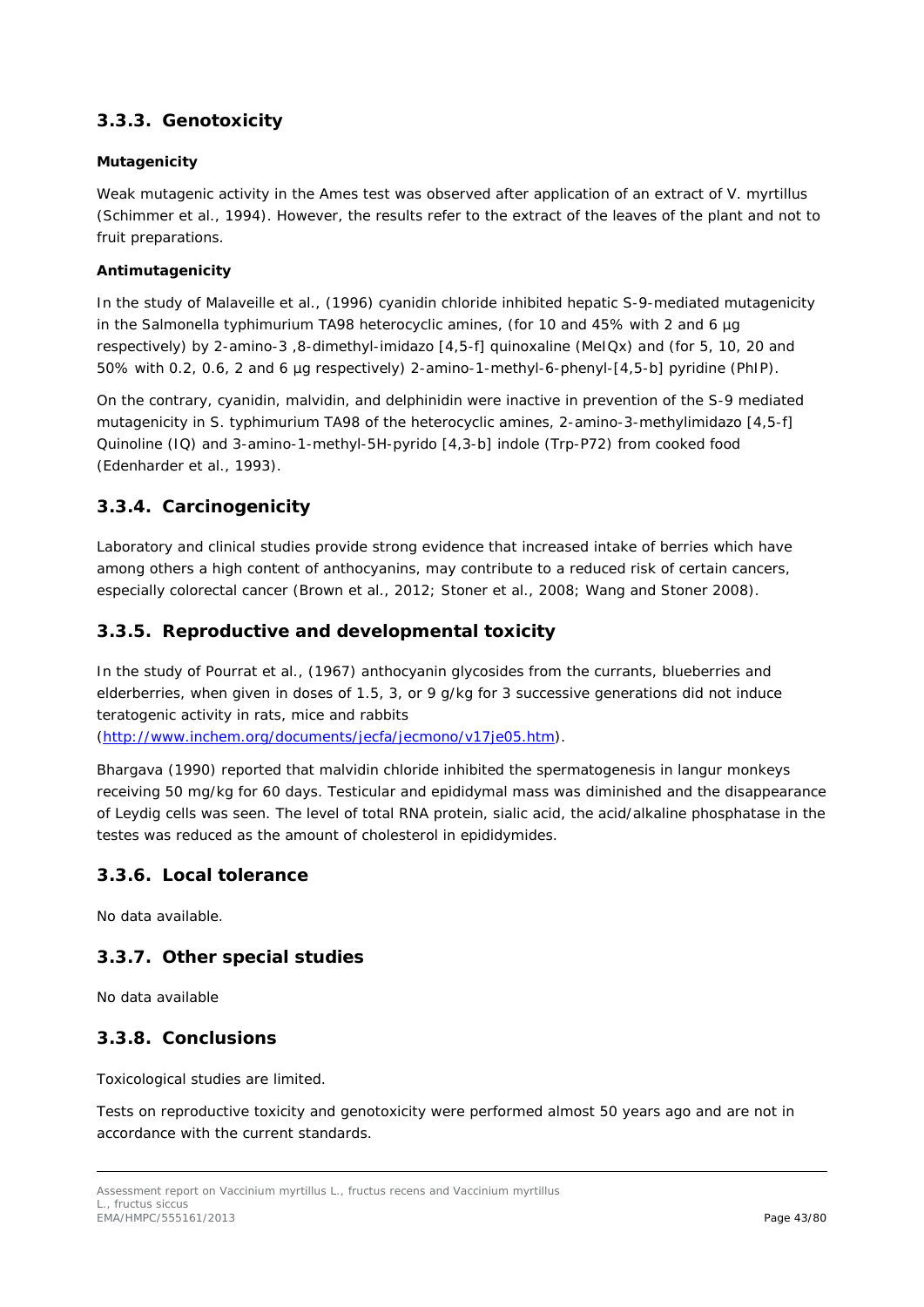Adequate tests on toxicity, genotoxicity and carcinogenicity have not been performed. No reason of concern is arisen from data of human consumption.

## *3.4. Overall conclusions on non-clinical data*

Non-clinical data on vasoactive influence, microcirculation, anti-inflammatory and antioxidant activity of BE support the traditional use to relieve symptoms of discomfort and heaviness of legs related to minor venous circulatory disturbances.

Results from relevant experimental studies are very limited, but the antimicrobial, astringent and antihadesive properties of the tannins present in the herbal substance can explain the traditional uses of the dried fruit as a decoction for symptomatic treatment of mild diarrhoea and for symptomatic treatment of minor inflammations of the oral mucosa.

Pharmacokinetic studies showed that anthocyanin glycosides are rapidly absorbed from the stomach after ingestion and they enter the central compartment after first pass through the liver. In the liver they undergo methylation and glucuronidation reactions and some of the metabolites are transported to the bile. Anthocyanin glycosides which are not absorbed from the stomach move to the jejunum, and are absorbed to systemic circulation. Anthocyanins that reach the colon are exposed to a microbial transformation with production of phenolic compounds, later they are degraded to aldehydes and phenolic acids.

As there is no valid information on reproductive and developmental toxicity the use during pregnancy and lactation cannot be recommended.

Toxicological studies are limited and were performed using extracts from the various species.

Adequate tests on reproductive toxicity, genotoxicity and carcinogenicity have not been performed.

Oral administration and oromucosal use of decoction of dried bilberry fruit can be regarded as safe at traditionally used doses and adequate duration of use.

# **4. Clinical Data**

### *4.1. Clinical pharmacology*

## **4.1.1. Overview of pharmacodynamic data regarding the herbal substance(s)/preparation(s) including data on relevant constituents**

#### **Platelet aggregation**

#### Bilberry extract

In clinical study Puliero *et al.,* (1989) 30 volunteers of both sexes (mean age 45 years) were involved. They were divided into three groups, of which received orally for 60 days : A) BEM 480 mg/day in 3 divided doses; B) Ascorbic acid 3 g in three divided doses, C) BEM 480 mg/day in 3 divided doses + ascorbic acid 3 g in three divided doses. Blood samples were taken before treatment and after 30, 60 and 120 days after the beginning of treatment. The combination of BEM and ascorbic acid concentration dependently reduced the platelet aggregation induced by either collagen (2-4 µ/ml) or ADP (0.5, 1, 2, and 3 µM), the combination was more active than each product separately. The values of platelet aggregation returned to baseline in the treated groups in 120 days after beginning of the treatment.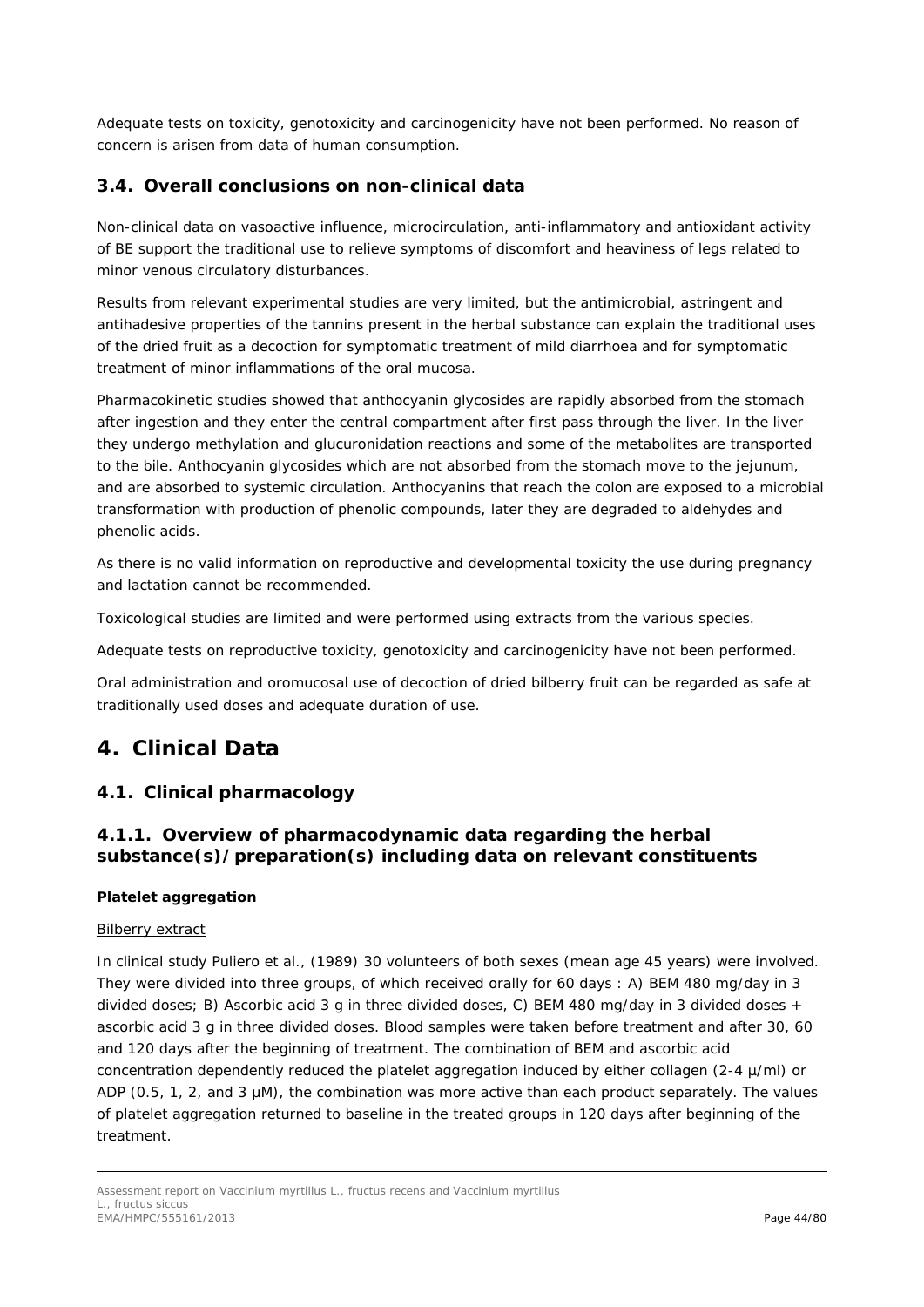## **4.1.2. Overview of pharmacokinetic data regarding the herbal substance(s)/preparation(s) including data on relevant constituents**

#### **Elimination**

#### Isolated compounds

#### *Clinical Studies*

*In vitro* studies with anaerobic human microflora demonstrated that protocatechuic acid is one of the most probable main degradation products of anthocyanins (Galvano *et al.,* 2008). Also, studies in humans with the administration of orange juice and administration of cyanidin-3-*O*-glucoside confirmed that protocatechuic acid is the predominant unconjugated metabolite of anthocyanins (Vitaglione *et al.,* 2007).

The oral intake of oats added to a purée of bilberries by volunteers (glycosides of delphinidin, accompanied by small amounts of malvidin, peonidin and petunidin glycosides) and lingonberries (cyanidin glycosides) (Ek *et al.,* 2006) resulted in urinary excretion of 3-methoxy-4 hydroxyphenylacetic (homovanilic) and vanilic acid and a low amounts of syringic acid (Ichyanagi *et al.,* 2004a, 2004 b; Katsube *et al.,* 2003). Urinary excretion of these acids was maximal at 4–6 hours (Nurmi *et al.,* 2009).

## *4.2. Clinical efficacy*

## **4.2.1. Dose response studies**

No data available.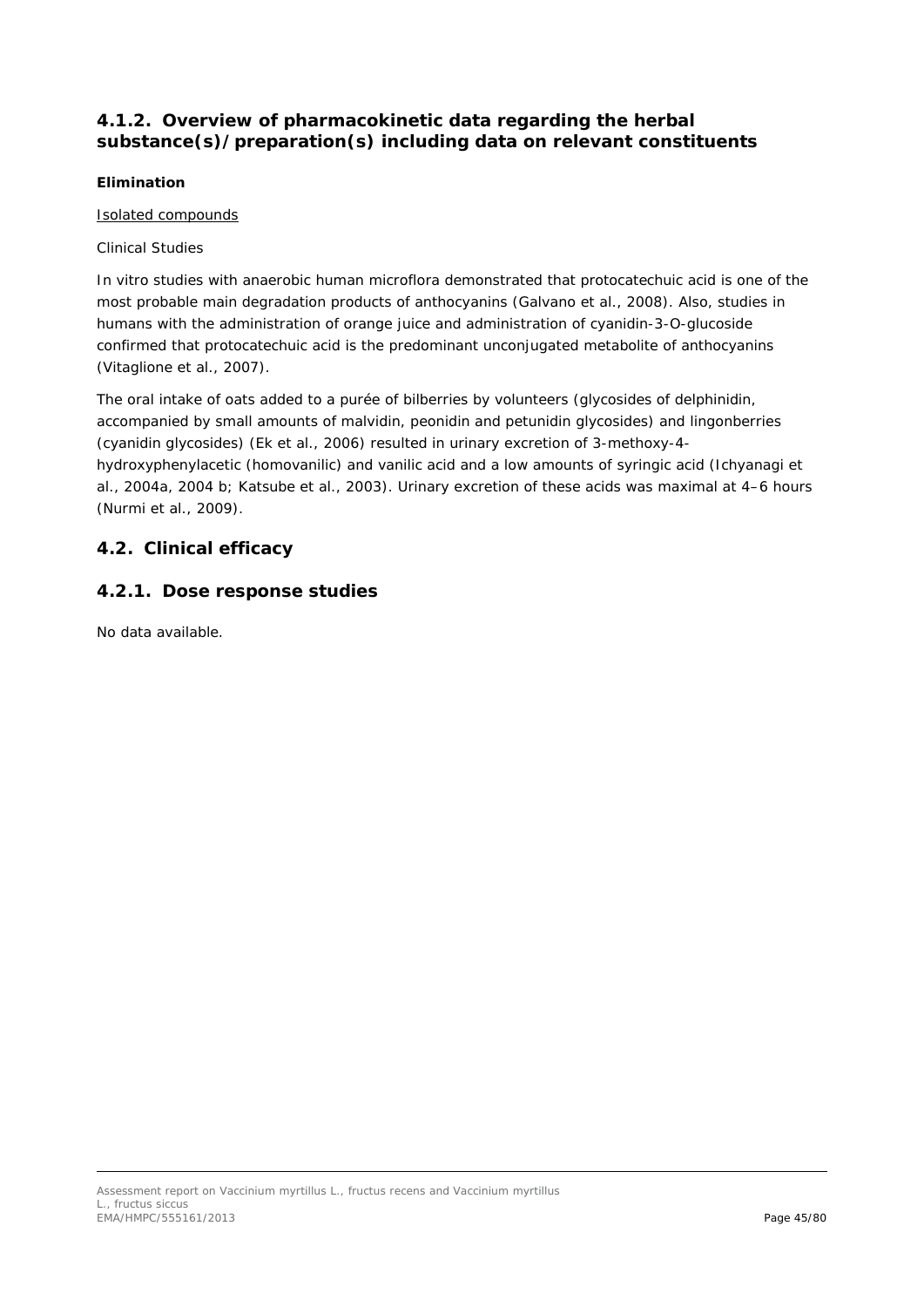## **4.2.2. Clinical studies (case studies and clinical trials)**

#### Table 34: Clinical studies on humans

| <b>Type</b>                                                              | <b>Study</b>                                                                                                                                                                                                                                                                                                                                                                                                                                                                                                                                                                                                                                            | Test Product(s)                                                                                                                     | Number/Type of                                                                                                                                                                                                                                                                                                                                                                                                                                                                                                                     | <b>Outcomes</b>                                                                                                                                                                                                                                                                                                                                                                                                                                                                                                                                                                                                              | <b>Statistical</b>                                                                                                                                                                                                                                                      | <b>Clinical</b>                                                                                                                                                                                                                                                                                                                                                                                                                                                                                                                                 |  |  |  |  |  |
|--------------------------------------------------------------------------|---------------------------------------------------------------------------------------------------------------------------------------------------------------------------------------------------------------------------------------------------------------------------------------------------------------------------------------------------------------------------------------------------------------------------------------------------------------------------------------------------------------------------------------------------------------------------------------------------------------------------------------------------------|-------------------------------------------------------------------------------------------------------------------------------------|------------------------------------------------------------------------------------------------------------------------------------------------------------------------------------------------------------------------------------------------------------------------------------------------------------------------------------------------------------------------------------------------------------------------------------------------------------------------------------------------------------------------------------|------------------------------------------------------------------------------------------------------------------------------------------------------------------------------------------------------------------------------------------------------------------------------------------------------------------------------------------------------------------------------------------------------------------------------------------------------------------------------------------------------------------------------------------------------------------------------------------------------------------------------|-------------------------------------------------------------------------------------------------------------------------------------------------------------------------------------------------------------------------------------------------------------------------|-------------------------------------------------------------------------------------------------------------------------------------------------------------------------------------------------------------------------------------------------------------------------------------------------------------------------------------------------------------------------------------------------------------------------------------------------------------------------------------------------------------------------------------------------|--|--|--|--|--|
|                                                                          |                                                                                                                                                                                                                                                                                                                                                                                                                                                                                                                                                                                                                                                         |                                                                                                                                     | <b>Subjects</b>                                                                                                                                                                                                                                                                                                                                                                                                                                                                                                                    |                                                                                                                                                                                                                                                                                                                                                                                                                                                                                                                                                                                                                              | analysis                                                                                                                                                                                                                                                                | relevance                                                                                                                                                                                                                                                                                                                                                                                                                                                                                                                                       |  |  |  |  |  |
|                                                                          | Retinopathy                                                                                                                                                                                                                                                                                                                                                                                                                                                                                                                                                                                                                                             |                                                                                                                                     |                                                                                                                                                                                                                                                                                                                                                                                                                                                                                                                                    |                                                                                                                                                                                                                                                                                                                                                                                                                                                                                                                                                                                                                              |                                                                                                                                                                                                                                                                         |                                                                                                                                                                                                                                                                                                                                                                                                                                                                                                                                                 |  |  |  |  |  |
| Perossini et al.,<br>1987<br>Diabetic and<br>hypertensive<br>retinopathy | Randomised, double<br>blind, parallel with<br>placebo group.<br>After 1 month all<br>placebo patients whose<br>retinopathy symptoms<br>were unchanged,<br>worsened or only<br>slightly improved<br>continued the trial for<br>an additional month<br>receiving BEM. Patients<br>originally receiving<br>verum did not continue<br>the study.<br><b>Endpoints: Patients</b><br>underwent<br>ophthalmologic<br>examination and fluoro<br>angiographic<br>evaluation (before<br>admission to the study<br>and after 30 days; up<br>to 60 days for patients<br>from placebo group).<br>Blood pressure, heart<br>rate, blood glucose<br>levels, glycosylated | <b>Bilberry fruit</b><br>extract<br>(BEM)<br>Quantity 160 mg<br>Plant to extract<br>ratio 100:1<br>containing 25%<br>anthocyanidins | BEM (160 mg, 2 times<br>daily)<br>No. of patients<br>enrolled: 40<br>No. of patients<br>completed the trial:<br>36 Drop out: 4<br>Age: 19-78 years<br>(mean: 59.5)<br>Sex: Male and female<br>Of the 36 subjects<br>ending the trial, 33<br>had diabetes and 3<br>had arterial<br>hypertension.<br>Inclusion criteria:<br>Diabetic or<br>hypertensive<br>retinopathy<br>Exclusion criteria:<br>Advanced or<br>irreversible damage to<br>the retina (stage IV),<br>severe metabolic,<br>hyperproteinemia,<br>uncontrolled diabetes, | At baseline, 28<br>subjects had<br>opthalmoscopically<br>detectable retinal<br>abnormalities, 13 in<br>the verum group and<br>15 in the placebo<br>group. After the<br>placebo-controlled<br>study, 10 of the<br>patients taking<br>bilberry were<br>improved, none<br>showed any change<br>in the placebo group.<br>Also at baseline, after<br>a fluoro angiographic<br>exam, 17 patients<br>taking bilberry and<br>18 taking placebo<br>were found to have<br>abnormalities. In the<br>bilberry group, 13<br>revealed<br>improvement,<br>whereas in the<br>placebo group only<br>one patient showed<br>improvement, 14 had | Student t-Test<br>Post hoc<br>Scheffé test.<br>Non parametric<br>Friedman test<br>Despite the<br>information of<br>the use of<br>statistical tests<br>in the Method<br>Section no<br>statistics was<br>reported in the<br>Results and<br><b>Discussion</b><br>sections. | Diabetic or/and<br>hypertensive<br>outpatients $(n=14)$<br>with vascular<br>retinopathy<br>underwent<br>treatment with<br>bilberry fruit<br>extract (160 mg, 2<br>times daily) or<br>placebo $(n=20)$ for<br>one month in<br>randomized,<br>double blind study.<br>At the end of the<br>month the patients<br>received placebo<br>were treated with<br>verum for one<br>other month.<br>Ophtalmoscopic<br>and fluoro<br>angiographic<br>findings obtained<br>before and after<br>treatments<br>revealed an<br>improvement<br>ranging from 77 to |  |  |  |  |  |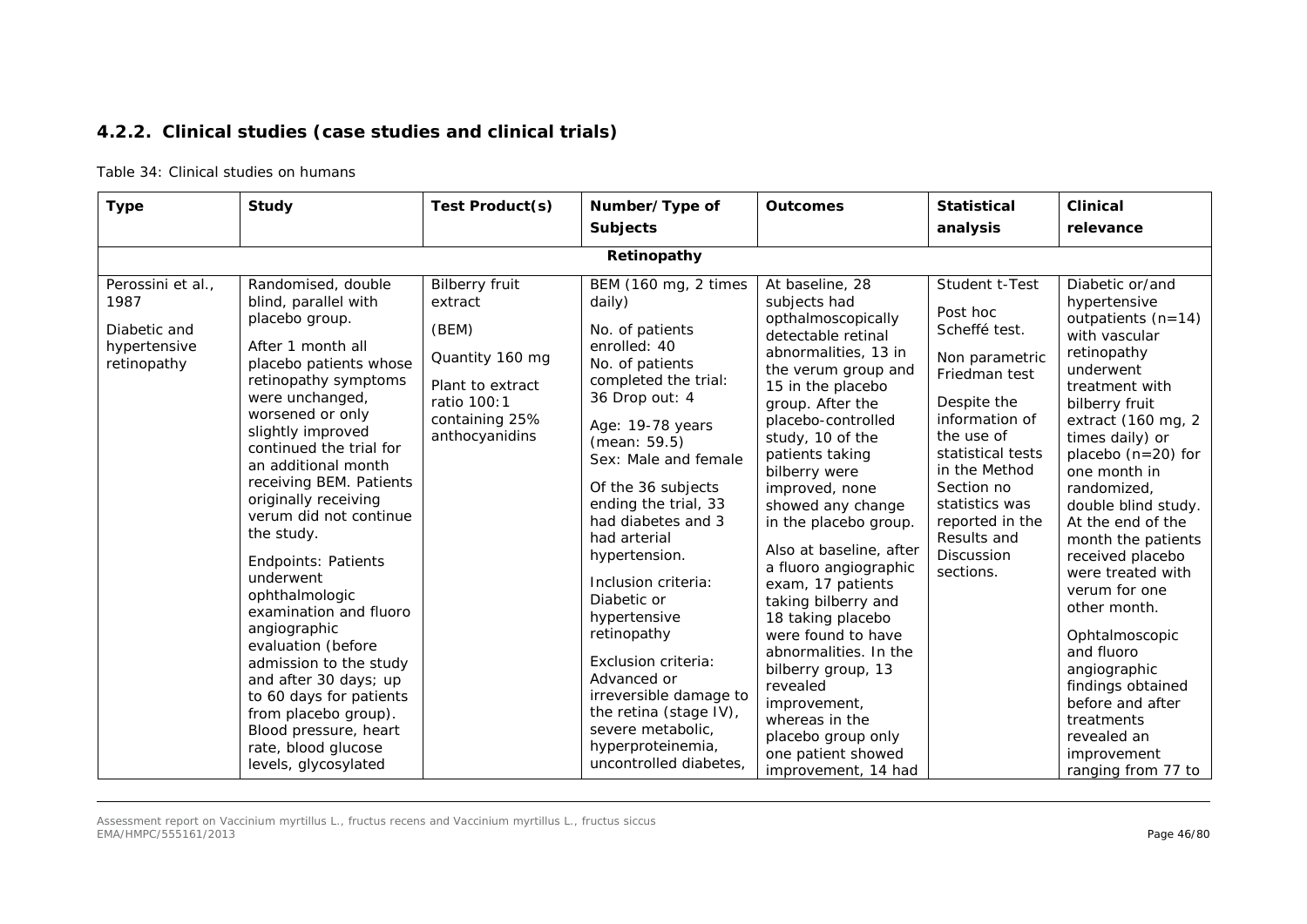| <b>Type</b> | <b>Study</b>                                                                | Test Product(s) | Number/Type of<br><b>Subjects</b>                                                   | <b>Outcomes</b>                                                                                                                                                                                                                                                                                                                                                                                                                                                                                                                                                                                                                                                                                                             | <b>Statistical</b><br>analysis | <b>Clinical</b><br>relevance |
|-------------|-----------------------------------------------------------------------------|-----------------|-------------------------------------------------------------------------------------|-----------------------------------------------------------------------------------------------------------------------------------------------------------------------------------------------------------------------------------------------------------------------------------------------------------------------------------------------------------------------------------------------------------------------------------------------------------------------------------------------------------------------------------------------------------------------------------------------------------------------------------------------------------------------------------------------------------------------------|--------------------------------|------------------------------|
|             | haemoglobin were also<br>recorded at the same<br>time.<br>Duration: 1 month |                 | liver damage, patients<br>with severe or<br>malignant<br>hypertension,<br>glaucoma. | no change in their<br>condition, and 3<br>showed worsening.<br>After the initial one-<br>month study,<br>patients originally<br>taking placebo were<br>given bilberry for an<br>additional month.<br>After this treatment,<br>12 of the 15 patients<br>with opthalmoscopic<br>abnormalities<br>demonstrated an<br>improvement, and 17<br>of the 18 with fluoro<br>angiographic<br>abnormalities showed<br>improvement.<br>Ophtalmoscopic and<br>fluoro angiographic<br>findings obtained<br>before and after<br>treatments revealed<br>an improvement<br>ranging from 77 to<br>90% of verum<br>patients.<br>No side effects or<br>adverse drug<br>reactions were<br>recorded.<br>No essential changes<br>in blood pressure, |                                | 90% of verum<br>patients.    |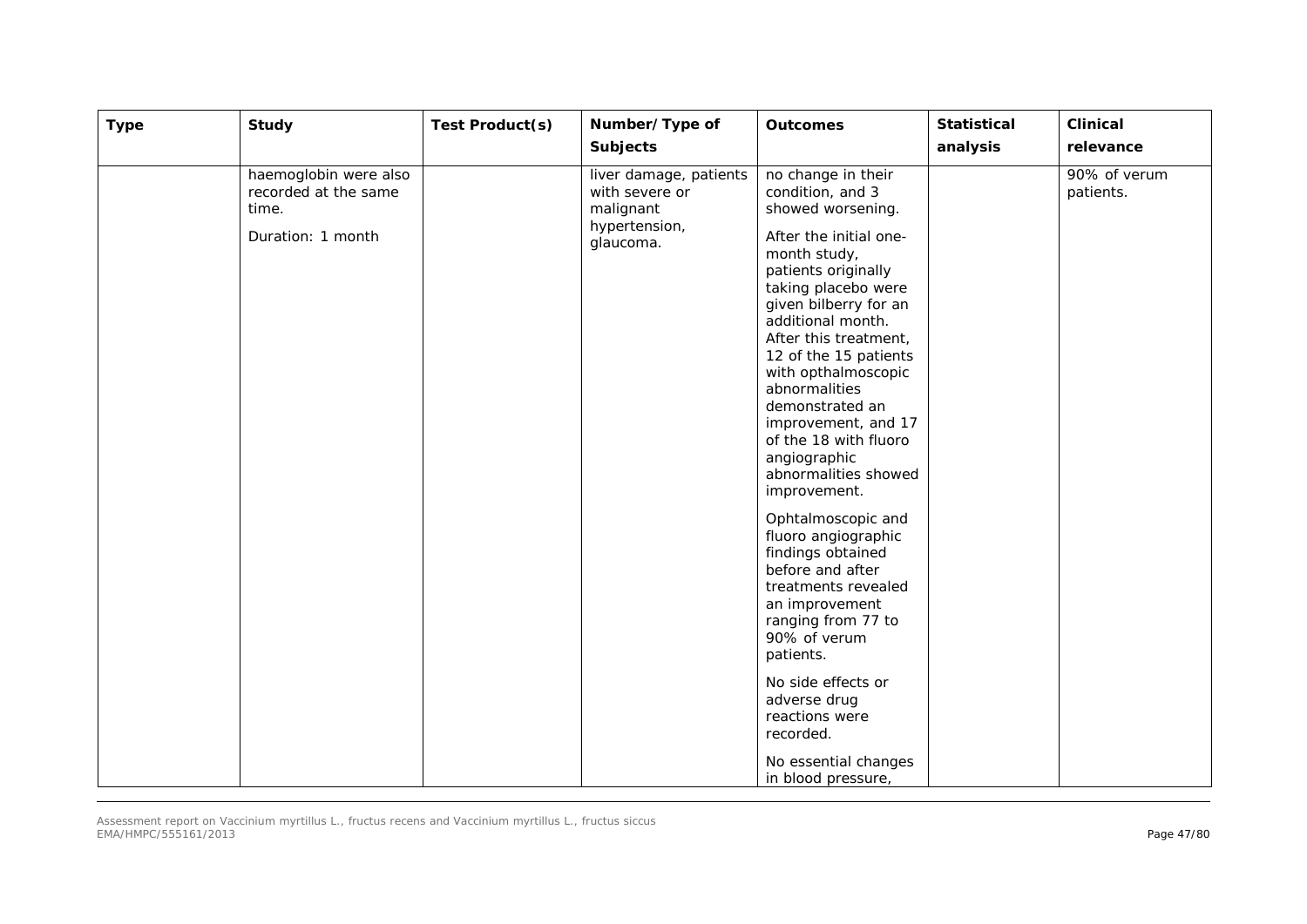| <b>Type</b>                                                                  | <b>Study</b>                                                                                                                                                                                                                                                                                                                                                                                         | Test Product(s)                                                                                                                    | Number/Type of<br><b>Subjects</b>                                                                                                                                                                                                                                                                                                                                                                                                                                                                 | <b>Outcomes</b>                                                                                                                                                                                                                                                                                                                                                                                                                                                                                                                                                                                   | <b>Statistical</b><br>analysis | <b>Clinical</b><br>relevance                                                                                                                                                                                                                                                                                                                                                                                                                                                                                                                                                      |
|------------------------------------------------------------------------------|------------------------------------------------------------------------------------------------------------------------------------------------------------------------------------------------------------------------------------------------------------------------------------------------------------------------------------------------------------------------------------------------------|------------------------------------------------------------------------------------------------------------------------------------|---------------------------------------------------------------------------------------------------------------------------------------------------------------------------------------------------------------------------------------------------------------------------------------------------------------------------------------------------------------------------------------------------------------------------------------------------------------------------------------------------|---------------------------------------------------------------------------------------------------------------------------------------------------------------------------------------------------------------------------------------------------------------------------------------------------------------------------------------------------------------------------------------------------------------------------------------------------------------------------------------------------------------------------------------------------------------------------------------------------|--------------------------------|-----------------------------------------------------------------------------------------------------------------------------------------------------------------------------------------------------------------------------------------------------------------------------------------------------------------------------------------------------------------------------------------------------------------------------------------------------------------------------------------------------------------------------------------------------------------------------------|
|                                                                              |                                                                                                                                                                                                                                                                                                                                                                                                      |                                                                                                                                    |                                                                                                                                                                                                                                                                                                                                                                                                                                                                                                   | blood glucose levels<br>or glycosylated<br>haemoglobin were<br>found.                                                                                                                                                                                                                                                                                                                                                                                                                                                                                                                             |                                |                                                                                                                                                                                                                                                                                                                                                                                                                                                                                                                                                                                   |
| Repossi et al.,<br>1987<br>Early diabetic or<br>hyperten<br>sive retinopathy | Parallel with placebo<br>group.<br>End points: all patients<br>were examined by<br>fluoro angiography<br>before the trial and<br>after 12 months.<br>Opthalmoscopic<br>evaluations were<br>conducted every 3<br>months.<br>Hard exudation was<br>used as an index of<br>alteration of capillary<br>permeability to<br>evaluate the integrity<br>of the hematoretinal<br>barrier.<br>Duration: 1 year | <b>Bilberry fruit</b><br>extract (BEM).<br>Quantity 160 mg<br>Plant to extract<br>ratio 100:1,<br>containing 25%<br>anthocyanidins | BEM (160 mg, 2 times<br>daily)<br>No. of patients<br>enrolled: 40<br>No. of patients<br>completed the trial:<br>40<br>Age=not given<br>Sex=not given<br>Inclusion criteria:<br>Diabetic patients with<br>retinopathy in a<br>relatively initial phase,<br>showing at the back<br>pole some hard<br>exudates distributed<br>in circinate form, but<br>not involving the<br>macular region.<br>Exclusion criteria:<br>Patients with hard<br>exudates affecting the<br>macular region of the<br>eye. | Of patients showing<br>hard exudates in the<br>back pole, 50%<br>improved, 30%<br>remained the same,<br>and 20% worsened<br>with treatment with<br>anthocyanosides. In<br>the placebo group,<br>20% improved, 45%<br>remained the same,<br>and 35% worsened.<br>Of patients showing<br>circinate deposits of<br>the hard exudates,<br>15% improved, 60%<br>remained the same,<br>and 25% worsened<br>with treatment with<br>anthocyanosides. In<br>the placebo group,<br>10% improved, 50%<br>remained the same,<br>and 40% worsened.<br>Side effects: No<br>short- or long-term<br>side effects. | No statistics<br>reported      | Improvements<br>were observed in<br>50% (vs. 20% in<br>control group).<br>Patients with<br>exudate deposits<br>improved in 15%<br>of the cases (vs.<br>10% control<br>group). A lower<br>percentage of<br>patients (10% vs.<br>15%) with hard<br>exudates<br>worsened.<br>The results<br>obtained with the<br>group of patients<br>treated with<br>anthocyanosides<br>for a period of 12<br>months are<br>significant. The<br>results point out<br>that the highest<br>efficacy is gained<br>with very early<br>diagnosis and<br>immediate<br>therapy. However,<br>the sample was |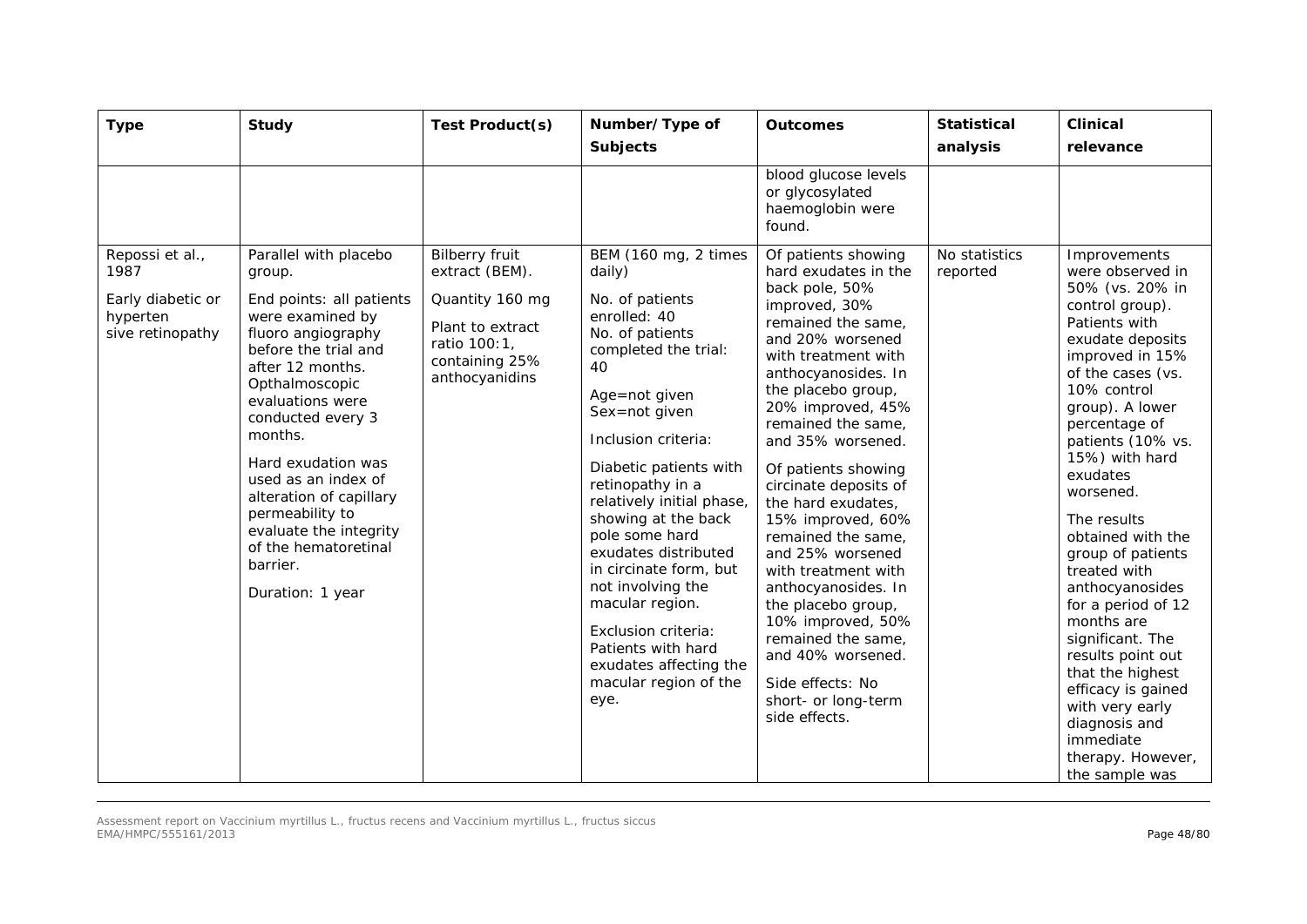| <b>Type</b>                                                   | <b>Study</b>                                                                                                                                                                                                                                                                                                                                                                                                                                 | Test Product(s)                                                                                                                                                                                                          | Number/Type of<br><b>Subjects</b>                                                                                                                                                                      | <b>Outcomes</b>                                                                                                                                                                                                                                  | <b>Statistical</b><br>analysis    | <b>Clinical</b><br>relevance                                                                                                                                                                                                                                                                                                                                         |
|---------------------------------------------------------------|----------------------------------------------------------------------------------------------------------------------------------------------------------------------------------------------------------------------------------------------------------------------------------------------------------------------------------------------------------------------------------------------------------------------------------------------|--------------------------------------------------------------------------------------------------------------------------------------------------------------------------------------------------------------------------|--------------------------------------------------------------------------------------------------------------------------------------------------------------------------------------------------------|--------------------------------------------------------------------------------------------------------------------------------------------------------------------------------------------------------------------------------------------------|-----------------------------------|----------------------------------------------------------------------------------------------------------------------------------------------------------------------------------------------------------------------------------------------------------------------------------------------------------------------------------------------------------------------|
|                                                               |                                                                                                                                                                                                                                                                                                                                                                                                                                              |                                                                                                                                                                                                                          |                                                                                                                                                                                                        |                                                                                                                                                                                                                                                  |                                   | not randomised;<br>there is no<br>description of<br>blinding; and there<br>is no description of<br>withdrawals or<br>dropouts.                                                                                                                                                                                                                                       |
| Boniface and<br>Robert 1996<br><b>Diabetic</b><br>retinopathy | Open trial<br>Endpoints: change in<br>protein biosynthesis<br>activity in connective<br>tissue after treatment.<br>Duration: 2 months<br>Samples of gingiva<br>tissue were taken<br>before and after<br>treatment.<br>Samples were<br>incubated with radio-<br>active labelled amino<br>acids.<br>The measure of<br>radioactivity from<br>different connective<br>tissue extracts can<br>show a changed<br>protein biosynthesis<br>activity. | <b>Bilberry fruit</b><br>extract: 100 mg<br>capsules<br>Twelve adult<br>diabetics were<br>treated with 600<br>mg<br>anthocyanosides<br>twice daily for two<br>months.<br>Dosage: 3 times 2<br>capsules 100 mg<br>per day | No. of patients<br>enrolled: 12<br>No. of patients<br>completed the trial:<br>12<br>Age: not given<br>Inclusion criteria:<br>Diabetic patients with<br>retinopathy<br>Exclusion criteria: not<br>known | The use of radio-<br>labelled amino acid<br>$3H$ -proline and $14C$ -<br>glucosamine, show<br>significant decrease<br>of biosynthetic<br>activity of connective<br>tissue (reduction of<br>synthesis of collagen,<br>urea and<br>glycoproteins). | Student t-Test                    | Comment:<br>Retinopathy is a<br>serious<br>complication of<br>diabetes, resulting<br>from the<br>overproduction of<br>abnormal proteins<br>produced when the<br>organism attempts<br>to repair damaged<br>capillaries.<br>Anthocyanins<br>appeared to<br>prevent this<br>damage to blood<br>vessels and also<br>might prevent<br>production of<br>abnormal proteins. |
| Kim et al., 2008<br>Prospective<br>clinical trial of          | V. myrtillus extract<br>Prospective multicenter<br>clinical trial                                                                                                                                                                                                                                                                                                                                                                            | V. myrtillus extract<br>(no further detail)<br>170 mg/capsule                                                                                                                                                            | No. of patients<br>enrolled: 88<br>No. of patients<br>completed the trial:                                                                                                                             | Corrected visual<br>acuity showed no<br>significant changes                                                                                                                                                                                      | Not known<br>(Korean<br>language, | There was marked<br>improvement of<br>contrast sensitivity<br>in patients with                                                                                                                                                                                                                                                                                       |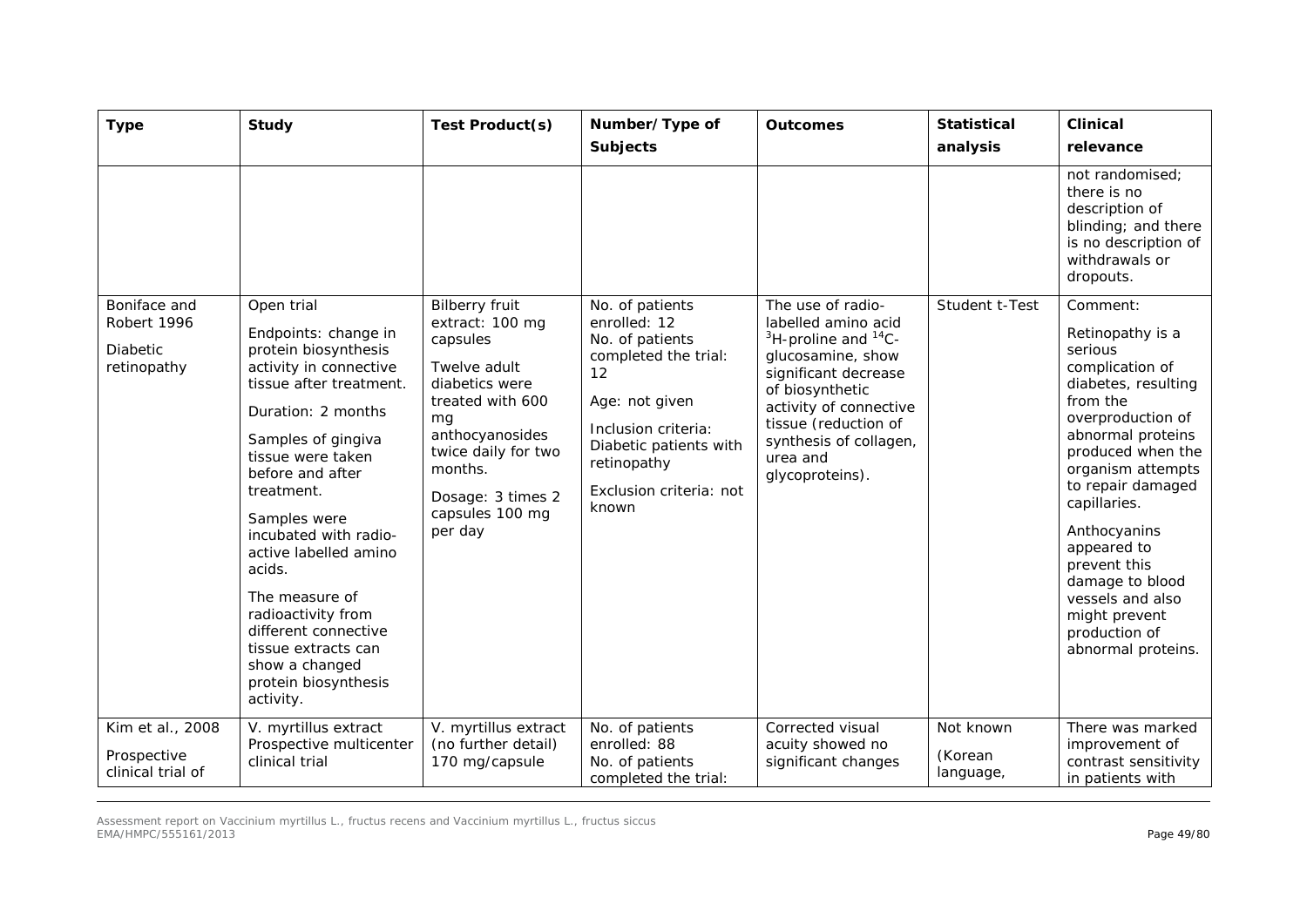| <b>Type</b>                                                                                                                                                                 | <b>Study</b>                                                                                                                                                                                                                                                                                                                                                                                                             | Test Product(s)                                                                                                                                                                                                             | Number/Type of<br><b>Subjects</b>                                                                                                                                                                                                                                                                                                                                                 | <b>Outcomes</b>                                                                                                                                                                                                                                                                                                                                   | <b>Statistical</b><br>analysis | <b>Clinical</b><br>relevance                                                                                                                                                      |
|-----------------------------------------------------------------------------------------------------------------------------------------------------------------------------|--------------------------------------------------------------------------------------------------------------------------------------------------------------------------------------------------------------------------------------------------------------------------------------------------------------------------------------------------------------------------------------------------------------------------|-----------------------------------------------------------------------------------------------------------------------------------------------------------------------------------------------------------------------------|-----------------------------------------------------------------------------------------------------------------------------------------------------------------------------------------------------------------------------------------------------------------------------------------------------------------------------------------------------------------------------------|---------------------------------------------------------------------------------------------------------------------------------------------------------------------------------------------------------------------------------------------------------------------------------------------------------------------------------------------------|--------------------------------|-----------------------------------------------------------------------------------------------------------------------------------------------------------------------------------|
| clinical<br>manifestations of<br>symptoms after<br>12 months of<br>administration of<br>anthocyanosides<br>to patients with<br>non proliferative<br>diabetic<br>retinopathy | Endpoints:<br>Primary: corrected<br>visual acuity and<br>contrast sensitivity<br>which were checked at<br>2 months following the<br>beginning of<br>treatment.<br>Secondary: the<br>number of hard<br>exudates,<br>microaneurysms,<br>leaking points and the<br>changes of foveal<br>thickness. These were<br>examined at the<br>beginning of 6 months<br>after and 12 months<br>after treatment.<br>Duration: 12 months | Dosage: 3 capsules<br>170 mg per day                                                                                                                                                                                        | 88<br>Age=not given<br>Sex=not given<br>Inclusion criteria:<br>diabetic patients with<br>retinopathy in a<br>relatively initial phase,<br>showing at the back<br>pole some hard<br>exudates distributed<br>in circinate form, but<br>not involving the<br>macular region.<br>Exclusion criteria:<br>patients with hard<br>exudates affecting the<br>macular region of the<br>eye. | during 12 months.<br>Contrast sensitivity<br>improved gradually,<br>especially in 12, 16<br>cycles per degree.<br>There was no<br>statistically<br>significant change in<br>the numbers of hard<br>exudates,<br>microaneurysms and<br>leaking points.<br>Foveal thickness was<br>maintained and there<br>was no aggravation<br>of macular oedema. | English<br>abstract)           | NPDR after 12<br>months of<br>administration of<br>V. myrtillus extract<br>(510 mg daily).<br>Visual acuity and<br>macular oedema<br>were maintained<br>without<br>deterioration. |
| Scharrer and<br>Ober, 1981<br><b>Diabetic</b><br>retinopathy                                                                                                                | Open, parallel study<br>with placebo group.<br>End points: two<br>patients with<br>haemorrhages due to<br>anticoagulants, 4 with<br>arterial sclerosis with<br>haemorrhages of the<br>retina, 20 with diabetic<br>retinopathy (Keith<br>Wagner Stages II and<br>$III$ ).                                                                                                                                                 | <b>Bilberry fruit</b><br>extract (no further<br>detail) +5 mg beta-<br>carotene<br>1 coated tablet<br>contains 100 mg<br>anthocyanidins<br>from bilberry and<br>5.0 mg beta-<br>carotene<br>Two 100 mg<br>capsules, 3 times | <b>Bilberry fruit extract</b><br>(200 mg, 3 times<br>daily)<br>No. of patients<br>enrolled: 33<br>No. of patients<br>completed the trial:<br>31<br>Age=range 34-78<br>years<br>Sex=not given                                                                                                                                                                                      | Reduced vascular<br>permeability during<br>treatment.<br>Remission of changes<br>of retinal vessels and<br>prevention of<br>alterations in the<br>visual field.<br>Patients with diabetic<br>retinopathy showed<br>marked improvement<br>in permeability and a                                                                                    | No statistics<br>reported      | The sample was<br>not randomized:<br>there is no<br>description of<br>blinding; and there<br>is no description of<br>withdrawals or<br>dropouts                                   |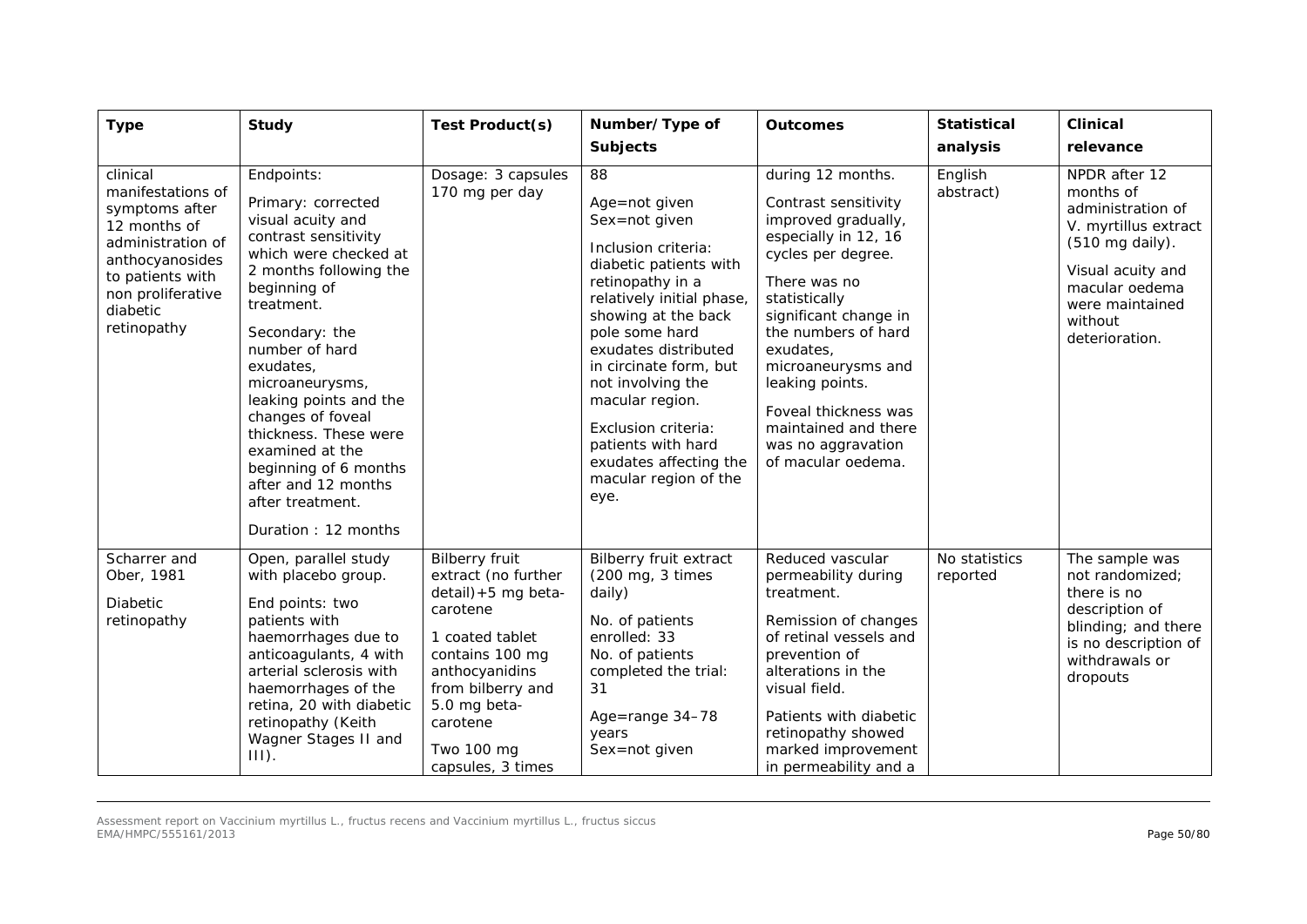| <b>Type</b>                                                                                            | <b>Study</b>                                                                                                                                                                                                                                            | Test Product(s)                                                                                                                                           | Number/Type of<br><b>Subjects</b>                                                                                                                                                                      | <b>Outcomes</b>                                                                                                                                                                                                                                           | <b>Statistical</b><br>analysis   | <b>Clinical</b><br>relevance                                                                                                                                                                                                   |  |  |  |
|--------------------------------------------------------------------------------------------------------|---------------------------------------------------------------------------------------------------------------------------------------------------------------------------------------------------------------------------------------------------------|-----------------------------------------------------------------------------------------------------------------------------------------------------------|--------------------------------------------------------------------------------------------------------------------------------------------------------------------------------------------------------|-----------------------------------------------------------------------------------------------------------------------------------------------------------------------------------------------------------------------------------------------------------|----------------------------------|--------------------------------------------------------------------------------------------------------------------------------------------------------------------------------------------------------------------------------|--|--|--|
|                                                                                                        | Duration: 4 weeks                                                                                                                                                                                                                                       | daily (600 mg of<br>the $BE+30$ mg of<br>beta-carotene<br>daily).                                                                                         | Inclusion criteria:<br>Diabetic patients with<br>retinopathy.<br>Exclusion criteria: not<br>known                                                                                                      | reduced tendency to<br>haemorrhage when<br>treated with bilberry<br>fruit extract                                                                                                                                                                         |                                  |                                                                                                                                                                                                                                |  |  |  |
|                                                                                                        | <b>Night vision</b>                                                                                                                                                                                                                                     |                                                                                                                                                           |                                                                                                                                                                                                        |                                                                                                                                                                                                                                                           |                                  |                                                                                                                                                                                                                                |  |  |  |
| Vannini 1986<br>Night time vision<br>in healthy<br>subjects                                            | Non randomized,<br>placebo controlled,<br>double blind study<br>Duration=2 hours<br>Acute treatment<br>Single dose                                                                                                                                      | <b>Bilberry fruit</b><br>extract (BEM)<br>Contain 36%<br>anthocyanins<br>(equivalent to 25%<br>by weight of<br>anthocyanidins)<br>Single dose (240<br>mg) | BEM (240 mg)<br>No. of patients<br>enrolled: 40<br>No. of patients<br>completed the trial:<br>40<br>Age=mean 25.5 years<br>Inclusion criteria:<br>healthy subjects<br>Exclusion criteria: not<br>known | Improved pupillary<br>photo motor<br>response, most<br>evident 2 hours after<br>administration.<br>Decreased total<br>pupillary contraction<br>time $(p < 0.05)$<br>Increased pupillary<br>contraction $(p<0.05)$                                         | Not specified                    | Significant<br>improvement of<br>the pupillary<br>muscle contraction<br>in reduced light<br>conditions in<br>healthy young<br>subjects.                                                                                        |  |  |  |
|                                                                                                        |                                                                                                                                                                                                                                                         |                                                                                                                                                           | Night vision and contrast sensitivity                                                                                                                                                                  |                                                                                                                                                                                                                                                           |                                  |                                                                                                                                                                                                                                |  |  |  |
| Jayle and Aubert<br>1964<br>Endpoint:<br>improvement of<br>night vision and<br>contrast<br>sensitivity | Randomised, controlled<br>trial, parallel, blinding<br>not reported<br>Acute treatment 400<br>$mg(n=18)$<br>Long term treatment:<br>$(7 \text{ days}) = 2 \text{ tablets}$<br>twice daily (400 mg of<br>the extract+20 mg of<br>beta-carotene) $(n=19)$ | V. myrtillus fructus<br>extract (no further<br>detail)<br>$(1$ tablet=100 mg<br>V. myrtillus<br>$extract + 5$ mg of<br>beta-carotene)                     | <b>Bilberry fruit extract</b><br>(200 mg, 3 times<br>daily)<br>No. of patients<br>enrolled: 40<br>No. of patients<br>completed the trial:<br>37<br>Age=mean 32 years<br>Sex=not given                  | Dark-adaptation<br>threshold at 8<br>intervals up to 30<br>minutes: Lower<br>thresholds & mean<br>threshold at 4 hours<br>$(3.99 \text{ vs. } 2.55 \text{ Ul})$<br>(p<0.05), NSD at 24<br>hours or day 8<br>Visual field in high<br>mesopic light: larger | Chi-square test.<br><b>ANOVA</b> | There was a<br>statistically<br>significant<br>improvement in<br>threshold light<br>levels (statistical<br>test not stated) in<br>thresholds at 4<br>hours but not at<br>24 hours or in the<br>long-term<br>treatment group at |  |  |  |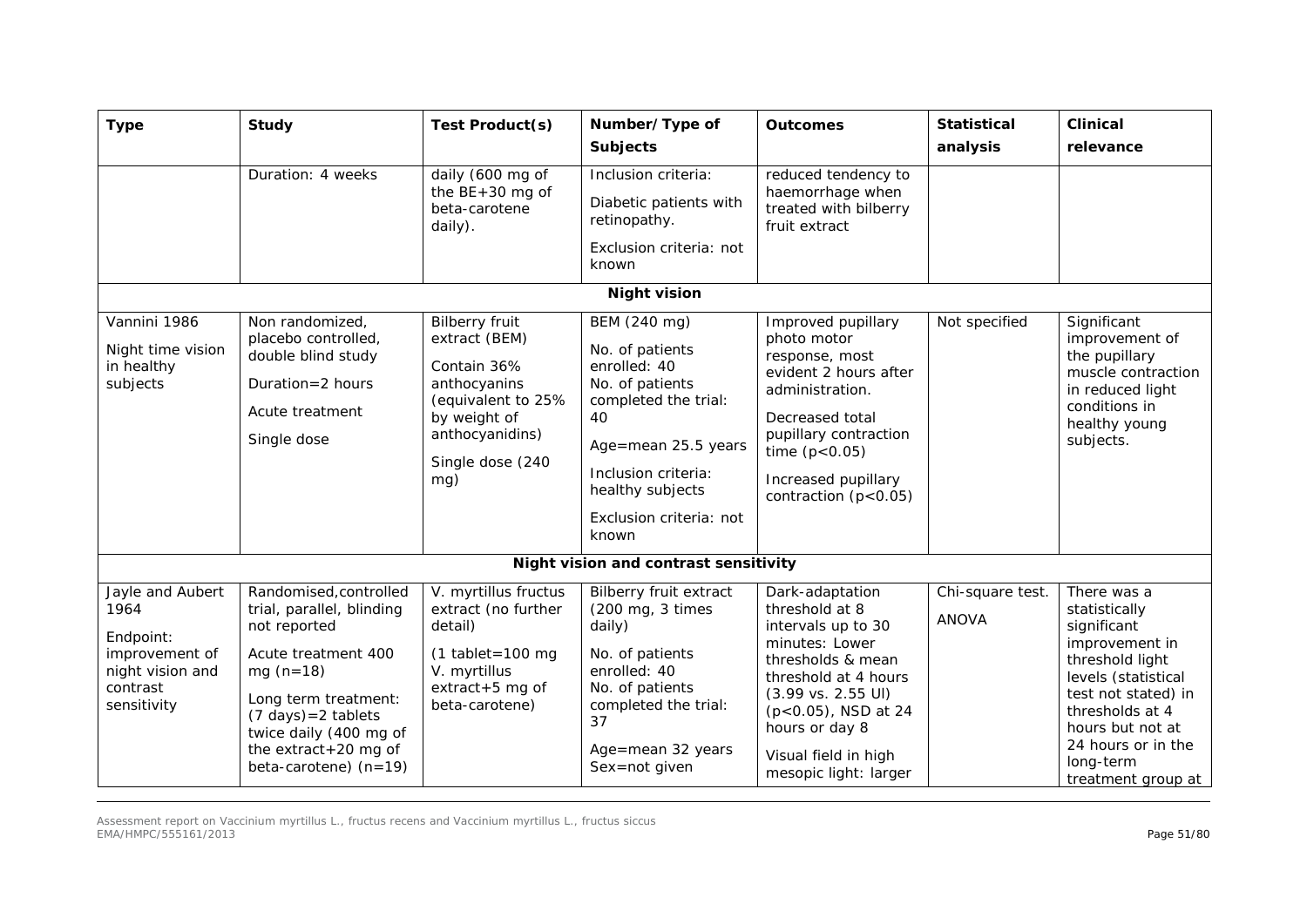| <b>Type</b> | <b>Study</b> | Test Product(s) | Number/Type of<br><b>Subjects</b>                                                                                                                   | <b>Outcomes</b>                                                                                                                                                                                                                                                                                                                                                                                                                                                                                                                                                                                                                                               | <b>Statistical</b><br>analysis | <b>Clinical</b><br>relevance                                                                                                                                                                 |
|-------------|--------------|-----------------|-----------------------------------------------------------------------------------------------------------------------------------------------------|---------------------------------------------------------------------------------------------------------------------------------------------------------------------------------------------------------------------------------------------------------------------------------------------------------------------------------------------------------------------------------------------------------------------------------------------------------------------------------------------------------------------------------------------------------------------------------------------------------------------------------------------------------------|--------------------------------|----------------------------------------------------------------------------------------------------------------------------------------------------------------------------------------------|
|             |              |                 | Inclusion criteria:<br>healthy young<br>subjects, normal<br>vision<br>Exclusion criteria: not<br>known<br>Age=range 34-78<br>years<br>Sex=not given | at 4 hours (25.14' vs<br>24.1') (p<0.05), NSD<br>at 24 hours or day 8<br>Frequency of<br>appearance & density<br>of central scotoma in<br>high mesopic light:<br>reduced at 4 hours,<br>24 hours, & day 8 (p<br>not specified)<br>Size and density of<br>central scotoma in<br>low mesopic light:<br>smaller at 4 hours (p<br>not specified) NSD at<br>24 hours and day 8;<br>density reduced at 4<br>hours, 24 hours &<br>day 8 (p not<br>specified)<br>Light recognition<br>thresholds for<br>cinematic objects: a)<br>basic shape b)<br>precise identification:<br>more correct<br>responses at 4 hours<br>(& 24h) (p not<br>specified).<br>NSD at 8 days. |                                | 8 days.<br>Visual field in high<br>mesopic light was<br>increased.<br>Frequency of<br>appearance and<br>density of central<br>scotoma in high<br>mesopic light was<br>reduced at 4<br>hours. |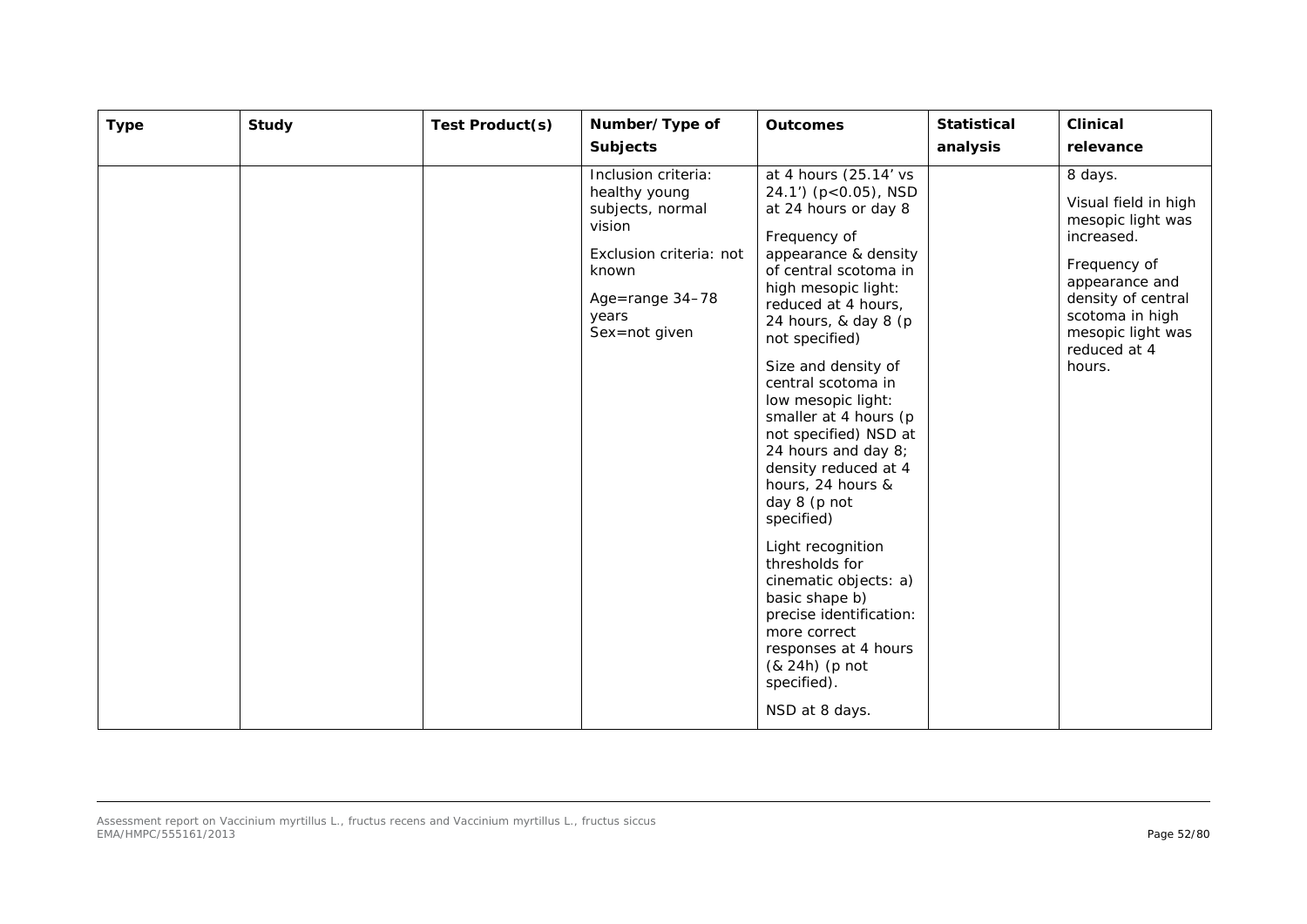| <b>Type</b>                                                                            | <b>Study</b>                                                                                                                                                                                                                                                                                                                                                                                                                                                                                                                                                                                                                                                                                                                       | Test Product(s)                                                                                                                                                                | Number/Type of<br><b>Subjects</b>                                                                                                                                                                                                                                                                                                                                     | <b>Outcomes</b>                                                                                                                                                                                                                                                                                                                                                                                                                           | <b>Statistical</b><br>analysis                                                                                                                                                                                                                                                                                                                                                                                                                                                                                                                | <b>Clinical</b><br>relevance                                                                                                                                               |
|----------------------------------------------------------------------------------------|------------------------------------------------------------------------------------------------------------------------------------------------------------------------------------------------------------------------------------------------------------------------------------------------------------------------------------------------------------------------------------------------------------------------------------------------------------------------------------------------------------------------------------------------------------------------------------------------------------------------------------------------------------------------------------------------------------------------------------|--------------------------------------------------------------------------------------------------------------------------------------------------------------------------------|-----------------------------------------------------------------------------------------------------------------------------------------------------------------------------------------------------------------------------------------------------------------------------------------------------------------------------------------------------------------------|-------------------------------------------------------------------------------------------------------------------------------------------------------------------------------------------------------------------------------------------------------------------------------------------------------------------------------------------------------------------------------------------------------------------------------------------|-----------------------------------------------------------------------------------------------------------------------------------------------------------------------------------------------------------------------------------------------------------------------------------------------------------------------------------------------------------------------------------------------------------------------------------------------------------------------------------------------------------------------------------------------|----------------------------------------------------------------------------------------------------------------------------------------------------------------------------|
| Muth et al., 2000<br>Improve<br>ment of night<br>vision and<br>contrast<br>sensitivity | Randomised, double -<br>blind, placebo<br>controlled, crossover.<br>Endpoint: The<br>objective of this study<br>was to examine the<br>impact of bilberry on<br>night visual acuity (VA)<br>and night contrast<br>sensitivity (CS).<br>Duration: 21 days. 3<br>weeks active treatment<br>11 month washout<br>period 3 weeks active<br>treatment 2<br>For the VA<br>measurement, the light<br>level used was in the<br>scotopic region, below<br>cone threshold.<br>Testing was conducted<br>in a target luminance<br>of 0.005<br>candelas/meter <sup>2</sup><br>$(cd/m2)$ . Subjects were<br>dark adapted in<br>complete darkness for<br>a minimum of 30<br>minutes.<br>Order of testing: night<br>VA first and night CS<br>second. | <b>Bilberry fruit</b><br>extract (not<br>specified)<br>containing 25%<br>anthocyanosides.<br>Capsule= 160 mg<br>of BE.<br>Placebo:<br>magnesium<br>aspartate and<br>colouring. | Bilberry fruit extract<br>(160 mg, 3 times<br>daily=480 mg) for 21<br>days<br>No. of patients<br>enrolled: 15<br>No. of patients<br>completed the trial:<br>15<br>Verum=7 subjects<br>Placebo=8 subjects<br>Age=range 25-47<br>years<br>$Sex = male$<br>Inclusion criteria:<br>Visual acuity<br>correctable to 20/20<br>or better<br>Exclusion criteria: not<br>known | The trial failed to find<br>an effect of BE<br>treatment on night<br>visual acuity (VA) (F<br>$[2/28] = 1.8$ , p > 0.15)<br>or night contrast<br>sensitivity (CS) (F<br>$[2/28] = 1.0$ ,<br>$p > 0.35$ ).<br>The last night CS<br>measurement during<br>active treatment and<br>the last night CS<br>measurement during<br>the placebo<br>treatment did not<br>reveal any difference<br>in night CS<br>$(F[2/28] = 0.8)$<br>$p > 0.45$ ). | The baseline<br>night VA and<br>night CS=the<br>median of the 3<br>pre-treatment<br>measurements<br>The last night<br>VA and night<br>CS<br>measurements<br>taken during<br>the active and<br>placebo<br>treatments<br>were examined<br>for each<br>subject.<br>ANOVA: (1)<br>average night<br>VA; (2) average<br>night $CS$ ; (3)<br>last night VA;<br>and $(4)$ last<br>night CS.<br>Non-parametric<br>McNemar's<br>test:<br>improvement<br>on both active<br>and placebo<br>treatment, no<br>improvement<br>on either active<br>or placebo | Comment: This<br>survey raises the<br>questionthat the<br>bilberry treatment<br>in the form of<br>accessible<br>recommended<br>doses, improves<br>night VA or night<br>CS. |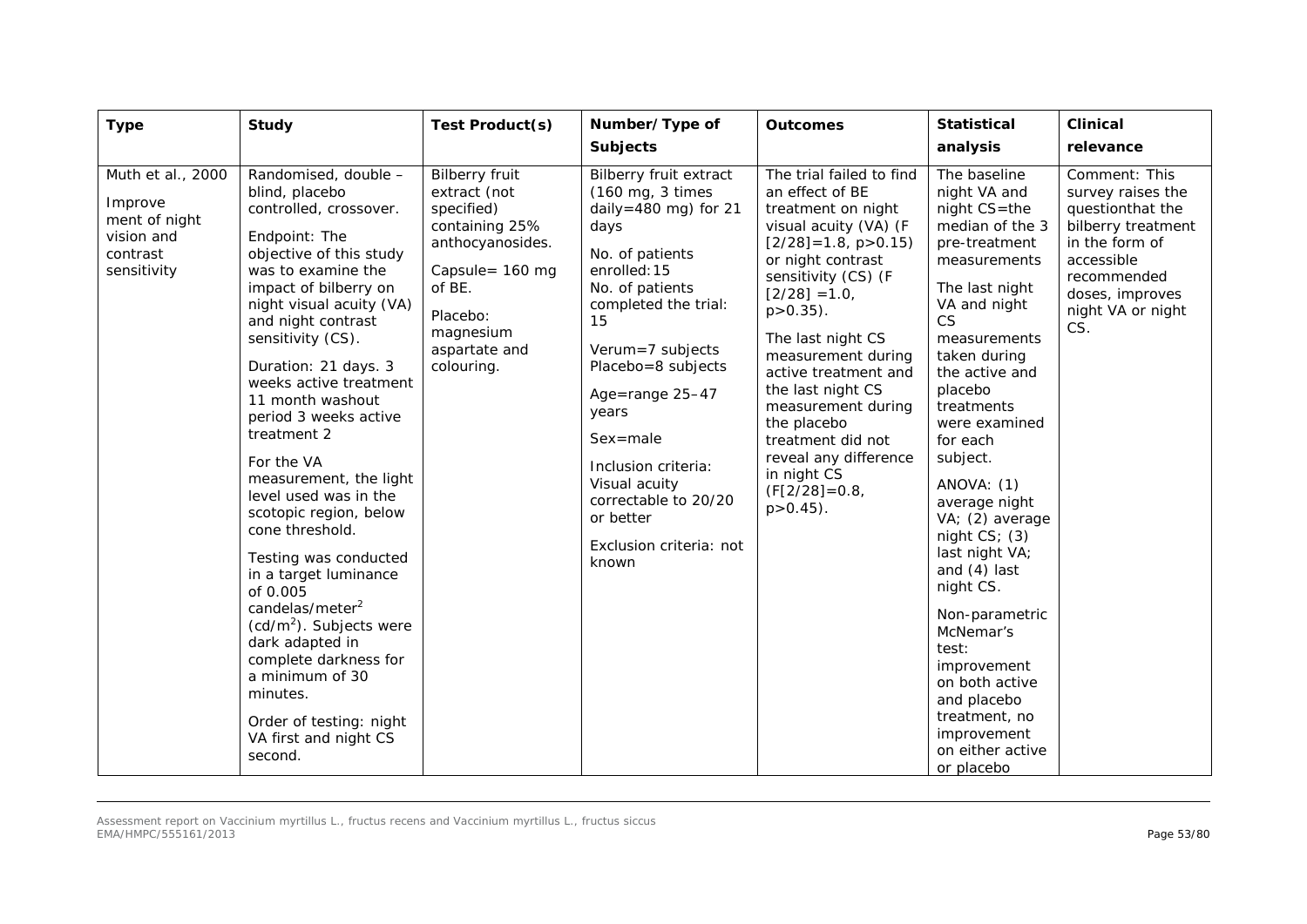| <b>Type</b>                                                                                                                                                                                                                                                                                                                                                                                    | <b>Study</b>                                                                                                                                                                                                                                                                                                                    | Test Product(s)                                                                                                                                                                                                                                                                                                                                                                                                         | Number/Type of<br><b>Subjects</b>                                                                                                                                                                                                                                                                                                                                                                                                                                                | <b>Outcomes</b>                                                                                                                                                                                                       | <b>Statistical</b><br>analysis                                                                            | <b>Clinical</b><br>relevance                                                                                                                                                                                                                                                                                                                                                                                                                  |
|------------------------------------------------------------------------------------------------------------------------------------------------------------------------------------------------------------------------------------------------------------------------------------------------------------------------------------------------------------------------------------------------|---------------------------------------------------------------------------------------------------------------------------------------------------------------------------------------------------------------------------------------------------------------------------------------------------------------------------------|-------------------------------------------------------------------------------------------------------------------------------------------------------------------------------------------------------------------------------------------------------------------------------------------------------------------------------------------------------------------------------------------------------------------------|----------------------------------------------------------------------------------------------------------------------------------------------------------------------------------------------------------------------------------------------------------------------------------------------------------------------------------------------------------------------------------------------------------------------------------------------------------------------------------|-----------------------------------------------------------------------------------------------------------------------------------------------------------------------------------------------------------------------|-----------------------------------------------------------------------------------------------------------|-----------------------------------------------------------------------------------------------------------------------------------------------------------------------------------------------------------------------------------------------------------------------------------------------------------------------------------------------------------------------------------------------------------------------------------------------|
|                                                                                                                                                                                                                                                                                                                                                                                                |                                                                                                                                                                                                                                                                                                                                 |                                                                                                                                                                                                                                                                                                                                                                                                                         |                                                                                                                                                                                                                                                                                                                                                                                                                                                                                  |                                                                                                                                                                                                                       | treatment,<br>improvement<br>on active<br>treatment only,<br>improvement<br>on placebo<br>treatment only. |                                                                                                                                                                                                                                                                                                                                                                                                                                               |
| Zadok et al.,<br>1999<br>Treatment with<br>anthocyanosides<br>in a multiple oral<br>dose to improve<br>night vision in<br>normal<br>individuals<br>Full field scotopic<br>retinal threshold<br>(SRT)<br>Mesopic contrast<br>sensitivity (MCS)<br>Dark-adaptation<br>rate(DAR)<br>SRT, MCS and<br>DAR tests are<br>directly related to<br>the ability to<br>identify field<br>targets at night. | Randomised, double-<br>blind, placebo-<br>controlled cross-over<br>study.<br>Duration: 4 days (1 <sup>st</sup><br>active treatment)<br>Washout: 2 weeks<br>4 days (2 <sup>nd</sup> active<br>treatment)<br>Washout: 2 weeks<br>4 days (3rd active<br>treatment)<br>Tests were performed<br>3-5 hours after drug<br>application. | Tablets containing<br>12 mg of<br>anthocyanosides<br>and 2 mg beta-<br>carotene<br>Experimental group<br>$(n=6)$<br>$1st$ active<br>treatment: Group 1<br>(12 mg), Group 2<br>(24 mg), Group 3<br>Placebo<br>$2nd$ active<br>treatment: Group 1<br>$(24 \text{ mg})$<br>Group 2 Placebo,<br>Group 3 (12 mg)<br>3 <sup>rd</sup> active<br>treatment: Group 1<br>Placebo Group 2<br>(12 mg), Group 3<br>$(24 \text{ mg})$ | Tablets containing 12<br>mg of<br>anthocyanosides and<br>2 mg beta-carotene<br>Multiple oral<br>administrations of 12<br>and 24 mg<br>anthocyanosides<br>given twice daily.<br>No. of patients<br>enrolled: 18<br>No. of patients<br>completed the trial:<br>18<br>Age=range 21-30<br>years (mean= $26 \pm 2.1$<br>years)<br>Sex=male<br>Inclusion criteria:<br>healthy, young male<br>subjects<br>Visual acuity<br>correctable to 20/25<br>or better<br>$(mean20/22.5 \pm 2.0)$ | No significant effects<br>was found on any<br>test:<br>Full field scotopic<br>retinal threshold<br>$(SRT)$ (p=0.12)<br>Mesopic contrast<br>sensitivity (MCS)<br>$(p=0.73)$<br>Dark-adaptation<br>rate(DAR) $(p=0.86)$ | ANOVA (within<br>subjects<br>repeated<br>measures<br>analysis of<br>variance)<br>p < 0.05                 | Comment: A<br>controlled<br>randomised clinical<br>study showed no<br>benefit of the<br>effect of<br>anthocyanosides<br>on night vision,<br>even with multiple-<br>dose, indicating<br>that current<br>evidence for claims<br>of improvement of<br>night vision is<br>doubtful<br>However, this<br>study measured<br>the effect of 4<br>days of treatment,<br>and perhaps a<br>longer period of<br>administration<br>should be carried<br>out |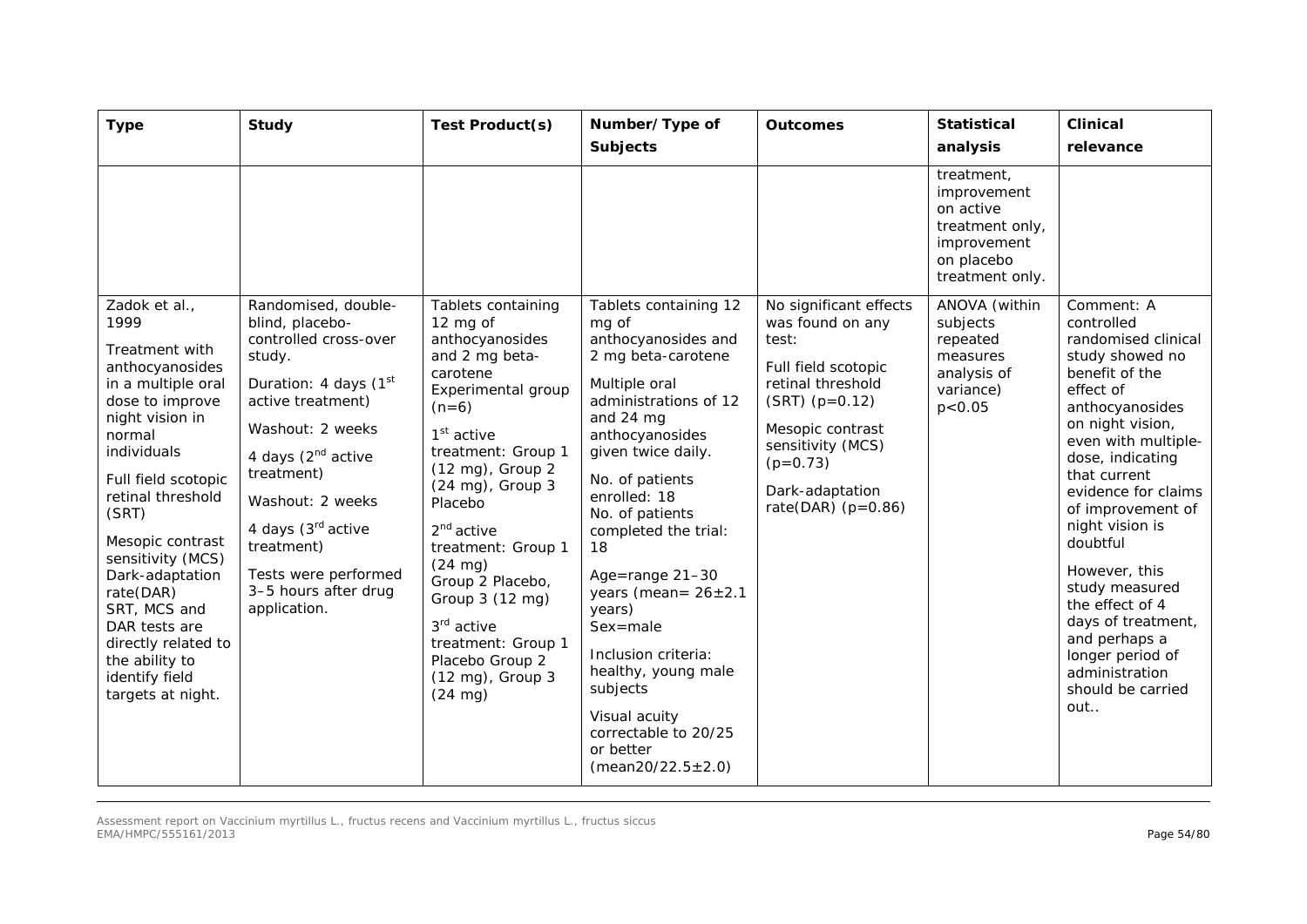| <b>Type</b>                                                                                                                                                                                                                                                                                                                                                                                           | <b>Study</b>                                                                                                                                                                                                                                                                                                                                                                                    | Test Product(s)                                                                                                                                                                                                                                                                                                                                                                                                                                                                                                                                                                            | Number/Type of<br><b>Subjects</b>                                                                                                                                                                                                                                                                                                                                                                                                                                                                                                                                                                                         | <b>Outcomes</b>                                                                                                                                                                                                                                                                                                              | <b>Statistical</b><br>analysis                                                                                                                                    | <b>Clinical</b><br>relevance                                                                                                                                                                                                                                                                                                                                                                                                                        |
|-------------------------------------------------------------------------------------------------------------------------------------------------------------------------------------------------------------------------------------------------------------------------------------------------------------------------------------------------------------------------------------------------------|-------------------------------------------------------------------------------------------------------------------------------------------------------------------------------------------------------------------------------------------------------------------------------------------------------------------------------------------------------------------------------------------------|--------------------------------------------------------------------------------------------------------------------------------------------------------------------------------------------------------------------------------------------------------------------------------------------------------------------------------------------------------------------------------------------------------------------------------------------------------------------------------------------------------------------------------------------------------------------------------------------|---------------------------------------------------------------------------------------------------------------------------------------------------------------------------------------------------------------------------------------------------------------------------------------------------------------------------------------------------------------------------------------------------------------------------------------------------------------------------------------------------------------------------------------------------------------------------------------------------------------------------|------------------------------------------------------------------------------------------------------------------------------------------------------------------------------------------------------------------------------------------------------------------------------------------------------------------------------|-------------------------------------------------------------------------------------------------------------------------------------------------------------------|-----------------------------------------------------------------------------------------------------------------------------------------------------------------------------------------------------------------------------------------------------------------------------------------------------------------------------------------------------------------------------------------------------------------------------------------------------|
|                                                                                                                                                                                                                                                                                                                                                                                                       |                                                                                                                                                                                                                                                                                                                                                                                                 |                                                                                                                                                                                                                                                                                                                                                                                                                                                                                                                                                                                            | Exclusion criteria: not<br>known                                                                                                                                                                                                                                                                                                                                                                                                                                                                                                                                                                                          |                                                                                                                                                                                                                                                                                                                              |                                                                                                                                                                   |                                                                                                                                                                                                                                                                                                                                                                                                                                                     |
| Levy and<br>Glovinsky 1998<br>Treatment with<br>anthocyanosides<br>in a multiple oral<br>dose to improve<br>night vision in<br>normal<br>individuals<br>Full field scotopic<br>retinal threshold<br>(SRT)<br>Mesopic contrast<br>sensitivity (MCS)<br>Dark-adaptation<br>rate (DAR).<br>SRT, MCS and<br>DAR tests are<br>directly related to<br>the ability to<br>identify field<br>targets at night. | Randomised, double-<br>blind, placebo-<br>controlled cross-over<br>study<br>Duration: 24 hours<br>Week 0 active<br>treatment<br>Washout: 2 weeks<br>Week 2 active<br>treatment)<br>Washout: 2 weeks<br>Week 4 active<br>treatment<br>Washout: 2 weeks<br>Week 6 active<br>treatment<br>Tests were performed<br>immediately after the<br>drug administration<br>and 4, 8, and 24 hours<br>after. | Tablets containing<br>12 mg of<br>anthocyanosides<br>and 2 mg beta-<br>carotene<br>Experimental group<br>$(n=4)$<br>Week 0 active<br>treatment: Group 1<br>$(12 \text{ mg})$<br>Group 2 (24 mg)<br>Group 3 (36 mg)<br>Group 4 Placebo<br>Week 2 active<br>treatment: Group 1<br>$(12 \text{ mg})$<br>Group 2 (36 mg)<br>Group 3 Placebo<br>Group 4 (12 mg)<br>Week 4 active<br>treatment: Group 1<br>$(36 \text{ mg})$<br>Group 2 Placebo<br>Group 3 (12 mg)<br>Group 4 (24 mg)<br>Week 6 active<br>treatment: Group 1<br>Placebo<br>Group 2 (12 mg)<br>Group 3 (24 mg)<br>Group 4 (36 mg) | Tablets containing 12<br>mg of<br>anthocyanosides and<br>2 mg beta-carotene<br>Multiple oral<br>administrations of 12<br>and 24 mg<br>anthocyanosides<br>given twice daily.<br>No. of patients<br>enrolled: 18<br>No. of patients<br>completed the trial:<br>16<br>Age=range 21-30<br>years (mean= $26 \pm 2.1$<br>years)<br>$Sex = male$<br>Inclusion criteria:<br>healthy, young male<br>subjects<br>Visual acuity<br>correctable to 20/25<br>or better<br>$(mean20/22.5 \pm 2.5)$<br>13 subjects were<br>emmetropic, and 3<br>had ametropia with -<br>2.25 D to + 2 D, the<br>greatest cylinder<br>being 1.25 D in one | No significant effects<br>was found on any of<br>the 3 night vision<br>tests (full field<br>scotopic retinal<br>threshold (SRT),<br>mesopic contrast<br>sensitivity (MCS),<br>dark-adaptation rate<br>(DAR) during the 24<br>hours following a<br>single oral<br>administration of 12,<br>24 or 36 mg of<br>anthocyanosides. | ANOVA (within<br>subjects<br>repeated<br>measures<br>analysis of<br>variance)<br>Spearman rank<br>correlation<br>between<br>repeated test<br>results.<br>p < 0.05 | Comment: A<br>controlled<br>randomized clinical<br>study showed no<br>benefit of the<br>effect of<br>anthocyanosides<br>on night vision,<br>even with multiple-<br>dose, indicating<br>that current<br>evidence for claims<br>of improvement of<br>night vision is<br>doubtful<br>However, this<br>study measured<br>the effect of 24<br>hours of<br>treatment, and<br>perhaps a longer<br>period of<br>administration<br>should be carried<br>out. |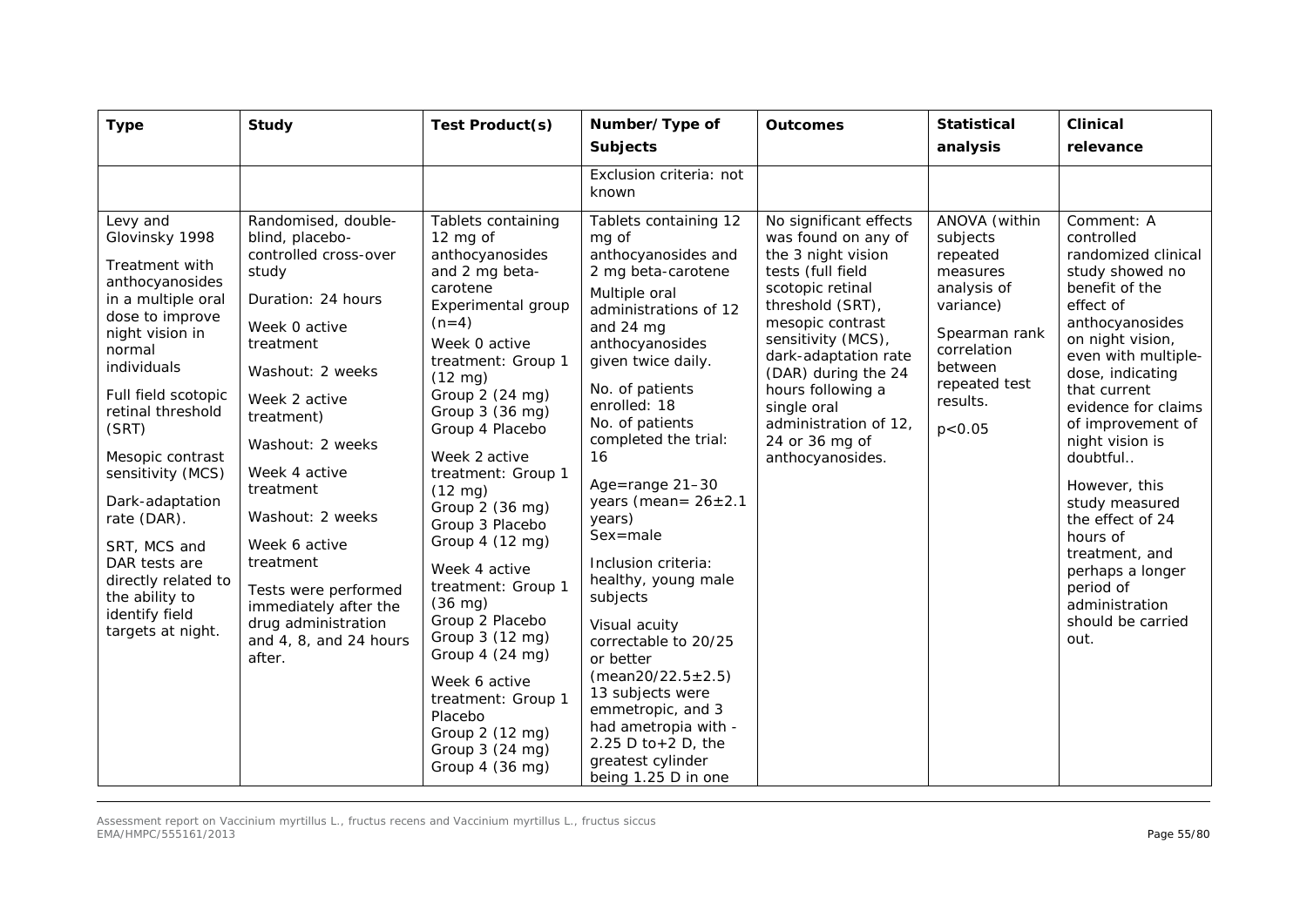| <b>Type</b>                                                                                                                                                                                                                                              | <b>Study</b>                                                                                                                                                                                              | Test Product(s)                                                                                                                                     | Number/Type of<br><b>Subjects</b>                                                                                                                                                                                                                                                                                                                                               | <b>Outcomes</b>                                                                                                                                                                                                        | <b>Statistical</b><br>analysis             | <b>Clinical</b><br>relevance                                                                                                                                                                                                                                                                                                                                                                                                                                                                                                      |
|----------------------------------------------------------------------------------------------------------------------------------------------------------------------------------------------------------------------------------------------------------|-----------------------------------------------------------------------------------------------------------------------------------------------------------------------------------------------------------|-----------------------------------------------------------------------------------------------------------------------------------------------------|---------------------------------------------------------------------------------------------------------------------------------------------------------------------------------------------------------------------------------------------------------------------------------------------------------------------------------------------------------------------------------|------------------------------------------------------------------------------------------------------------------------------------------------------------------------------------------------------------------------|--------------------------------------------|-----------------------------------------------------------------------------------------------------------------------------------------------------------------------------------------------------------------------------------------------------------------------------------------------------------------------------------------------------------------------------------------------------------------------------------------------------------------------------------------------------------------------------------|
|                                                                                                                                                                                                                                                          |                                                                                                                                                                                                           |                                                                                                                                                     | case.<br>Exclusion criteria: not<br>known<br>Visual acuity and contrast vision                                                                                                                                                                                                                                                                                                  |                                                                                                                                                                                                                        |                                            |                                                                                                                                                                                                                                                                                                                                                                                                                                                                                                                                   |
| Mayser and<br>Wilhelm 2001<br>(Poster)<br>Improvement of<br>visual acuity and<br>contrast vision in<br>healthy subjects<br>Visual acuity and<br>contrast vision<br>were measured<br>at baseline and<br>at the end of<br>each 4-week<br>treatment period. | Randomised, double-<br>blind, placebo-<br>controlled cross-over<br>study<br>Duration: 12 weeks<br>4 Weeks first active<br>treatment<br>Washout: 4 weeks 4<br>weeks second active<br>treatment (crossover) | <b>Bilberry fruit</b><br>extract (not<br>specified)<br>containing 25%<br>anthocyanosides.<br>Capsule= 160 mg<br>of BE (40 mg of<br>anthocyanosides) | <b>Bilberry fruit extract</b><br>Capsule= $160$ mg (40<br>mg anthocyanosides)<br>daily for 4 weeks<br>Placebo: 160 mg<br>lactic sugar<br>Washout: 4 weeks<br>No. of patients<br>enrolled: 119<br>No. of patients<br>completed the trial:<br>119<br>Age=range 21-30<br>years (mean= $26 \pm 2.1$<br>years)<br>Sex=male<br>Inclusion criteria:<br>healthy, young male<br>subjects | Not significantly<br>different between<br>groups: contrast<br>sensitivity, visual<br>acuity, final dark-<br>adaptation threshold<br>(mean of last 4<br>readings), dark-<br>adaptation rate, time<br>to rod-cone break. | No statistics<br>reported<br>Not specified | Contrast vision and<br>visual acuity<br>improved over the<br>four test points for<br>both groups but<br>were not<br>significantly<br>different between<br>groups.<br>A sub-analysis of<br>30 matched pairs<br>of subjects with<br>similar dark-<br>adaptation<br>threshold at the<br>first visit also<br>showed no<br>significant<br>difference between<br>groups after<br>treatment.<br>Nor were there<br>significant<br>differences<br>between groups in<br>dark-adaptation<br>rate or time to<br>reach the cone-<br>rod break. |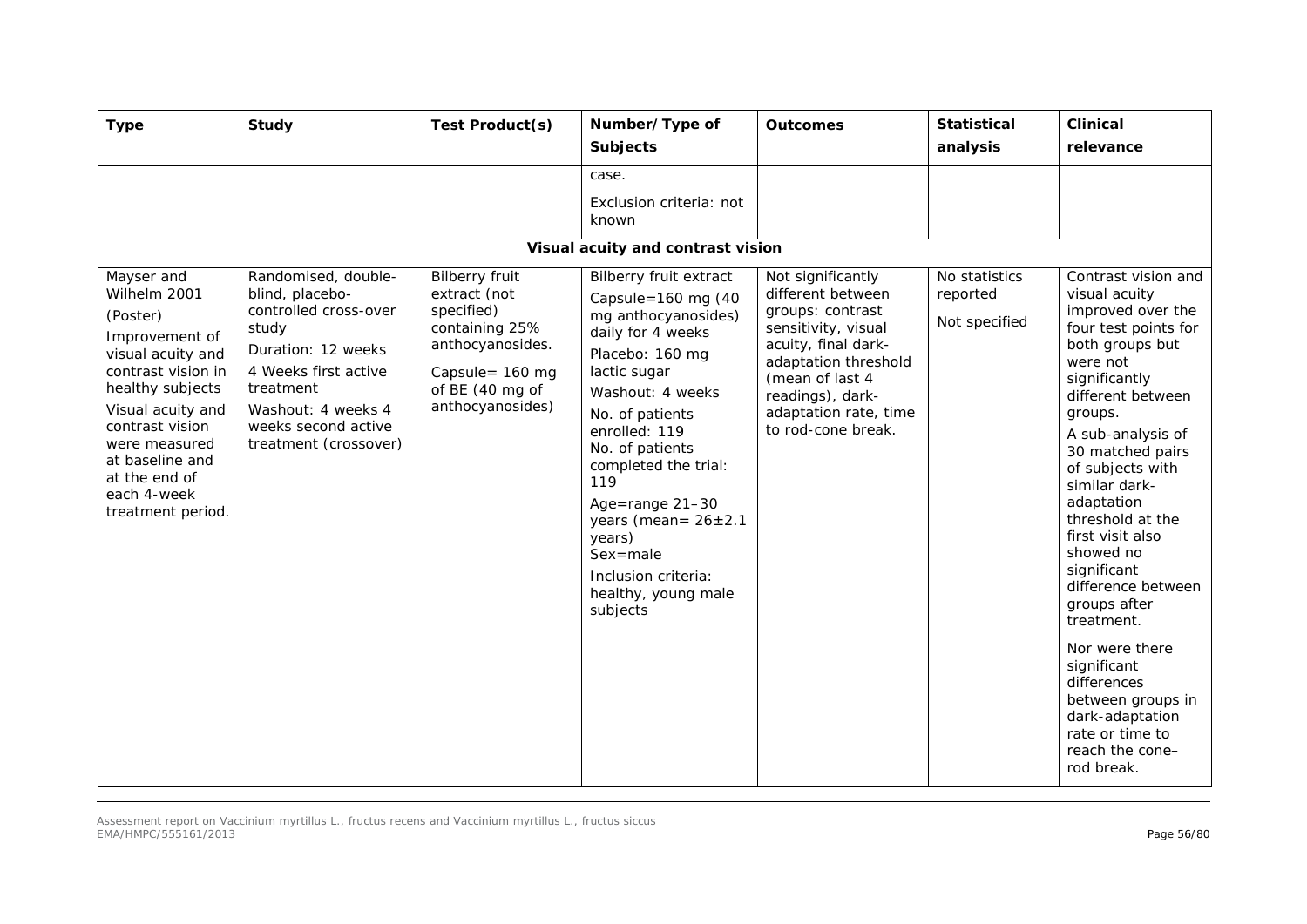| <b>Type</b>                                                                                                                                    | Study                                                                                                                                                                                                                                                                                                                                                                             | Test Product(s)                                                                                              | Number/Type of<br><b>Subjects</b>                                                                                                                                                                                                                                                                                                               | <b>Outcomes</b>                                                                                                                                                                                                                                                                                                                                                                                                                                                                                                                                                                                                                                | <b>Statistical</b><br>analysis | <b>Clinical</b><br>relevance                                                                                                                                                                                         |
|------------------------------------------------------------------------------------------------------------------------------------------------|-----------------------------------------------------------------------------------------------------------------------------------------------------------------------------------------------------------------------------------------------------------------------------------------------------------------------------------------------------------------------------------|--------------------------------------------------------------------------------------------------------------|-------------------------------------------------------------------------------------------------------------------------------------------------------------------------------------------------------------------------------------------------------------------------------------------------------------------------------------------------|------------------------------------------------------------------------------------------------------------------------------------------------------------------------------------------------------------------------------------------------------------------------------------------------------------------------------------------------------------------------------------------------------------------------------------------------------------------------------------------------------------------------------------------------------------------------------------------------------------------------------------------------|--------------------------------|----------------------------------------------------------------------------------------------------------------------------------------------------------------------------------------------------------------------|
|                                                                                                                                                |                                                                                                                                                                                                                                                                                                                                                                                   |                                                                                                              |                                                                                                                                                                                                                                                                                                                                                 |                                                                                                                                                                                                                                                                                                                                                                                                                                                                                                                                                                                                                                                |                                |                                                                                                                                                                                                                      |
|                                                                                                                                                |                                                                                                                                                                                                                                                                                                                                                                                   |                                                                                                              | <b>Reduced Light Conditions - Non Randomised Studies</b>                                                                                                                                                                                                                                                                                        |                                                                                                                                                                                                                                                                                                                                                                                                                                                                                                                                                                                                                                                |                                |                                                                                                                                                                                                                      |
| Alfieri and Sole<br>1966<br>The effect of<br>anthocyanosides<br>on adaptation of<br>electroretinogra<br>m on red light in<br>healthy patients. | Non randomised,<br>double-blind, placebo<br>controlled<br>Verum: 6 patients<br>Placebo: 6 patients<br>Duration: single acute<br>administration<br>Recording of<br>electroretinograms<br>after 1 and 3 hours<br>after administration of<br>anthocyanosides<br>Red filter Wratten<br>Kodak No 26 was used<br>to aid separation of<br>phototopic (b1) and<br>scototopic (b2) traces. | Anthocyanosides<br>not specified +<br>beta-carotene.<br>Dose: 2.88 g<br>Oral administration<br>(per-lingual) | Anthocyanosides not<br>specified + beta-<br>carotene.<br>No. of patients<br>enrolled: 12<br>No. of patients<br>completed the trial:<br>12<br>Verum=6 subjects<br>$Placebo = 6$<br>Inclusion criteria: the<br>wakeful patients with<br>the diameter of the<br>pupil remaining within<br>the limit of 6-8 mm.<br>Exclusion criteria:<br>not known | Time to point $\alpha \sim 9$<br>minutes in treated<br>subjects was reduced<br>to $\sim$ 6.5 minutes. The<br>mean time to point $\alpha$<br>was maintained<br>between 1 hour and<br>3 hours post tests<br>with no significant<br>differences between<br>two tests, at 1 hour<br>and 3 hours $(p<0.01)$<br>ANOVA showed<br>significant differences<br>between the results<br>of electroretinogram<br>verum and placebo<br>group: 6.5 minutes<br>versus 9.0 minutes<br>$[F=11.55]$ .<br>Post-treatment<br>electroretinogram<br>values of b2/b1were<br>higher at each time<br>point during the 15<br>minutes of dark<br>adaptation<br>monitoring. | <b>ANOVA</b>                   | Comment:<br>Administration of<br>anthocyanosides in<br>very high dose<br>facilitated retinal<br>adaptation.<br>According to the<br>authors possibly as<br>a result of the<br>prompt<br>regeneration of<br>rhodopsin. |
|                                                                                                                                                |                                                                                                                                                                                                                                                                                                                                                                                   |                                                                                                              | Absolute visual threshold (the complex formulation) - Non Randomised Studies                                                                                                                                                                                                                                                                    |                                                                                                                                                                                                                                                                                                                                                                                                                                                                                                                                                                                                                                                |                                |                                                                                                                                                                                                                      |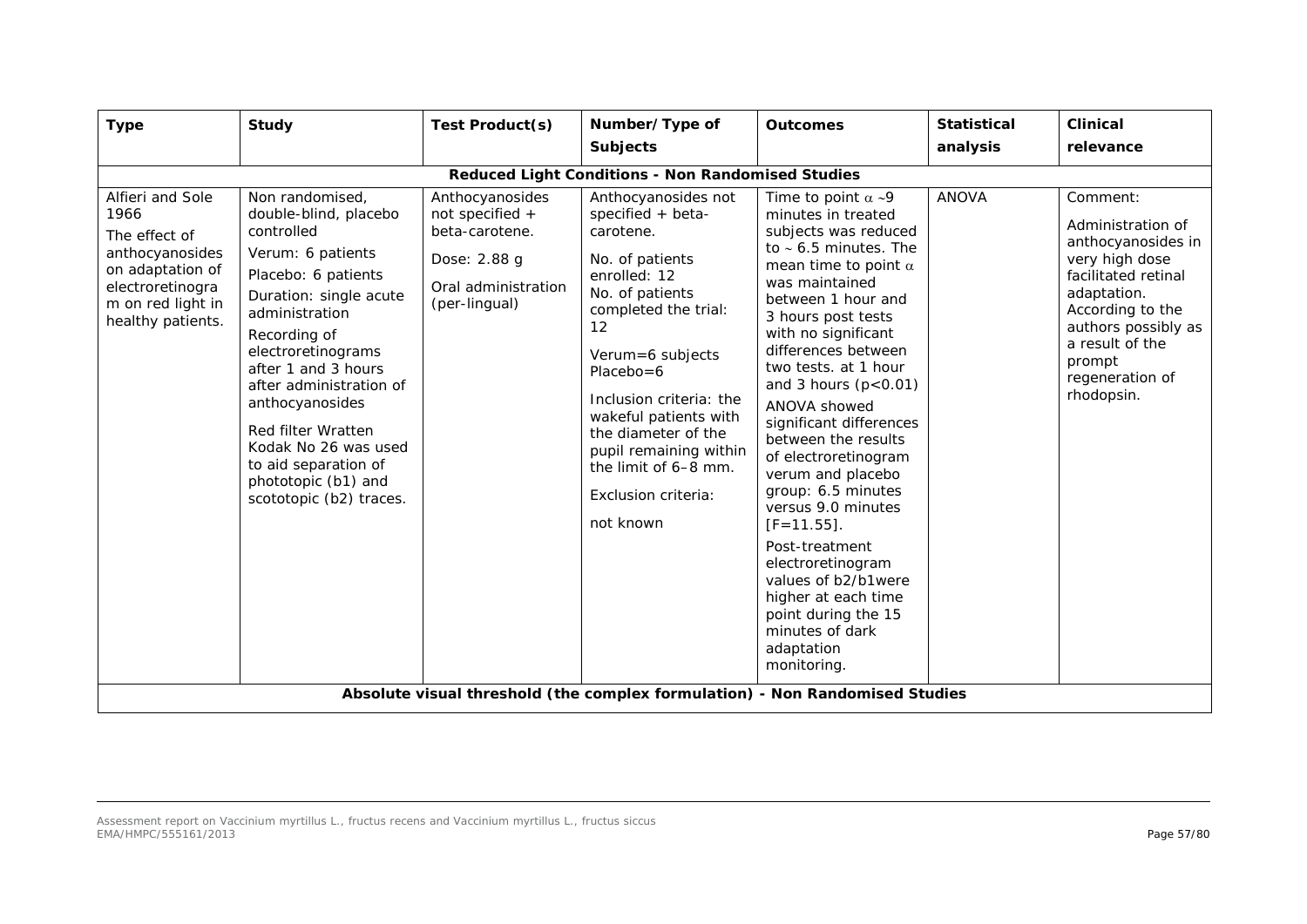| <b>Type</b>                                                                                                                                                                    | <b>Study</b>                                                                                                                                                                                                                                             | Test Product(s)                                                                                                                                         | Number/Type of<br><b>Subjects</b>                                                                                                                                                                                                                                                                                                     | <b>Outcomes</b>                                                                                                                                                                                                                                                                                                                | <b>Statistical</b><br>analysis         | <b>Clinical</b><br>relevance                                                                                                        |
|--------------------------------------------------------------------------------------------------------------------------------------------------------------------------------|----------------------------------------------------------------------------------------------------------------------------------------------------------------------------------------------------------------------------------------------------------|---------------------------------------------------------------------------------------------------------------------------------------------------------|---------------------------------------------------------------------------------------------------------------------------------------------------------------------------------------------------------------------------------------------------------------------------------------------------------------------------------------|--------------------------------------------------------------------------------------------------------------------------------------------------------------------------------------------------------------------------------------------------------------------------------------------------------------------------------|----------------------------------------|-------------------------------------------------------------------------------------------------------------------------------------|
| Gloria and Perla<br>(1966)<br>Effects of<br>anthocyanosides<br>on the absolute<br>visual threshold                                                                             | Non randomised,<br>open study<br>A single<br>administration of<br>anthocyanosides +<br>beta-carotene.<br>The absolute visual<br>threshold was<br>recorded in 5 patients<br>with the method of<br>constant stimuli.<br>Duration: single<br>administration | Anthocyanosides<br>from<br>"ophtalmological<br>preparation for<br>improving<br>vision"+beta-<br>carotene<br>Doses: not known                            | Anthocyanosides not<br>specified+beta-<br>carotene.<br>No. of patients<br>enrolled: 5<br>No. of patients<br>completed the trial: 5<br>Verum=5 subjects<br>Inclusion criteria: not<br>known<br>Exclusion criteria: not<br>known                                                                                                        | An improvement was<br>registered in the<br>absolute threshold of<br>about 2 log. units in<br>4 patients.                                                                                                                                                                                                                       | No statistic<br>reported               |                                                                                                                                     |
|                                                                                                                                                                                |                                                                                                                                                                                                                                                          |                                                                                                                                                         | Myopia - Non Randomised Studies                                                                                                                                                                                                                                                                                                       |                                                                                                                                                                                                                                                                                                                                |                                        |                                                                                                                                     |
| Contestabile et al.,<br>1991<br>Electrophysiologic<br>al response in<br>myopic patients<br>after prolonged<br>treatment with<br>high dosage of<br>bilberry<br>anthocyanosides. | Open study, not<br>controlled study, no<br>control group<br>Variations of the<br>critical central retinal<br>fusion frequency with<br>recording of<br>electroretinograms<br>(Filter Kodak Wratten)<br>before and after<br>therapy<br>Duration: 90 days   | V. myrtillus extract<br>(no further detail)<br>1 capsule=160 mg<br>of anthocyanosides<br>Oral administration<br>Dosage: 2 capsules<br>daily for 90 days | V. myrtillus extract<br>Oral administration<br>Dosage: 2 capsules<br>daily for 90 days<br>No. of patients<br>enrolled: 26<br>No. of patients<br>completed the trial:<br>26 (total 52 eyes)<br>Verum=26 subjects<br>Inclusion criteria:<br>Myopia<br>$1st$ group=34 eyes (6<br>Dioptres)<br>$2nd$ group=18 eyes<br>$(18 > 6$ Dioptres) | The 90 days<br>treatment resulted in<br>significant<br>improvement of the<br>scotopic function in<br>all patients (p<0.01)<br>and an improvement<br>of photopic function<br>in the group of<br>subjects suffering<br>from myopia of light<br>and medium degree<br>(central fusion<br>frequency: $p < 0.005$ ;<br>$p < 0.01$ ). | Student T-test<br>Accepted<br>p < 0.05 | Prolonged 90 days<br>treatment with BE<br>in myopic patients<br>resulted in<br>improvement in<br>scotopic and<br>photopic function. |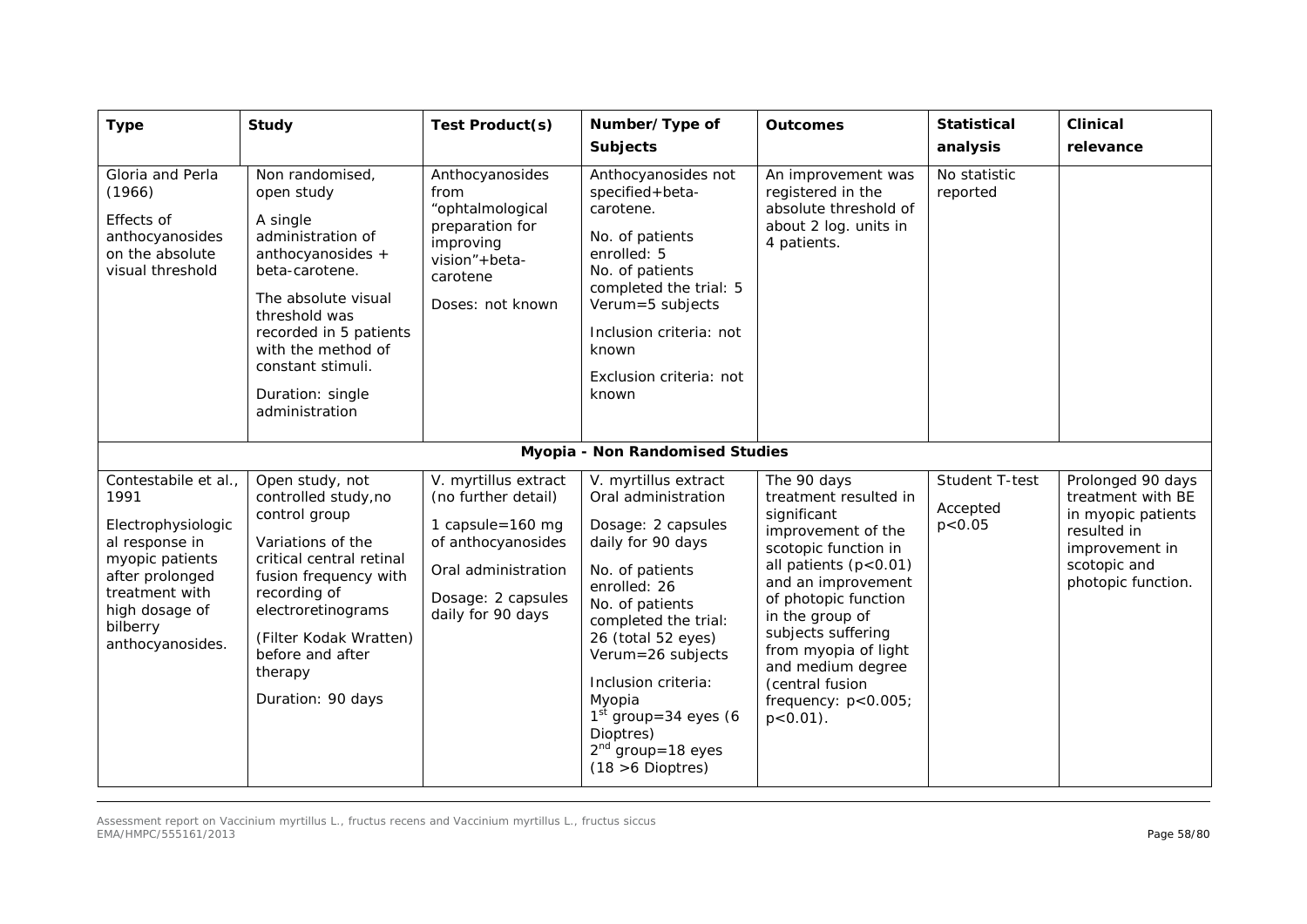| <b>Type</b>                                                                                                                                              | <b>Study</b>                                                                                                                                                                                                                                                                                                                                                                                                                                                                          | Test Product(s)                                                        | Number/Type of<br><b>Subjects</b>                                                                                                                                                                                                                   | <b>Outcomes</b>                                                                                                                                                                                                                                                                                                                                                                                                                                                                                                                                                         | <b>Statistical</b><br>analysis | <b>Clinical</b><br>relevance                                                                                                                                                                                                       |  |  |  |
|----------------------------------------------------------------------------------------------------------------------------------------------------------|---------------------------------------------------------------------------------------------------------------------------------------------------------------------------------------------------------------------------------------------------------------------------------------------------------------------------------------------------------------------------------------------------------------------------------------------------------------------------------------|------------------------------------------------------------------------|-----------------------------------------------------------------------------------------------------------------------------------------------------------------------------------------------------------------------------------------------------|-------------------------------------------------------------------------------------------------------------------------------------------------------------------------------------------------------------------------------------------------------------------------------------------------------------------------------------------------------------------------------------------------------------------------------------------------------------------------------------------------------------------------------------------------------------------------|--------------------------------|------------------------------------------------------------------------------------------------------------------------------------------------------------------------------------------------------------------------------------|--|--|--|
| Reduced Light Conditions - Non Randomised Studies                                                                                                        |                                                                                                                                                                                                                                                                                                                                                                                                                                                                                       |                                                                        |                                                                                                                                                                                                                                                     |                                                                                                                                                                                                                                                                                                                                                                                                                                                                                                                                                                         |                                |                                                                                                                                                                                                                                    |  |  |  |
| Magnasco and<br>Zingirian 1966<br>Anthocyanosides<br>impact on<br>diversity in the<br>visual field of<br>normal subjects<br>adapted to<br>mesopic light. | Non randomised,<br>controlled placebo,<br>crossover study<br>Static perimetry to plot<br>variations in retinal<br>threshold at a series of<br>points in the visual<br>field of 16 normal<br>subjects adapted to<br>mesopic light was<br>used.<br>Acute, single<br>treatment.<br>Subjects were tested<br>at baseline and 4 hours<br>after treatment.<br>Duration: not specified<br>Washout period: not<br>specified<br>Placebo and active<br>treatment were given<br>on separate days. | V. myrtillus extract<br>(no further detail)<br>Dose: not known         | No. of patients<br>enrolled: 16<br>No. of patients<br>completed the trial:<br>16<br>Inclusion criteria:<br>healthy subjects<br>Differential mesopic<br>retinal threshold at<br>points 0-180 to the<br>meridian.<br>Exclusion criteria: not<br>known | Pre-post<br>improvements with<br>verum in all subjects:<br>Reduced threshold in<br>foveal and perifoveal<br>regions $(n=3)$ ~20%<br>$(p<0.01)$ , enlarged<br>mesopic plateau<br>without change in<br>level, $(n=1) 10^0$<br>nasally, $4^0$<br>temporally.<br>Global elevation of<br>mesopic plateau,<br>$(n=6)$ 20-30%<br>increase in<br>sensitivity.<br>Increased sensitivity<br>of the central-<br>pericentral plateau,<br>$(n=6)$ 20-50% and<br>enlarged plateau 3-<br>13 nasally & 4-10<br>temporally. Non-<br>significant in pre-post<br>measures with<br>placebo. | Not known                      | A significant<br>lowering of visual<br>threshold or<br>enlargement of the<br>visual plateau was<br>seen in all subjects<br>4 hours after<br>active treatment.<br>The largest effect<br>was observed in<br>the pericentral<br>area. |  |  |  |
|                                                                                                                                                          |                                                                                                                                                                                                                                                                                                                                                                                                                                                                                       |                                                                        | Reduced Light Conditions (the complex formulation) - Non Randomised Studies                                                                                                                                                                         |                                                                                                                                                                                                                                                                                                                                                                                                                                                                                                                                                                         |                                |                                                                                                                                                                                                                                    |  |  |  |
| Belleoud et al.,<br>1967                                                                                                                                 | Non randomised,<br>double blind, controlled<br>placebo study.                                                                                                                                                                                                                                                                                                                                                                                                                         | <b>Bilberry fruit</b><br>extract (no further<br>$detail$ ) +5 mg beta- | No. of patients<br>enrolled: 40<br>No. of patients                                                                                                                                                                                                  | At pre-test 13 of the<br>pilots in the<br>experimental group                                                                                                                                                                                                                                                                                                                                                                                                                                                                                                            | Not specified                  | Experimental<br>subjects reported<br>an improvement in                                                                                                                                                                             |  |  |  |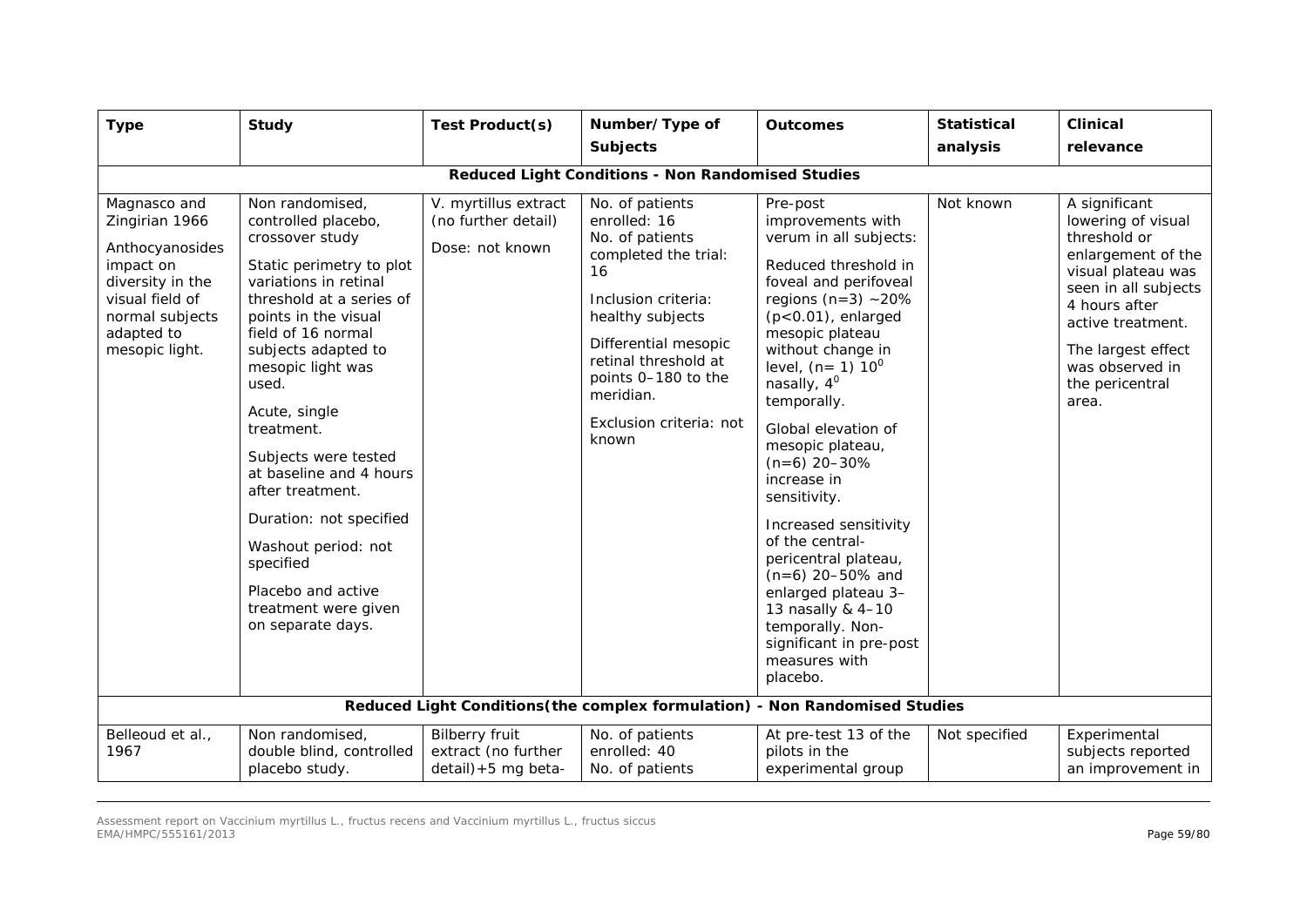| <b>Type</b>                                                                                                                               | <b>Study</b>                                                                                                                                                                                                                                                                                                                                                                                                                     | Test Product(s)                                                                                                                                                                                               | Number/Type of<br><b>Subjects</b>                                                                                                                                                                                                                                                                                                                                                                                                | <b>Outcomes</b>                                                                                                                                                                                                                                                                                                                                                                                                                                                                                                                                                                                                                                                                                                                                                              | <b>Statistical</b><br>analysis | <b>Clinical</b><br>relevance                                                                                                                                                   |
|-------------------------------------------------------------------------------------------------------------------------------------------|----------------------------------------------------------------------------------------------------------------------------------------------------------------------------------------------------------------------------------------------------------------------------------------------------------------------------------------------------------------------------------------------------------------------------------|---------------------------------------------------------------------------------------------------------------------------------------------------------------------------------------------------------------|----------------------------------------------------------------------------------------------------------------------------------------------------------------------------------------------------------------------------------------------------------------------------------------------------------------------------------------------------------------------------------------------------------------------------------|------------------------------------------------------------------------------------------------------------------------------------------------------------------------------------------------------------------------------------------------------------------------------------------------------------------------------------------------------------------------------------------------------------------------------------------------------------------------------------------------------------------------------------------------------------------------------------------------------------------------------------------------------------------------------------------------------------------------------------------------------------------------------|--------------------------------|--------------------------------------------------------------------------------------------------------------------------------------------------------------------------------|
| Change of the<br>scotopic light<br>threshold after<br>30 minutes of<br>dark adaptation<br>measured before<br>and after a night<br>flight. | Scotopic light threshold<br>after 30 minutes of<br>dark adaptation was<br>measured before and<br>after a night flight.<br>After pre-testing and 4<br>hours before take-off,<br>subjects were given<br>either two verum<br>tablets or placebo.<br>90 minutes before<br>flight they received two<br>additional tablets.<br>Night flight lasted 1-2<br>hours (post tests after<br>landing).<br>Number of the flight<br>hours: 1-5.5 | carotene<br>1 coated tablet<br>contains 100 mg of<br>anthocyanidins<br>from bilberry and<br>5.0 mg beta-<br>carotene<br>Four 100 mg<br>capsules, (400 mg<br>of the BE $+20$ mg<br>of beta-carotene<br>daily). | completed the trial:<br>40<br>Inclusion criteria:<br>Healthy subjects: 20<br>jet pilots and 20<br>helicopter pilots<br>An entry requirement<br>for personnel in these<br>squadrons was that<br>their night vision<br>threshold should be<br>1.12 $B/hm^2$ (10 $Cd/m^2$<br>) is the currently<br>recognised value) or<br>less but this threshold<br>varies with fatigue.<br>Exclusion criteria: not<br>known<br>Dosage: 4 tablets | had scotopic<br>thresholds<br>categorized as<br>excellent (1.12<br>B/hm <sup>2</sup> ) and showed<br>only small reductions<br>in threshold at post<br>test. The seven pilots<br>with mediocre<br>scotopic thresholds at<br>pre-test showed<br>significant<br>improvements at<br>post-test with<br>thresholds falling to<br>1.12 $B/hm2$ or less<br>with an average<br>reduction of 0.30<br>$B/hm^2$ (0.18-0.67<br>$B/hm2$ ).<br>All experimental<br>subjects, including 5<br>who had flown for<br>more than 4 hours<br>that day, reported a<br>reduction in visual<br>fatigue and a slight<br>feeling of euphoria,<br>effects not reported<br>by control subjects.<br>No changes in<br>controls with initial<br>low thresholds.<br>Personal reports:<br>reduced and shorter- |                                | their ability to<br>adapt to reduced<br>light.<br>All experimental<br>subjects (including<br>controls) reported<br>a reduction in<br>after-image effects<br>caused by dazzling |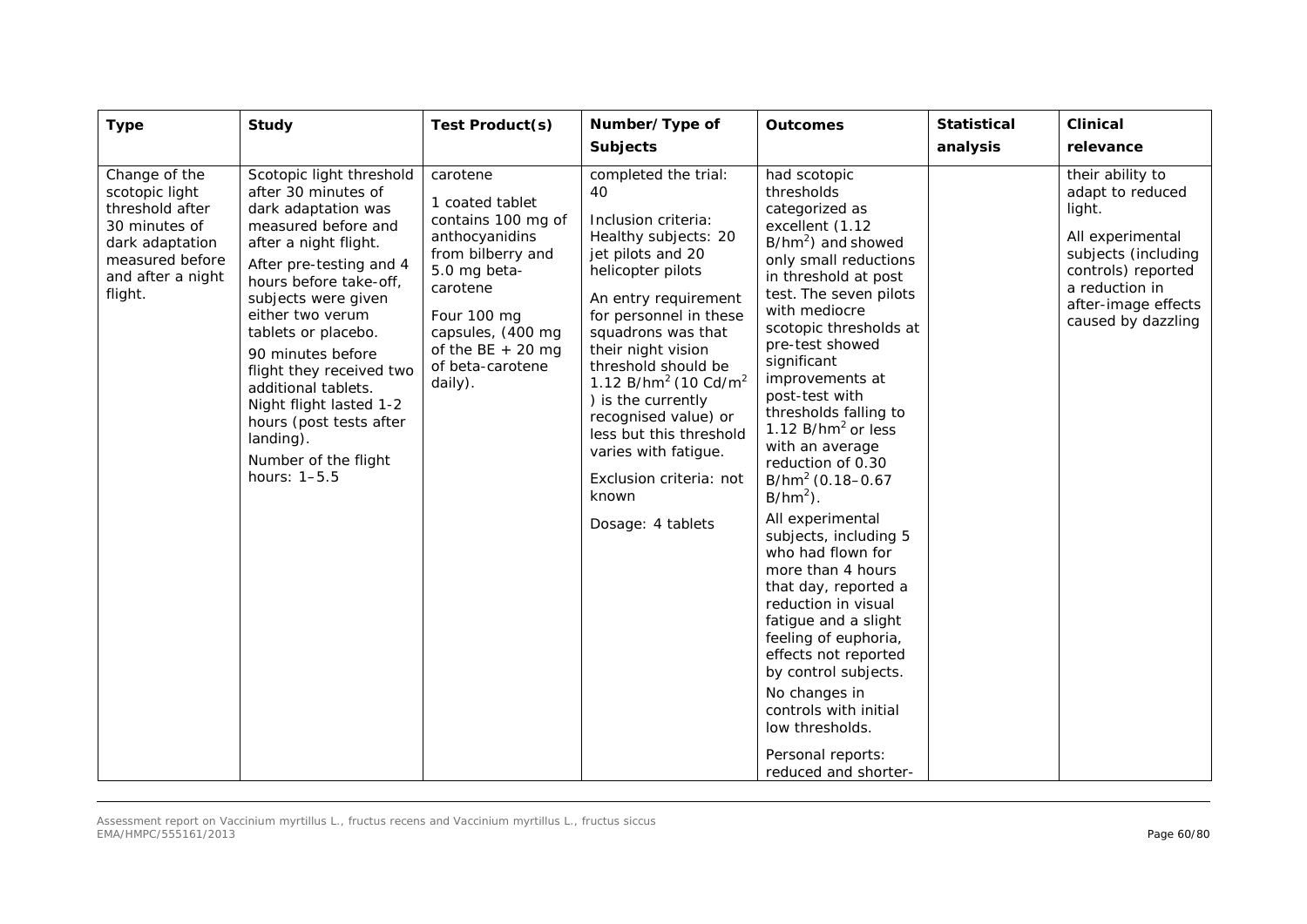| <b>Type</b>                                                                                               | <b>Study</b>                                                                                                                                                                                                                                                                     | Test Product(s) | Number/Type of<br><b>Subjects</b>                                                                                                                                                                                                                                                                       | <b>Outcomes</b>                                                                                                                                                                                                                                                                                                                                                                                                                                                                                  | <b>Statistical</b><br>analysis                            | <b>Clinical</b><br>relevance                                                                                                                                            |
|-----------------------------------------------------------------------------------------------------------|----------------------------------------------------------------------------------------------------------------------------------------------------------------------------------------------------------------------------------------------------------------------------------|-----------------|---------------------------------------------------------------------------------------------------------------------------------------------------------------------------------------------------------------------------------------------------------------------------------------------------------|--------------------------------------------------------------------------------------------------------------------------------------------------------------------------------------------------------------------------------------------------------------------------------------------------------------------------------------------------------------------------------------------------------------------------------------------------------------------------------------------------|-----------------------------------------------------------|-------------------------------------------------------------------------------------------------------------------------------------------------------------------------|
| Sala et al., 1979<br>Improvement of<br>night vision in<br>railway night<br>workers with<br>normal vision. | Non Randomised,<br>double blind, controlled<br>placebo.<br>Duration: Information<br>not available)<br>Dark adaptation<br>Mesopic light threshold<br>Recovery speed after<br>dazzling<br>Photochromatic<br>interval for violet<br>Photochromatic<br>threshold for violet<br>light | Anthocyanosides | Anthocyanosides<br>Daily dose: 300<br>mg/day<br>No. of patients<br>enrolled: 46<br>No. of patients<br>completed the trial:<br>46<br>Inclusion criteria:<br>Healthy subjects.<br>Railway night workers<br>with normal vision.<br>Verum: 3 days<br>$(N=24)$<br>Verum: 7 days<br>$(N=20)$<br>Placebo: n=20 | lived post-dazzling<br>after-images,<br>reduced visual<br>fatigue, improved<br>dark adaptation.<br>Dark-adaptation<br>curve (ERG), initial<br>and final thresholds<br>were reduced after<br>treatment at 3 and 7<br>days $(p<0.05)$ . Time<br>to point a: non-<br>significant<br>Mesopic light<br>threshold: non-<br>significant<br>Recovery speed after<br>dazzling: non-<br>significant<br>Photochromatic<br>interval for violet:<br>non-significant<br>Photochromatic<br>threshold for violet | Information not<br>available)<br><b>ANOVA</b><br>p < 0.05 | In night time<br>working railway<br>workers the dark -<br>adaptation was<br>significantly<br>improved after 3<br>and 7 days of<br>administration of<br>anthocyanosides. |
|                                                                                                           |                                                                                                                                                                                                                                                                                  |                 |                                                                                                                                                                                                                                                                                                         | light: lowered<br>Significance<br>(information not<br>available)                                                                                                                                                                                                                                                                                                                                                                                                                                 |                                                           |                                                                                                                                                                         |
|                                                                                                           | Treatment of disorders of the circulatory system (e.g. altered microcirculation and peripheral venous insufficiency)                                                                                                                                                             |                 | <b>Non Randomised Studies</b>                                                                                                                                                                                                                                                                           |                                                                                                                                                                                                                                                                                                                                                                                                                                                                                                  |                                                           |                                                                                                                                                                         |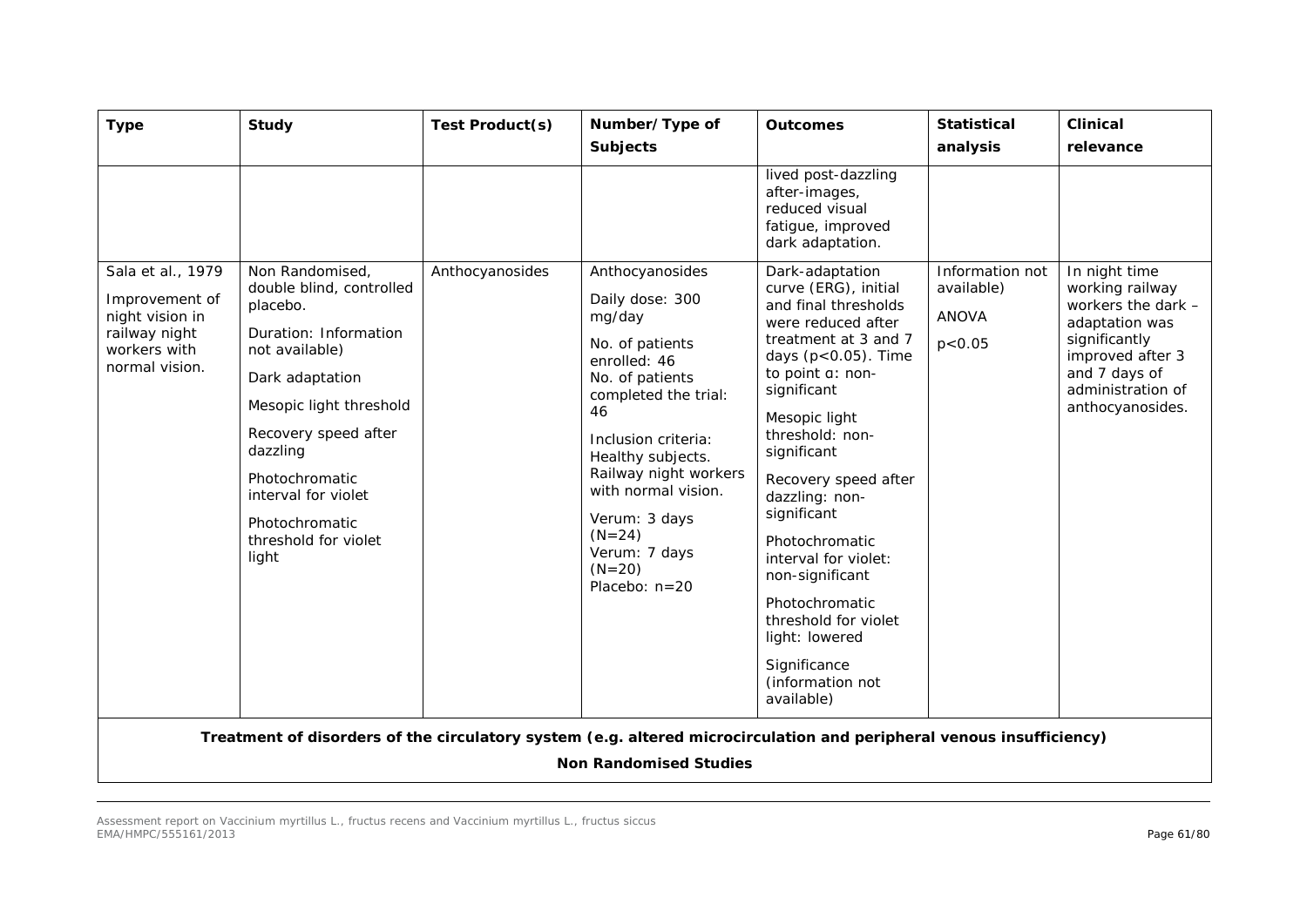| <b>Type</b>                                                                                                                              | <b>Study</b>                                                                                                                                                                                                                                                                                                                                                                                                                                                                                                                                                                                                                              | Test Product(s)                                                        | Number/Type of<br><b>Subjects</b>                                                                                                                                                                                                                                                                                                      | <b>Outcomes</b>                                                                                                   | <b>Statistical</b><br>analysis            | <b>Clinical</b><br>relevance                                                                                                                                                                                                                                                              |
|------------------------------------------------------------------------------------------------------------------------------------------|-------------------------------------------------------------------------------------------------------------------------------------------------------------------------------------------------------------------------------------------------------------------------------------------------------------------------------------------------------------------------------------------------------------------------------------------------------------------------------------------------------------------------------------------------------------------------------------------------------------------------------------------|------------------------------------------------------------------------|----------------------------------------------------------------------------------------------------------------------------------------------------------------------------------------------------------------------------------------------------------------------------------------------------------------------------------------|-------------------------------------------------------------------------------------------------------------------|-------------------------------------------|-------------------------------------------------------------------------------------------------------------------------------------------------------------------------------------------------------------------------------------------------------------------------------------------|
| Coget and Merlen<br>1968<br>Determination of<br>the impact of V.<br>myrtillus<br>anthocyanosides<br>on the fragility of<br>blood vessels | Open observational<br>study<br>Performed on 27<br>patients with<br>symptoms of capillary<br>fragility.<br>Duration: 2 months<br>Primary endpoints:<br>reduction of the<br>number of petechiae<br>on skin after treatment<br>with anthocyanosides<br>of V. myrtillus. They<br>are the result of minor<br>haemorrhage (tiny<br>hemorrhagic spots <3<br>mm).<br>Prior to administration<br>of the drug in patients<br>induced formation of<br>the control petechiae<br>by the pressure of the<br>piston (30 mg Hg for<br>60 seconds on the<br>skin. Then, they were<br>compared with the size<br>and intensity after 2<br>months of therapy. | <b>Bilberry fruit</b><br>extract<br>1 tablets=20 mg<br>anthocyanosides | Dose: 4-6<br>tablets/daily<br>1 tablets=20 mg<br>anthocyanosides<br>Therapy: 10-15 days<br>in a month, 4-6<br>tablets daily.<br>No. of patients<br>enrolled: 27<br>No. of patients<br>completed the trial:<br>27<br>Inclusion criteria:<br>petechiae on skin<br>No control group<br>Age: 19-72 years<br>Sex: 1 males and 26<br>females | Reduction of the<br>number of petechiae<br>on skin after<br>treatment with<br>anthocyanosides.                    | Nonparametric<br>subjective<br>evaluation | According to the<br>study the use of<br>anthocyanosides<br>for two months<br>induced positive<br>effect and reduced<br>the number and<br>size of petechiae.<br>This assessment,<br>however, was<br>made subjectively,<br>without a control<br>group, and no<br>statistical<br>validation. |
| Mian et al., 1977<br>Reduction of<br>symptoms of<br>ulcerative                                                                           | Open Study, non<br>controlled study<br>On the base of the<br>prior observations that                                                                                                                                                                                                                                                                                                                                                                                                                                                                                                                                                      | V. myrtillus extract<br>(BEM)                                          | V. myrtillus extract<br>(BEM)<br>Dose: 240 mg/day<br>No. of patients                                                                                                                                                                                                                                                                   | <b>BEM</b> administration<br>reduced the protein<br>content of the<br>exudate produced by<br>venous occlusion and | Not known                                 | The biochemical<br>and histochemical<br>data showed that<br>the BEM protect<br>the capillary walls                                                                                                                                                                                        |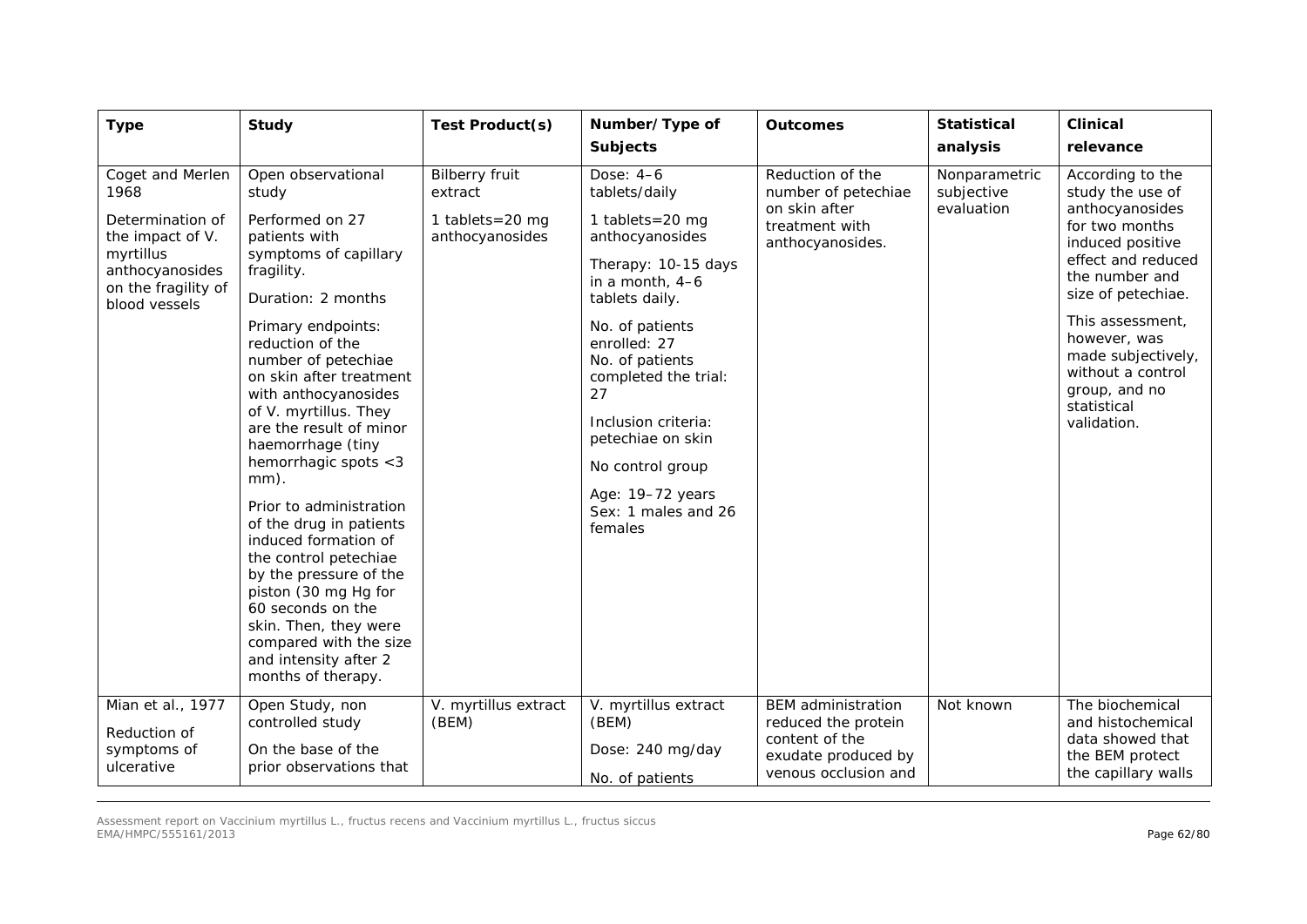| <b>Type</b>                                                             | <b>Study</b>                                                                                                                                                                                                                                                                                                                                                                                                                   | Test Product(s)                               | Number/Type of<br><b>Subjects</b>                                                                                                                               | <b>Outcomes</b>                                                                                                                                                                              | <b>Statistical</b><br>analysis | <b>Clinical</b><br>relevance                                                                                                                                                                                                                                                                                                                                                                                                                                              |
|-------------------------------------------------------------------------|--------------------------------------------------------------------------------------------------------------------------------------------------------------------------------------------------------------------------------------------------------------------------------------------------------------------------------------------------------------------------------------------------------------------------------|-----------------------------------------------|-----------------------------------------------------------------------------------------------------------------------------------------------------------------|----------------------------------------------------------------------------------------------------------------------------------------------------------------------------------------------|--------------------------------|---------------------------------------------------------------------------------------------------------------------------------------------------------------------------------------------------------------------------------------------------------------------------------------------------------------------------------------------------------------------------------------------------------------------------------------------------------------------------|
| dermatitis due to<br>post<br>thrombophlebitis                           | indicated the formation<br>of complexes of<br>anthocyanosides and<br>some phospholipids,<br>the local and the<br>systemic<br>administration of<br>anthocyanosides was<br>investigated<br>1) the foreign body<br>granuloma formation<br>2) the composition of<br>the protein fractions in<br>exudate from the<br>capillaries the<br>granulation tissue,<br>growing on the<br>varicose veins leg<br>ulcers.<br>Duration: 10 days |                                               | enrolled: 15<br>No. of patients<br>completed the trial:<br>15<br>Inclusion criteria:<br>symptoms of<br>ulcerative dermatitis<br>due to post<br>thrombophlebitis | stasis.<br>In the examined<br>patients there was a<br>substantial increase<br>in the number of the<br>newly formed<br>capillaries and<br>collagen fibrils<br>produced by<br>anthocyanosides. |                                | with a double<br>mechanism:<br>1. Increase of the<br>endothelial barrier<br>by stabilizing the<br>membrane<br>phospholipids<br>2. Increase of the<br>biosynthesis of<br>acid<br>mucopolysaccharid<br>es of the total<br>matrix, by<br>restoring<br>mucopolysaccharid<br>ic precapillary<br>sheath.<br>This latter effect<br>could explain the<br>substantial<br>increase in the<br>newly formed<br>capillaries and<br>collagen fibrils<br>produced by<br>anthocyanosides. |
| Gatta. 1988<br>Improvement of<br>symptoms of<br>venous<br>insufficiency | Single blind, placebo<br>controlled study<br>Duration: 30 days<br>Prospective reduction<br>of symptoms:                                                                                                                                                                                                                                                                                                                        | V. myrtillus extract<br>(BEM)<br>Tablet=80 mg | V. myrtillus extract<br>Tablet=160 $mg$<br>Dosage: 80 mg 3<br>times 2 per day (total<br>480 mg daily)<br>No. of patients                                        | As a result of<br>administration of<br>BEM for 30 days in all<br>patients was<br>achieved a significant<br>$(p<0.01)$ reduction in<br>the intensity of the                                   | Information not<br>available)  | In all patients a<br>significant<br>reduction was<br>achieved in the<br>intensity of the<br>symptoms of<br>venous                                                                                                                                                                                                                                                                                                                                                         |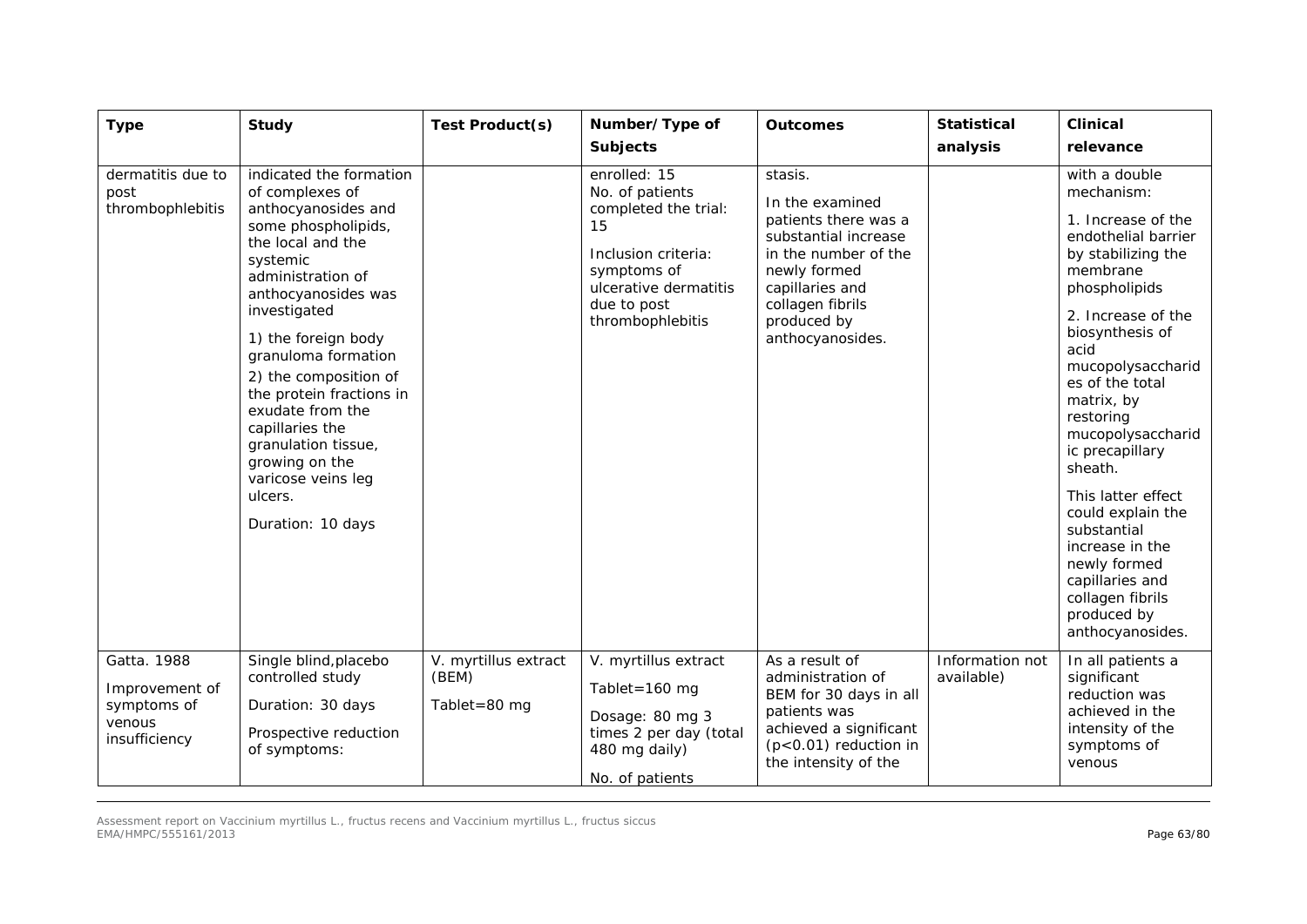| <b>Type</b>                                                                                            | <b>Study</b>                                                                                                                                                                                              | Test Product(s)                                                                       | Number/Type of<br><b>Subjects</b>                                                                                                                                                                                                            | <b>Outcomes</b>                                                                                                                                                                                 | <b>Statistical</b><br>analysis                 | <b>Clinical</b><br>relevance                                                                                                         |  |  |  |
|--------------------------------------------------------------------------------------------------------|-----------------------------------------------------------------------------------------------------------------------------------------------------------------------------------------------------------|---------------------------------------------------------------------------------------|----------------------------------------------------------------------------------------------------------------------------------------------------------------------------------------------------------------------------------------------|-------------------------------------------------------------------------------------------------------------------------------------------------------------------------------------------------|------------------------------------------------|--------------------------------------------------------------------------------------------------------------------------------------|--|--|--|
| Allegra et al.,<br>1982<br>Decrease of<br>symptoms of                                                  | 1.Oedema<br>2. Sensations of<br>pressure<br>3. Parestesia<br>4. Cramp-like pain<br>Double blind, placebo<br>controlled study<br>Prospective decrease of<br>symptoms of oedema,                            | V. myrtillus extract<br>(BEM)                                                         | enrolled: 60<br>No. of patients<br>completed the trial:<br>60<br>Inclusion criteria:<br>venous insufficiency<br>Placebo control group<br>Age: mean 44 years<br>V. myrtillus extract<br>Dosage: 480 mg/day<br>No. of patients<br>enrolled: 47 | symptoms:<br>1.Oedema<br>2. Sensations of<br>pressure<br>3. Parestesia<br>4.Cramp-like pain<br>In treated patients<br>the decrease of<br>oedema, paresthesia,<br>and pain was<br>observed while | Information not<br>available)                  | insufficiency after<br>treatment with<br>BEM.<br>In patients<br>receiving BEM the<br>decrease of<br>symptoms of<br>peripheral venous |  |  |  |
| oedema,<br>paresthesia in<br>patients with<br>Raynaud's<br>disease.                                    | paresthesia and pain<br>while increasing joint<br>mobility in patients<br>with Raynaud's<br>disease.<br>Duration: 30 days                                                                                 |                                                                                       | No. of patients<br>completed the trial:<br>47<br>Inclusion criteria:<br>peripheral vascular<br>disorder<br>Placebo control group                                                                                                             | increasing joint<br>mobility.                                                                                                                                                                   |                                                | insufficiency was<br>observed.                                                                                                       |  |  |  |
|                                                                                                        | Treatment of disorders of the circulatory system (e.g. altered microcirculation and peripheral venous insufficiency induced by pregnancy)<br><b>Non Randomised Studies</b>                                |                                                                                       |                                                                                                                                                                                                                                              |                                                                                                                                                                                                 |                                                |                                                                                                                                      |  |  |  |
| Grismondi 1981<br>Improvement of<br>symptoms of<br>peripheral<br>venous<br>insufficiency<br>induced by | Estimation of the<br>reduction of symptoms<br>of burning, itching,<br>heaviness of legs and<br>pain, reduction of<br>diurnal and nocturnal<br>cramps and oedema<br>before, and at 30, 60<br>and 90 day of | V. myrtillus extract<br>(BEM) containing<br>25% of<br>anthocyanosides<br>Tablet=80 mg | V. myrtillus extract<br>(BEM)<br>Tablet=80 mg<br>Dosage: 320 mg daily<br>(4 tablets) started in<br>6 <sup>th</sup> month of<br>pregnancy                                                                                                     | Improvements in<br>burning and itching<br>$(p<0.001)$ ,<br>heaviness.<br>$(p<0.001)$ , and pain<br>$(p<0.001)$ were<br>observed in patients<br>receiving BEM, as well<br>as in diurnal and      | Student T-test<br>for<br>independent<br>groups | In 54 pregnant<br>patients BEM<br>administration<br>significantly<br>reduced symptoms<br>of peripheral<br>venous<br>insufficiency.   |  |  |  |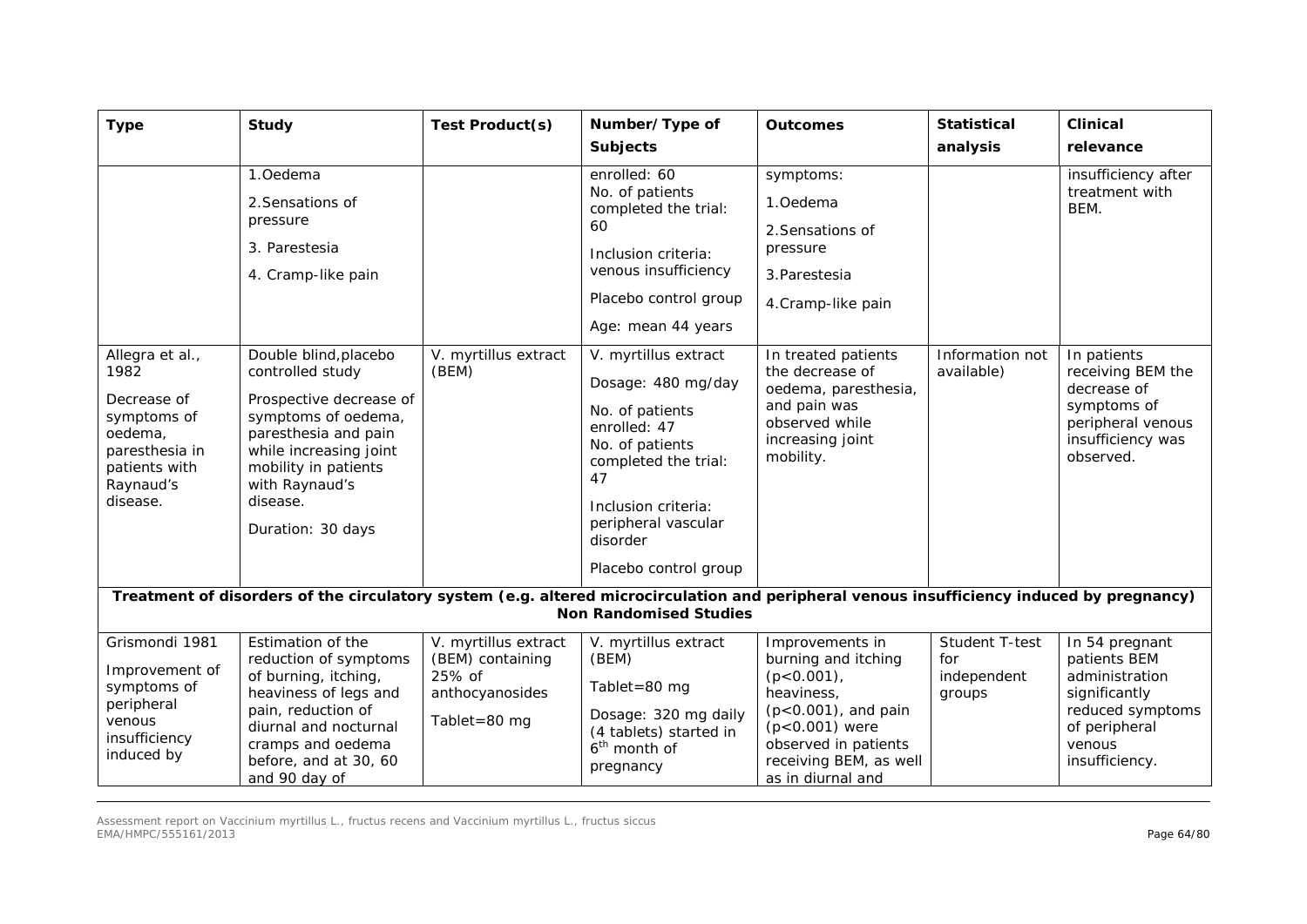| <b>Type</b>                                                                                                                                       | <b>Study</b>                                                                                                                                                                                    | Test Product(s)                                                                       | Number/Type of<br><b>Subjects</b>                                                                                                                                                                                                                                                                                           | <b>Outcomes</b>                                                                                                                                                         | <b>Statistical</b><br>analysis | <b>Clinical</b><br>relevance                                                                                                                                                                           |
|---------------------------------------------------------------------------------------------------------------------------------------------------|-------------------------------------------------------------------------------------------------------------------------------------------------------------------------------------------------|---------------------------------------------------------------------------------------|-----------------------------------------------------------------------------------------------------------------------------------------------------------------------------------------------------------------------------------------------------------------------------------------------------------------------------|-------------------------------------------------------------------------------------------------------------------------------------------------------------------------|--------------------------------|--------------------------------------------------------------------------------------------------------------------------------------------------------------------------------------------------------|
| pregnancy                                                                                                                                         | treatment.<br>Duration: 60-90 days                                                                                                                                                              |                                                                                       | No. of patients<br>enrolled: 54<br>No. of patients<br>completed the trial:<br>54<br>Inclusion criteria:<br>peripheral vascular<br>disorder                                                                                                                                                                                  | nocturnal cramps<br>$(p<0.01)$ , and a<br>reduction in oedema<br>and in capillary<br>fragility $(p<0.001)$ .                                                            |                                |                                                                                                                                                                                                        |
|                                                                                                                                                   | Treatment of disorders of the circulatory system (e.g. polyneuritis and altered microcirculation) - Non Randomised Studies                                                                      |                                                                                       |                                                                                                                                                                                                                                                                                                                             |                                                                                                                                                                         |                                |                                                                                                                                                                                                        |
| Pennarola et al.,<br>1980<br>Improvement of<br>peripheral<br>circulation<br>disturbances<br>induced by<br>toxicity of<br>industrial<br>adhesives. | No control group, no<br>placebo group<br>Examination of ungual<br>capillary bed by<br>capillaroscopy and by<br>use of pletysmographic<br>and thermographic<br>techniques.<br>Duration: 60 days. | V. myrtillus extract<br>(BEM) containing<br>25% of<br>anthocyanosides<br>Tablet=80 mg | V. myrtillus extract<br>(BEM)<br>Tablet=80 $mg$<br>Dosage: 80 mg daily<br>for 60 days<br>No. of patients<br>enrolled: 15<br>No. of patients<br>completed the trial:<br>15<br>Sex: female<br>Age: 18-34 years<br>Inclusion criteria:<br>polyneuritis induced<br>by industrial<br>adhesives<br>Exclusion criteria: no<br>data | Treatment with BEM<br>significantly improved<br>microcirculatory<br>disturbances<br>ascertained with<br>capillary,<br>thermographic and<br>plethysmographic<br>methods. | Not known                      | After<br>administration of<br>BEM for 60 days,<br>15 patients with<br>polyneuritis arising<br>out of professional<br>contact with<br>adhesives<br>significant clinical<br>improvement was<br>observed. |
|                                                                                                                                                   | Treatment of disorders of the circulatory system (e.g. complications and side effects of the contraceptive intrauterine devices use)                                                            |                                                                                       | <b>Randomised Studies</b>                                                                                                                                                                                                                                                                                                   |                                                                                                                                                                         |                                |                                                                                                                                                                                                        |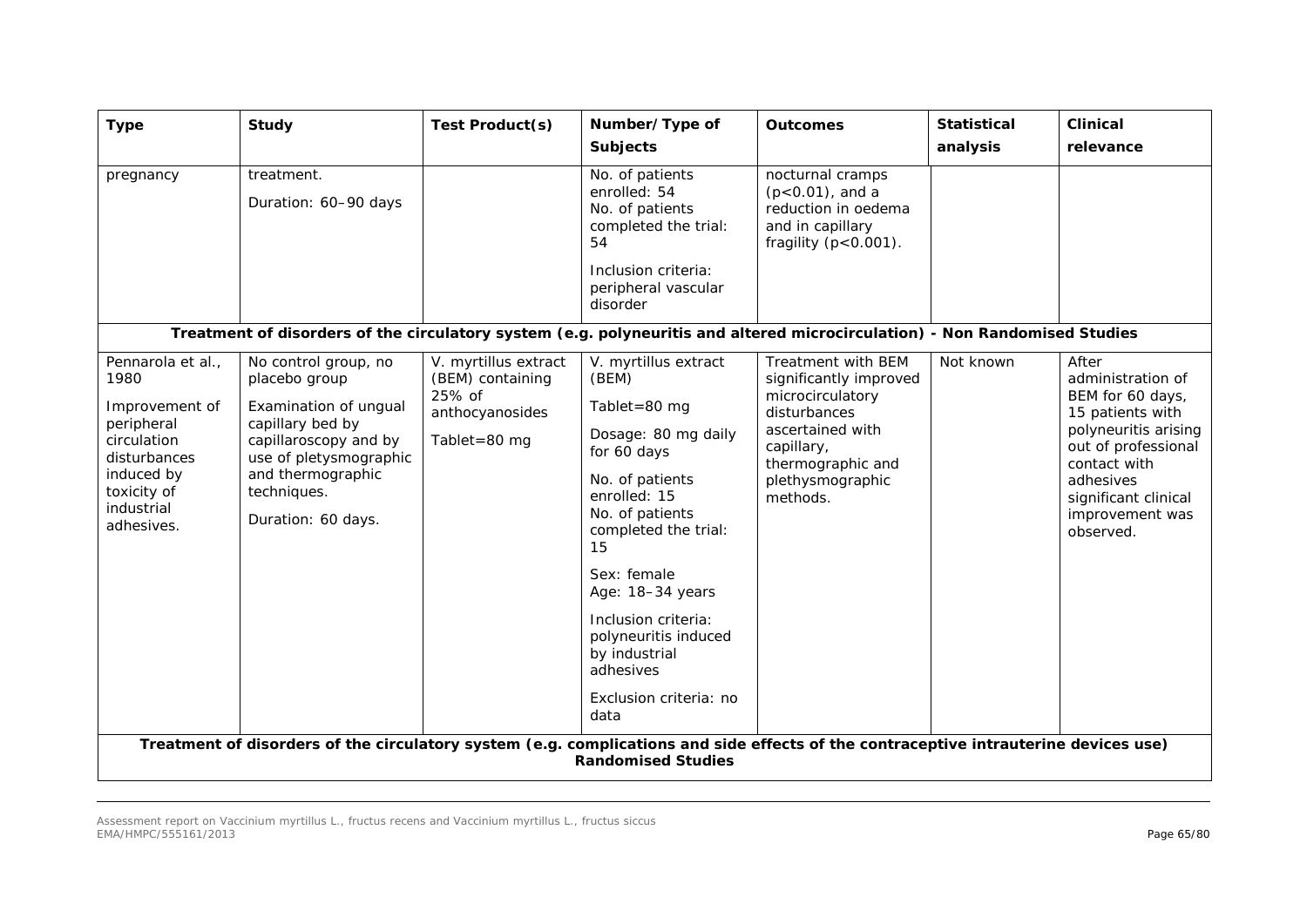| <b>Type</b>                                                                                                   | <b>Study</b>                                                                                                                                                                    | Test Product(s)                                                                         | Number/Type of<br><b>Subjects</b>                                                                                                                                                                                                                                                                                                                                   | <b>Outcomes</b>                                                                                                                                                                                        | <b>Statistical</b><br>analysis | <b>Clinical</b><br>relevance                                                                                                                                             |  |  |
|---------------------------------------------------------------------------------------------------------------|---------------------------------------------------------------------------------------------------------------------------------------------------------------------------------|-----------------------------------------------------------------------------------------|---------------------------------------------------------------------------------------------------------------------------------------------------------------------------------------------------------------------------------------------------------------------------------------------------------------------------------------------------------------------|--------------------------------------------------------------------------------------------------------------------------------------------------------------------------------------------------------|--------------------------------|--------------------------------------------------------------------------------------------------------------------------------------------------------------------------|--|--|
| Cerutti et al.,<br>1984<br>Reduction of side<br>effects of the<br>contraceptive<br>intrauterine<br>devices    | Verum group, control<br>group<br>Prevention of "minor<br>side effects" of the<br>copper IUD<br>contraception as<br>spotting and hyper-<br>poly-menorrhea.<br>Duration: 6 months | V. myrtillus extract<br>(BEM) containing<br>25% of<br>anthocyanosides<br>Tablet=80 $mg$ | V. myrtillus extract<br>(BEM)<br>Tablet=80 $mg$<br>Dosage: 320 mg daily<br>for 6 months<br>No. of patients<br>enrolled: 96<br>No. of patients<br>completed the trial:<br>96<br>Verum group: n=48<br>Control group: n=48<br>Sex: female<br>Age: 19-48 years<br>Inclusion criteria:<br>contraceptive<br>intrauterine devices<br>use<br>Exclusion criteria: no<br>data | Using BEM in the<br>verum group during<br>six months<br>decreased the<br>occurrence of "minor<br>side effects "of<br>copper IUD<br>contraception as<br>spotting and hyper-<br>poly-menorrhea.          | Not known                      | In BEM users<br>decreased<br>incidents of<br>spotting and<br>hyper-poly-<br>menorrhea were<br>observed as side<br>effects of<br>contraceptive<br>intrauterine<br>devices |  |  |
| Dry eye syndrome (DES) (keratoconjunctivitis sicca) - Controlled study                                        |                                                                                                                                                                                 |                                                                                         |                                                                                                                                                                                                                                                                                                                                                                     |                                                                                                                                                                                                        |                                |                                                                                                                                                                          |  |  |
| Anderson et al.,<br>2011<br>Reduction of the<br>dry eye<br>syndrome (DES)<br>(keratoconjunctiv<br>itis sicca) | Placebo controlled<br>study<br>Patients with self-<br>reported symptoms of<br>dry eye were assessed<br>at baseline by the<br>Ocular Surface Disease<br>Index (OSDI), TBUT,      | Bilberry<br>(extract not<br>specified)<br>Capsules 80 mg                                | Bilberry<br>(extract not specified)<br>Capsules 80 mg<br>Dosage: 80 mg orally<br>twice daily for 30 days<br>No. of patients<br>enrolled: 22                                                                                                                                                                                                                         | Mean OSDI baseline<br>for bilberry patients<br>was 22.8, SD±11.0<br>with post-treatment<br>values of 13.7,<br>$SD±8.5$ (p<0.01).<br>Baseline for placebo<br>OSDI was 27.9,<br>$SD \pm 26.8$ with post- | Mann-Whitney<br>2-tailed test  | <b>Bilberry OSDI</b><br>group showed a<br>statistically<br>significant<br>improvement<br>(p < 0.01)                                                                      |  |  |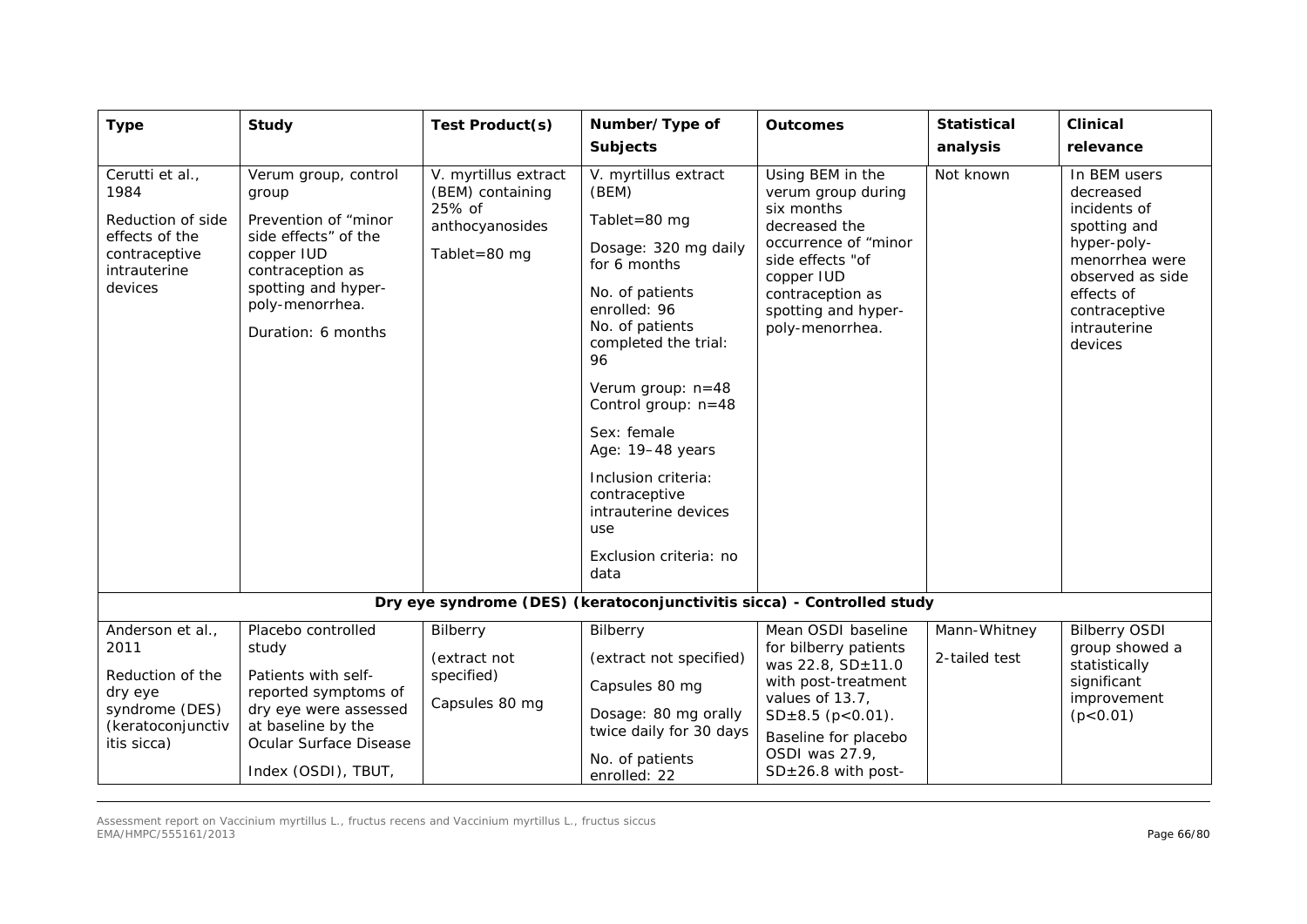| <b>Type</b>                                                                                                             | <b>Study</b>                                                                                                                                                                                            | <b>Test Product(s)</b>                                                                                       | Number/Type of<br><b>Subjects</b>                                                                                                                                                                                                                                                         | <b>Outcomes</b>                                                                                                                                                                                                                                                                                                                                                                                                                             | <b>Statistical</b><br>analysis             | <b>Clinical</b><br>relevance                                                                                                                                                         |
|-------------------------------------------------------------------------------------------------------------------------|---------------------------------------------------------------------------------------------------------------------------------------------------------------------------------------------------------|--------------------------------------------------------------------------------------------------------------|-------------------------------------------------------------------------------------------------------------------------------------------------------------------------------------------------------------------------------------------------------------------------------------------|---------------------------------------------------------------------------------------------------------------------------------------------------------------------------------------------------------------------------------------------------------------------------------------------------------------------------------------------------------------------------------------------------------------------------------------------|--------------------------------------------|--------------------------------------------------------------------------------------------------------------------------------------------------------------------------------------|
|                                                                                                                         | and Schirmer's test.<br>Pre-test and post-test<br>reported symptoms,<br>tears break-up and<br>increased tear<br>production.<br>Duration: 30 days                                                        |                                                                                                              | No. of patients<br>completed the trial:<br>19<br>Verum group: n=13<br>Placebo group: $n=6$<br>Sex: 14 males, 8<br>females<br>Age: 23-59 years<br>$(mean = 29.9 years)$<br>Inclusion criteria:<br>Patients with self-<br>reported symptoms of<br>dry eye<br>Exclusion criteria: no<br>data | treatment values of<br>19.6, $SD \pm 20.0$<br>$(p=ns)$ .<br>Bilberry baseline<br>measures were TBUT<br>5.6, $SD±1.0$ and<br>Schirmer 16.0,<br>$SD \pm 11.2$ with post-<br>treatment values of<br>TBUT 7.4, SD±3.4<br>and Schirmer 12.2,<br>SD±10.0.<br>Placebo patients'<br>baseline was TBUT<br>10.1, $SD±4.9$ and<br>Schirmer 10.4,<br>$SD±11.4$ with post-<br>treatment of TBUT<br>8.8, $SD \pm 2.7$ and<br>Schirmer 10.8,<br>$SD±9.8$ . |                                            |                                                                                                                                                                                      |
|                                                                                                                         |                                                                                                                                                                                                         |                                                                                                              | Normal tension glaucoma                                                                                                                                                                                                                                                                   |                                                                                                                                                                                                                                                                                                                                                                                                                                             |                                            |                                                                                                                                                                                      |
| Shim et al., 2012<br>Treatment with<br>BE on visual<br>function in<br>patients with<br>normal tension<br>glaucoma (NTG) | Retrospective open<br>study with a chart<br>review from<br>Outpatients from the<br>Department<br>Ophtalmology with<br>previous 12-month<br>follow-up.<br>Verum group<br>Control group<br>Duration: mean | V. myrtillus extract<br>(no further detail),<br>capsule=60 mg<br>(anthocyanins<br>presence not<br>specified) | V. myrtillus extract,<br>capsule=60 mg<br>(anthocyanins<br>presence not<br>specified)<br>Dosage 60 mg orally<br>twice daily<br>No. of patients<br>enrolled: 229<br>No. of patients<br>completed the trial:                                                                                | After V. myrtillus<br>extract treatment:<br>1.BCVA (mean) for all<br>eyes improved from<br>$0.16$ (-0.34) to 0.11<br>$(-0.18)$ log MAR units<br>$(p=0.008)$<br>2. HVF mean<br>deviation improved<br>from $-6.44 (-7.05)$                                                                                                                                                                                                                    | <b>ANOVA</b><br>Paired t-tests<br>p < 0.05 | The results of the<br>long term<br>treatment with the<br>V. myrtillus<br>extract<br>demonstrated that<br>the final BCVA was<br>significantly<br>improved by<br>systemic<br>treatment |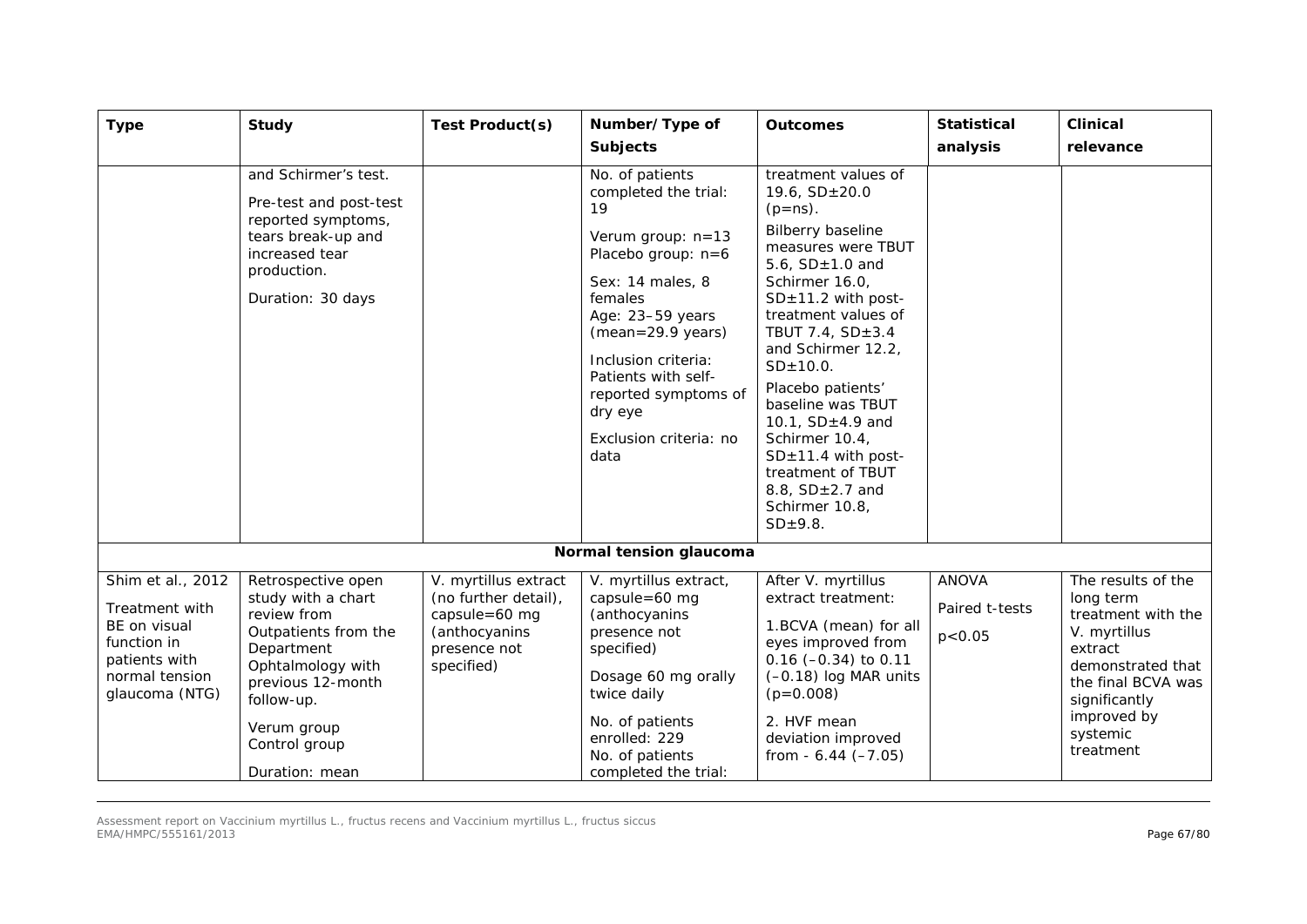|                                                                                                                                                                                                                                                                                                                                  |                                                                                                                                                                                                                                                                                                                                                                                                                                                                                                                                                                                                                                                                                            | <b>Outcomes</b>                                                                                                                                                                                                                                                                | <b>Statistical</b> | <b>Clinical</b>            |
|----------------------------------------------------------------------------------------------------------------------------------------------------------------------------------------------------------------------------------------------------------------------------------------------------------------------------------|--------------------------------------------------------------------------------------------------------------------------------------------------------------------------------------------------------------------------------------------------------------------------------------------------------------------------------------------------------------------------------------------------------------------------------------------------------------------------------------------------------------------------------------------------------------------------------------------------------------------------------------------------------------------------------------------|--------------------------------------------------------------------------------------------------------------------------------------------------------------------------------------------------------------------------------------------------------------------------------|--------------------|----------------------------|
|                                                                                                                                                                                                                                                                                                                                  |                                                                                                                                                                                                                                                                                                                                                                                                                                                                                                                                                                                                                                                                                            |                                                                                                                                                                                                                                                                                |                    |                            |
| $24.8 \pm 10.4$ months<br>(range: 12 -59<br>months)<br>Humphrey Visual Field<br>(HVF) test, logarithm<br>of the minimal angle of<br>resolution best-<br>corrected visual acuity<br>(log MAR BCVA),<br>intraocular pressure,<br>blood pressure, and<br>fasting blood glucose<br>were determined<br>before and after<br>treatment. | <b>Subjects</b><br>229<br>Sex: both sexes (no<br>data)<br>Age: 20-89 years<br>(mean= $52.9 \pm 13.7$<br>years)<br>Verum group: n=132<br>Control group: n=97<br>Inclusion criteria:<br>Patients with a<br>diagnosis of NTG,<br>defined as optic disc<br>abnormalities<br>consistent with<br>glaucomatous optic<br>neuropathy with or<br>without visual field<br>loss.<br>1. Intraocular<br>pressure (IOP) of 21<br>mmHg or less without<br>topical hypotensive<br>therapy<br>2. 20 years or older;<br>3. logarithm of the<br>minimal angle of<br>resolution best-<br>corrected visual acuity<br>(log MAR BCVA) 0.70<br>or better; 4. no<br>history of amblyopia;<br>5. no history of ocular | to $-5.34 (-6.42)$<br>$(p=0.001)$ .<br>The results were not<br>affected by different<br>demographics<br>between the groups<br>(age $p=0.402$ ,<br>diabetes mellitus<br>$p = 0.114$ and<br>hypertension<br>$p=0.357$ ).<br>No ocular or systemic<br>side effects were<br>noted. | analysis           | relevance<br>$(p<0.001)$ . |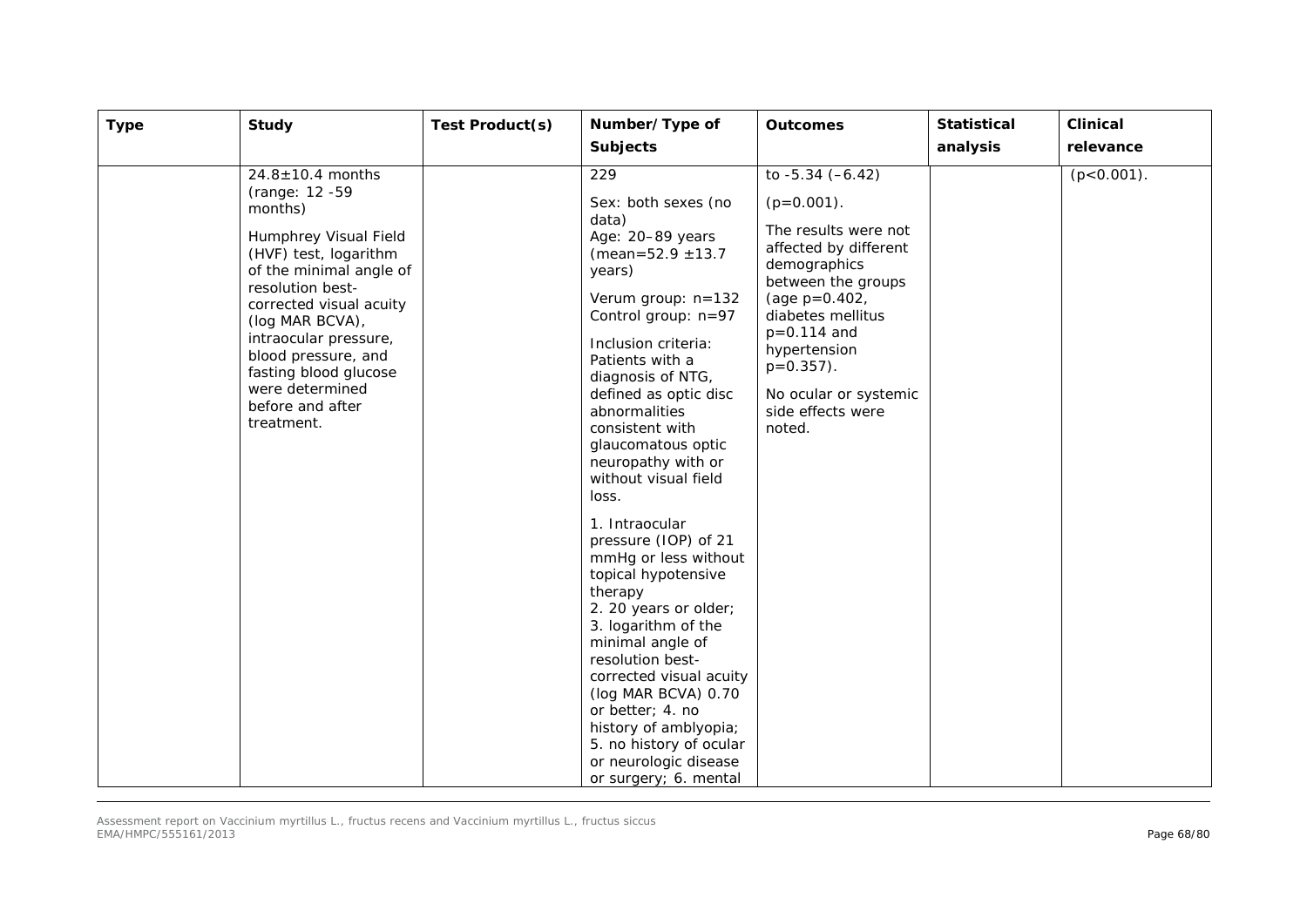| <b>Type</b>                                                                                                                                                                                                     | Study                                                                                                                                                                                                                                                                                        | Test Product(s)                                                                                        | Number/Type of<br><b>Subjects</b>                                                                                                                                                                                                                                                                                                                                                                                                             | <b>Outcomes</b>                                                                                                                                                                                                                                                                                                                                                                                                                                                                              | <b>Statistical</b><br>analysis                                                                         | <b>Clinical</b><br>relevance                                                                                                                                                                                                                                                                                                                                                                                              |
|-----------------------------------------------------------------------------------------------------------------------------------------------------------------------------------------------------------------|----------------------------------------------------------------------------------------------------------------------------------------------------------------------------------------------------------------------------------------------------------------------------------------------|--------------------------------------------------------------------------------------------------------|-----------------------------------------------------------------------------------------------------------------------------------------------------------------------------------------------------------------------------------------------------------------------------------------------------------------------------------------------------------------------------------------------------------------------------------------------|----------------------------------------------------------------------------------------------------------------------------------------------------------------------------------------------------------------------------------------------------------------------------------------------------------------------------------------------------------------------------------------------------------------------------------------------------------------------------------------------|--------------------------------------------------------------------------------------------------------|---------------------------------------------------------------------------------------------------------------------------------------------------------------------------------------------------------------------------------------------------------------------------------------------------------------------------------------------------------------------------------------------------------------------------|
|                                                                                                                                                                                                                 |                                                                                                                                                                                                                                                                                              |                                                                                                        | and physical capacity<br>to perform the tests                                                                                                                                                                                                                                                                                                                                                                                                 |                                                                                                                                                                                                                                                                                                                                                                                                                                                                                              |                                                                                                        |                                                                                                                                                                                                                                                                                                                                                                                                                           |
|                                                                                                                                                                                                                 |                                                                                                                                                                                                                                                                                              |                                                                                                        | Exclusion criteria: 1.<br>active ocular disease:<br>2. use of other ocular<br>medications; 3. ocular<br>surgery; 4. use of<br>other similar systemic<br>medications                                                                                                                                                                                                                                                                           |                                                                                                                                                                                                                                                                                                                                                                                                                                                                                              |                                                                                                        |                                                                                                                                                                                                                                                                                                                                                                                                                           |
|                                                                                                                                                                                                                 |                                                                                                                                                                                                                                                                                              |                                                                                                        | Modulation of inflammatory markers in subjects at increased risk of CVD                                                                                                                                                                                                                                                                                                                                                                       |                                                                                                                                                                                                                                                                                                                                                                                                                                                                                              |                                                                                                        |                                                                                                                                                                                                                                                                                                                                                                                                                           |
| Karlsen et al.,<br>2010<br>The effect of<br>bilberry juice<br>supplementation<br>on biomarkers of<br>inflammation<br>(NF-KB) in men<br>and women with<br>elevated levels of<br>at least one CVD<br>risk factor. | Randomized parallel<br>controlled trial<br>Verum=bilberry juice<br>Control=water<br>Endpoint: change in<br>the plasma<br>concentration of C-<br>reactive protein (CRP),<br>interleukin (IL)-6, IL-<br>15, and monokine<br>induced by INF-γ (MIG)<br>and TNF- $\alpha$ .<br>Duration: 4 weeks | V. myrtillus juice<br>prepared by steam<br>processing of fresh<br>fruits, no sugar<br>additives added. | V. myrtillus juice<br>prepared by steam<br>processing of fresh<br>fruits, no sugar<br>additives added.<br>Dosage: 330 ml<br>diluted to 1 I with<br>water daily<br>No. of patients<br>enrolled: 62<br>No. of patients<br>completed the trial:<br>62<br>Verum group: n=31<br>(21 men, 10 women)<br>Control group: n=31<br>$(25$ men, 7 women)<br>Age: Men 30-70<br>years; women 45-70<br>years<br>Inclusion criteria:<br>subjects with elevated | After 4 weeks<br>administration of<br>bilberry juice the<br>values for CRP were<br>significantly<br>decreased<br>$(p=0.027)$ ; as for IL-<br>15 ( $p=0.037$ ); for IL-<br>15 ( $p = 0.008$ ) and for<br>MIG ( $p=0.047$ ).<br>The values for the<br>TNF- $\alpha$ were<br>significantly increased<br>$(p=0.017)$ .<br>Significant increase of<br>the concentrations of<br>quercetin and<br>p-coumaric acid in<br>the bilberry group as<br>compared with the<br>water group<br>$(p=0.029$ and | Student T-test<br>Mann-Whitney<br>non-parametric<br>test (for non-<br>normally<br>distributed<br>data) | The four weeks<br>lasting increased<br>intake of<br>polyphenols from<br>bilberry juice<br>induced<br>modulation of NF-<br>kB inflammatory<br>markers in subject<br>at increased risk<br>of CVD.<br>It resulted in<br>significant<br>decreases in<br>plasma<br>concentrations of<br>C-reactive protein<br>(CRP), interleukin<br>(IL)-6, IL-15, and<br>monokine induced<br>by INF-c (MIG).<br>Unexpected<br>increase of the |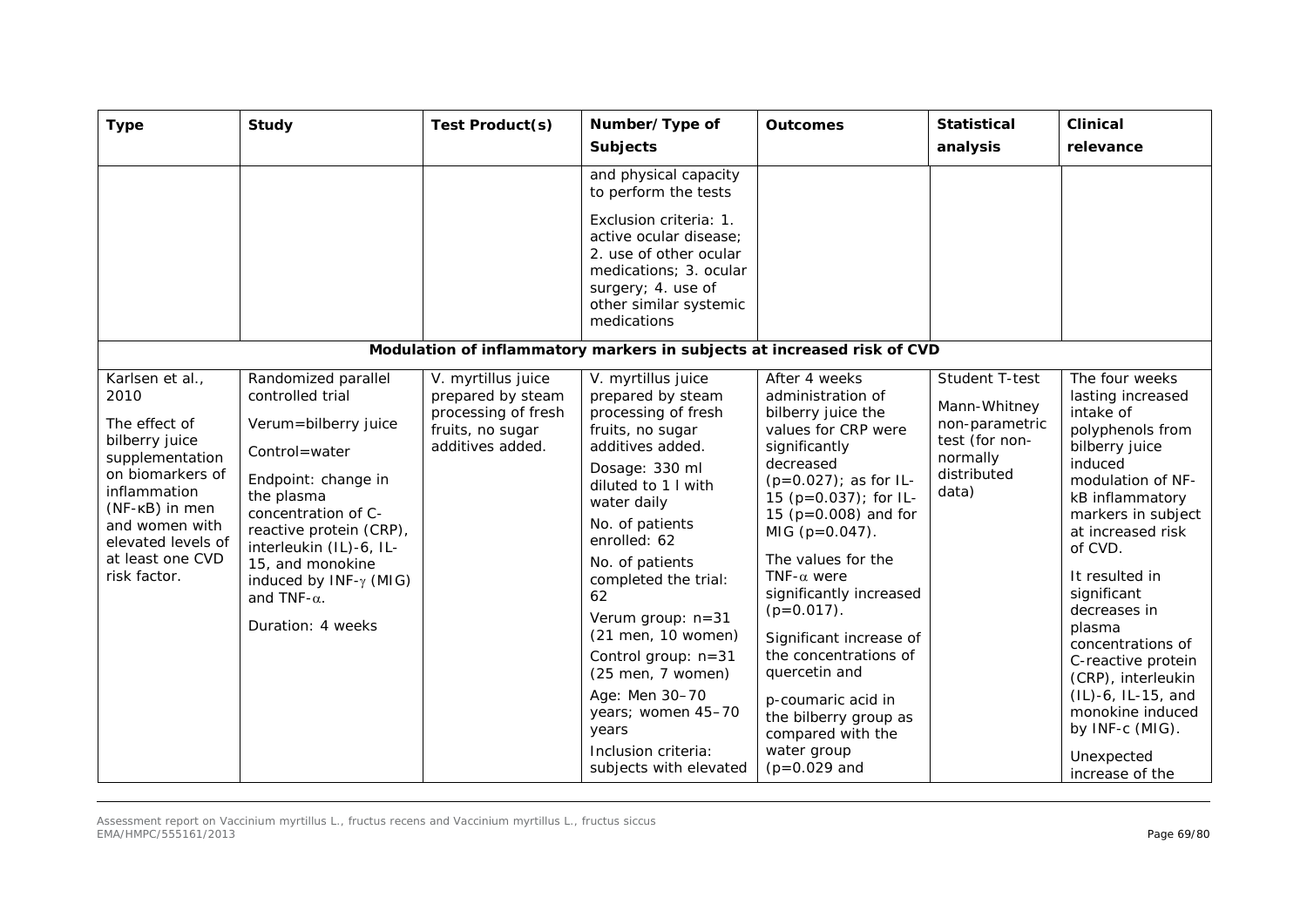| <b>Type</b> | <b>Study</b> | Test Product(s) | Number/Type of                                                                                                                                                                                                                                                                                                                                                                                                                                                                                                                                                                                                                                                                                                                                                                                       | <b>Outcomes</b>                            | <b>Statistical</b> | <b>Clinical</b>                                                                                                                                                                 |
|-------------|--------------|-----------------|------------------------------------------------------------------------------------------------------------------------------------------------------------------------------------------------------------------------------------------------------------------------------------------------------------------------------------------------------------------------------------------------------------------------------------------------------------------------------------------------------------------------------------------------------------------------------------------------------------------------------------------------------------------------------------------------------------------------------------------------------------------------------------------------------|--------------------------------------------|--------------------|---------------------------------------------------------------------------------------------------------------------------------------------------------------------------------|
|             |              |                 | <b>Subjects</b>                                                                                                                                                                                                                                                                                                                                                                                                                                                                                                                                                                                                                                                                                                                                                                                      |                                            | analysis           | relevance                                                                                                                                                                       |
|             |              |                 | risk of CVD if at least<br>one of the criteria was<br>fulfilled: 1. systolic<br>blood pressure (BP)<br>between 135 and 160<br>$mmHg$ ;<br>2. diastolic BP<br>between 90 and 100<br>mmHg; 3. low-density<br>lipoprotein (LDL)<br>cholesterol ≥3.4<br>mmol/l; 4. total/high-<br>density lipoprotein<br>(HDL) cholesterol<br>ratio $> 4$ ; 5. elevated<br>haematocrit $(≥ 0.40$<br>from women or $\geq 0.42$<br>for men); 6. smoking<br>a minimum of<br>3cigarettes daily.<br>Exclusion criteria: 1.<br>chronic diseases -<br>impaired renal<br>function, diabetes<br>mellitus, CVD, liver,<br>gastrointestinal<br>disease or cancer<br>within the last 5<br>years; 2. use of lipid-<br>lowering drugs,<br>diuretics, or hormone<br>replacement therapy<br>for women; 3. subjects<br>with a BMI $>$ 31, | $p=0.016$ ,<br>respectively) was<br>found. |                    | concentration of<br>the tumour<br>nuclear factor- $\alpha$<br>$(TNF-\alpha)$ was<br>found.<br>The V. myrtillus<br>polyphenols may<br>modulate the<br>inflammation<br>processes. |
|             |              |                 | whose alcohol<br>consumption was [3                                                                                                                                                                                                                                                                                                                                                                                                                                                                                                                                                                                                                                                                                                                                                                  |                                            |                    |                                                                                                                                                                                 |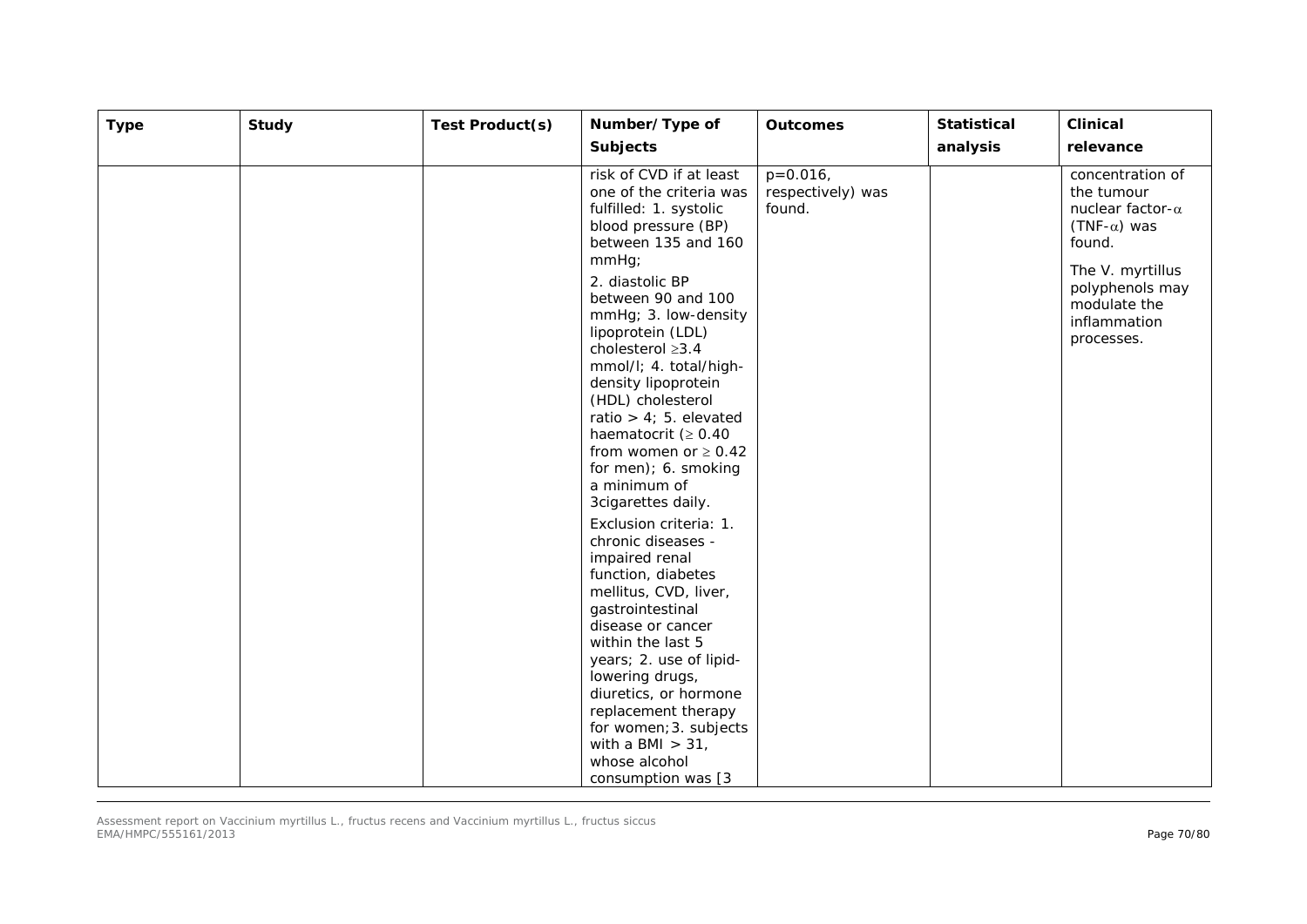| <b>Type</b>                                                                                                                                                                                                    | <b>Study</b>                                                                                                                                | Test Product(s)                        | Number/Type of<br><b>Subjects</b>                                                                                                                                                                                                                                                                                                                                                                                                                                                                                                                                                        | <b>Outcomes</b>                                                                                                                                                                                                                                                                                                                                                                                                                                                                                                                                                                                   | <b>Statistical</b><br>analysis                                                                                                                                                                                                                                                                                                                                                                                                                               | <b>Clinical</b><br>relevance                                                                                                                                                   |
|----------------------------------------------------------------------------------------------------------------------------------------------------------------------------------------------------------------|---------------------------------------------------------------------------------------------------------------------------------------------|----------------------------------------|------------------------------------------------------------------------------------------------------------------------------------------------------------------------------------------------------------------------------------------------------------------------------------------------------------------------------------------------------------------------------------------------------------------------------------------------------------------------------------------------------------------------------------------------------------------------------------------|---------------------------------------------------------------------------------------------------------------------------------------------------------------------------------------------------------------------------------------------------------------------------------------------------------------------------------------------------------------------------------------------------------------------------------------------------------------------------------------------------------------------------------------------------------------------------------------------------|--------------------------------------------------------------------------------------------------------------------------------------------------------------------------------------------------------------------------------------------------------------------------------------------------------------------------------------------------------------------------------------------------------------------------------------------------------------|--------------------------------------------------------------------------------------------------------------------------------------------------------------------------------|
|                                                                                                                                                                                                                |                                                                                                                                             |                                        | units/day for men or<br>>1 unit/day for<br>women and subjects<br>who had donated<br>blood within the last 6<br>months.                                                                                                                                                                                                                                                                                                                                                                                                                                                                   |                                                                                                                                                                                                                                                                                                                                                                                                                                                                                                                                                                                                   |                                                                                                                                                                                                                                                                                                                                                                                                                                                              |                                                                                                                                                                                |
|                                                                                                                                                                                                                |                                                                                                                                             |                                        | Reduction of inflammation in subjects with metabolic syndrome                                                                                                                                                                                                                                                                                                                                                                                                                                                                                                                            |                                                                                                                                                                                                                                                                                                                                                                                                                                                                                                                                                                                                   |                                                                                                                                                                                                                                                                                                                                                                                                                                                              |                                                                                                                                                                                |
| Kolehmainen et<br>al., 2012<br>The influence of<br>V. myrtillus on<br>inflammation and<br>gene expression<br>profile in<br>peripheral blood<br>mononuclear<br>cells in subjects<br>with metabolic<br>syndrome. | Randomised controlled<br>trial<br>Duration: 16 weeks (4-<br>week run-in, 8-week<br>dietary intervention<br>and 4-week recovery<br>periods). | V. myrtillus fresh<br>and dried fruits | V. myrtillus fresh and<br>dried fruits.<br>Dosage: Equivalent<br>dose of 400 g fresh<br>bilberries comprising<br>of 200 g of mashed<br>bilberries and 40 g of<br>dried bilberries (eq.<br>200 g of fresh<br>bilberries). The<br>anthocyanin content<br>of the mashed and<br>dried berries were<br>524 and 832 mg/100<br>g, respectively, and<br>the flavonol contents<br>were 12 and 31<br>mg/100 g,<br>respectively<br>(expressed as the<br>weight of the<br>aglycone moiety of<br>these flavonoid<br>glycosides).<br>Administration for 8<br>weeks.<br>No. of patients<br>enrolled: 34 | After 8-weeks<br>treatment with<br>bilberry an<br>inflammation score<br>was significantly<br>different between the<br>groups $(p=0.024)$ . In<br>transcriptomics<br>analyses (3 subjects<br>with improved oral<br>glucose tolerance test<br>in the bilberry<br>group), Toll-like<br>receptor signaling,<br>cytoplasmic<br>ribosomal proteins,<br>and B-cell receptor<br>signaling pathways<br>were differently<br>regulated.<br>QPCR analyses (n=13<br>and 11 in the bilberry<br>and control groups,<br>respectively) showed<br>decreased expression<br>of MMD and CCR2<br>transcripts associated | The normality<br>of distributions<br>of the study<br>variables was<br>tested with the<br>Kolmogorov-<br>Smirnov test<br>with Lilliefors'<br>significance<br>correction.<br>Paired samples<br>t-test was used<br>for comparing<br>the<br>measurements<br>Non normally<br>distributed<br>variables were<br>analyzed using<br>Wilcoxon non-<br>parametric test<br>for paired<br>comparisons or<br>by Mann-<br>Whitney test to<br>compare the<br>results between | Long term (8-<br>weeks)<br>administration of<br>V. myrtillus<br>resulted in<br>reduction of low-<br>grade<br>inflammation<br>implying<br>decreased<br>cardiometabolic<br>risk. |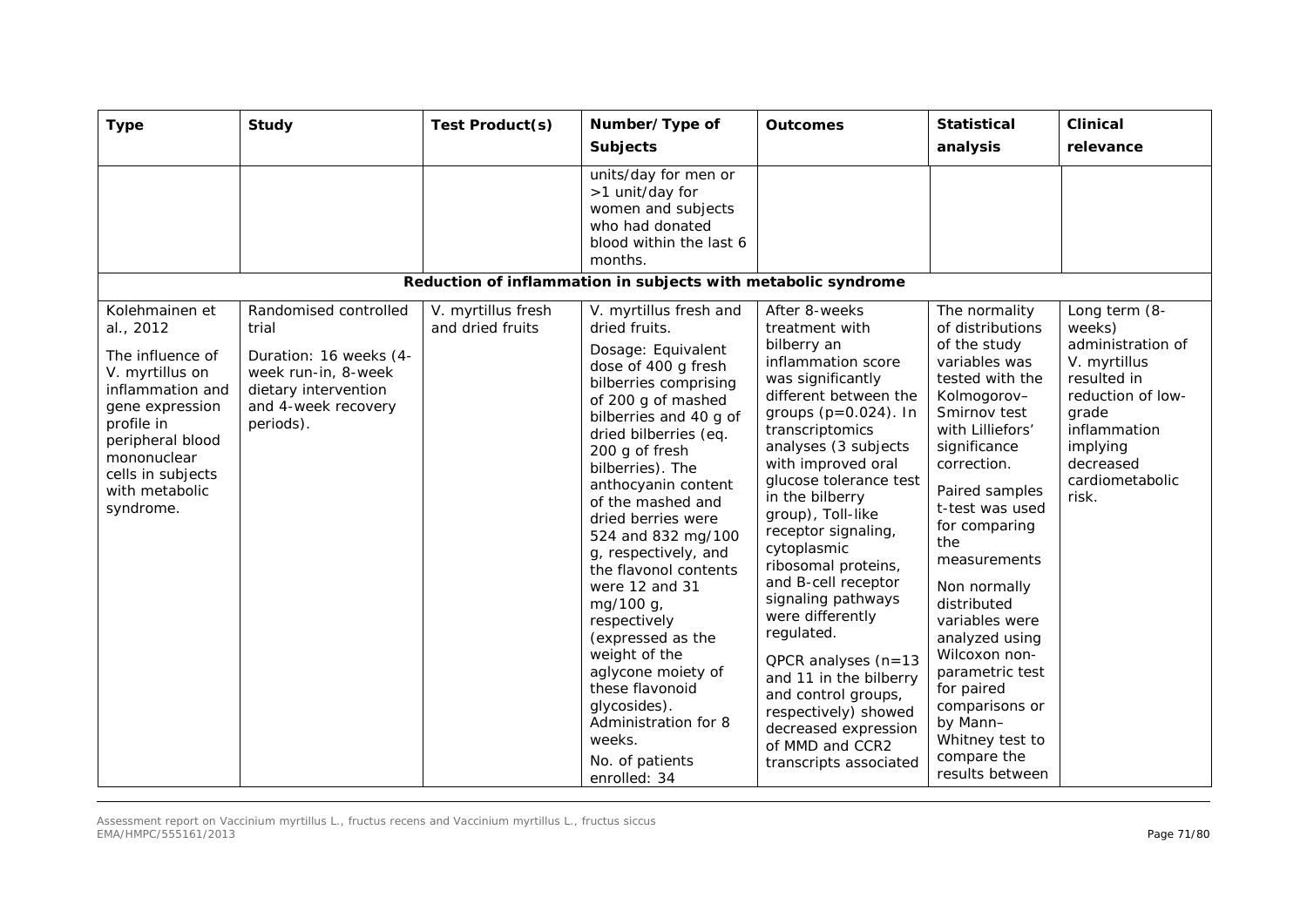| <b>Type</b> | <b>Study</b> | Test Product(s) | Number/Type of<br><b>Subjects</b>                                                                                                                                                                                                                                                                                                                                                                                                                                                                                                                                                                                                                                                                                                                                      | <b>Outcomes</b>                                                                                                                                                                                                                                                                                                                  | <b>Statistical</b><br>analysis                                                                | <b>Clinical</b><br>relevance |
|-------------|--------------|-----------------|------------------------------------------------------------------------------------------------------------------------------------------------------------------------------------------------------------------------------------------------------------------------------------------------------------------------------------------------------------------------------------------------------------------------------------------------------------------------------------------------------------------------------------------------------------------------------------------------------------------------------------------------------------------------------------------------------------------------------------------------------------------------|----------------------------------------------------------------------------------------------------------------------------------------------------------------------------------------------------------------------------------------------------------------------------------------------------------------------------------|-----------------------------------------------------------------------------------------------|------------------------------|
|             |              |                 | No. of patients<br>completed the trial:<br>27<br>Verum group: n=15<br>(5 men, 10 women)<br>Control group: n=12<br>$(3$ men, 9 women)<br>Age: Men 30-70<br>years; women 45-70<br>years<br>Inclusion criteria:<br>overweight (BMI 26-<br>39 kg/m <sup>2</sup> ) and two of<br>the following:<br>1. elevated fasting<br>plasma glucose in the<br>absence of diabetes<br>$(5.6 - 6.9$ mmol/l), 2.<br>abnormal fasting<br>serum lipids<br>(triglycerides $\geq$ 1.7<br>mmol/l; 3. HDL<br>cholesterol<1.0<br>mmol/l (males) or<br>$<$ 1.3 mmol/l<br>(females); 4. waist<br>circumference >102<br>cm (males) or $>88$ cm<br>(females); 5. blood<br>pressure $\geq$ 130/85<br>mmHg<br>Exclusion criteria:<br>subjects with lipid<br>lowering medications<br>were excluded from | with monocyte and<br>macrophage function<br>associated genes.<br>The bilberry<br>supplementation<br>tended to decrease<br>serum high-<br>sensitivity C-reactive<br>protein, IL-6, IL-12,<br>and LPS<br>concentrations.<br>No differences<br>between the groups<br>were found in body<br>weight, glucose, or<br>lipid metabolism. | the groups.<br>Correlation<br>analyses were<br>done using<br>Pearson's<br>method.<br>p < 0.05 |                              |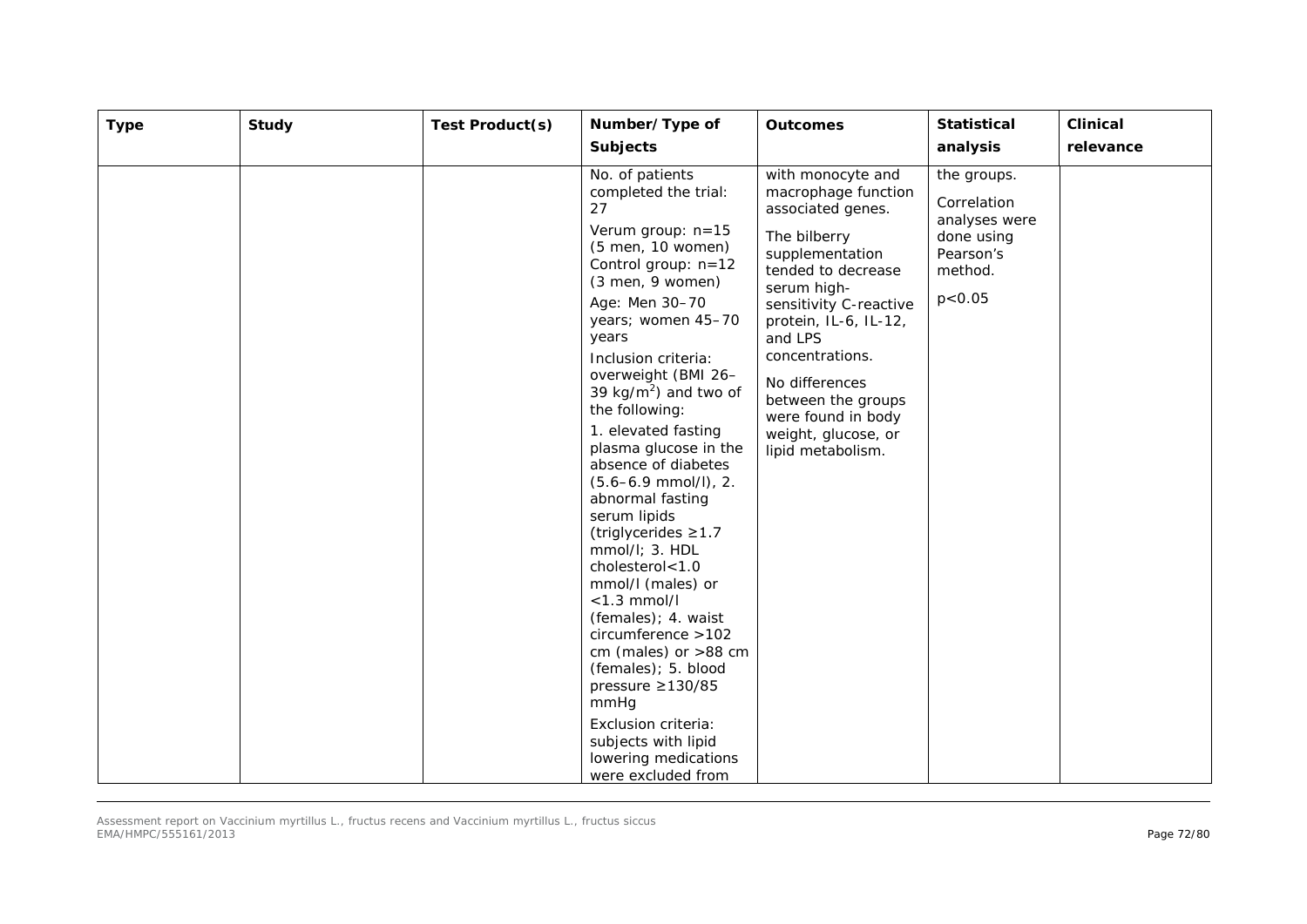| <b>Type</b>                                                                                                              | Study                                                                                                                                                                                                                                                                                                                                                                                                                | Test Product(s)                                                                                         | Number/Type of<br><b>Subjects</b>                                                                                                                                                                                                                                   | <b>Outcomes</b>                                                                                                                                                                                                                                                                               | <b>Statistical</b><br>analysis                                          | <b>Clinical</b><br>relevance                                                                                                                                                                    |  |  |
|--------------------------------------------------------------------------------------------------------------------------|----------------------------------------------------------------------------------------------------------------------------------------------------------------------------------------------------------------------------------------------------------------------------------------------------------------------------------------------------------------------------------------------------------------------|---------------------------------------------------------------------------------------------------------|---------------------------------------------------------------------------------------------------------------------------------------------------------------------------------------------------------------------------------------------------------------------|-----------------------------------------------------------------------------------------------------------------------------------------------------------------------------------------------------------------------------------------------------------------------------------------------|-------------------------------------------------------------------------|-------------------------------------------------------------------------------------------------------------------------------------------------------------------------------------------------|--|--|
|                                                                                                                          |                                                                                                                                                                                                                                                                                                                                                                                                                      |                                                                                                         | the trial                                                                                                                                                                                                                                                           |                                                                                                                                                                                                                                                                                               |                                                                         |                                                                                                                                                                                                 |  |  |
| Reduction of damaged protein biomarkers in diabetic overweight subjects                                                  |                                                                                                                                                                                                                                                                                                                                                                                                                      |                                                                                                         |                                                                                                                                                                                                                                                                     |                                                                                                                                                                                                                                                                                               |                                                                         |                                                                                                                                                                                                 |  |  |
| Campbell et al.,<br>2012<br>Reduction of the<br>markers of<br>oxidative stress<br>in diabetic<br>overweight<br>subjects. | Pilot open study, no<br>control group<br>Alterations of the<br>activity of oxidised<br>protein markers in the<br>blood plasma of<br>overweight/obese type<br>2 diabetic in<br>comparison to pre-<br>administration values.<br>Determination of the 3<br>different oxidised<br>protein markers in<br>plasma samples:<br>protein-pyrroles,<br>protein-nitrotyrosine<br>(3-NT) and oxidised<br>LDL<br>Duration: 3 weeks | Bilberry extract<br>(BEM) containing<br>36% (w/w)<br>anthocyanins<br>formulated in<br>gelatin capsules. | <b>BEM</b><br>Dosage: 1.4 g daily<br>for 3 weeks<br>No. of patients<br>enrolled: 11<br>No. of patients<br>completed the trial:<br>11<br>Sex: male<br>Age: no data<br>Inclusion criteria:<br>overweight (BMI<br>>25). Type 2 diabetes<br>controlled by diet<br>alone | Administration of BEM<br>for 3 weeks produced<br>significant changes in<br>the levels of:<br>1. Pyrroles (nmol/mg<br>protein - 9.3% of<br>change; $p < 0.05$ );<br>2. Protein-3 NT (U/µg<br>NT-BSA-9.1% of<br>change; p<0.05);<br>3. Oxidised LDL<br>$(U/I)-14.4%$ of<br>change; $p < 0.05$ ) | T-test for<br>paired samples<br>p < 0.05                                | Three weeks<br>administration of<br>BEM resulted in a<br>significant<br>reduction of 3<br>sensitive markers<br>of oxidative stress<br>in the plasma of<br>overweight/obese<br>type 2 diabetics. |  |  |
| <b>Ulcerative colitis treatment</b>                                                                                      |                                                                                                                                                                                                                                                                                                                                                                                                                      |                                                                                                         |                                                                                                                                                                                                                                                                     |                                                                                                                                                                                                                                                                                               |                                                                         |                                                                                                                                                                                                 |  |  |
| Bieder<br>mann et al.,<br>2013<br>Treatment of the<br>mild to moderate<br>ulcerative colitis                             | Open pilot trial<br>Screening: 1 week<br>Full medical history,<br>physical examinations,<br>lab screen                                                                                                                                                                                                                                                                                                               | Dried sieved<br>bilberries (56.63%)<br>and concentrated<br>bilberry juice<br>(25.9%)                    | Dried sieved bilberries<br>$(56.63%)$ and<br>concentrated bilberry<br>juice (25.9%).<br>Dosage: daily dose of<br>160 corresponding to<br>95 g dry weight                                                                                                            | After the 6 week<br>treatment interval<br>63.4% of patients<br>achieved remission,<br>the primary endpoint,<br>while 90.9% of<br>patients showed a                                                                                                                                            | Wilcoxon rank-<br>sum test<br>Friedman-test<br>or the paired t-<br>test | The study showed<br>promising<br>therapeutic<br>potential of a<br>anthocyanin rich<br>bilberry<br>preparation in                                                                                |  |  |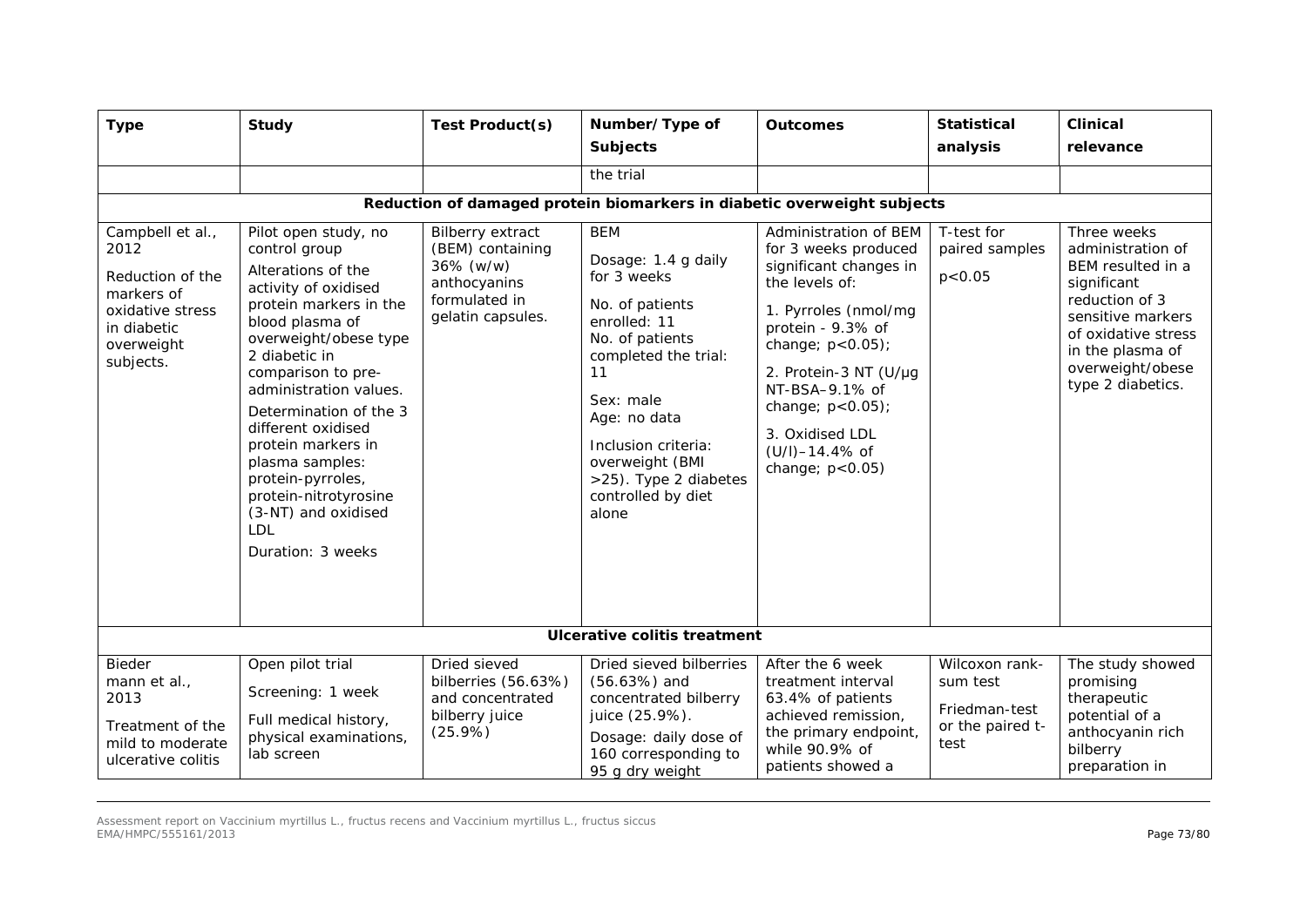| <b>Type</b> | Study                                                                                                                                                                                                                                                                                                                                                                                                                                                                                                                                                                                                                                                                                                                  | Test Product(s) | Number/Type of<br><b>Subjects</b>                                                                                                                                                                                                                                                                                                                                                                                                                                                                                                                                                                                                                                                                                                   | <b>Outcomes</b>                                                                                                                                                                                                                                                                                                                                                                                                                                                                                                                                                                                                                                                                                                                                         | <b>Statistical</b><br>analysis | <b>Clinical</b><br>relevance                                                                    |
|-------------|------------------------------------------------------------------------------------------------------------------------------------------------------------------------------------------------------------------------------------------------------------------------------------------------------------------------------------------------------------------------------------------------------------------------------------------------------------------------------------------------------------------------------------------------------------------------------------------------------------------------------------------------------------------------------------------------------------------------|-----------------|-------------------------------------------------------------------------------------------------------------------------------------------------------------------------------------------------------------------------------------------------------------------------------------------------------------------------------------------------------------------------------------------------------------------------------------------------------------------------------------------------------------------------------------------------------------------------------------------------------------------------------------------------------------------------------------------------------------------------------------|---------------------------------------------------------------------------------------------------------------------------------------------------------------------------------------------------------------------------------------------------------------------------------------------------------------------------------------------------------------------------------------------------------------------------------------------------------------------------------------------------------------------------------------------------------------------------------------------------------------------------------------------------------------------------------------------------------------------------------------------------------|--------------------------------|-------------------------------------------------------------------------------------------------|
| (UC)        | CAI score( Clinical<br>Activity Index); Mayo<br>Score, Short<br><b>Inflammatory Bowel</b><br><b>Disease Questionnaire</b><br>(SIBDQ)<br>In the meantime visits<br>at week: 3, 5, 7 and<br>final follow-up between<br>weeks 9 and 11.<br>Primary endpoint:<br>achievement of<br>remission (CAI<4) at<br>the end of treatment.<br>Secondary endpoints:<br>response (reduction of<br>CAI $\geq$ 3 or remission),<br>2 point improvement of<br>endoscopic Mayo<br>Score, improvement of<br>SIBDQ and<br>improvement of CAI<br>Duration: 6 weeks<br>Determination during<br>study:<br>1. Fecal calprotectin<br>2. Sigmoidoscopy with<br>biopsy (twice-at 1<br>week and 7 week)<br>3. Biopsies from all<br>patients from the |                 | (corresponding to an<br>amount of around 600<br>g of fresh fruit,<br>assuming a water<br>content in fresh<br>bilberries of 80-<br>85%) (average<br>anthocyanin dose of<br>840 mg<br>No. of patients<br>enrolled: 13<br>No. of patients<br>completed the trial:<br>13<br>Sex: male<br>Age: 18-55 years<br>Inclusion criteria:<br>1. Established<br>diagnosis of UC for at<br>least 6 months<br>2. Mild to moderate<br>disease activity<br>(clinical activity index<br>$(CAI): 4-8$<br>4. A stable use of<br>medication: with 5-<br>ASA, thiopurines,<br>therapeutic antibodies<br>and of corticosteroids<br>for at least 3 months<br>and 4 weeks prior to<br>inclusion, respectively<br>Exclusion criteria:<br>1. An intake of drugs | response.<br>In all patients a<br>decrease in total<br>Mayo score was<br>detected (mean: 6.5<br>and 3.6 at screening<br>and week 7,<br>respectively;<br>$p < 0.001$ ).<br>Fecal calprotectin<br>levels significantly<br>decreased during the<br>treatment phase<br>(baseline: mean 778<br>$\mu$ g/g, range 192-<br>1790 $\mu$ g/g; end of<br>treatment: mean 305<br>$\mu$ g/g, range < 30-<br>$1586 \mu g/g;$<br>$p=0.049$ , including 4<br>patients achieving<br>undetectable levels at<br>end of treatment.<br>The decrease of<br>endoscopic Mayo<br>score and histologic<br>Riley index confirmed<br>the beneficial effect.<br>However, an increase<br>of calprotectin levels<br>and disease activity<br>was observed after<br>cessation of bilberry | p < 0.05                       | ulcerative colitis in<br>humans.<br>However<br>randomised<br>controlled trials<br>are expected! |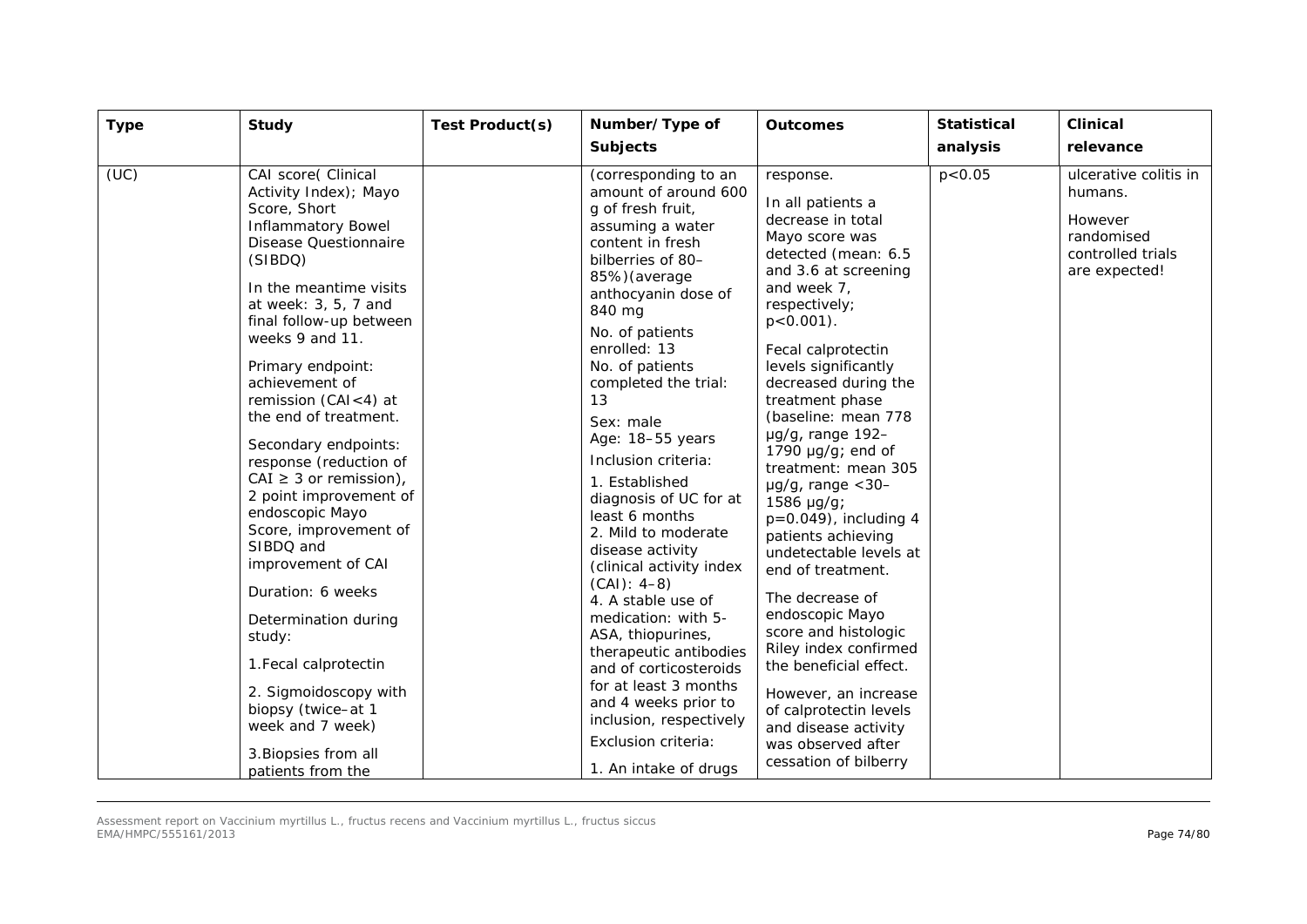| <b>Type</b> | Study                       | Test Product(s) | Number/Type of<br><b>Subjects</b>                                                                                                                                                                                                                                                                                                                                                                                                                                                        | <b>Outcomes</b>                                           | <b>Statistical</b><br>analysis | <b>Clinical</b><br>relevance |
|-------------|-----------------------------|-----------------|------------------------------------------------------------------------------------------------------------------------------------------------------------------------------------------------------------------------------------------------------------------------------------------------------------------------------------------------------------------------------------------------------------------------------------------------------------------------------------------|-----------------------------------------------------------|--------------------------------|------------------------------|
|             | rectum and sigmoid<br>colon |                 | or natural products<br>including bilberries,<br>grapefruit and quinine<br>containing drinks with<br>known interference<br>with CYP3A or<br>CYP2D6 in the last<br>two weeks prior to<br><i>inclusion</i><br>2. HIV, Hepatitis B<br>and C infection,<br>abscesses, elevation<br>of CRP over 100 mg/l,<br>known intolerance to<br>anthocyanin or related<br>substances, or a<br>simultaneous<br>participation in<br>another clinical trial<br>within the last 30<br>days prior to inclusion | intake.<br>No serious adverse<br>events were<br>observed. |                                |                              |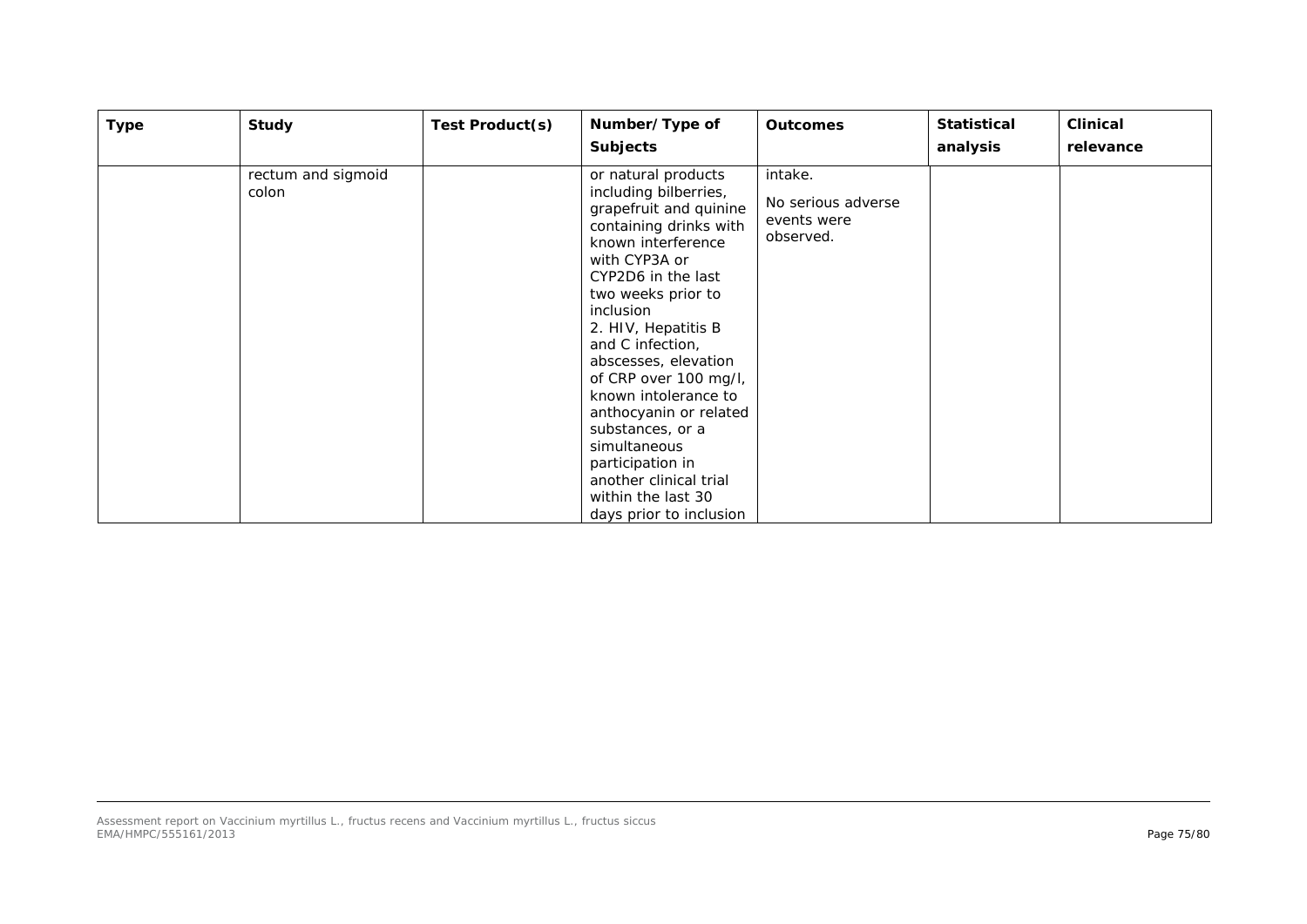# *4.3. Clinical studies in special populations (e.g. elderly and children)*

No data available.

#### *4.4. Overall conclusions on clinical pharmacology and efficacy*

Bilberry fruits are traditionally used for diarrhoea and in the conditions of increased fragility of blood vessels and chronic venous insufficiency. Bilberry intake is claimed to produce improvement of microcirculation.

Numerous clinical trials have been carried out since the early 1960s, involving the treatment of vascular fragility and improvement of vision. Modern-controlled, randomized clinical trials have not yet confirmed the benefits of using products containing *Vaccinium myrtillus* in people with good vision. Such studies have been carried out just 50 years ago, with well-known methodological limitations (Camire 2002).

The systematic review of clinical studies dedicated to improving vision in conditions of reduced light (Canter and Ernst 2004) does not provide clear conclusions. Of the 12 studies with placebo, five studies were randomized. Unfortunately, four of these recent studies gave negative results. The only positive study (Jayle and Aubert 1964) showed an increase in the area of the visual field. In this study patients received, however, a complex product containing BE and beta-carotene.

In most discussed publications the age of the patients varied greatly from young to advanced age. It is known, however, that normal night vision begins to decline in middle age. In addition, it has not been mentioned anywhere at what time of day research was carried out. Rigorous clinical trials are needed to prove the effects of BE on subjects suffering from impaired night vision (Canter and Ernst 2004).

The problem of stability of anthocyanins is essential, as improper storage leads to their degradation. It is especially relevant when carrying out long, ongoing clinical trials.

# **5. Clinical Safety/Pharmacovigilance**

# *5.1. Overview of toxicological/safety data from clinical trials in humans*

No data available.

#### *5.2. Patient exposure*

Aside from market presence and data from studies, an epidemiological study has been published concening patient exposure. Bilberry is often used in self-treatment. Recent epidemiological data from Scandinavia estimated that it is the most commonly used herbal product co-used every day with conventional drugs in Norwegian general practice. Almost 40% of patients on anticoagulants used garlic and bilberry. The patients were mostly female, above of 70 years with chronic diseases. Only 50% of patients informed physician on using herbal products together with other treatment (Djuv *et al.,* 2013).

#### *5.3. Adverse events, serious adverse events and deaths*

In the clinical trials no serious adverse events were reported, in Biedermann et al (2013) 33% of patients reported mild to moderate flatulence. No cases of death were reported.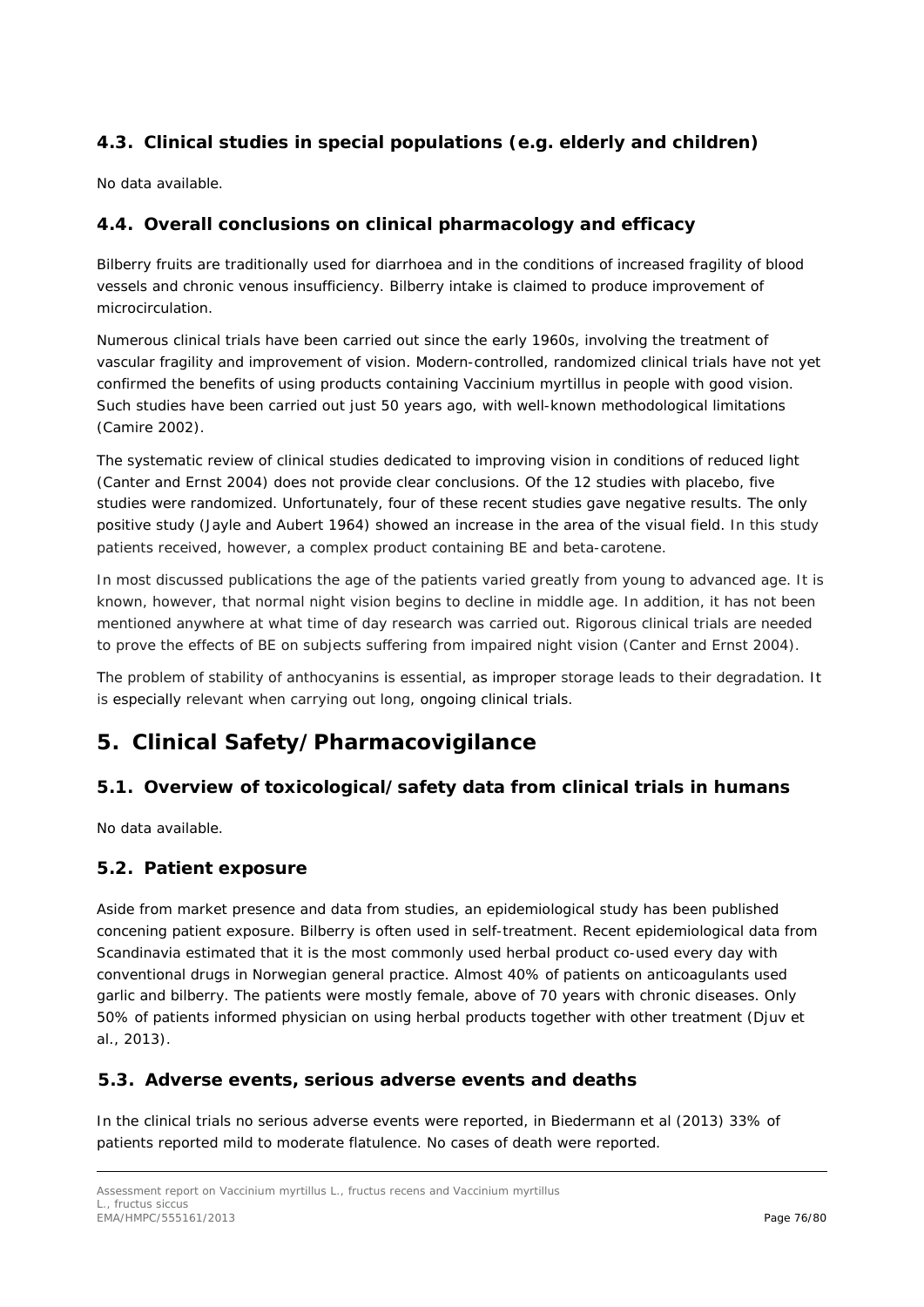# *5.4. Laboratory findings*

Very limited data are available.

#### *5.5. Safety in special populations and situations*

#### **5.5.1. Use in children and adolescents**

Particular use in children has not been reported. Therefore, the use in children up to 6 years is not recommended.

According to the instruction of the package leaflet of the products marketed in Poland and in Germany the use in children of comminuted dry bilberry fruit is not recommended.

In Germany the use of in children up to 2 years is contraindicated.

#### **5.5.2. Contraindications**

None reported

#### **5.5.3. Special Warnings and precautions for use**

When used to relieve symptoms of discomfort and heaviness of legs related to minor venous circulatory disturbances, if there is inflammation of the skin, thrombophlebitis or subcutaneous induration, severe pain, ulcers, sudden swelling of one or both legs, cardiac or renal insufficiency, a doctor should be consulted.

### **5.5.4. Drug interactions and other forms of interaction**

Peris *et al.*, (2008) described the case of the patient (age and sex not stated) after the 6-month follow-up. They observed intensification of the oral anticoagulant action expressed by an increased value of the international normalized ratio (INR 16.6, the correct values in patients not treated 0.8 - 1.2). Unfortunately, dosages, duration of treatments, reaction onset and therapeutic indication were not stated.

Paoletti *et al.*, (2011) reported a case about the reduction to 1.6 of INR (time to onset 4 days) in 80 years old woman, who was receiving long-term oral anticoagulant therapy with warfarin (27.5 mg/week for 1.5 years) and received bilberry juice (200 ml/day, indication not reported). Herbal drug was withdrawn, warfarin dosage increased to (32.5 mg/w) and patient completely recovered. According to the Naranjo adverse drug reaction (ADR) probability scale, authors classified the probability that an adverse event is related to drug therapy (possible value of 4). In this case, the reduction activity of warfarin is surprising, since bilberry anthocyanosides, having antiplatelet properties should increase the risk of bleeding with the concomitant use of an anticoagulant therapy. The mechanism of such a reciprocal interaction is unclear.

Aktaş *et al.,* (2011) published a case history of the 77 years old man with hypertension, who consumed for 5 years large amounts of bilberries. The patient for 6 years suffered from hypertension, and because it was found recently that he has an atrial fibrillation and a year before he had a stroke, he received an anticoagulant treatment. In emergency he sought medical assistance because of rectal bleeding and dizziness, which occurred 16 days after introduction of warfarin therapy. His prothrombin time (PT) was 110.5 seconds, INR=15.0, and the activated partial thromboplastin time (APTT) 76.4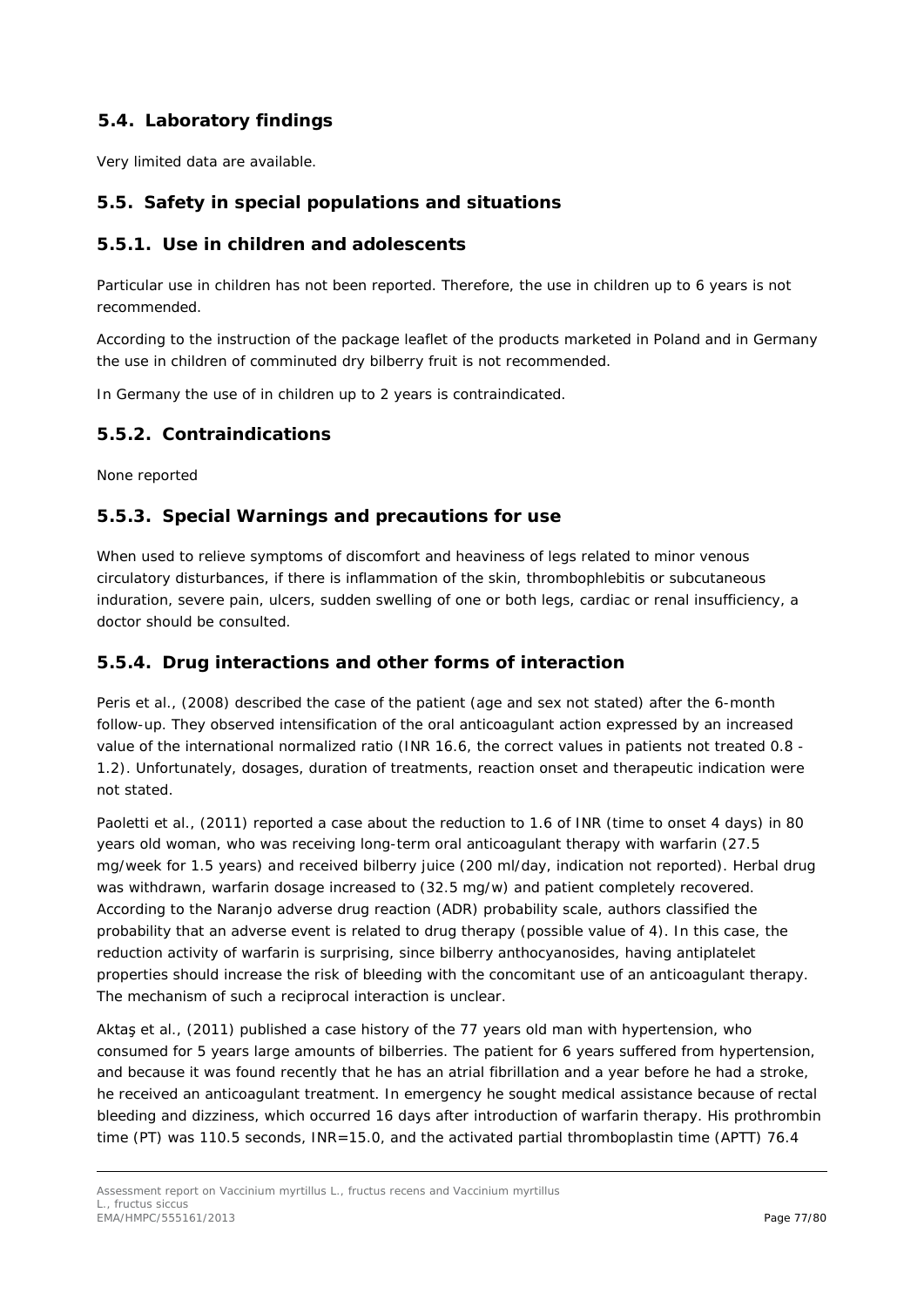seconds. He was given intravenous plasma, but the next day he returned with abundant haematuria and dizziness. His INR was 6.24, and the prothrombin time (PT) was 55.7 seconds. So again he was the subject of further hospitalization.

Despite the presented anecdotal cases it has not been possible to prove a genuine threat of interactions with anticoagulants and antiplatelet agents at the recommended dose of bilberry preparations.

# **5.5.5. Fertility, pregnancy and lactation**

No adverse effects were registered in more than 200 women receiving BEM (no further details) equivalent to 57–320 mg/kg/day anthocyanins for 60 to 102 days during pregnancy for venous complaints, including haemorrhoids in several non controlled studies (quoted after review of Morazzoni and Bombardelli 1996).

However the safe use of BE and BEM in pregnancy and lactation has not been adequately investigated and established. In the absence of sufficient data, the use of the dry extract of fresh bilberry fruit during pregnancy and lactation is not recommended.

No concern has arisen about any malformation in humans, following the consumption of dried bilberry fruit.

No fertility data available.

#### **5.5.6. Overdose**

No cases of overdose have been reported.

#### **5.5.7. Effects on ability to drive or operate machinery or impairment of mental ability**

No data available.

# **5.5.8. Safety in other special situations**

Not applicable.

# *5.6. Overall conclusions on clinical safety*

Some reports presented in section 5.4.4. do not provide real threat to confirm interactions with anticoagulants and antiplatelet drugs at the recommended doses of bilberry. However, some attention is needed in patients treated with antiplatelet agents or anticoagulants.

# **6. Overall conclusions (benefit-risk assessment)**

The results of clinical data available for bilberry fruit preparations are not considered sufficient to support a well-established use indication.

The systematic review, conducted in 2004 by Canter and Ernst, of clinical trials designed to improve vision in conditions of poor light with preparations of bilberry fruits did not provide clear conclusions. Out of 12 studies with placebo, only five studies were randomized. Unfortunately, four of these recent studies gave negative results. The only positive study (Jayle and Aubert 1964) showed an increase in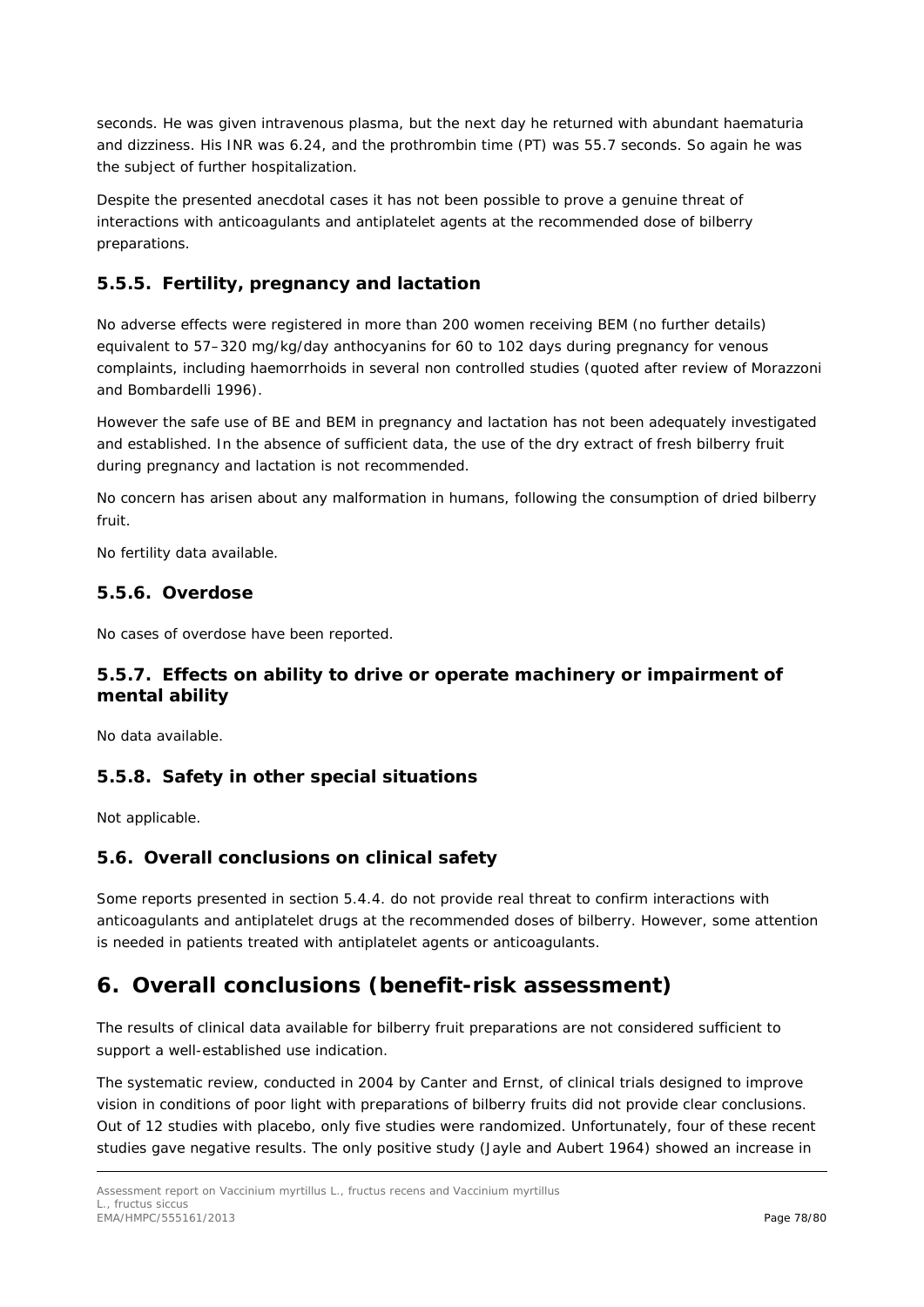the area of the visual field. In this study patients received, however, a complex product containing BE and beta-carotene.

Several clinical studies on disorders of the circulatory system (e.g. altered microcirculation and peripheral venous insufficiency) were performed about 30 - 40 years ago and were not randomized. Hence, despite the conviction of the beneficial effects of the anthocyanins therapy in cardiovascular diseases, the medicinal use of bilberry preparations is based on tradition.

All the requirements for TU (self-medication character, specified strength/posology, appropriate route of administration, period of traditional use, plausibility and safety) are met.

The traditional medicinal use of bilberry dried fruit and bilberry fruit extract has been documented in several medicinal handbooks with indications consistent with the existing pertinent pharmacological experiments performed *in vitro* and *in vivo* and it is substantiated by the presence of medicinal products on the European market.

The experimental toxicological data are limited, but given the history of long-term and present use in humans, also in food, there are no safety concerns for the oral or oromucosal use of decoctions from dried bilberry fruit and the oral use of the bilberry dry extract from fresh fruit.

Long-standing traditional medicinal use within the European Union for at least 30 years according to Directive 2004/24/EC is therefore considered fulfilled for the following preparations and indications:

1) *V. myrtillus* L., fructus siccus (dry bilberry fruit), whole or comminuted

a) Traditional herbal medicinal product for symptomatic treatment of mild diarrhoea. Daily dose in adults and adolescents over 12 years as an herbal tea for oral use: 15 to 60 g, divided in 3-4 single dose of 5 to 15 g in 250 ml as a 10 minutes decoction. Therapeutic area for browse search with TU indications: gastrointestinal disorders.

b) Traditional herbal medicinal product for symptomatic treatment of minor inflammations of the oral mucosa. It is used as a 10% decoction for oromocosal use to rinse the mouth several times daily. Therapeutic area for browse search with TU indications: mouth and throat disorders.

2) *V. myrtillus* L., fructus recens dry extract; DER 153-76:1; extraction solvent methanol 70% V/V containing 36% anthocyanosides, corresponding to 25% anthocyanidins, in solid dosage forms for oral use the following indications:

a) Traditional herbal medicinal product to relieve symptoms of discomfort and heaviness of legs related to minor venous circulatory disturbances.

b) Traditional herbal medicinal product to relieve symptoms of cutaneous capillary fragility. Single dose: 80 - 180 mg; Daily dose: up to 160 - 540 mg.

Therapeutic area for browse search with TU indications: venous circulatory disorders.

#### Whole or comminuted dried bilberry fruit

As a general precaution related to the therapeutic indication "for symptomatic treatment of mild diarrhoea", the product information should include a warning text advising the patient to consult a doctor or a qualified health care practitioner if the symptoms worsen or persist longer than 3 days during the use of the product. In case of the oromucosal use "for symptomatic treatment of minor inflammations of the oral mucosa" the warning should refer to 1 week.